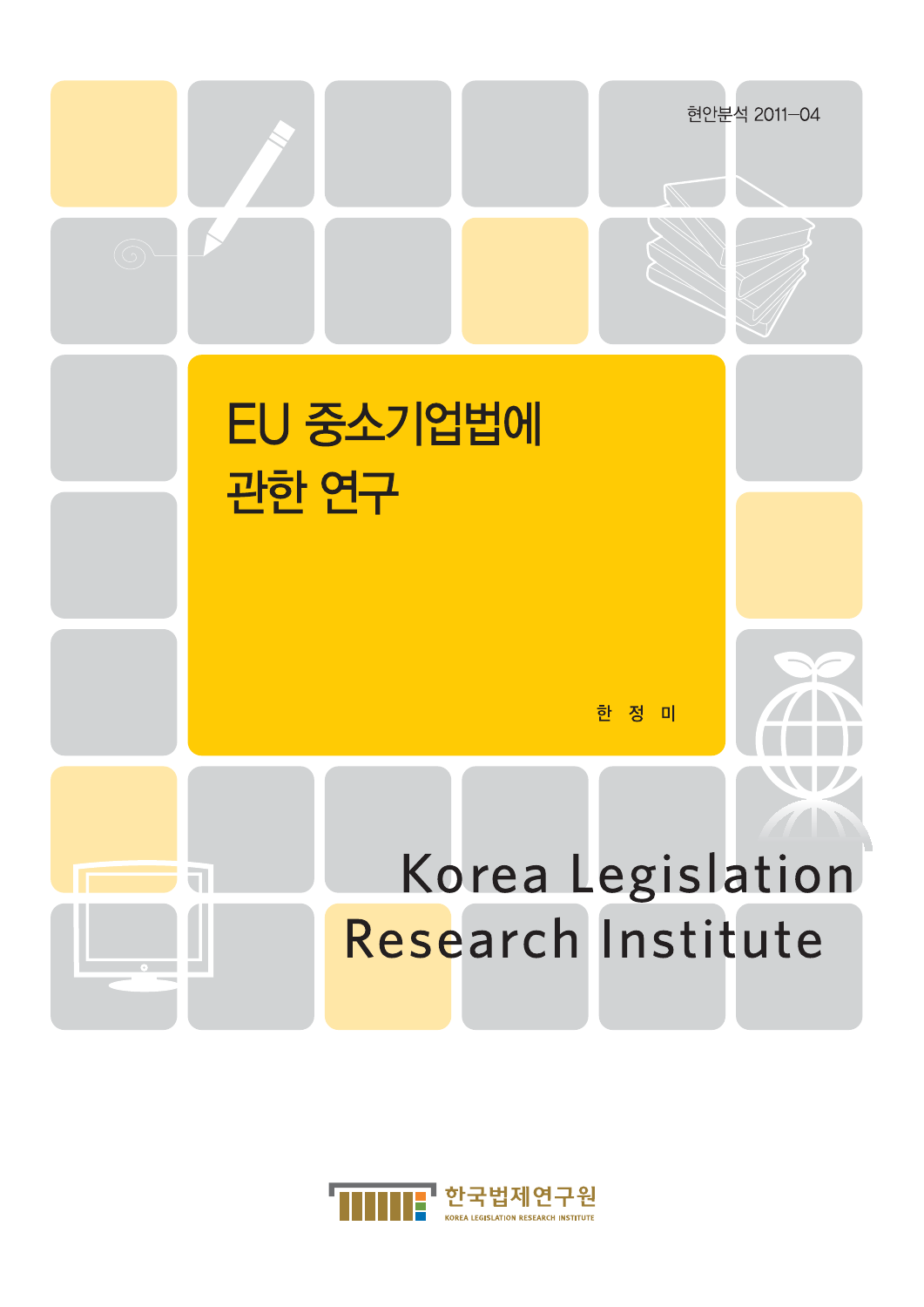현안분석 2011-04

# EU 중소기업법에 관한 연구

한 정 미

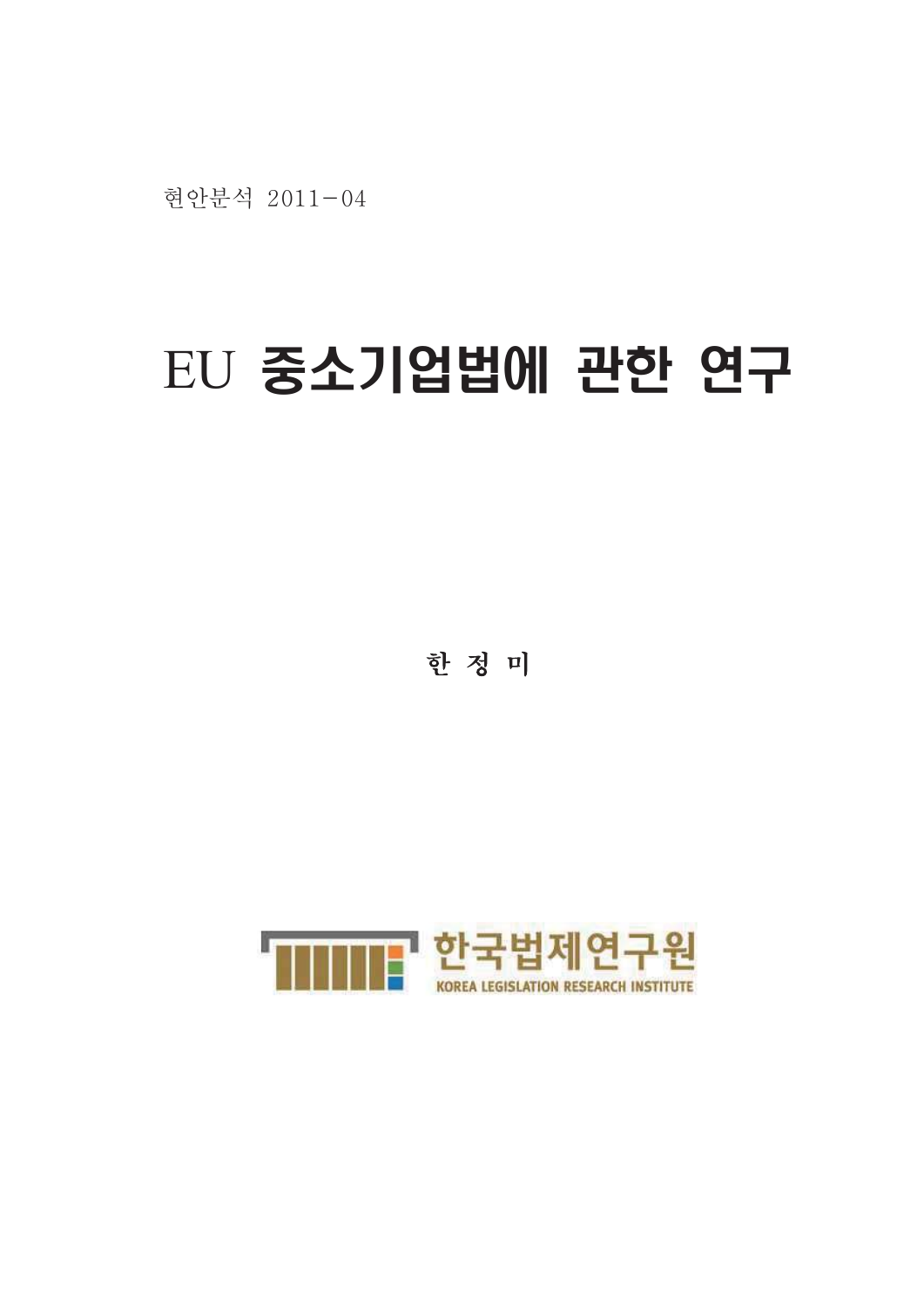# EU 중소기업법에 관한 연구

# A Study on 'Small Business Act for Europe(SBA)'

연구자 : 한정미(부연구위원) Han, Joung-Mi

2011. 7. 31.

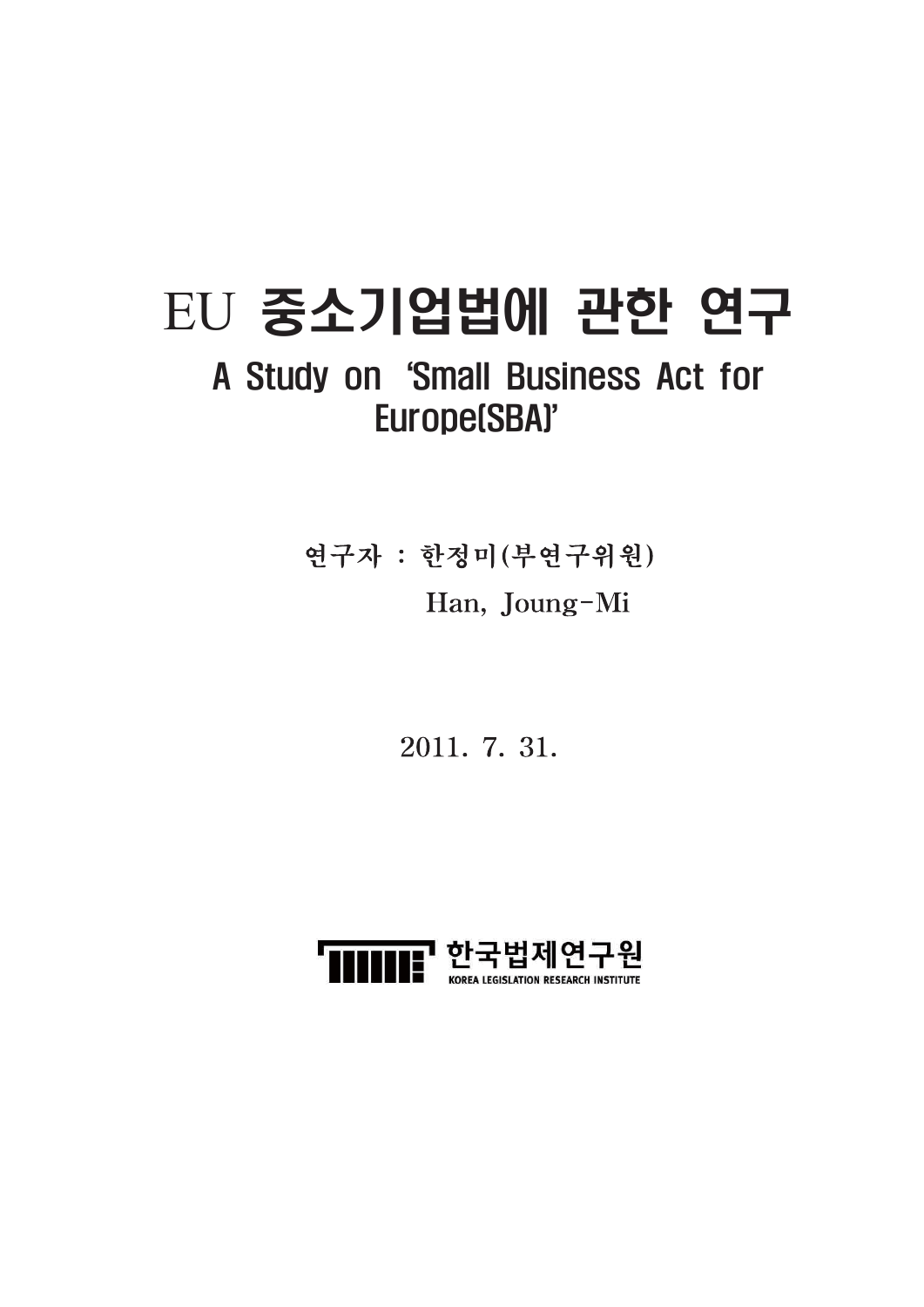

#### I. 배경 및 목적

- □ EU 「중소기업법(Small Business Act : 이하'SBA'라 한다)」 검토의 필요성
	- EU의 중소기업 수는 2.300만개(전체 기업의 99%). 고용인력은 9.000만명(민간부문 고용의 67%)로 추정될 정도로 산업에서 차 지하는 비중이 크고, 경제전반을 지지하는 근간이 되고 있음
	- EU에서 일자리 창출과 경제 성장의 중심으로 중소기업의 중요 성을 인식하고 각종 지원시책을 펴고 있는 것은 우리나라의 상 황과 유사함
	- O EU 중소기업 정책의 기준이 되는 「중소기업법(Small Business Act : 이하 'SBA'라 한다)』의 주요내용과 이행현황에 대한 평 가, 향후 추진방향에 대한 시사점 도출할 필요가 있음
- □ 우리나라 중소기업 법제의 개정 필요성
	- 우리나라의 중소기업 관련 법률은 중소기업청 소관 법률을 기 준으로 2011년 7월 현재 17개에 달함
	- 우리나라의 중소기업 법제는 EU에서 추진하고 있는 정책의 상 당부분이 시행되고 있는 경우도 있고, 신규제도의 도입논의가 필요한 부분도 있음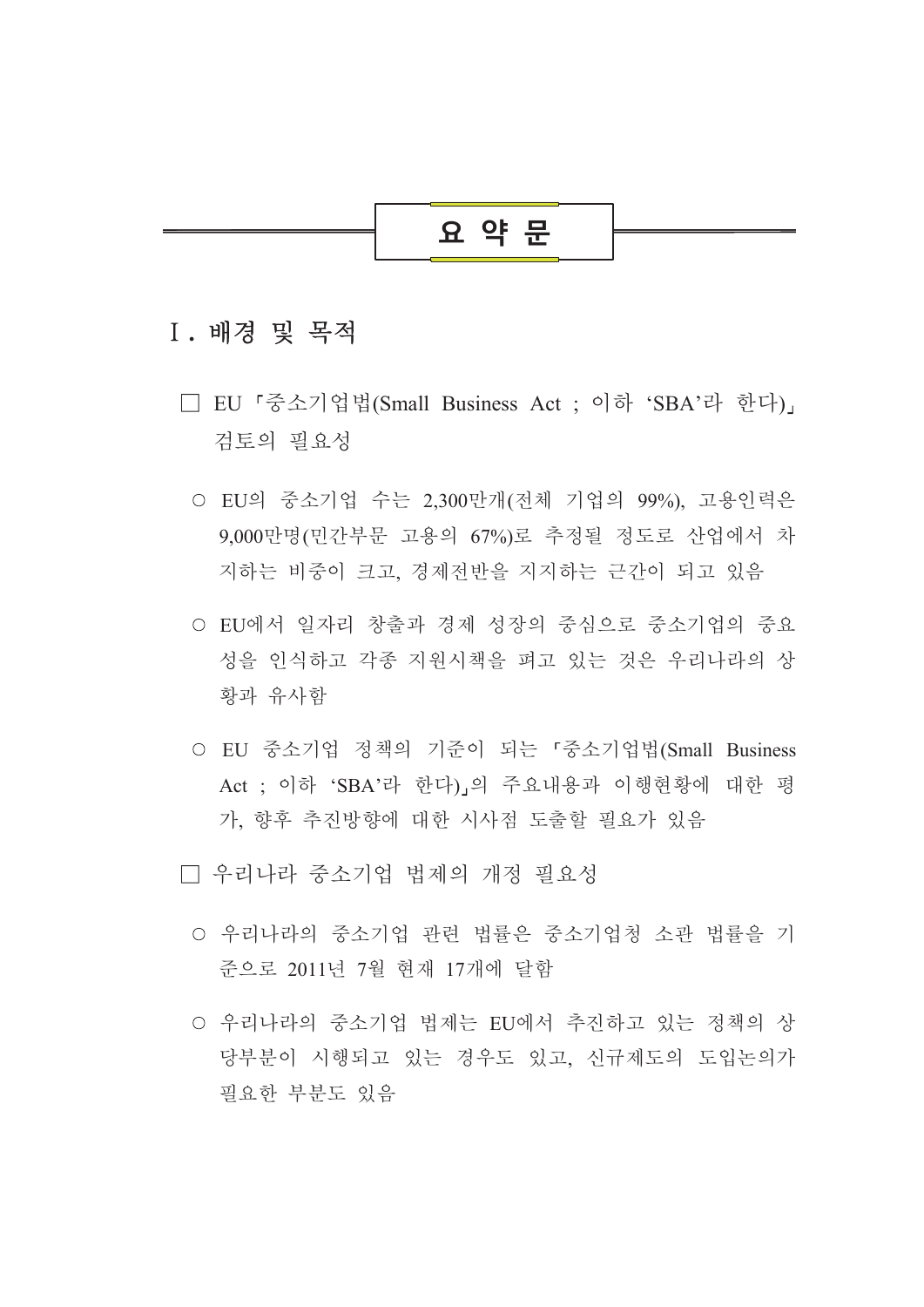- 중소기업 법제는 경제상황 등의 변화에 가장 신속히 대응해야 하는 부야이므로 선진국의 입법동향을 지속적으로 파악해야 할 것임
- EU SBA 시사점을 바탕으로 우리나라의 중소기업을 둘러싼 환 경변화에 대응하기 위한 중소기업 관련 법제의 개정자료를 제 시하는 것을 목적으로 함

### Ⅱ. 주요 내용

□ SBA의 발표 및 경과

- 2008년 6월 25일 EU 집행위원회가 SBA를 발표하였다. SBA는 EU 회원국 중소기업의 성장촉진과 고용창출의 정책 프레임웍이 되었음
- 이후 EU 의회에서는 2009년 3월 10일 SBA 결의안을 통과시켜, SBA의 시행의지에 더 무게를 실었음
- SBA 제정 약 2년 후인 2010년 1월 28일에 SBA의 일부에 대한 개선안이 결의됨
- □ SBA 이행에 관한 평가 및 향후 추진방향의 제시
	- 2011년 2월 23일 EU 집행위원회에서는 SBA의 이행현황을 점검 하고, 향후 추진방향을 제시하는 SBA 리뷰를 발표
	- SBA에 따라 EU와 회원국은 중소기업의 행정적 부담완화, 금융 접근의 활성화 및 시장접근 여건의 개선에 초점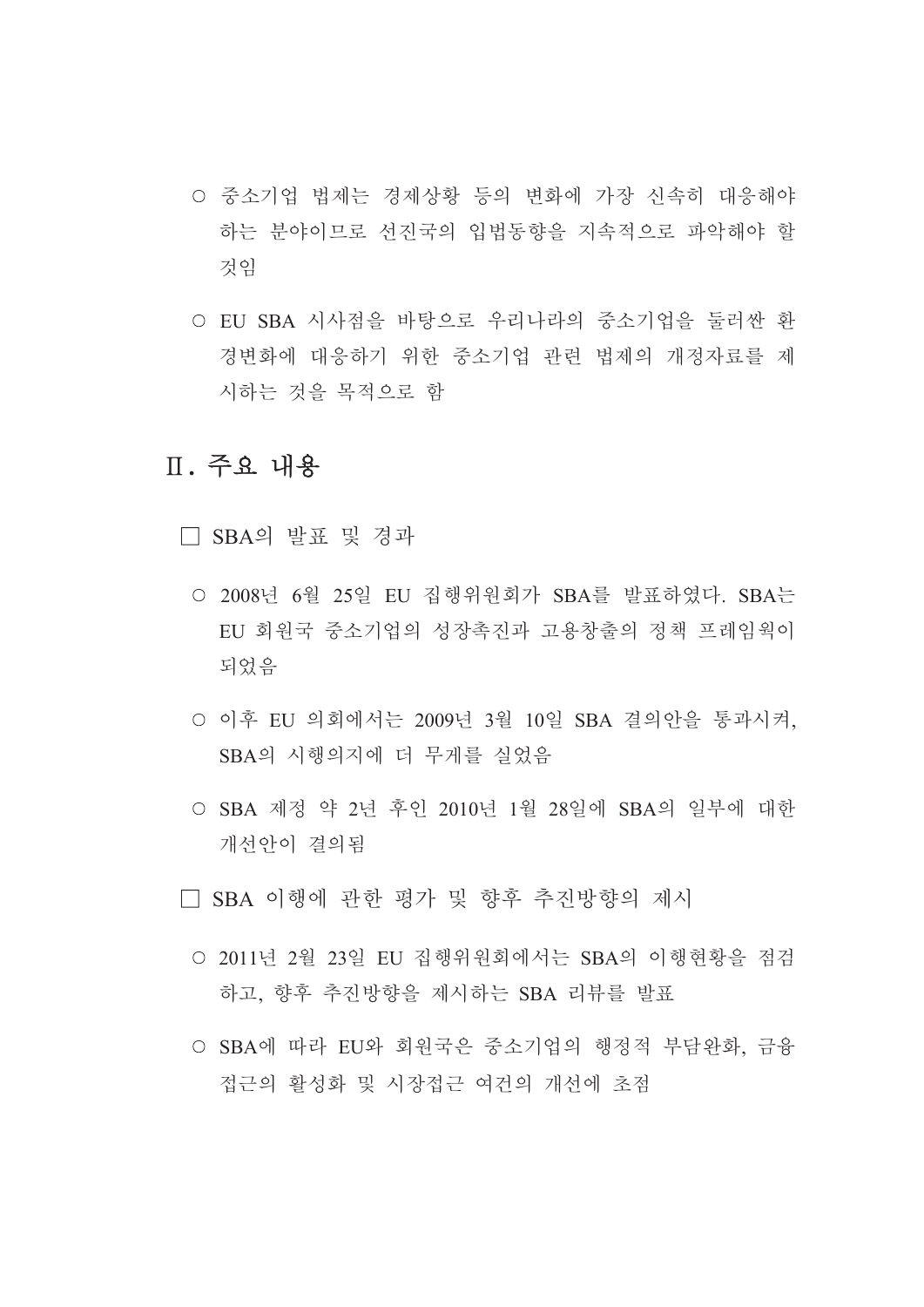○ 주요 내용

- 기업가정신이 보상받을 수 있는 환경의 조성
- 영세 중소기업에 대한 금융지원
- 파산 중소기업에 대한 재기의 기회제공
- 녹색시장 등 환경적 문제에 대한 기회로의 전환
- 회원국에 대하여 SBA의 미시행 사항의 이행을 촉구하는 등 중 소기업 정책을 추진하는 등 EU 중소기업 환경을 세계 최고수준 으로 만들기 위한 노력을 계속하고 있음

### Ⅲ. 기대효과

- □ 우리나라 중소기업 법제의 개선자료로 활용
- □ EU SBA에서 강조되고 있는 사항에 대한 신규 제도도입 검토
	- 신용 옴부즈맨 제도의 도입, 파산 중소기업 재기절차의 간소화, 행정부담의 경감, 창업절차의 간소화, 소규모 중소기업에 대한 간소화된 회계시스템 적용, 중소기업 규제영향평가제도의 확대 시행 등

▶ 주제어 : EU 중소기업법(SBA), SBA Review, SBA 원칙, 중소기업 헌장, 중소기업 입법영향평가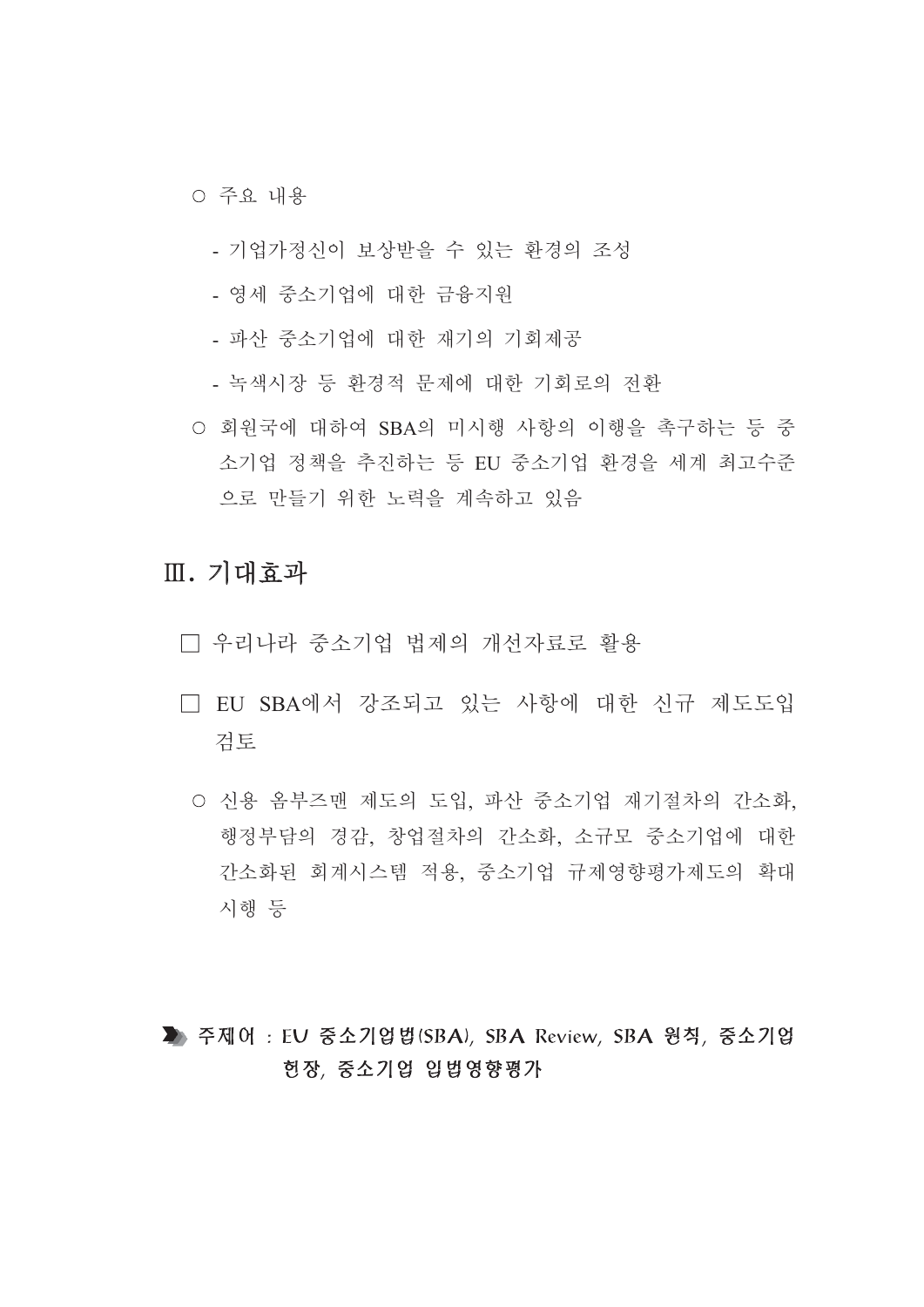# **Abstract**

#### I. Background and Purpose of Research

- $\Box$  The EU compromises of about 23,000,000 small businesses  $(99\% \text{ of the whole enterprise})$  and  $90,000,000$  employees  $(67\%$  of the private sector employment), which has been estimated to be large enough to support the overall European economy.
- $\Box$  In order for economic growth and the creation of new jobs, the EU recognizes the importance of small and medium-sized businesses, resulting in various support measures for such companies. This situation is similar to that of South Korea.
- □ Currently, South Korea's SME-related laws are based on the rules of the "Small & Medium Business Administration". As of July 2011, there are about 17 different laws, however, because many small businesses are prone to change, we encourage continuous revisions and future debates regarding such legal standards.
- $\Box$  Therefore, this study will introduce the contents of the "Small" Business Act" and assess whether Korea has been abiding by such laws. Our purpose is to improve and create future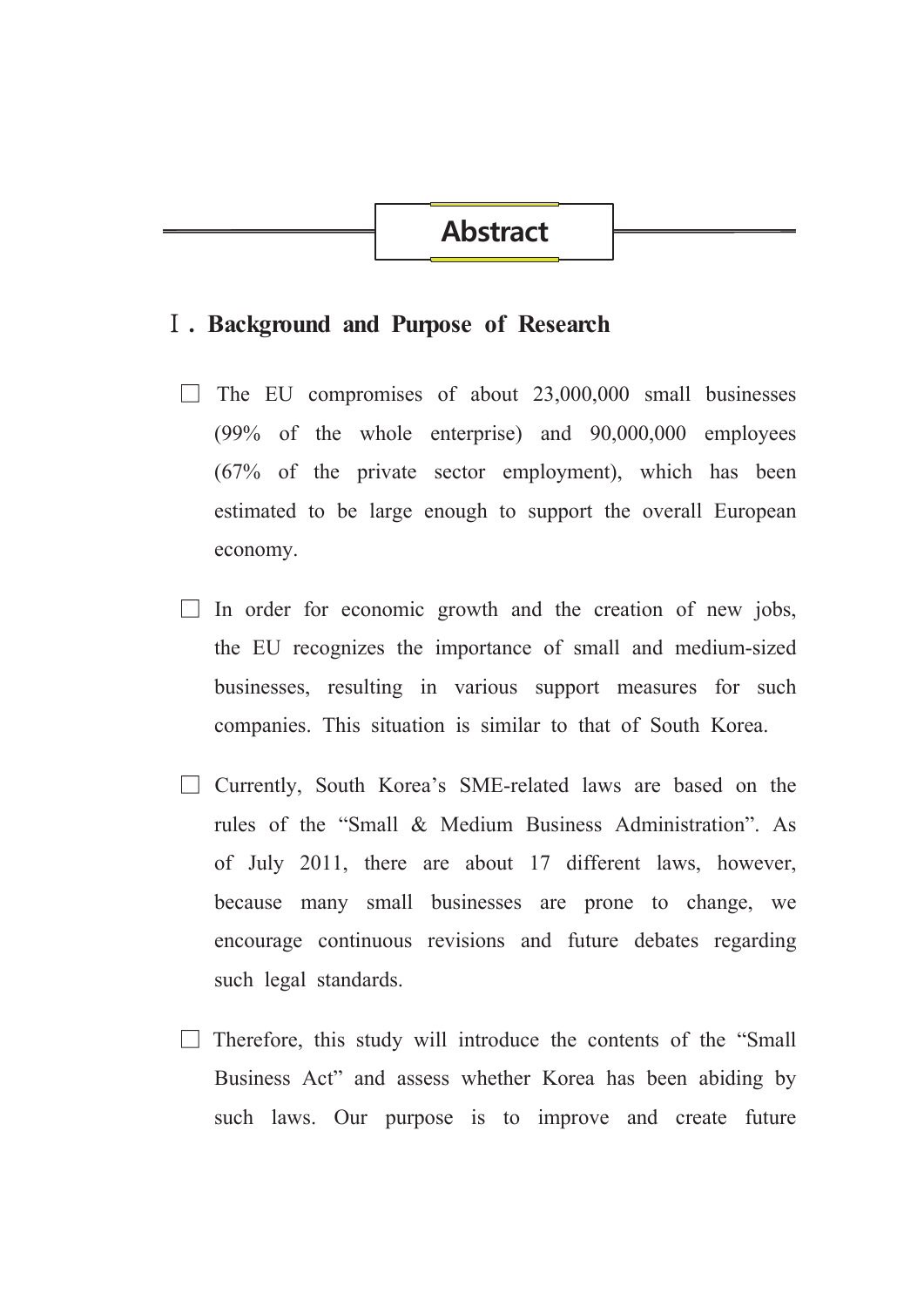SME-related legislation that may advance our country's small and medium businesses.

#### II. Current Legal System and Its Problems

- $\Box$  On June 25th, 2008, the EU Commission announced the SBA.
	- $\circ$  The SBA helps the members of EU to promote economic growth and create jobs as its policy frame work.
	- O Furthermore, on March 10th, 2009, the EU Parliament passed the SBA resolution as they put more weigh to implementing the SBA.
	- $\circ$  It was further revised two years later on January 28th, 2010.
- $\Box$  On February 23rd, 2011, the EU Commission checked and assessed the status of the implemented SBA, announcing a 'SBA Review', which provided a direction for the future of SBA.
- $\Box$  Based on the SBA, the members of the EU works to promote such EU small businesses to be top-notch by reducing administrative burdens, opening financial access, and improving market admittance conditions.

#### **III.** Lessons from Other Countries

 $\Box$  Creating an environment, where entrepreneurship will be rewarded  $\Box$  Permitting financial support for SMEs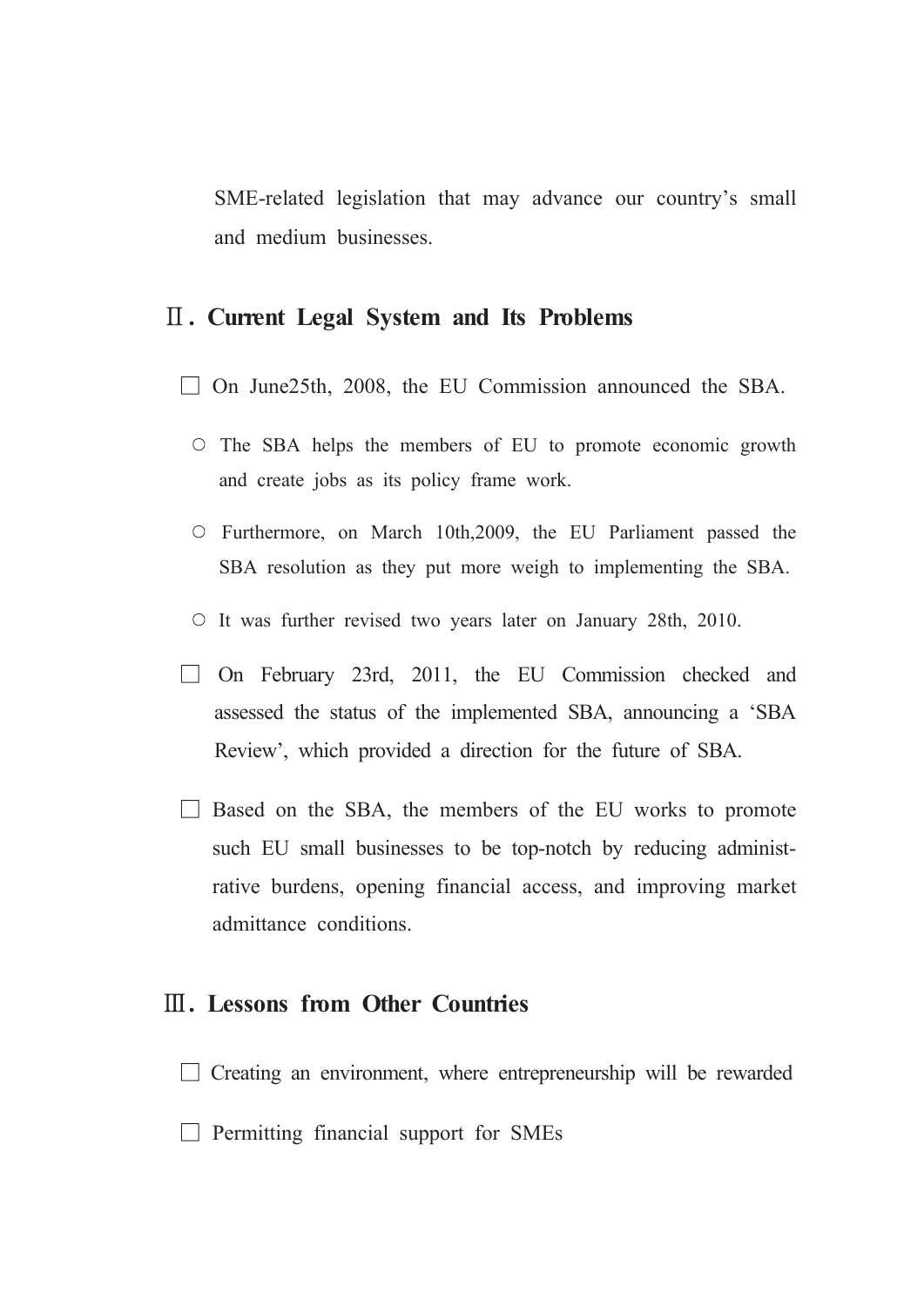- $\Box$  Providing the opportunity for SMEs to recover when faced in bankruptcy
- $\Box$  Providing the transition to green market opportunities

#### **IV.** Legal Improvements

- $\Box$  The adopt Credit Ombudsman
- $\Box$  Simplify procedures for small business bankruptcy recovery
- $\Box$  Reduce administration burdens, and simplify procedures for establishing new businesses
- $\Box$  Apply a simplified accounting system for small-scale SMEs
- $\Box$  Further implement the regulatory assessment system of small businesses
- Sollary Words: Small Business Act for Europe(SBA), SBA Review, SBA Principle, European Charter for Small Business, Small and Medium-sized Enterprises(SMEs), Evaluating the Impact of Future Legislative Initiatives on SMEs(SMEs Test)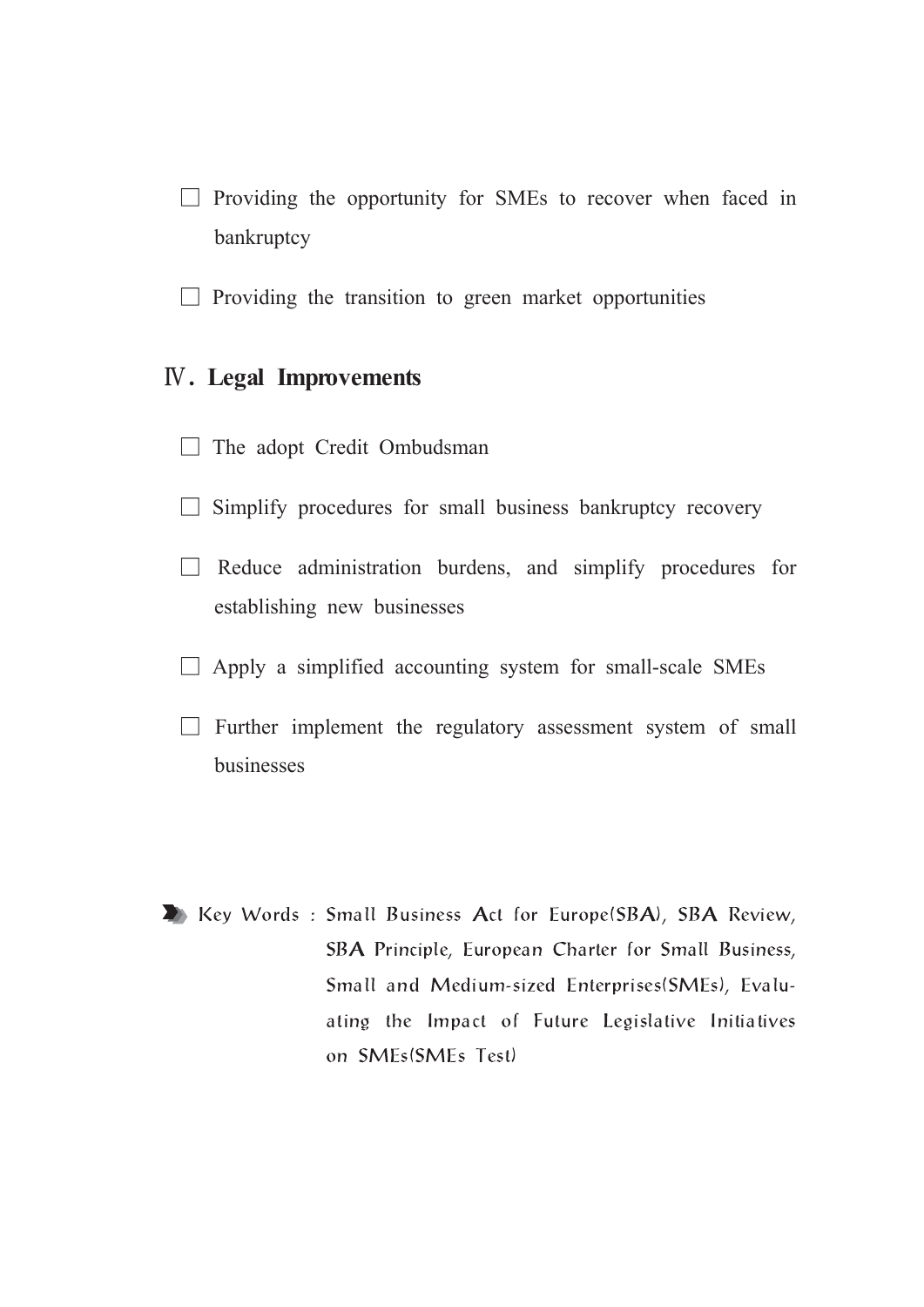| Abstract 37                                   |  |
|-----------------------------------------------|--|
|                                               |  |
| 제 1 절 연구의 목적 ……………………………………………………………… 13      |  |
| 제 2 절 연구의 범위 및 방법 …………………………………………………… 15     |  |
| 제 2 장 EU의 규범체계와 SBA의 의의 ………………………………… 17      |  |
| 제 1 절 서 설 ……………………………………………………………………………… 17   |  |
| 제 2 절 EU의 규범체계 …………………………………………………………… 18     |  |
| I. EU의 입법원칙 ……………………………………………………………………… 18    |  |
|                                               |  |
| 제 3 절 SBA의 의의와 적용 …………………………………………………… 23     |  |
| I. "COMMUNICATION"의 의미와 기능 ……………………………… 23    |  |
|                                               |  |
|                                               |  |
|                                               |  |
| I. 제안배경 …………………………………………………………………………… 29      |  |
|                                               |  |
| 제 2 절 EU 의회 SBA 결의안의 주요내용 ……………………………………………41 |  |
| I. 결의안의 배경 ……………………………………………………………………… 41     |  |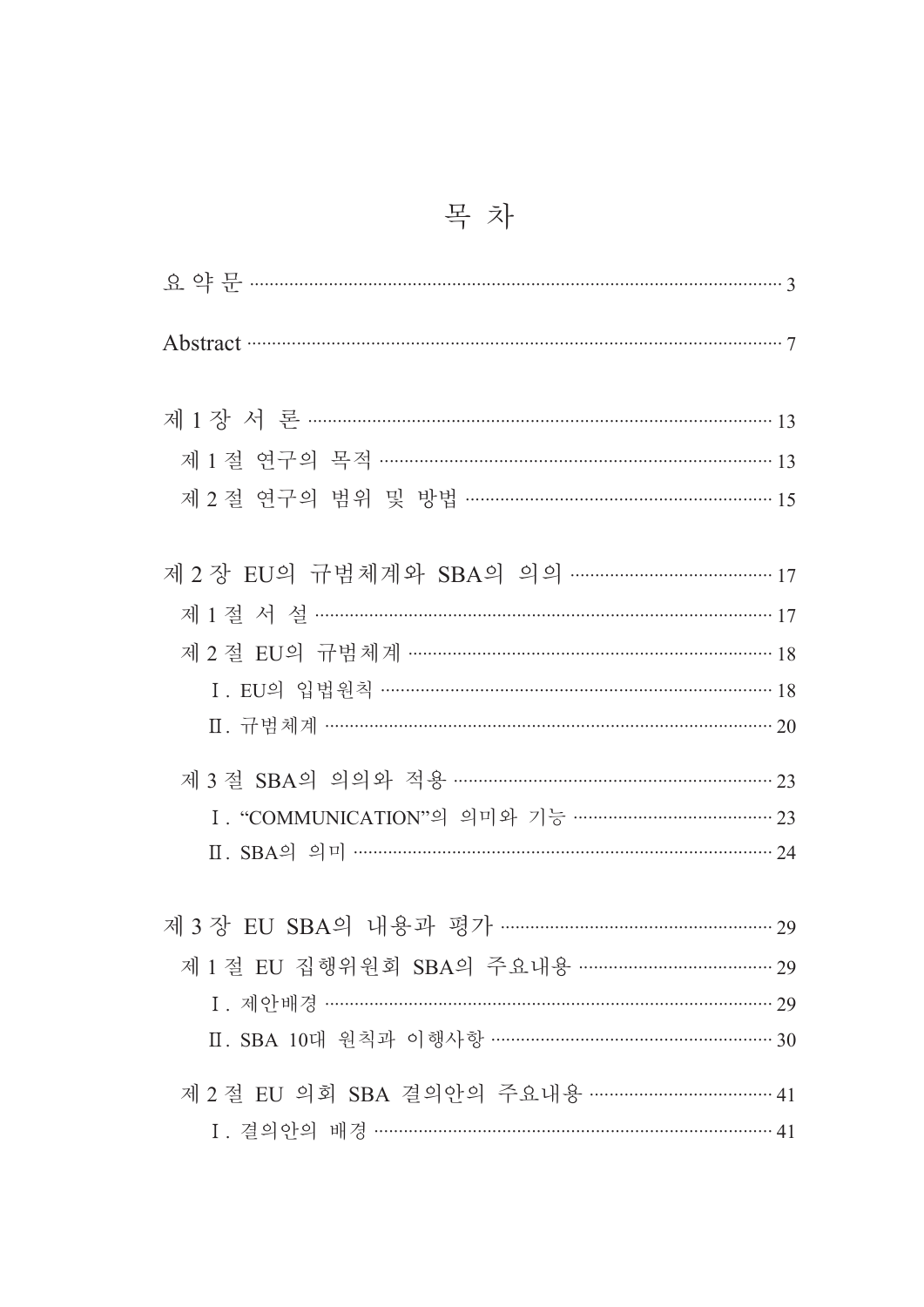| 제 1 절 SBA에 대한 평가 ………………………………………………………… 53                   |  |
|--------------------------------------------------------------|--|
|                                                              |  |
|                                                              |  |
| Ⅲ. SBA 원칙별 실천사례 ………………………………………………………… 54                    |  |
| 제 2 절 SBA에 따른 추가조치와 중점정책방향 …………………… 59                       |  |
| I. 추가조치의 필요성과 추가조치 개요 ……………………………… 59                        |  |
|                                                              |  |
| 제 5 장결론 : 우리 중소기업법제에 대한 시사점 …………… 67                         |  |
| 제 1 절 서 설 ………………………………………………………………………… 67                    |  |
| 제 2 절 중소기업법제에 대한 시사점 …………………………………… 68                       |  |
| I. 중소기업의 금융 지원 ……………………………………………………… 68                      |  |
| Ⅱ. 자원효율화 및 녹색시장에 대한 지원 ………………………………… 70                      |  |
| Ⅲ. 파산 중소기업 재기절차의 간소화 ……………………………………… 71                      |  |
|                                                              |  |
| V. 중소기업 규제영향평가제도의 확대시행 ·································· 77 |  |
|                                                              |  |
| 참고자료                                                         |  |
| □ 유럽 중소기업 헌장 ………………………………………………………………… 85                    |  |
| 유럽 '중소기업법(SBA)' ………………………………………………………… 91                    |  |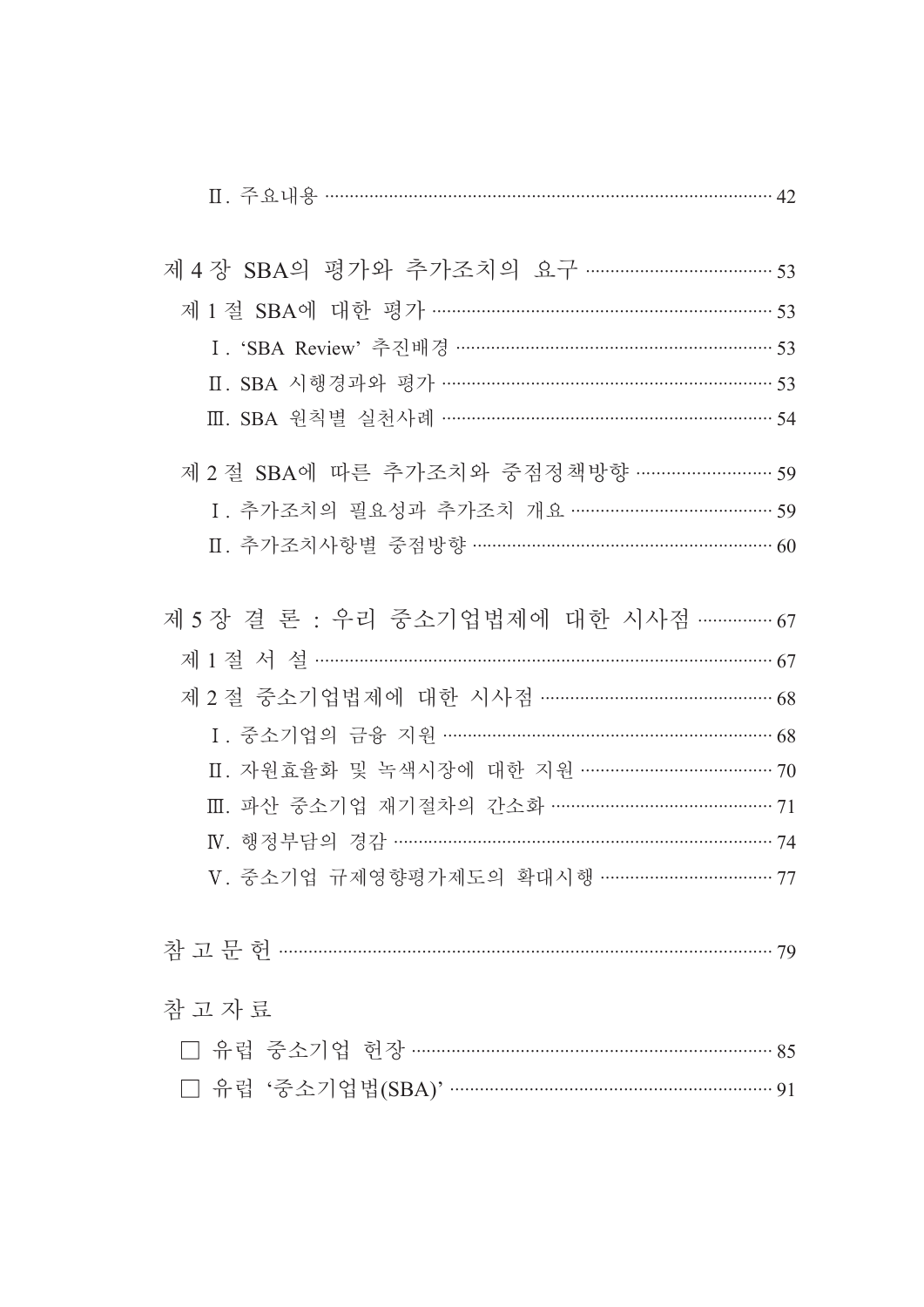# 제1장서론

#### 제 1절 연구의 목적

EU의 중소기업 수는 2,300만개(전체 기업의 99%), 고용인력은 9,000 만명(민간부문 고용의 67%)로 추정될 정도로 산업에서 차지하는 비중 이 크고, 경제전반을 지지하는 근간이 되고 있다.

EU의 중소기업 정책은 1983년 EC위원회와 유럽의회 등이 공동으로 중소기업 육성을 위한 '유럽중소기업과 수공업을 위한 해'가 발표되면 서 시작되었으며, 추진 배경은 유럽 각국의 심각한 실업문제를 해결 하기 위한 대안으로써 중소기업에 의한 고용창출 효과를 증진시키는 것 이었다. EU 중소기업 정책의 이념은 '작은 것을 먼저 생각한다(think small first)'로, 이 이념은 유럽 각국의 중소기업정책과 법제의 기저를 형성하고 있다.

한편, 2000년 리스본에서 열린 EU 이사회는 "2010년까지 EU를 세 계적인 경쟁력을 갖춘 지속가능한 지식기반 사회로 만든다"는 야심찬 목표를 밝혔다. '리스본 아젠다(Lisbon Agenda)'로 명명된 이 정책은 경쟁력과 고용, 그리고 사회통합이라는 3개의 "황금축(golden triangle)" 을 달성함으로써 유럽을 가장 살기 좋은 국가, 보다 현대화된 유럽형 사회 모델을 만들어 간다는 것을 주요내용으로 하고 있다. 또한, 리스 본에서 열린 유럽이사회에서 채택된 '유럽 중소기업헌장(European Charter for Small Business)'은 리스본 아젠다의 목표 달성에 필수적인 이노베 이션, 고용창출, 사회통합의 수단으로서 중소기업의 역할을 강조하고 있으며, 각 회원국들의 중소기업 정책에 지침을 주고 있다. 이 헌장에 서는 유럽연합이 중소기업에 어떤 견해를 갖고 있는지를 원칙(Principles) 부문에서 제시한데 이어 실행지침(Lines of action)으로서 "① 창업교육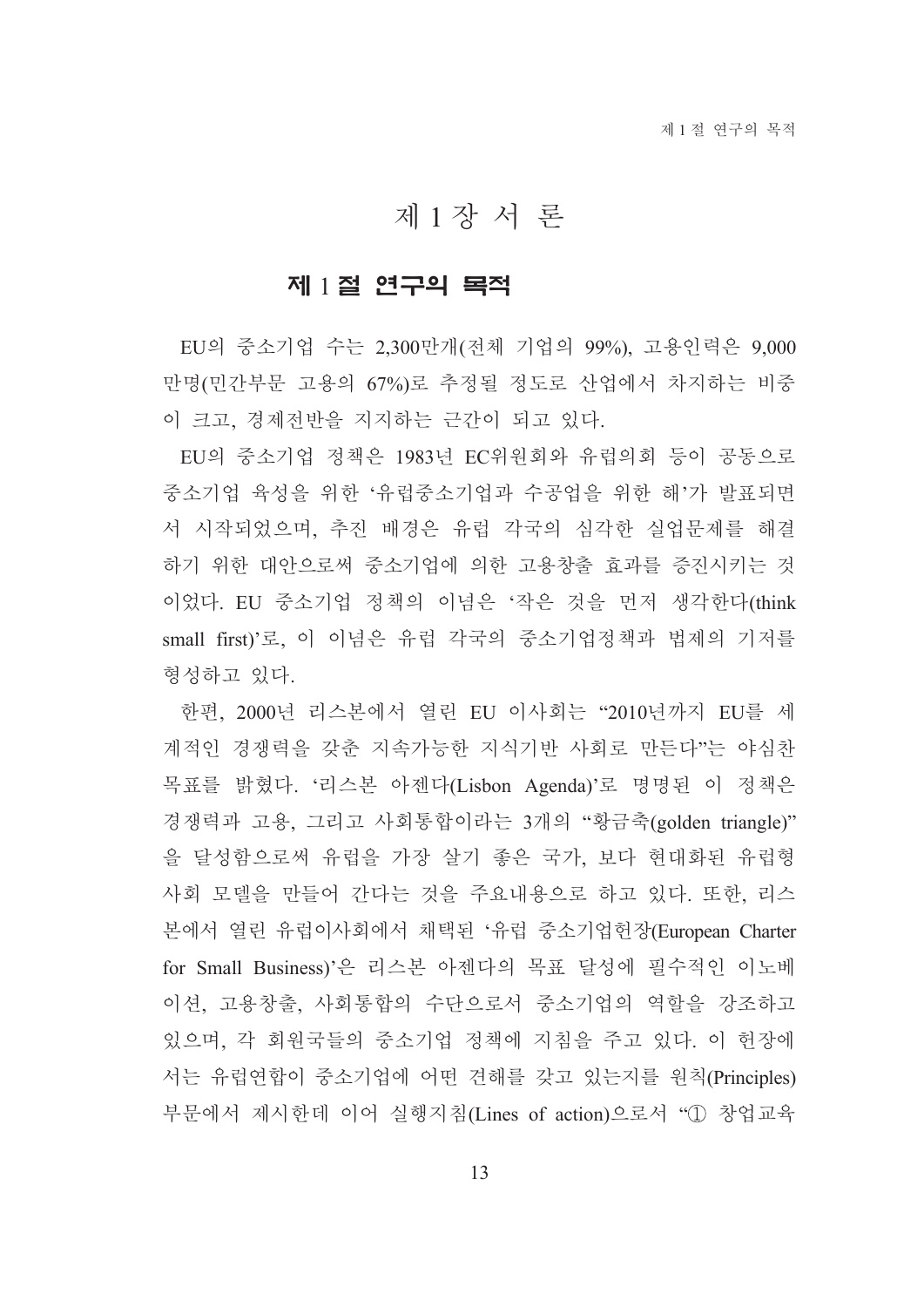및 훈련, 2 쉽고 빠른 창업, 3 창업지향적으로 규제 완화, 4) 기술 훈련 및 평생교육 지원, 5) 온라인 커뮤니케이션 개선, 6) 통신, 유틸 리티, 정부조달 등의 분야에서 중소기업 시장 창출, ⑦ 조세, 금융 시 스템 개선, ⑧ 중소기업 기술경쟁력 강화, ⑨ 성공사례 벤치마킹 지 원, 10 중소기업의 애로사항 해소"를 제시하였다.

이렇게 시작된 중소기업 지원정책은 EU출범이후에도 계속되었으며, 리스본 아젠다의 일환으로 중소기업에 관한 법적, 재정적 제도에 관한 규정 등을 구체화하여 2008년 6월 25일 EU 집행위원회가 「중소기업법 (Small Business Act : 이하 'SBA'라 한다) 을 발표하였다. SBA는 EU 회원국 중소기업의 성장촉진과 고용창출의 정책 프레임웍이 되었으 며, SBA에 따라 EU와 회원국은 중소기업의 행정 부담완화, 금융접근 의 활성화 및 시장접근 여건의 개선에 초점을 두고 중소기업 정책을 추진하는 등 EU 중소기업 화경을 세계 최고수준으로 만들기 위한 노 력을 계속하고 있다.

이후 EU 의회에서는 2009년 3월 10일 SBA 결의안을 통과시켜. SBA의 시행의지에 더 무게를 실었으며, SBA 제정 약 2년 후인 2010년 1월 28일에 SBA의 일부에 대한 개선안이 결의되었고, 2011년 2월 23일 EU 집행위원회에서는 SBA의 이행현황을 점검하고, 향후 추진방향을 제시하는 SBA 리뷰를 발표하였다.

이와 같이 EU에서 일자리 창출과 경제 성장의 중심으로 중소기업 의 중요성을 인식하고 각종 지원시책을 펴고 있는 것은 우리나라의 상황과 유사하다.

우리나라의 중소기업 관련 법률은 중소기업청 소관 법률을 기준으 로 2011년 7월 현재 17개에 달한다. 이 중에는 EU에서 추진하고 있는 정책의 상당부분이 시행되고 있기도 하고, 도입여부를 고려 중인 제 도도 있다. 현재도 「중소기업기본법」은 2011년 3월 현재 정부안을 포

14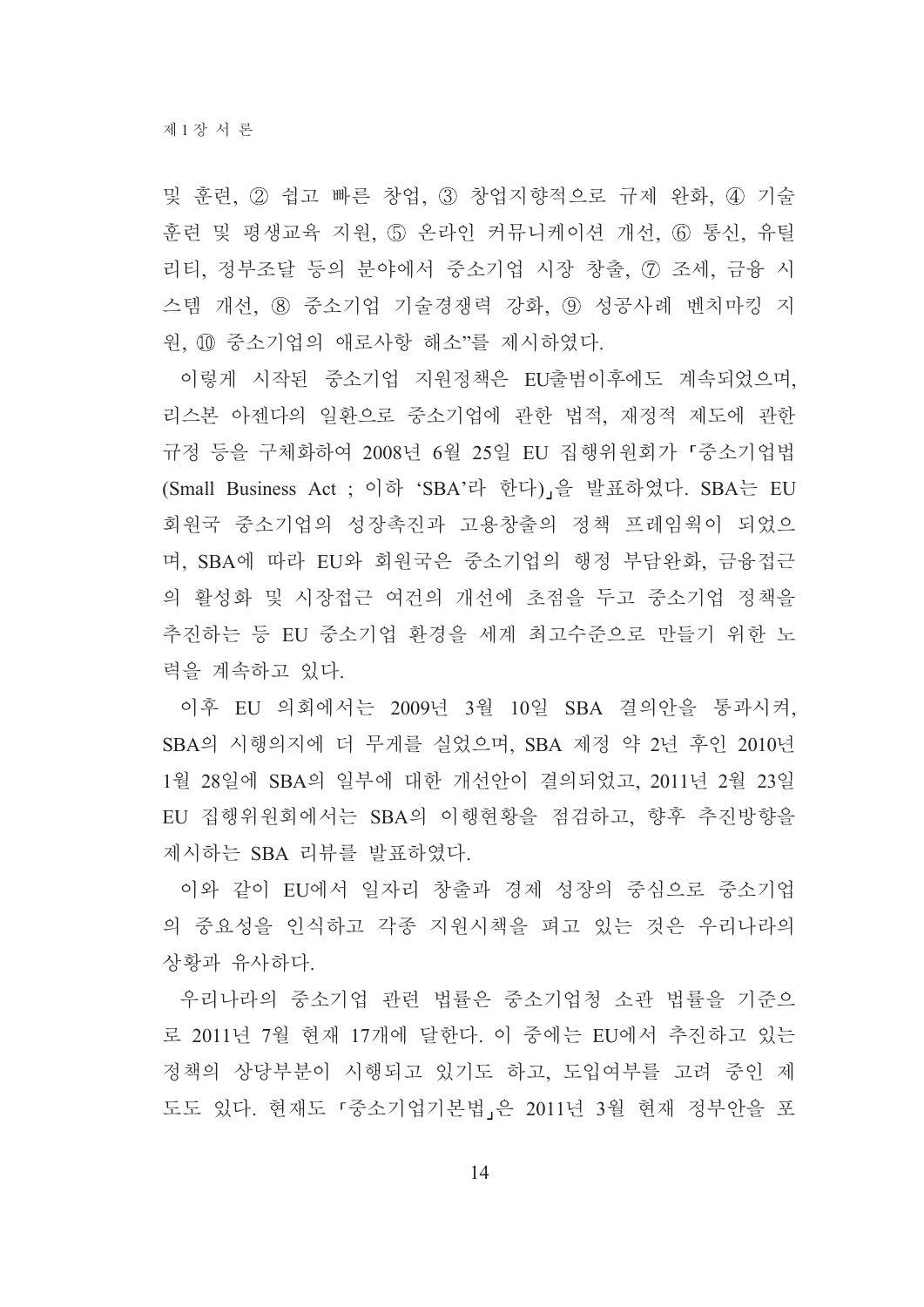함한 4개의 개정안이 국회에 계류 중에 있으며, 기타 중소기업 관련 법률의 개정안도 계류 중이다. 현재 계류 중인 개정안 중에는 중소기 업 경영환경 변화에 따른 중소기업의 적용범위 확대. 옴부즈만 제도 의 실질화, 중소기업 지원정책의 집중화를 위한 규정 등이 포함되어 있으나, 이 외에도 중소기업 환경변화에 따라 계속적인 개정논의는 필요할 것으로 보인다.

중소기업 관련 법제의 비교적 잦은 제 개정에 대하여 단기적인 대 응에 치우친 입법이라는 비판도 있으나, 중소기업 법제 분야는 경제 상황이나 정부의 지원정책 변화에 따라 가장 빠르게 변화해야 그 효 율성이 가장 크게 발휘될 수 있는 분야이기 때문에 신속한 입법적 대 응의 필요성이 인정된다 할 것이다.

따라서 본 연구는 SBA의 주요내용과 이행현황에 대한 평가, 향후 추진방향에 대한 시사점을 바탕으로, 우리나라의 중소기업을 둘러싼 환경변화에 대응하기 위한 중소기업 관련 법제의 개정자료를 제시하 는 것을 목적으로 한다.

#### 제 2 절 연구의 범위 및 방법

본 연구는 EU 집행위원회 SBA의 주요내용과 EU 의회의 SBA결의 안, SBA Review 보고서를 중심으로 EU 중소기업의 지원정책 등을 분 석하고 시사점을 도출하는 것을 주요내용으로 하고 있다.

SBA를 연구하는 가장 좋은 방법은 SBA에 따른 회원국의 구체적인 입법화 내용을 살펴보아야 할 것이나. 여기에서는 여구기간 등의 한 계로 회원국의 중소기업 관련 법률은 이후의 연구로 수행하도록 한 다. SBA의 시사점을 반영하기 위한 현행법제의 검토는 「중소기업기본 법,을 중심으로 하고, 필요한 경우 중소기업 관련 기타 법령을 검토 하도록 한다.

15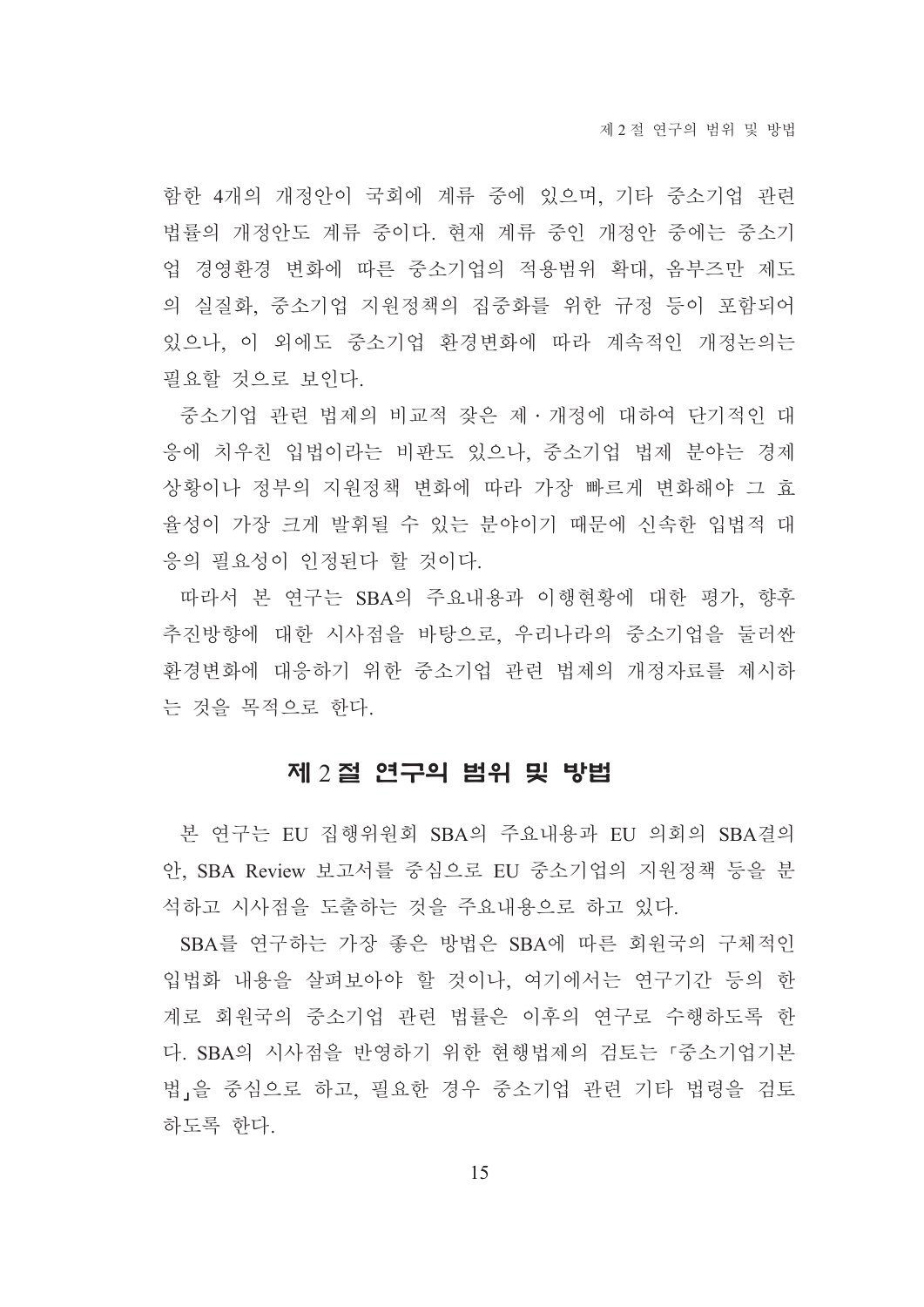연구의 방법으로는 국내외 문헌을 정리하고, 관련 분야 전문가를 중 심으로 한 워크숍1)을 개최하여 의견을 반영하였으며, 학계 전문가의 개별자문 및 중소기업 정책 담당자에 대한 자문도 수행하였다.

<sup>1)</sup> 이 연구를 위하여 심재한(영남대학교 교수), 임 현(단국대학교 교수), 박정구(숙명 여자대학교 교수), 한동훈(헌법재판연구원 연구관), 이형철(중소기업청 사무관), 남 윤형(중소기업연구원 연구위원)의 발표 및 토론(2011. 6. 22)이 있었다.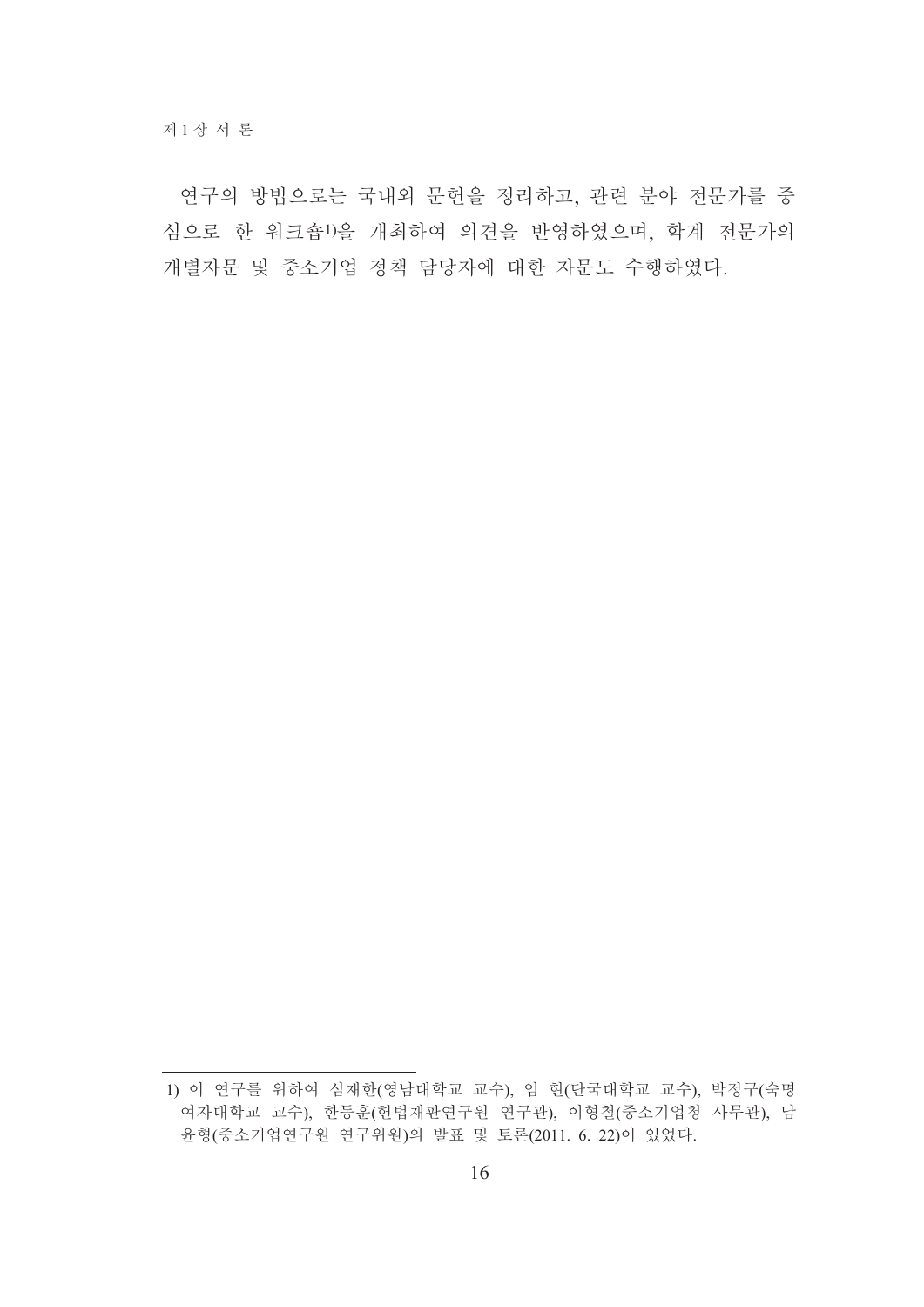# 제 2 장 EU의 규범체계와 SBA의 의의

#### 제 1절 서 설

EU는 2011년 7월 현재 27개 회원국으로 이루어져 있으며, 유럽의 회,2) 이사회,3) 집행위원회4)를 기관으로 두고 있다.5) 유럽의 각 국가 로 이루어진 공동체인 EU는 2009년 12월 1일 '리스본조약'이 발표한 이후 법인격을 가지게 되었으며, EU의 이름으로 조약을 체결하고 법 률행위가 이루어지고 있다. 또한, EU는 회원국에 효력을 미치는 각종 규범을 제정할 수 있고, 각 규범에 따라 회원국에 적용되는 범위나 수주에 차이가 있는 등 입법체계가 우리나라의 경우와 달라 EU의 입 법시스템의 시사점을 우리나라에 그대로 적용하기에는 무리가 있다.

따라서 이 보고서에서 주된 검토대상으로 하고 있는 SBA가 EU 규 범체계의 어떤 부분에 속하고 있는 것인지. 또 그 기능은 무엇인지에 대한 검토는 적절한 시사점을 도출하기 위해서는 반드시 필요한 과정 이라 할 것이다.

유럽연합의 규범체계는 일반적으로 유럽연합의 설립을 가능케 하고 유럽연합의 기본조직 및 기본원리 등을 규정하고 있는 유럽연합조약 등의 제1차 규범(primary sources, Primäres Gemeinschaftsrecht)과 이를

<sup>2)</sup> 유럽시민의 직접선거에 의해 선출된 유럽의회는 EU의 공동 입법기관의 하나이며, 리스본 조약에 따라 이사회와 함께 입법 및 예산에 관한 권한을 행사하고 있다. 또 한, 의회는 집행위원회의 구성원 임명에 참여하고, EU의 수입과 지출을 결정하는 예산권도 가지고 있다.

<sup>3)</sup> 리스본조약에 의해 개정된 EU조약 제15조 제1항. 제2항에 따라 이사회는 입법권 을 행사할 수 없다. 이사회의 결의가 어떤 법적 구속력이 있는 것은 아니지만, EU 기관들의 정책을 조정하고, 기준을 확립하는 핵심기능을 수행하고 있다.

<sup>4)</sup> 집행위원회는 유럽의회와 이사회에 새로운 유럽법을 제안하는 기능을 수행하며, 입법 및 사법적 권한을 가지고 있다.

<sup>5)</sup> EU주요기관의 기능과 역할에 관한 상세는 박덕영 외, 'EU법 강의,, 박영사, 2010. 9. 15, 31쪽 이하 참조.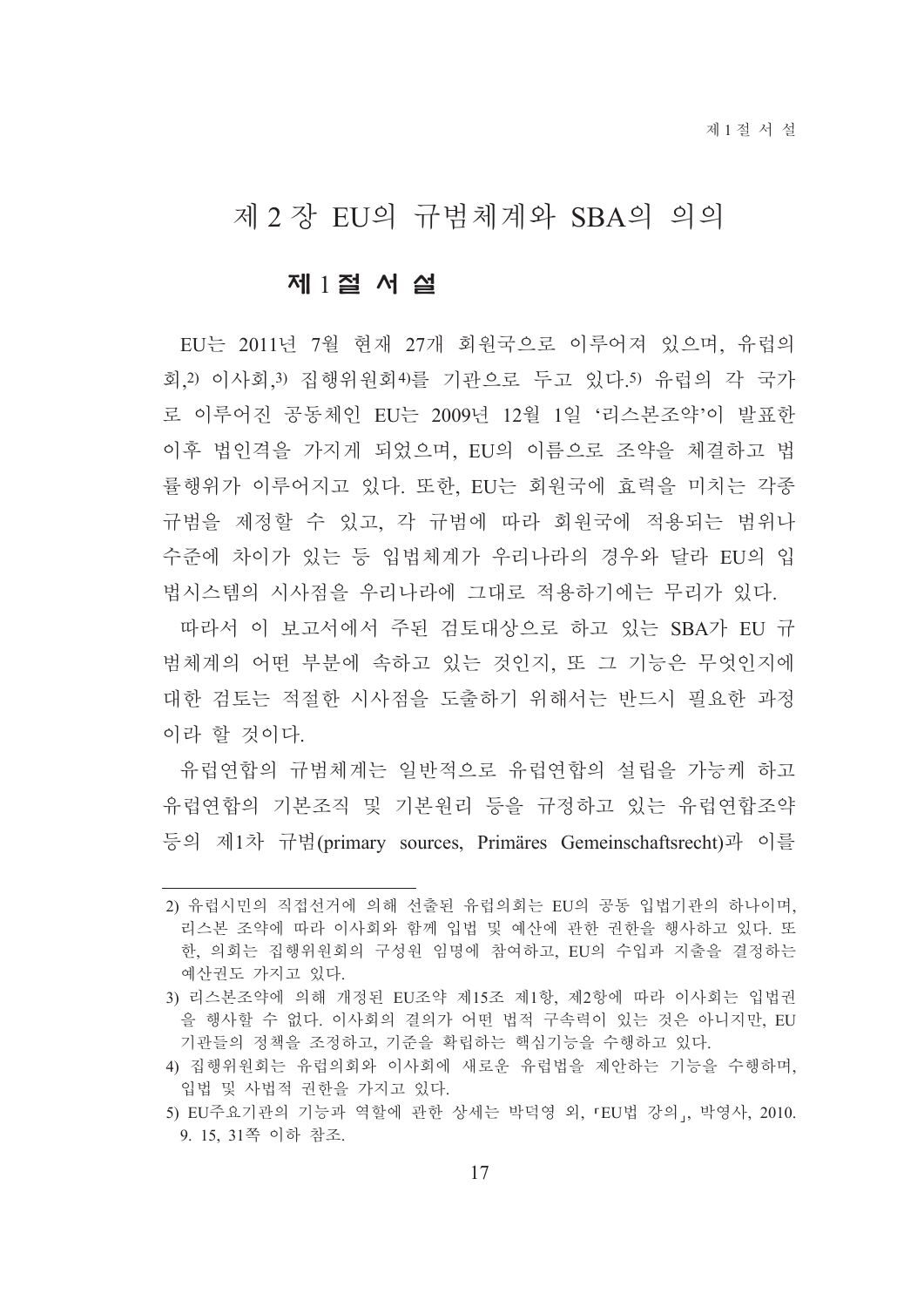구체화하는 제2차 규범(secondary sources, Sekundäres Gemeinschaftsrecht) 으로 나누어진다. 아 유럽연합의 제1차 규범으로는 유럽연합을 창설하 고 존속시키는 조약이며, 제2차 규범으로는 이러한 조약에 의하여 유 럽연합의 입법권을 가지고 있는 기관이 입법한 법령들을 의미한다.7) 제2차 규범으로서 입법의 형태는 규칙(Regulation, Verordnung), 지침(Directive, Richtlinie), 결정(Decision, Entscheidung), 권고(Recommendation, Empfehlung) 및 의견(Opinion, Stellungnahme)의 다섯 가지가 있다.8)

이와 같이 구분되는 유럽연합의 규범체계에는 여기에서 다루고자 하는 법률(Act, Gesetz)이라는 용어가 사용되지 않기 때문에 유럽연합 의 주된 법원(法源)인지 여부에 따라 SBA의 기능적 의미가 문제되는 것이다. 따라서 이하에서는 EU의 규범체계를 개관하고 SBA의 의미 에 대한 검토를 하다.

#### 제 2 절 EU**의 규범체계**

I. EU의 입법원칙

유럽연합조약을 기초한 사람들은 유럽연합의 제2차 규범에 대해 법 률이라는 용어 대신 규칙 내지 지침이라는 용어선택을 통하여 유럽연 합과 회원국가간의 법령에 차별성을 두고 또한 회원국의 입법기능을 침해하지 않는다는 인상을 주고자 하였다.9) 왜냐하면 유럽연합은 개

9) 박노형, "EC입법-EC규칙의 법적 분석", 법학논집 제2집, 고려대학교, 1993, 211쪽.

<sup>6)</sup> 이외에도 유럽연합의 법원은 원칙적으로 성문법이지만 불문법도 유럽연합의 법원 으로 인정된다. 유럽연합의 불문법원으로서는 유럽연합법원의 판례법 및 법의 일반 워칙을 들 수 있다. 이는 적용할 유럽연합법이 없거나 유럽재판소 등에서 유럽연합 법을 해석하는 경우에 적용된다.

<sup>7)</sup> 제1차 규범과 제2차 규범의 관계는 제1차 규범은 제2차 규범의 근거가 되며, 제2 차 규범의 유효성 판단기준이 된다.

<sup>8)</sup> 심재한, "EU법의 의미와 효과에 대한 사례", 「EU중소기업법의 의미와 시사점」, 한 국법제연구원 워크숍 자료집, 2011. 6. 22, 10쪽.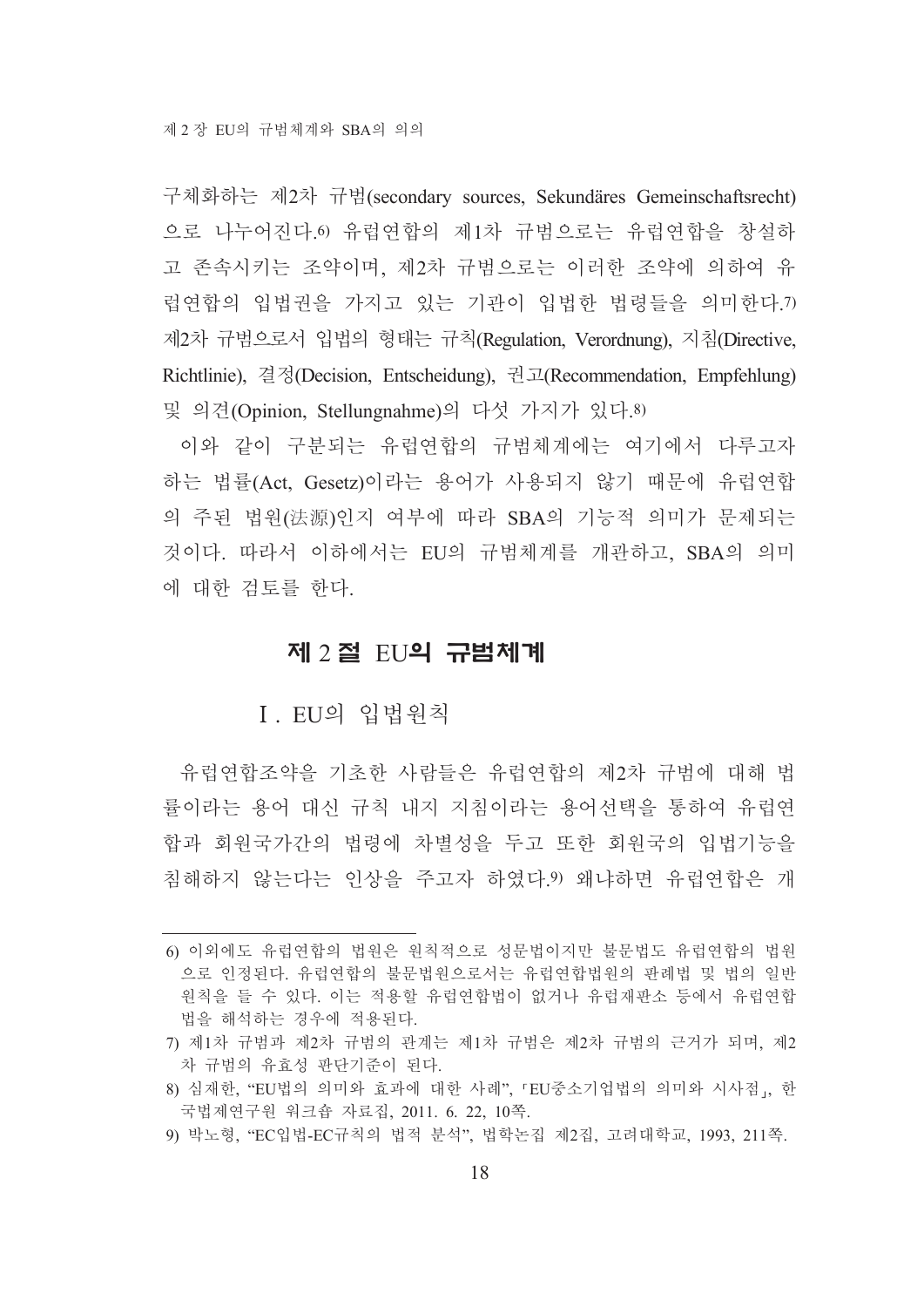별 주권국가와 달리 영역내의 모든 생활영역에 있어서 포괄적인 입법 권한을 가지고 있지는 아니하기 때문이다.10)

유럽연합은 조약에 의하여 공동체의 배타적 관할권을 가지고 있는 데, 이러한 배타적 관할권에 속하지 않는 사항에 대하여 입법을 하기 위해서는 보충성의 원리에 충실하여야 한다. 보충성의 원리란 사전적 의미로서는 상부의 조직단위는 하부 조직단위가 수행할 수 없거나 또는 수행하기에 적합하지 않은 기능만을 담당하여야 한다는 것인데. 이는 조직에 관한 일반원리로서 소규모 조직이나 국가 및 국제사회 의 대규모 조직에 이르기까지 큰 조직은 작은 조직의 보충적이고 부 차적인 역할만을 담당하는 것으로 만족하여야 한다는 의미이다. 구체 적으로는 유럽연합의 전속적 권한에 해당되지 않는 경우에는 유럽연 합은 보충성의 원리를 존중하여 일정한 과제의 범위나 효과 등을 고 려할 때 회원국 보다는 유럽연합이 보다 잘 처리할 수 있는 경우에 비로소 유럽연합이 권한을 행사할 수 있는 것이다. 유럽연합에서 보 충성의 원리(principle of subsidiarity 또는 principle of complementarity) 는 마스트리히트 조약에 의하여 EC 제3b조11)에 삽입되어 유럽여합법 질서에 승인되었다.12) 이는 개별 회원국의 권한이 유럽연합차원으로 집중되는 것을 방지하기 위한 제도적 수단의 하나인 것으로 분석되 고 있다.13)

<sup>10)</sup> 이하 EU 입법원칙의 내용은 심재한, 앞의 자료집, 11-12쪽을 발췌하여 전재함

<sup>11) &</sup>quot;공동체는 본 조약에서 부여하고 있는 권한과 조약에서 위임하고 있는 목표의 범위 내에서 활동하다. 전속적인 관할 사항이 아닌 영역의 경우, 공동체는 조치아 의 규모나 효과를 감안할 때 회원국들이 조치안의 목표를 충분히 달성할 수 없고 공동체가 담당할 경우에 이를 보다 훌륭하게 수행할 수 있는 경우에만 보충성의 원칙에 따라 해당 조치를 취할 수 있다. 공동체가 취하는 조치는 본 조약의 목표를 달성하는 데 필요한 정도를 넘어서는 안 된다."

<sup>12)</sup> 김대순, "마스트리트 유럽동맹조약에 나타난 보충성의 원칙에 관한 연구", 국제 법학회논총, 제39권 제2호, 1994, 69쪽.

<sup>13)</sup> 신용대, "유럽연합(EU)의 주요 정책관련법규의 내용과 시사점", 법제연구, 제6호, 1994. 6, 120 .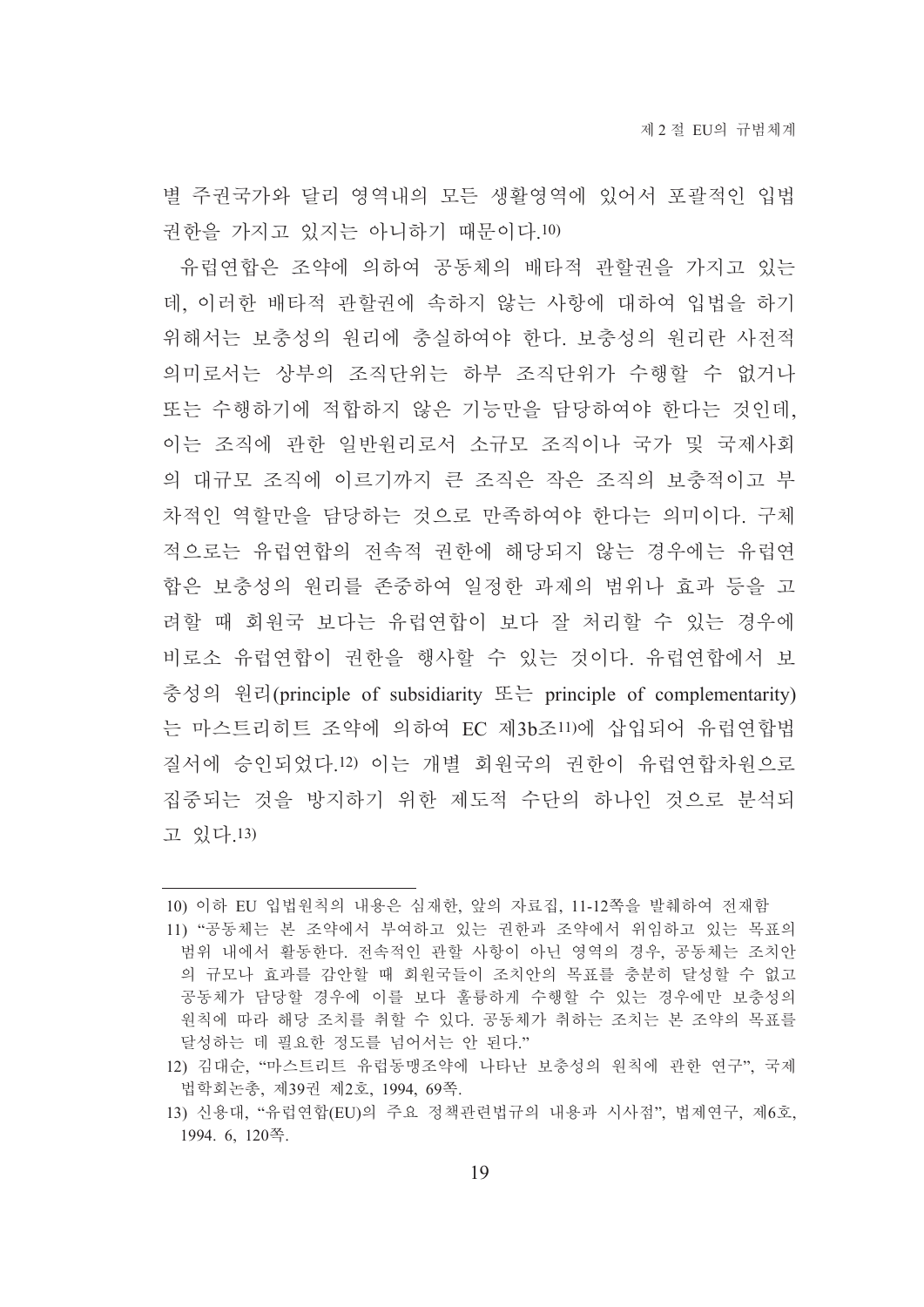#### Ⅱ. 규범체계

리스본조약 이전 즉 니스조약 체제하에서 법적 행위에 대해 규정하 고 있는 것은 유럽공동체설립조약(Treaty Establishing the European Community: TEC) 제249조이다. 이에 따르면 제2차 규범이 규칙, 지침, 결 정, 권고 및 의견의 다섯 가지 유형으로 나뉘었는데, 리스본조약 하에 서도 이 다섯 가지 유형과 명칭은 그대로 이어지고 있다.14)

1. 규 칙

규칙(Regulation, Verordnung)은 EU의 2차 규범체계 중 법적으로 구 속력을 지니는 입법에 해당한다. 이는 TFEU 제288조의 "규칙은 일반 적 적용성이 있다. 규칙은 완전한 구속력이 있으며, 모든 회원국에 직 접적으로 적용된다"는 규정을 근거로 하고 있다.15)

EU의 규칙은 일반적으로 적용된다는 것(general application)을 가장 큰 특징으로 하고 있다. 즉, 규칙은 그 전체로서 법적인 구속력을 갖 게 되는 것이고, 모든 조항이 효력이 있으며, 개인이나 회원국 그리고 유럽연합의 기관들에 대하여 적용된다.16) 적용범위의 측면에서도 규 칙은 모든 회권국에 적용되며,17) 회원국이 국내법으로의 비준 등 별

<sup>14)</sup> 심재한, 앞의 자료집, 14쪽.

<sup>15) &</sup>quot;A regulation shall have general application. It shall be binding in its entirety and directly applicable in all Member States."

<sup>16)</sup> 회원국은 규칙의 일부 조항에 대하여 효력발생의 유보를 둔다든가 규칙의 내용 중에서 자신의 국가에 유리한 내용만이 효력을 지니도록 하는 등 규칙에 대한 예 외를 둘 수 없다. 이와 같은 규칙의 성격은 지침의 이행조치를 비교적 자유로이 선 택할 수 있는 지침과 구별되고 있다. 심재한, 앞의 자료집, 15쪽.

<sup>17)</sup> 유럽연합에서 채택하는 규칙은 유럽연합 조약에 근거를 두게 되므로, 규칙은 워 칙적으로 유럽연합 조약이 효력을 미치는 범위에서 적용된다. 따라서 유럽연합의 규칙은 유럽연합 회원국의 영역 및 국민들에게 적용되는 것이다. 홍완식. "유럽연 합의 입법에 관한 연구", 월간법제, 2004. 12.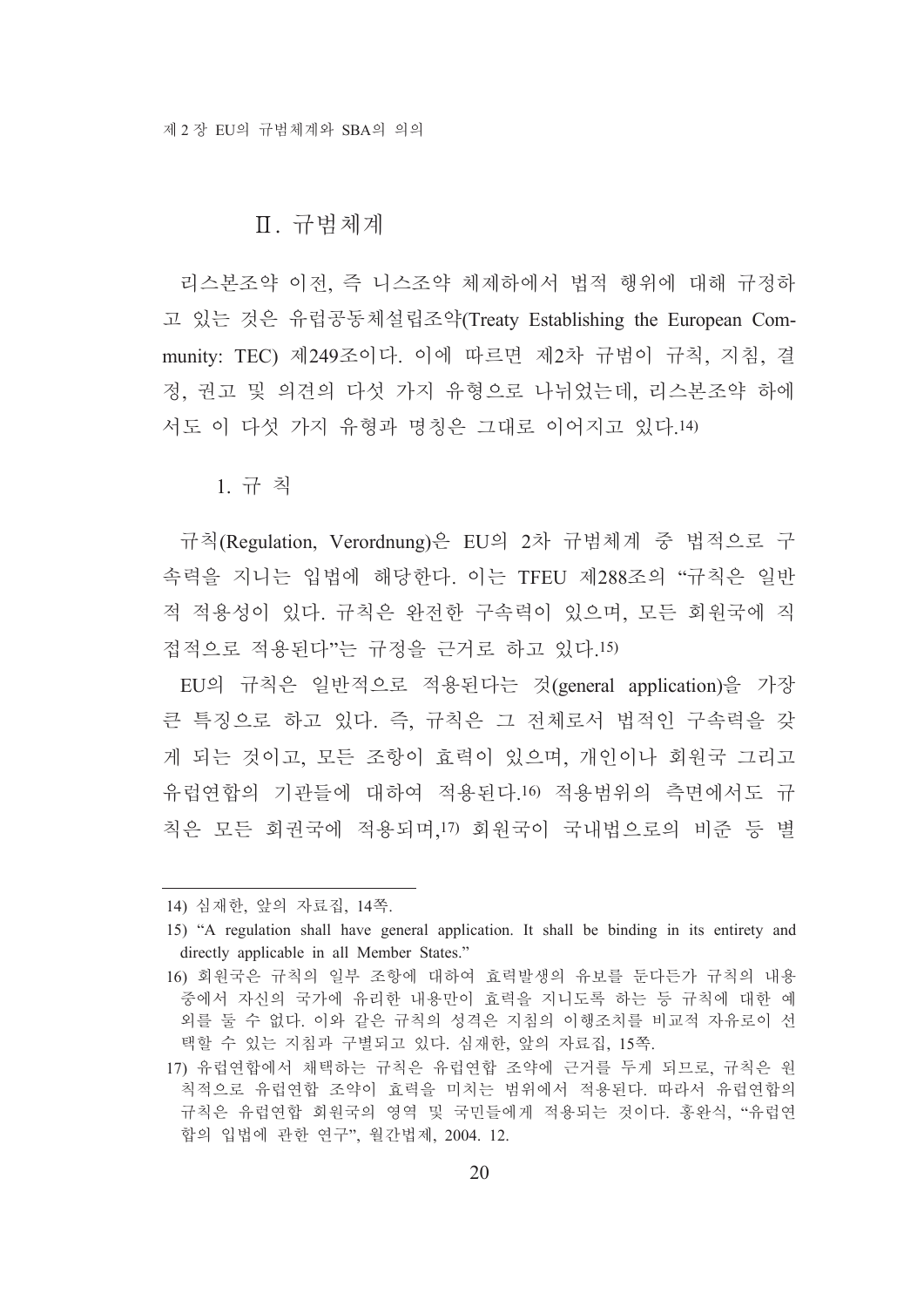도의 조치를 취하지 않는다고 하여도 즉각적으로 법적 효력을 갖는 직접효력을 발생하는 특징을 갖고 있다.18)

#### 2. 지 침

지침(Directive, Richtlinie)이란 유럽연합의 회원국이 추구하여야 하는 정책목표를 제시하고, 회원국에서는 해당 국가에 적당하다고 생각하 는 방법과 수단에 적합하게 그 정책목표를 이행할 수 있도록 회원국 들로 하여금 국내입법을 통하여 그 수단을 마련하게 하는 것이다. 즉, 유럽연합 지침의 실행의 형태와 방법에 관하여 회워국의 의회가 결정 할 수 있도록 하는 것이다.!9) 지침도 EU의 법규범이지만, 규칙과 달 리 "전부" 구속력이 있는 것이 아니고 회워국에 의하여 이행조치가 이루어지는 범위 내에서만 구속력이 있는 것이 원칙이다. TFEU 제 288조에서는 "지침은 달성해야 할 결과에 대하여 시달대상인 해당 회 워국을 구속하지만 그 형태와 방식은 해당 회워국의 국내당국이 선택 한다"라고 규정하고 있어. 지침을 국내법에 도입하지 않으면 의무이행 소송20)의 대상이 된다.21)

- 18) 이러한 성격으로 인하여 회원국의 헌법과 충돌의 여지가 많은 법적 수단으로 여 겨지고 있다. 채형복, "리스본조약상 법적 행위와 그 제정 절차의 개혁", 세계헌법 연구, 제16권 제3호, 918쪽.
- 19) 심재한, 앞의 자료집, 16쪽.
- 20) TFEU 제258조(구 TEC 제226조)와 TFEU 제259조(구 TEC 제227조)는 유럽위원회 와 회워국들 각각에게 어느 회워국의 의무위반을 법워에 제소하도록 허용한다. 의 '무의 불이행(failure to fulfil)은 회워국이 지켜야 할 공동체법에 위반된 행위의 결과 이다. 공동체와 회원국 간의 성실한 협력의무에 위반하여 적용법규를 제정하지 아 니하면 그것 자체가 의무의 불이행을 구성하다. 또한 회워국이 공동체법을 위반한 법률이나 명령을 제정하는 것과 같은 적극적인 행위도 의무의 불이행을 구성한다. 왜냐하면 공동체법에 위반하는 회원국 규정의 유지는 비록 그 규정이 적용되지 않 는다고 하더라도 공동체의 법적 안정성을 위협하기 때문이다. 의무의 불이행에 대 한 확인은 의무를 이행할 것을 명하는 이외의 즉각적인 효력을 발휘하지는 않는다. 이광윤, "유럽연합의 소송", 2007 세계법제연구보고서, 법제처, 2007. 12. 16-17쪽.
- 21) 심재한, 위의 자료집, 16쪽.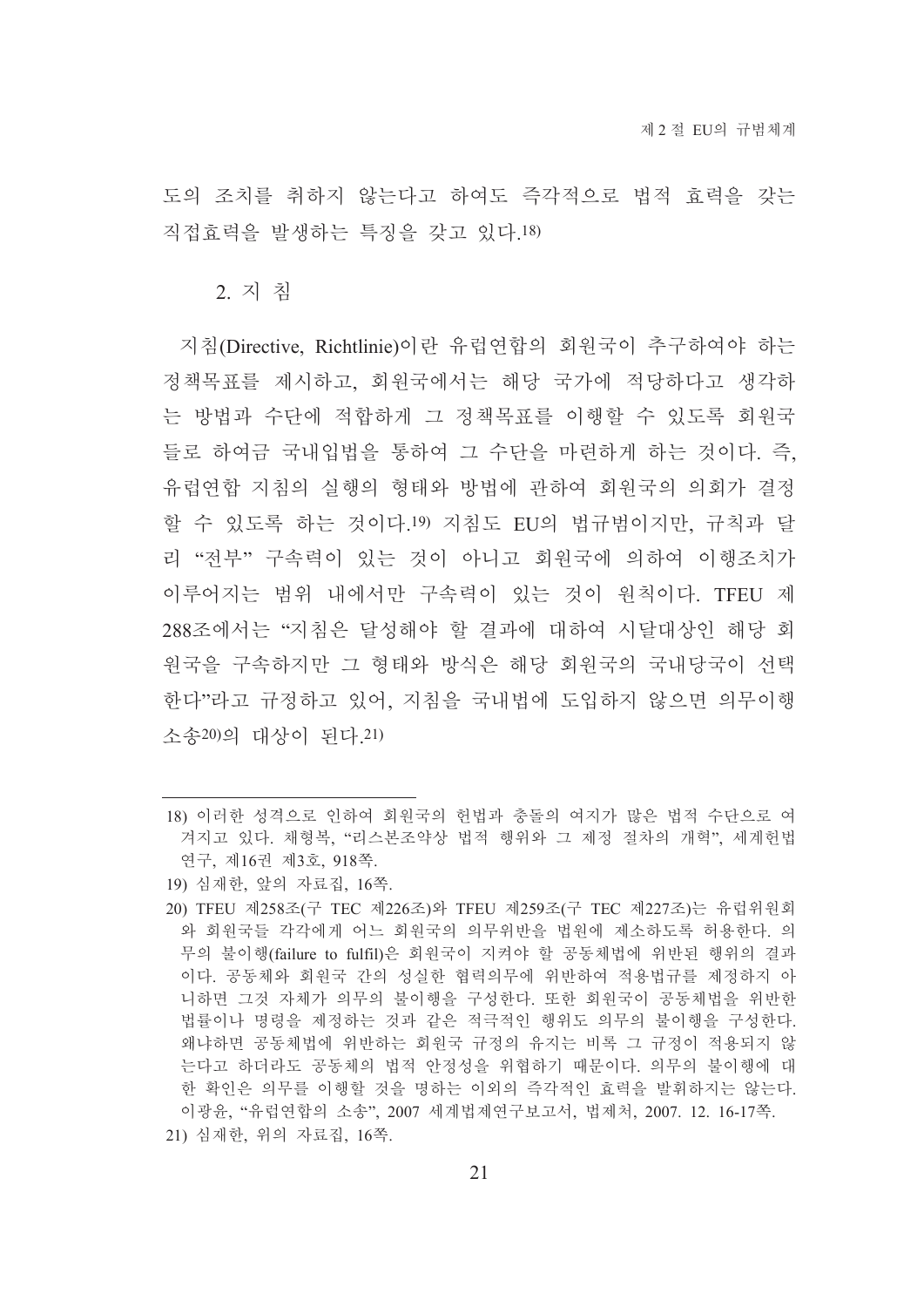#### 3. 결 정

결정(Decision, Entscheidung)이란 특정 회원국이나 어느 개인, 단체 등에게 구체적이고 개별적인 명령을 발하는 것을 말한다.22) 이러한 결정의 모든 내용은 그 결정이 내려지는 수범자들에게 완전한 구속 력23)이 있다. 결정의 모든 조항이 구속력이 있다는 점에서는 규칙과 동일하고, 지침과는 이 점에서 차이가 있다.24) 규칙과 결정의 관계가 문제될 수 있는바 규칙은 일반적인 조치로서의 기능을 위해 사용되 고, 반면 결정은 발하여진 대상에 한정하여 개별적 행정행위를 위한 수단으로 사용될 가능성이 높은 것으로 파악되다.25)

#### 4. 권고, 의견

권고(Recommendation, Empfehlung) 및 의견(Opinion, Stellungnahme)은 구속력을 지니지 않는 것26)으로 이는 유럽연합의 정책을 수행하는데 있어서 회원국의 행동을 정책목적에 부합하도록 유도하는 기능을 한 다.27) 권고와 의견은 기능적으로 뚜렷한 차이 없이 쓰여지는 것으로 보이며, 회원국의 정부를 대상으로 하는 것이 일반적인 경우에 해당 되지만, 개인과 기업 · 단체를 대상에게 내려지는 경우도 있다. 대체적 으로 권고는 구속력이 없다는 점에서 지침과 다르며, 유럽연합의 법규 와 회원국의 국내법규를 조화시키기 위한 간접적인 수단으로 평가되

24) 심재한, 앞의 자료집, 17쪽.

- 25) 채형복, "리스본조약상 법적 행위와 그 제정 절차의 개혁", 세계헌법연구, 제16권 제3호, 918쪽, 심재한, 위의 자료집, 17쪽, 재인용.
- 26) TFEU 제288조(구 TEC 제249조) "Recommendations and opinions shall have no binding force."
- 27) 심재한, 앞의 자료집, 17쪽.

<sup>22)</sup> 이의 근거는 TFEU 제288조에서 찾을 수 있는데, 여기에서는 "그 시달 대상을 특정 하고 있는 경우 결정은 오직 그에 대해서만 구속력이 있다(A decision which specifies those to whom it is addressed shall be binding only on them)"고 규정하고 있다.

<sup>23)</sup> TFEU 제288조(구 TEC 제249조) "A decision shall be binding in its entirety."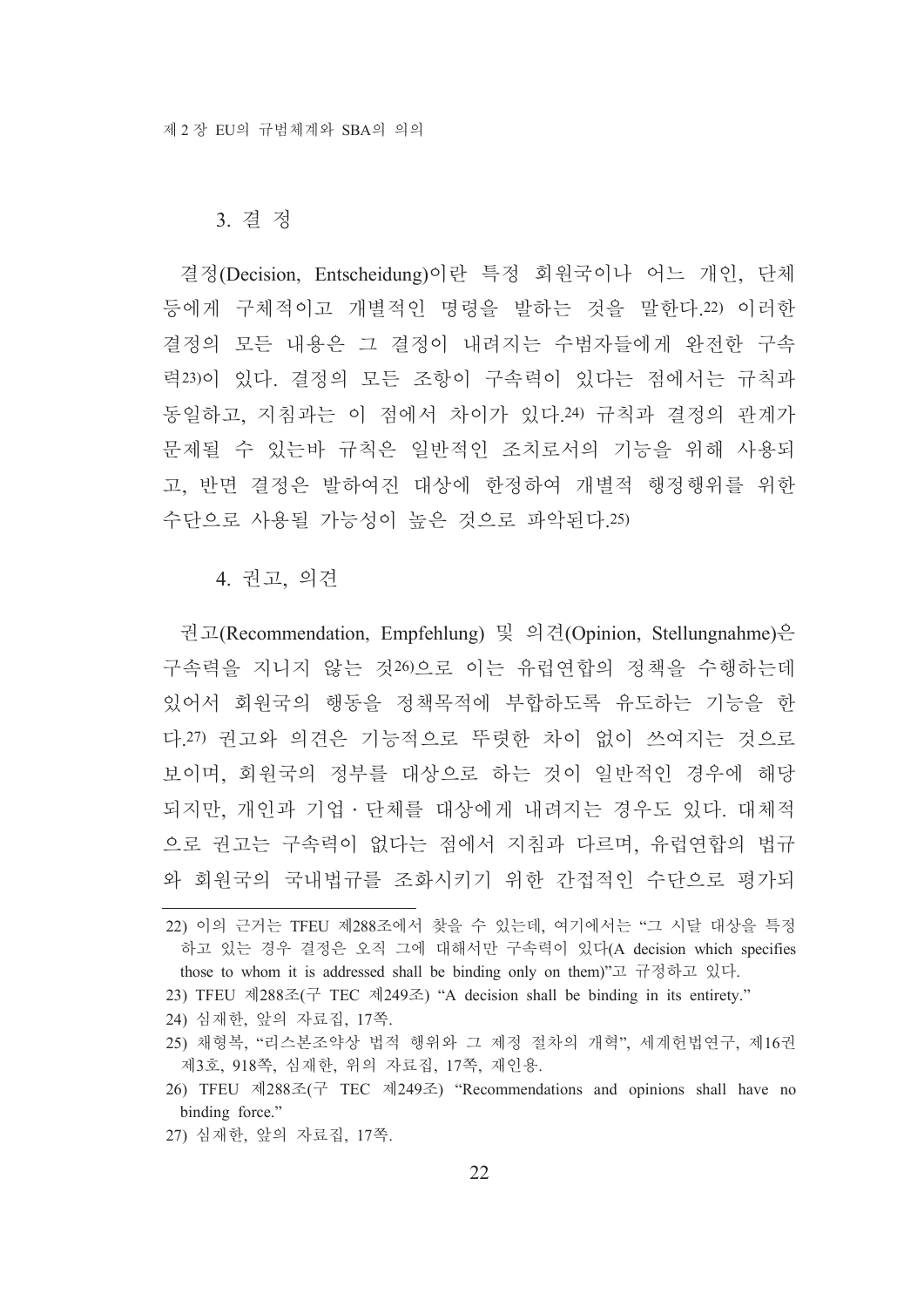고 있는 반면 28) 의견은 특정한 문제에 대한 구속력을 지니는 것은 아니지만, EU차워의 '과점의 표명'인 것으로 평가되고 있으며, 일반적 으로 제3자의 신청에 의하여 공동체기관이 발한다.29)

#### 제 3 절 SBA의 의의와 적용

#### I. "COMMUNICATION"의 의미와 기능

EU 집행위워회는 SBA를 발표할 당시에 "유럽 연합 이사회, 유럽 의 회. 유럽 경제 사회 집행 위워회와 지역 집행 위워회에 보내는 유럽 여 합 집행 위원회의 제안서(COMMUNICATION FROM THE COMMISSION TO THE COUNCIL, THE EUROPEAN PARLIAMENT, THE EUROPEAN ECONOMIC AND SOCIAL COMMITTEE AND THE COMMITTEE OF THE REGIONS)"임을 밝히고 있다.30) 즉, SBA는 "Small Business ACT" 라는 명칭을 달고 있으나, 사실 그 실제 의미는 EU의 "COMMUNICATION (이하'제안서'라 한다)"에 불과한 것이다.31) EU에서 입법행위가 있을 경우 'EU 공보(Official Journal of the European Union)'32)에 발간되어야 함에도 불구하고, SBA는 이에 기재되지 않았다는 것도 이 법이 위에 서 설명한 EU의 규범체계에 속하거나 입법행위에 해당되지는 않는 것을 나타내다.

제안서는 집행위원회가 연합 차원의 정책을 펼치기 위하여 공식적 으로 법률안이 입법되기 이전 다른 유럽연합 기관들에게 의견을 제시 하는 정책보고서 또는 권고안이라 볼 수 있다. 따라서 제안서 자체가

- 28) 심재한, 앞의 자료집, 18쪽.
- 29) 홍완식, "유럽연합의 입법에 관한 연구", 월간법제, 2004년 12월호.
- 30) http://eur-lex.europa.eu/LexUriServ/LexUriServ.do?uri=CELEX:52008DC0394:en:NOT

32) http://eur-lex.europa.eu/JOIndex.do

<sup>31) &</sup>quot;COMMUNICATION"의 번역에 대하여 일관된 정리를 찾기 어려웠다. 여기에서 는 EU 규범상의 '권고', '의견' 등과 구분하기 위하여 '제안서'라는 용어를 사용하 기로 한다.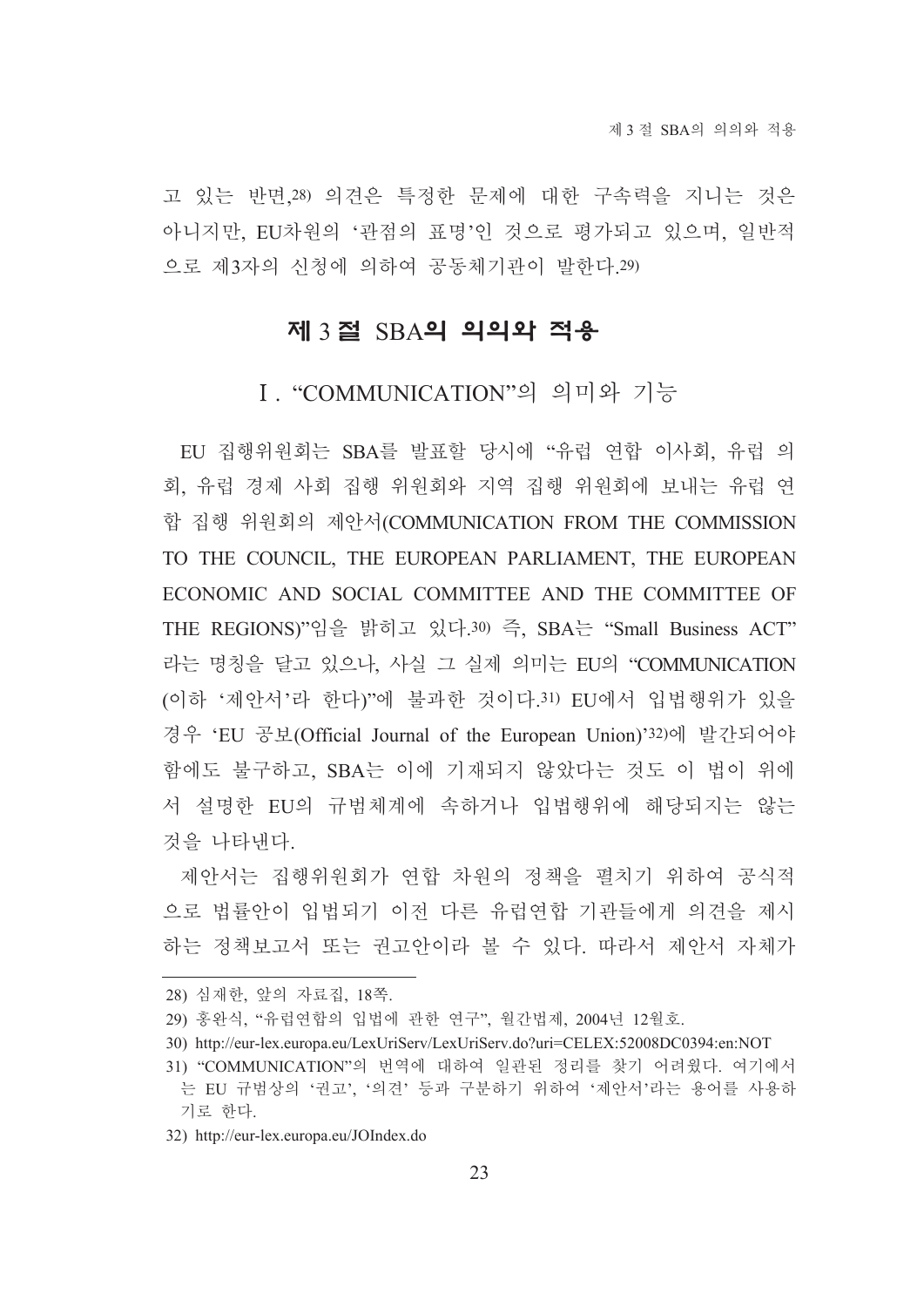법적으로 구속력을 가지는 것은 아니며, 회원국들에게 그 제안서에서 제시하는 원칙에 입각한 행동을 장려하겠다는 정치적 약속을 나타낸 일종의 행동지침으로서 권고적 성격을 가진다고 볼 수 있다.

제안서 관련 EU의 입법절차를 보면, 일반적으로 집행위원회가 작성한 법안에 대하여 각료회의(Council)에서 최종적으로 채택여부를 결정하는 유형의 입법절차를 예정하고 있다.33) 집행위원회는 제안서를 발행한 후 규칙이나 지침 등을 통해 입법을 제안하게 된다. 실질적으로 제안서에 담긴 내용에 대한 집행을 규칙이나 지침을 통하여 하게 되는 것이다.

제안서 발행의 목적은 유럽연합 회원국과의 원활한 소통을 통하여 민주적 정당성을 확보하기 위한 것으로 복잡한 연합기관들의 운영절 차에 따른 유럽시민들의 유리(遊離)를 해소하는데 있다. 즉, EU의 의 사결정절차에 대한 시민들의 적극적인 참여를 장려하기 위한 것이다.

실제 SBA에서 10가지 원칙이 제시되었으며, 이를 보충하기 위한 규 정과 지시문 안이 제안되었다. 만약 이들이 앞서 언급한 입법절차에 의해 정식으로 채택(입법)이 된다면 SBA와는 별도의 독립된 법적 효 력을 지니게 될 것이다.

#### Ⅱ. SBA의 의미

1. 연성법으로의 해석

SBA는 제안서에서 유럽경제에서 중소기업의 중추적 역할을 인지하 기 위한 EU의 정치적 의지를 표명하기 위해, 그리고 EU와 회원국들

<sup>33)</sup> 집행위워회가 입법초안을 각료회의에 제출하면, 각료회의는 유럽의회측에 그 의 견을 구하기 위하여 전달 하는데, 집행위원회나 각료회의가 의회의 의견에 따라야 할 의무는 없지만, 의회와의 협의절차 자체가 생략되면 그 법안은 무효이다. 이처 럼 의회의 입법행위 강화는 민주성 결여(democracy deficit)를 해소하려는데 있다. 유럽연합의 입법절차는 크게 협의절차, 공조절차, 공동결정절차 그리고 동의절차가 있다. 입법절차에 대한 자세한 내용은 Paul Craig & Grainne De Burca, EU Law (3rd ed., 2003), pp. 139-149; 이호선, 「유럽연합(EU)의 법과 제도」, 세창출판사, 2006, 72-77쪽 참조.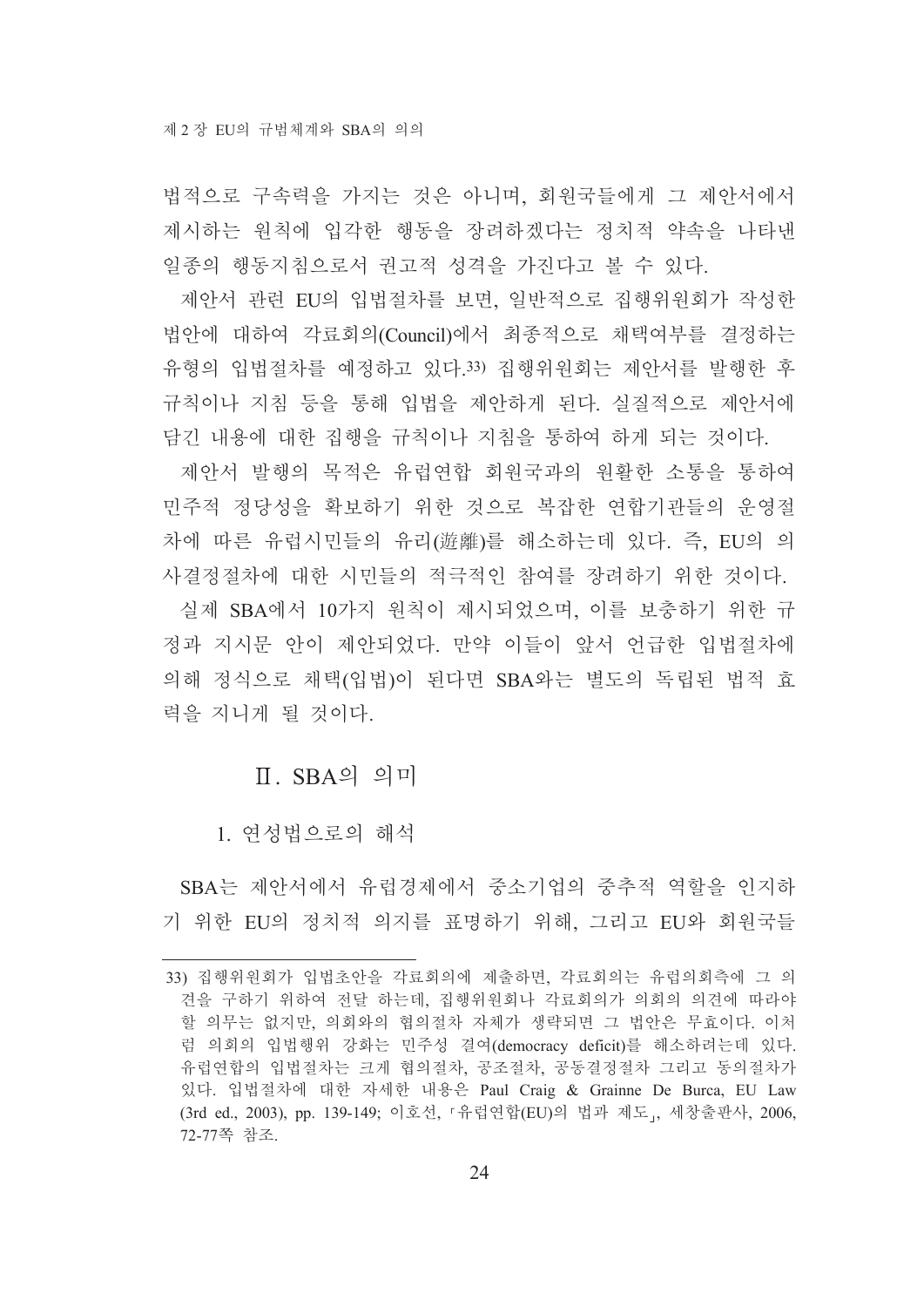의 포괄적인 정책 틀을 마련하기 위해 "Act(법)"라는 상징적인 명칭을 부여하였음을 밝히고 있다.34) 또한, 집행위원회가 SBA를 마련한 이후 결의된 유럽연합 의회의 결의안에서도 SBA가 법적인 구속장치가 없 는 것이 유감스럽다는 것을 밝혔다.35)

그러나 중소기업에 관한 회원국의 입법을 제안하는 SBA를 집행위 원회가 제시하는 단순한 권고안이나 정책보고서로만 볼 수 있는지는 의문이다. 왜냐하면, 기존에 EU에서 발표되었던 제안서와 비교해 보 았을 때, 집행위원회의 강력한 정책적 의지가 내포되어 있기 때문이 다. 또한, EU 의회는 이 SBA의 발표를 환영하고 있을 뿐만 아니라 회원국과 집행위원회에게 EU의 핵심적인 정책으로 존재하는 중소기 업 관련 법의 입법지침으로써 SBA 완전한 이행을 요구하고 있다.36)

따라서 SBA는 단순한 제안서의 수준으로 보기에는 EU의 정책의지와 그 이행의 요구강도로 보아 어려우 것이라 판단되며, 결국 SBA는 국제 법상 연성법(軟性法, soft-law)의 형태로 보는 것이 타당할 것이다.37)

국제법상 연성법이란 일반적으로 그 전부나 일부가 집행 불가능한 것으로 의도된 국제법 입법을 말한다. 즉, 연성법은 국제법의 형식적 법원이라는 기존의 개념에서 벗어나 국가 간 설정 및 적용된 행위규 칙을 말하는 것으로, 국제사법법워(ICJ)규정 제38조에 열거된 형식 외

<sup>34)</sup> Commission of the European Communities, *Communication from the Commission to* the Council, the European Parliament, the European Economic and Social Committee and the Committee of the Regions: "Think Small First" A "Small Business Act" for Europe, 25.6.2008 COM(2008) 394 final, p. 4.

<sup>35)</sup> European Parliament resolution of 10 March 2009 on the Small Business Act  $(2008/2237(NI)), p. 2.$ 

<sup>36)</sup> Council of the European Union, Conclusions on the Review of the "Small Business" Act" for Europe, 3094th COMPETITIVENESS(Internal Market, Industry, Research and Space) Council Meeting Brussels (May 30, 2011), p. 2, para 1 & p. 3, para. 5. available at http://www.consilium.europa.eu/uedocs/cms data/docs/pressdata/en/intm/122326.pdf.

<sup>37)</sup> 집행위원회가 발행하는 Communication을 연성법의 한 형태로 보고 있는 경우에 대한 설명은 Linda Senden, Soft Law in European Community Law (2004), pp. 24 & 119-120 참조.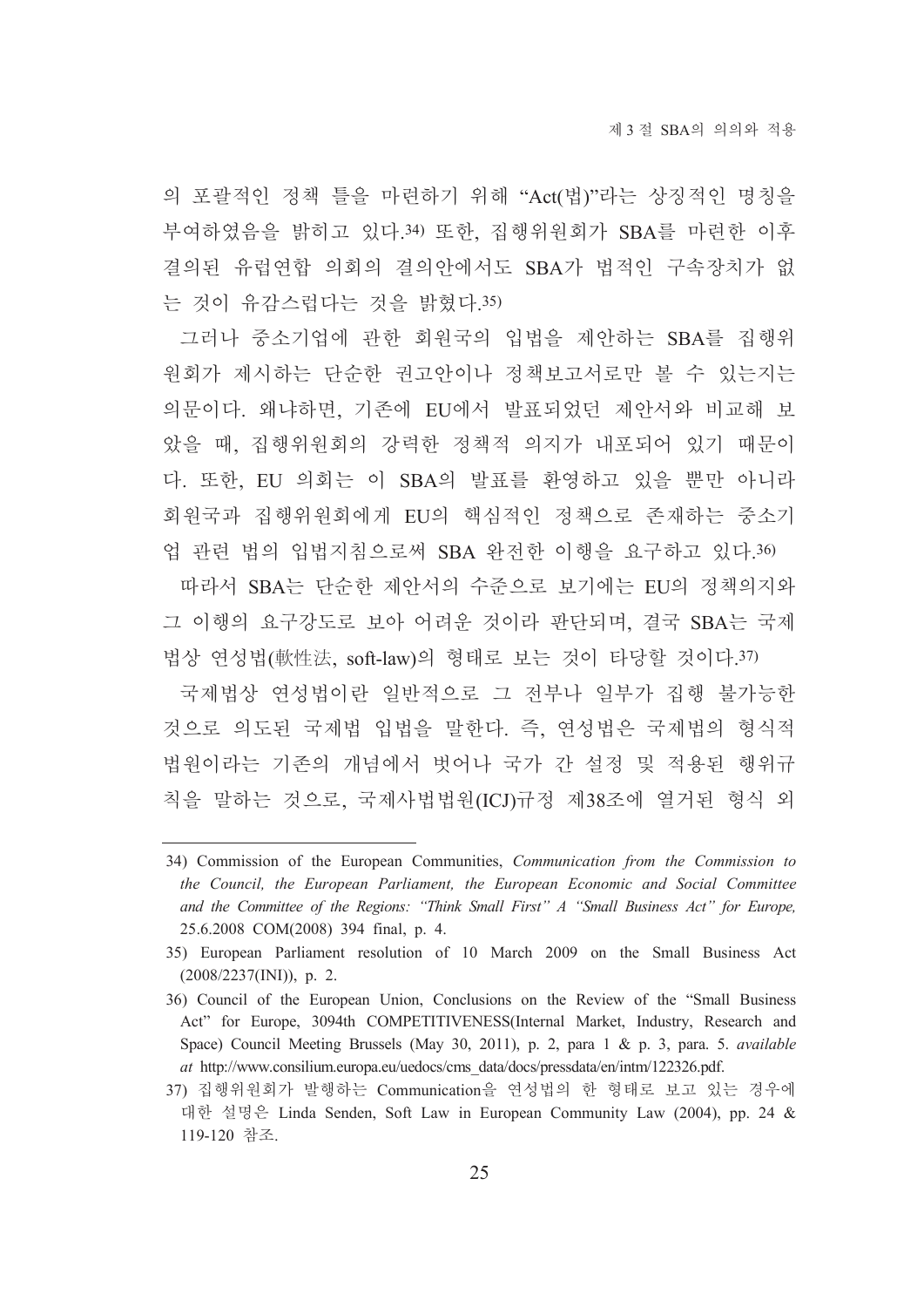에 발생한 행위규칙(예를 들어, 국제기구의 결의, 선언 및 최종의정서 등)으로서 국제법적 구속력이 결여된 것이 이에 해당된다.38)39)

2. 여성법의 기능과 적용

EU의 경우 집행위원회가 새로운 입법안을 제안하는데 있어 회원국 간 합의를 보기 어려운 경우, 경성법(硬性法, hard-law)의 대안으로서 연성법을 이용하게 된다고 한다.40) 즉, 집행위원회가 제출한 입법안에 대하여 회원국 정부의 저항이 있을 수도 있으며, 규정이나 지시문 형 태의 법원으로 성립하는데 상당한 시간이 걸리고 국제사회의 변화에 즉각적인 대응을 하지 못하기 때문에, 제안서를 이에 대한 잠정적인 대응방안으로 제시하는 것이다. 41)

제안서를 통해서 법원성을 갖기 이전 법외적이고 임시적인 형태에 서 법 이전의 규범으로서 그 안정성이 시험된 후, 그 실행 가능한 부 분(회원국 간 합의할 수 있는 부분)에 대해서 법원성을 부여하려는 것

- 40) *Ibid.*, p. 24.
- 41) Henrik Frykman & Ulrika Morth, Soft law and Three Notions of Democracy: The Case of the EU, in Soft law in governance and regulation: an interdisciplinary analysis 155 (Ulrika Morth ed., 2004), pp. 162-163. 연성법의 형태로 집행위원회가 발행하는 것은 Communication외에 guideline이나 notice가 있으며, 경쟁법과 관련하여 "comfort letter"에 의지하기도 한다. Josephine Steiner & Lorna Woods, Text Book on EC Law  $(8th$  ed., 2003), p. 56.

<sup>38)</sup> UN총회의 결의가 가장 대표적인 여성법의 한 형태로 볼 수 있다. 특히, 만장일 치나 압도적 다수의 찬성으로 채택된 결의는 그 자체로는 국제법의 법원이 아니 나 "법이 창조되는 중요한 전 단계" 또는 "관습법 형성에 불가결한 법적 신념이 국제사회의 각 국가 간에 생기고 있는 유력한 증거"로 볼 수 있다. 이처럼 현대의 국제법에서는 전통적인 국제법과는 달리 연성법이 중요한 역할을 수행하고 있다. 이한기, 『국제법 강의』, 박영사, 1997, 111쪽.

<sup>39)</sup> Murphy는 연성법의 유형을 4가지로 분류하는데, 1) 국가 간의 일반적인 협력의무 만을 규정하는 조약규정이나 특정문제에 대해 미래의 합의에 도달할 것만을 요구 하는 조약규정, 2) 조약이 아닌 선언(declaration)이나 특정한 희망을 규정한 국가들 간의 정치적 합의, 3) 권고적 성격을 가진 국제기구의 결의, 4) 국가 또는 국제적으 로 활동하는 비국가단체의 행동규칙 등이라 한다. Sean D. Murphy, Principles of Internaitonal law, 2006, p. 96.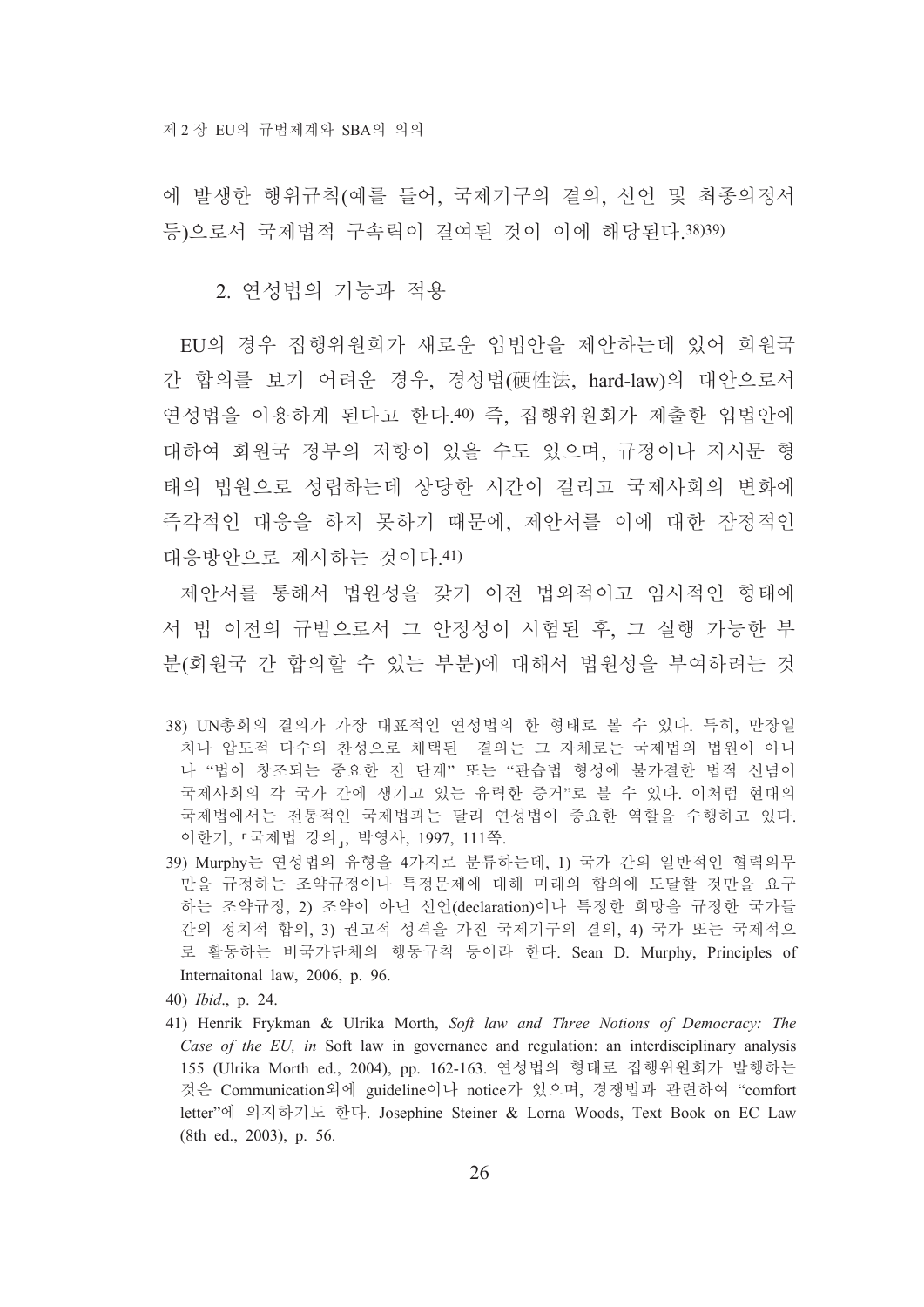이다. 이러한 맥락에서 제안서는 회원국 및 회원국 시민들에게 입법 안에 대한 예측가능성(predictablility)을 부여한다는 장점이 있다. 또한, 법으로 제정되기 이전 회원국 시민들의 입장을 확인해볼 수 있는 기 회가 제공된다는 장점도 있다. 이와 같은 방식은 유럽연합 운영의 복 잡성으로 민주성이 결여되어 있다고 비판받는 현 시점에서 민주적 정 당성을 확보할 수 있는 좋은 대안으로 평가받고 있다.

물론 앞서 언급한 바와 같이. 연성법으로서 제안서는 법적으로 구속 력이 없다. 그러나 법적 구속력(legally binding)이 없다고 하여 법적 효 과(legal effect)가 전혀 없는 것은 아니다. 다시 말해, 연성법으로서 제 안서에 대한 구속성 여부의 기준에서만 볼 것이 아니라 회원국의 행 동규범으로서 어떠한 영향을 미치는가하는 측면도 고려하여야 한다는 것이다 42)

제안서가 유효한 법규범이 아니라고 하더라도 회원국에게 어떠한 방식으로 문제를 해결하는 것이 효율적이고 바람직한지 구체적으로 제시하고 있기 때문에, 입법과정에 있어 좋은 참작 자료가 될 것이다. 유럽사법법원(ECJ) 또한 회원국 국내법원이 공동체 조약과 관련된 자 국법을 해석함에 있어 이와 관련된 권고안이 있는 경우 반드시 그 권 고안을 고려해야 한다고 판시한 바 있다. 43)

3. 소 결

유럽 중소기업법은 개별국가에서 일반적으로 제정하는 법률과 같이 직접적인 효력을 가지는 것은 아니다. 유럽연합의 정책적인 의지를 상징적으로 표명하기 위해 '법(ACT)'이라는 명칭을 부여하였고, 이를 통해 유럽연합의 경제에 기여하는 중소기업의 핵심적인 역할을 인정

<sup>42)</sup> 김정건 외, 『국제법』, 박영사, 2010, 26쪽.

<sup>43)</sup> Case C-322/88, Salvatore Grimaldi v. Fonds des Maladies professionnelles [1989] ECR 4407.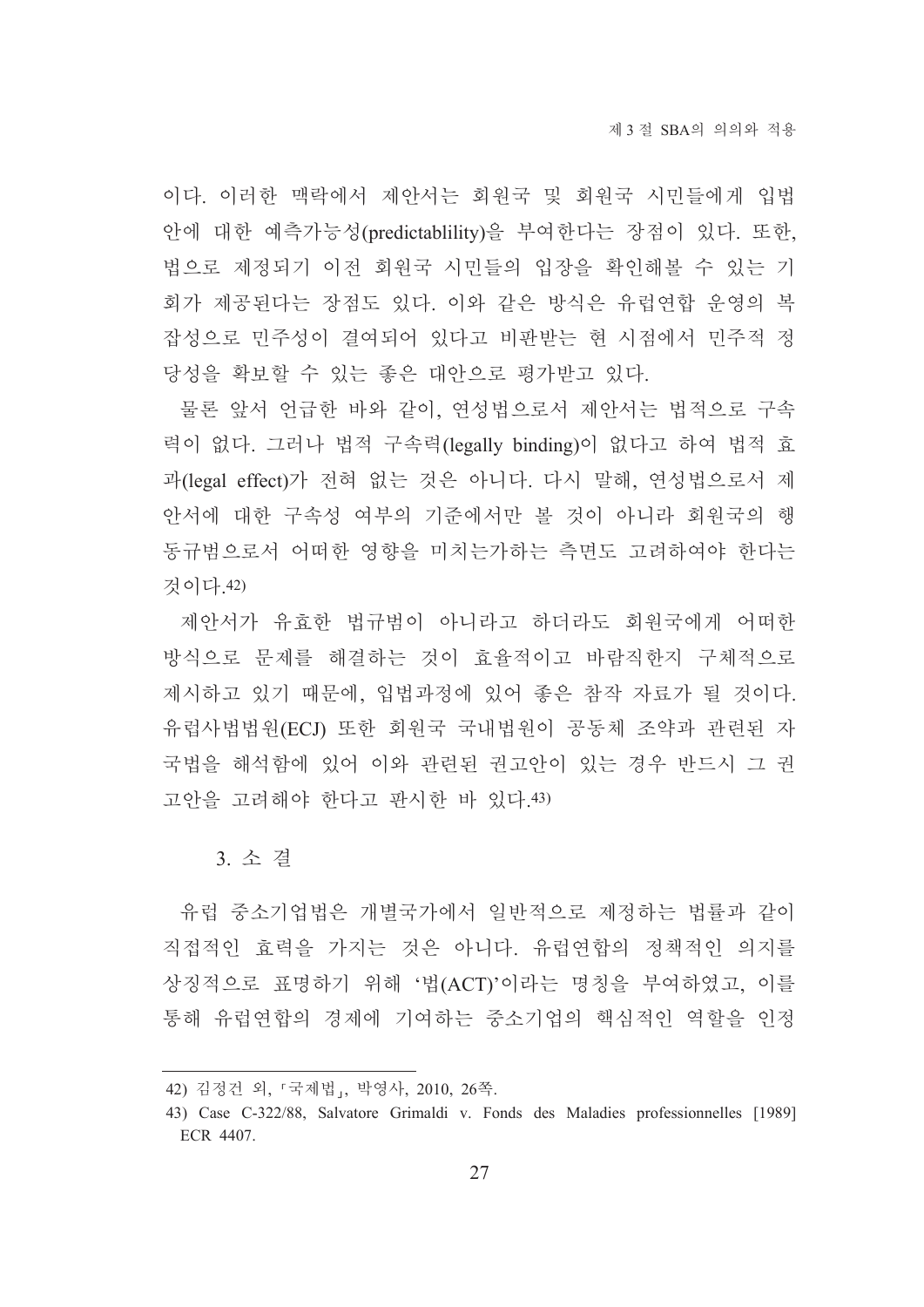하며, 유럽연합과 회원국들의 포괄적인 정책 틀을 마련하기 위해 유 럽 중소기업법을 제정하였다고 유럽위원회는 설명하고 있다. 44)

따라서 SBA는 집행위원회가 발행한 '제안서'로서 법적으로 구속력 이 없는 연성법의 한 형태로 보는 것이 타당할 것이다. 그러나 법적 구속력이 없다고 해서 회원국에게 법적 효과가 전혀 없는 것이 아니 므로, EU의 회원국들이 중소기업과 관련하여 입법안 제출 시, SBA는 중요한 참작 자료가 되었을 것이며, 향후에도 회원국 내의 중소기업 관련법을 해석함에 있어 중요한 고려 사항이 되어야 할 것이다.

<sup>44)</sup> Communication from the commission to the council, the european parliament, the european economic and social committee and the committee of the regions, 25.6.2008 COM(2008) 394 final, p. 4.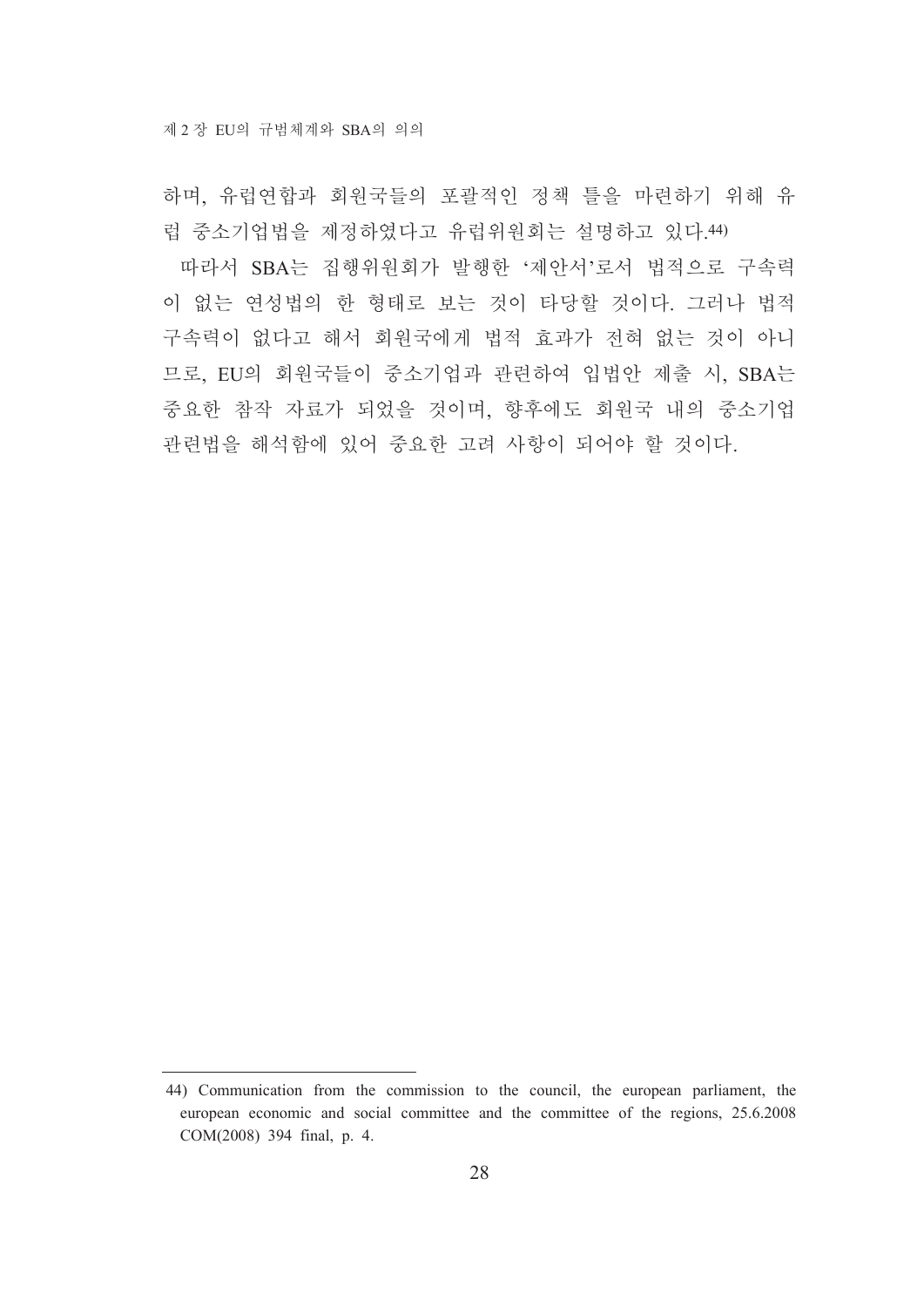## 제 3 장 EU SBA의 내용과 평가

#### 제 1절 EU 집행위원회 SBA의 주요내용

I. 제안배경

SBA의 제정은 유럽연합 내의 중소기업들이 미국의 경쟁업체들에 비해 낮은 생산성을 나타내고 있고, 훨씬 더 느리게 성장하고 있다는 분석이 하나의 계기가 되었던 것으로 보인다.

미국에서 생존 기업들은 7년 내에 평균적으로 60%에 이르는 고용 을 증대하는 반면 유럽 생존 기업들의 고용 성장은 10~20% 수준에 머문다. 한편, 중소기업들은 여전히 금융(특히 벤처 자본), 연구, 혁신, 환경과 같은 영역에서 다른 기업들과의 사업활동에서 경쟁력을 갖추 는 것에 방해가 되는 조건들이 있어 시장의 실패에 직면하고 있다. 예를 들어 중소기업의 21% 가량이 자금조달 문제에 어려움을 겪고 있다고 지적하였다.45) 초소형 업체들의 경우 그 수치는 훨씬 더 높고, 대기업들과 비교해 유럽 중소기업들이 성공적으로 혁신을 수행한 경 우는 훨씬 더 드물다. 또한, 운영 기술과 과학 기술들의 부족과 같은 구조적 어려움들과 각국 수주에서 노동시장의 여전한 경직성으로 인 해 상황은 더욱 악화되고 있다는 것이다.

이와 같이. 유럽위워회는 역내 중소기업들이 관료주의. 대기업과의 경쟁 등으로 성장에 제한을 받고 있다고 판단하고 2010년까지 EU를 세계에서 가장 역동적인 지식기반 경제로 구축한다는 리스본 어젠다 아래 '성장 및 일자리 전략'의 일환으로 2007년 10월부터 SBA의 제정 을 추진하였다. SBA는 EU 역내 중소기업에 재정적 · 인적 자원을 지

<sup>45) 2007</sup> Observatory of EU SMEs. http://ec.europa.eu/enterprise/enterprise policy/analysis/ observatory en.htm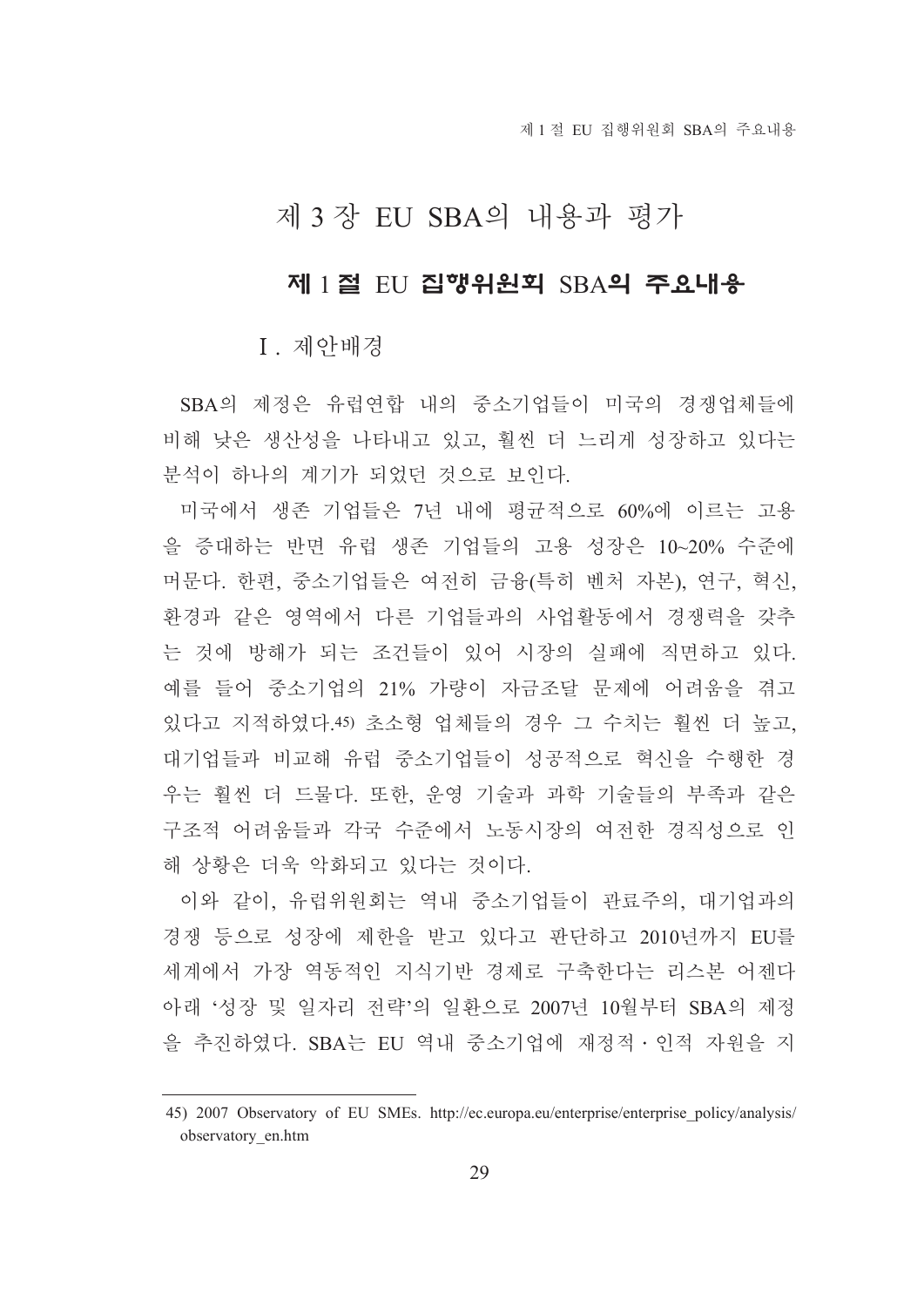원함으로써 이들의 성장 잠재력을 실현하는 환경을 조성하는 데 목적이 있다. 그리하여 유럽위원회는 유럽중소기업협의회와 유럽노동조합총 연맹 등 중소기업 단체들의 의견을 수렴한 뒤 마련한 SBA를 2008년 6월 25일 채택한 데 이어 유럽의회와 유럽이사회의 승인을 받아 동년 12월에 정식으로 발효하였다. 46)

#### Ⅱ. SBA 10대 워칙과 이행사항

SBA는 기업이 번성하고 기업가정신이 보상받을 수 있는 화경 조 성 등 10대 원칙을 토대로 유럽위원회와 EU 회원국에 총 86개 실천 사항을 관계법령에 반영하도록 제시하는 형식으로 구성되어 있다. 집 행위워회는 이들 워칙의 이행을 통하여 회워국 전역에서 법적, 행정 적 화경을 개선할 것을 기대하였다.47) SBA의 10대 워칙과 주요 이행 사항(회원국에 대한 권고사항을 중심으로)을 정리하면 아래와 같다.

#### <10대 원칙>

- I. 기업가들과 가족 기업들이 번영하고 기업가 정신이 보상받을 수 있는 환경을 만든다.
- Ⅱ. 파산에 직면한 정직한 기업인들이 신속히 제2의 기회를 얻을 수 있게 보장한다.
- Ⅲ. "작은 것 먼저 생각하라" 워칙에 따라 법규를 설계하다.
- IV. 공공 행정기관들이 중소기업들의 요구를 수용하게 한다.
- V. 중소기업들의 요구에 맞게 공공 정책 도구들을 조정한다 : 공 공 조달에서 중소기업들의 참여를 용이하게 하고 중소기업들을 위한 국가 원조 가능성들을 더 잘 활용한다.

<sup>46)</sup> 심재한, 앞의 논문, 11쪽.

<sup>47)</sup> Communication from the commission to the council, *Ibid.*, p. 4.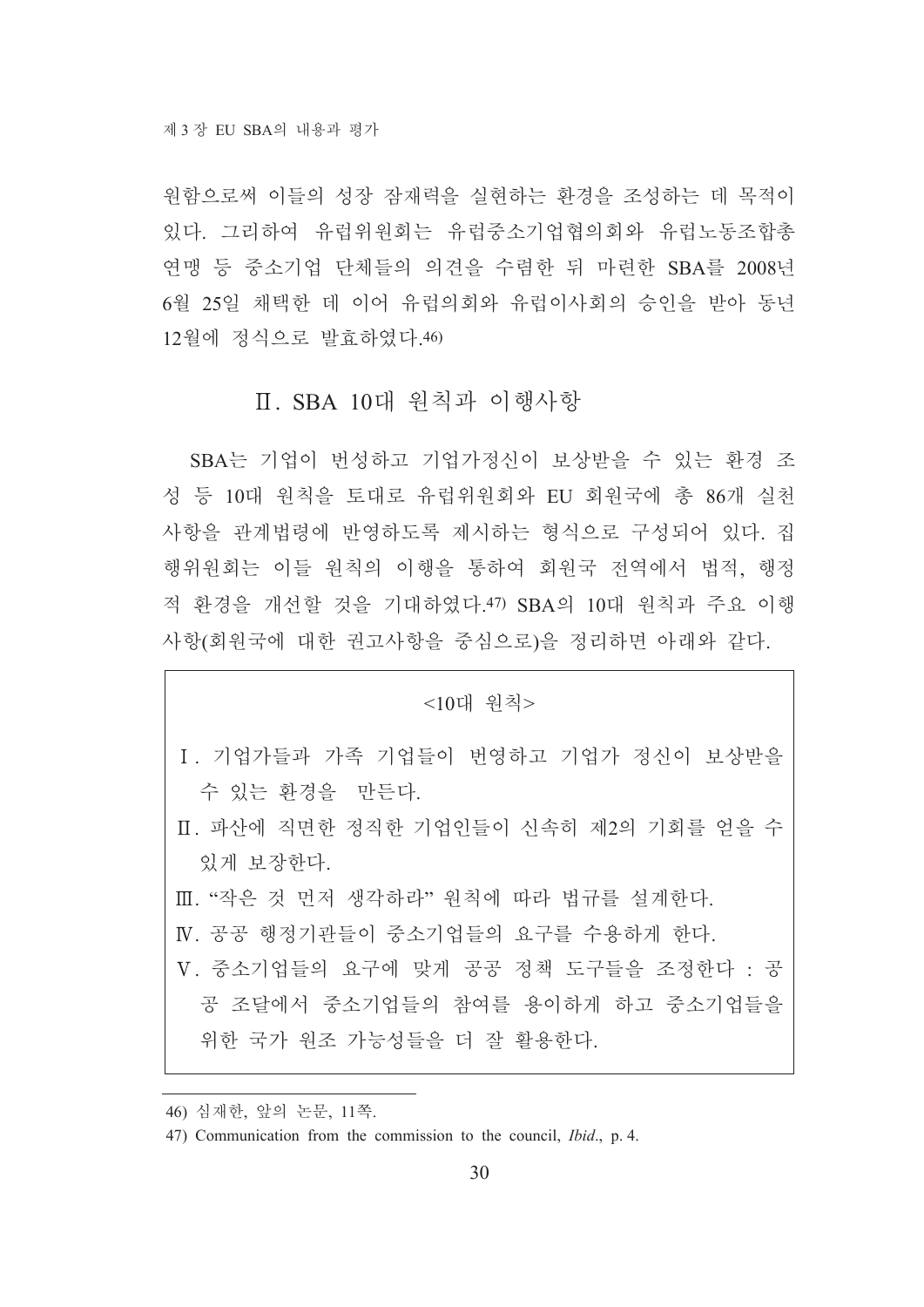VI. 중소기업들의 금융에 대한 접근을 용이하게 하고 상거래에서 적기의 대금 지급을 지원하는 법적 환경과 사업환경을 발전시킨다. Ⅶ. 중소기업들이 단일시장이 제공하는 기회에서 더 많은 혜택을 누릴 수 있게 도움을 준다. Ⅶ. 중소기업들의 기술의 업그레이드와 모든 형태의 혁신을 촉진한다. K. 중소기업들이 환경적인 도전을 기회로 바꿀 수 있게 한다. X. 중소기업들이 시장의 성장에서 혜택을 얻을 수 있게 장려하고

지워하다.

1. 기업가정신이 보상받을 수 있는 화경의 조성

기업가 정신에 관한 '2007 FlashEurobarometer'48)는 미국인의 61%가 자영업자를 희망하는 데 비해 유럽인의 45%가 자영업을 선호한다는 것을 나타내고 있다. 따라서 EU 회원국은 기업가정신이 보상받고, 청 년과 여성 등도 기업가적인 관심과 재능을 조장할 수 있는 환경을 조 성하여야 할 필요성이 제기되었다.

이 원칙의 이행을 위한 주요 이행사항으로는 첫째, 유럽에서 자영업 을 하고자 하는 사람들에게 성공적인 창업을 할 수 있는 기술을 제공 하고, 학교교육과정이나 청년층에 대한 교육부터 적절한 기업가정신 을 배울 수 있는 환경을 조성하도록 하였다.

둘째, 조세(특히, 증여세와 배당금에 대한 재산세 등)가 사업의 양도 를 방해하지 않도록 보장하도록 하고, 셋째, 사업양도를 원활히 하기 위한 시스템을 마련하고 지원하도록 제안하였다. 넷째, 여성기업인을 위한 멘토링을 실시하고 지원하며, 다섯째, 기업가가 되기를 희망하는 이주민을 지원하고 모니터하도록 하였다.

<sup>48)</sup> http://ec.europa.eu/enterprise/enterprise policy/survey/eurobarometer intro.htm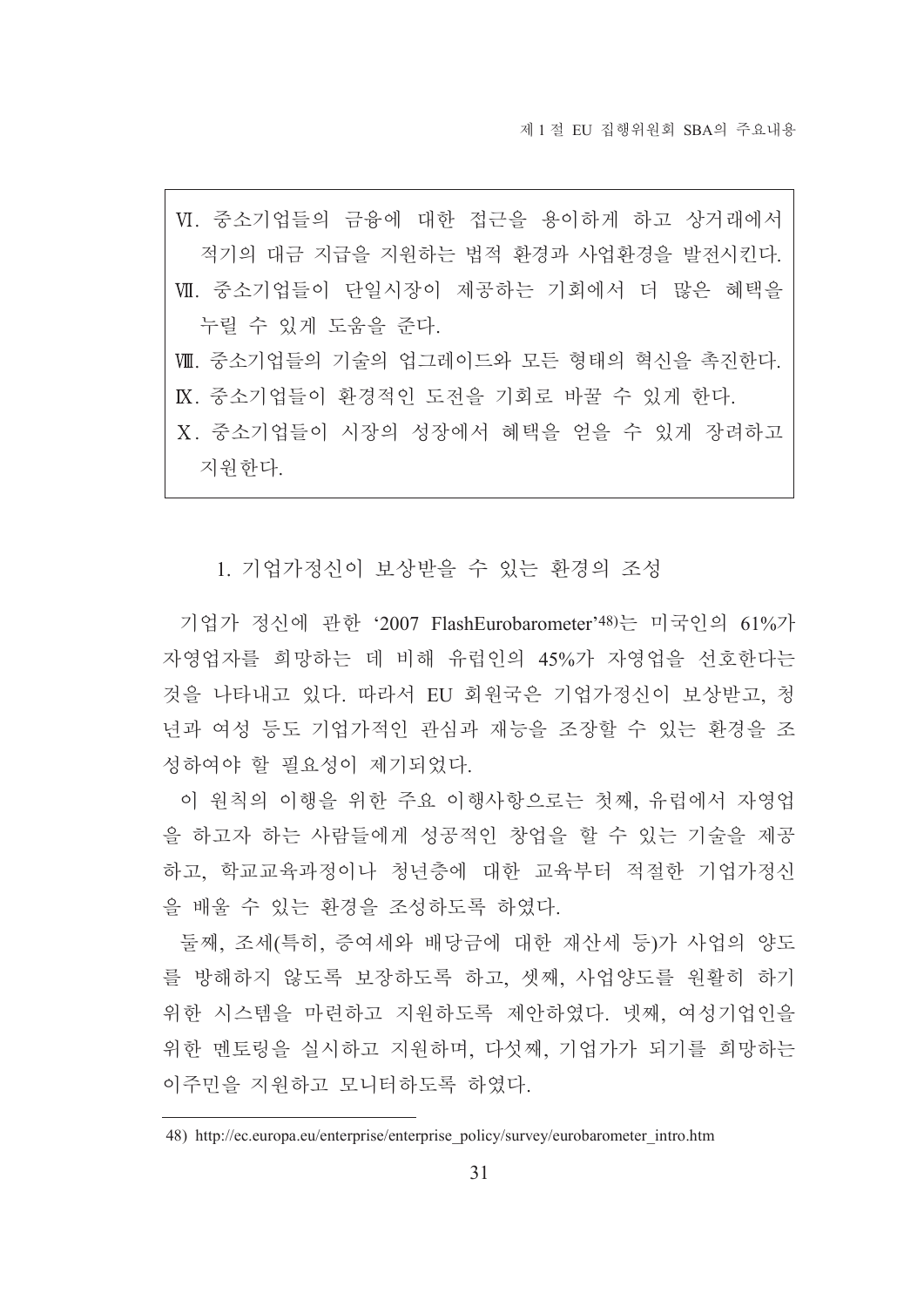2. 재기의 기회제공

전체 폐업 가운데 15%의 워인이 파산이다. 매년 평균 70만개 가량의 중소기업들이 파산의 영향을 받고 유럽에서 연평균 2백 8십만 개의 일 자리가 이와 관련 되어 있다.49) EU에서 실패의 낙인은 여전히 존재하 며 사회는 재창업자의 사업 잠재력을 저평가하게 되어 유럽인의 47% 가 과거 실패했던 업체에서 주문하기를 꺼린다. 또한, 새로 창업하는 일은 긴 파산 절차로 인해 복잡해지는데, 유럽 연합에서 파산을 완료 하는 데 걸리는 평규 시간은 4개월에서 9년까지 다양하다.50) 따라서 고의성이 없이 파산상황에 직면한 기업가에게 파산절차의 간소화 등을 통하여 조속히 재기의 기회를 제공할 필요가 있다고 강조하고 있다.

이 원칙의 이행을 위한 주요 이행사항으로는 첫째, 기업가들에게 재 기의 기회를 주는 것에 대한 긍정적인 환경을 조성하도록 하고, 둘째, 고의성이 없는 파산의 경우 사업정리절차를 1년 내에 완료하도록 하 였다. 셋째, 재창업자도 신규 창업자와 동일한 조건에서 지원 받을 수 있도록 보장하도록 하였다.

3. "작은 것을 먼저 생각하다"는 워칙에 따른 법규 설계

EU에서 중소기업들에게 가장 부담스러운 제약은 '행정적인 법규들 을 따라야 하는 것'으로 보고되었다. 일반적으로 중소기업들은 대기업 들과 비교해서 부당한 법규와 행정의 부담을 지고 있는 경우가 있는 것이 사실이다. 예컨대, 대기업들이 법규 의무로 인해 피고용인 1인당 1유로를 소비하는 데 반해, 소규모 기업은 평균 10유로까지 소비하는 것으로 추산되었다.51) 또한, 유럽 중소기업의 36%가 지난 2년 동안

<sup>49) &</sup>quot;Overcoming the stigma of business failure - for a second chance policy - Implementing the Lisbon Partnership for Growth and Jobs", COM(2007) 584 final, 5.10.2007.

<sup>50)</sup> Communication from the commission to the council, *Ibid.*, p. 7.

<sup>51)</sup> Report from the Expert Group on "Models to Reduce the Disproportionate Regulatory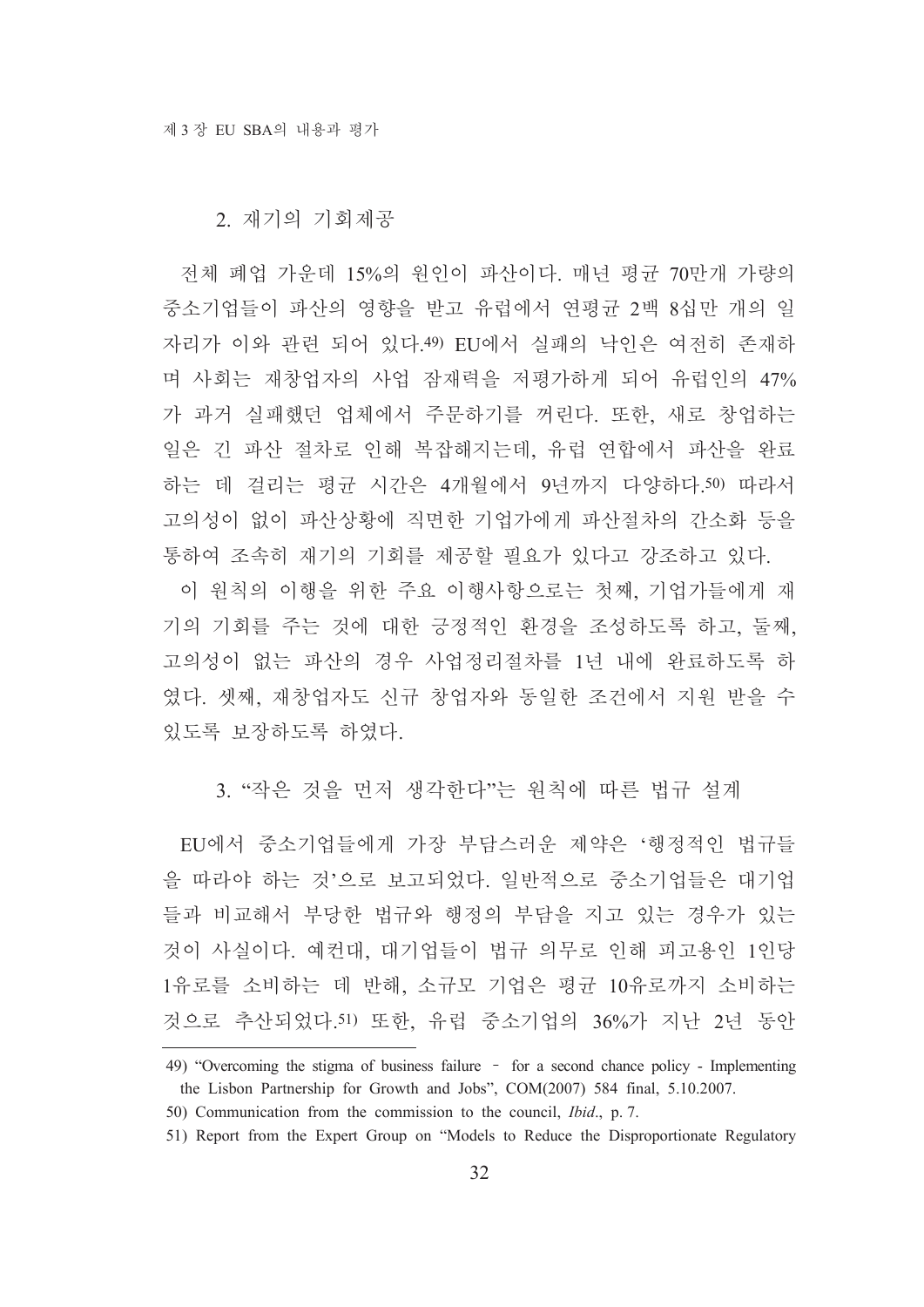불필요한 행정 절차들이 그들의 사업 활동을 저해했다고 보고하였다. 이에 따라 유럽 여합과 회워국들은 법안을 설계할 때 중소기업들의 특성을 고려함으로써 "작은 것을 먼저 생각한다"는 원칙에 따라 법규 들을 설계해야 하고 기존의 법률 환경을 간소화하도록 하였다. 집행 위원회는 2012년까지 기업의 행정적 부담을 25% 감소시킨다는 목표 아래 관련 법률을 개정할 것을 밝혔다.

이 원칙의 주요 이행사항으로는 첫째, 기업에 영향을 주는 법안을 만들 경우 적어도 8주 동안 중소기업 단체들을 포함한 이해당사자들 의 자문을 구하도록 하였고, 둘째, 유럽연합의 법률안을 시행하기 위 하여 기업들에 대한 융통성 있는 임시조치들을 활용하게 하였다. 셋 째, 2012년까지 행정적인 부담의 25%를 감소시키지 못한 회원국은 그 공약에 부합할 만한 목표를 채택하고 시행하도록 하며, 넷째, 유럽연 합의 행정적인 부담경감에 과한 입법안을 채택할 것을 보장하도록 하 였다. 다섯째, 부가세의 한계치를 10만 유로까지 늘리는 것을 허용하 는 법안을 채택할 것을 제안하였다.

4. 공공 행정기관들의 중소기업 요구 수용

EU 중소기업의 36%가 지난 2년간 불필요한 행정절차(red tape)로 인 해 그들의 비즈니스가 제약을 받았다고 지적하였다. 52)

현대적이고 수용력 있는 공공 행정기관들은 중소기업들의 비용과 시간을 절감시키고 혁신과 일자리 창출을 위한 자워들을 무상으로 제 공함으로써 중소기업들의 성공과 성장에 기여할 수 있다. 특히 전자 정부와 원스톱 사무소들은 서비스를 개선하고 비용을 절감하는 데에 도움이 된다.

burden on SMEs", May 2007.

<sup>52)</sup> 서정대, "A Small Business Act for Europe : EU위원회의 중소기업을 위한 결의". 중소기업연구원, 2008. 10. 31, 10쪽.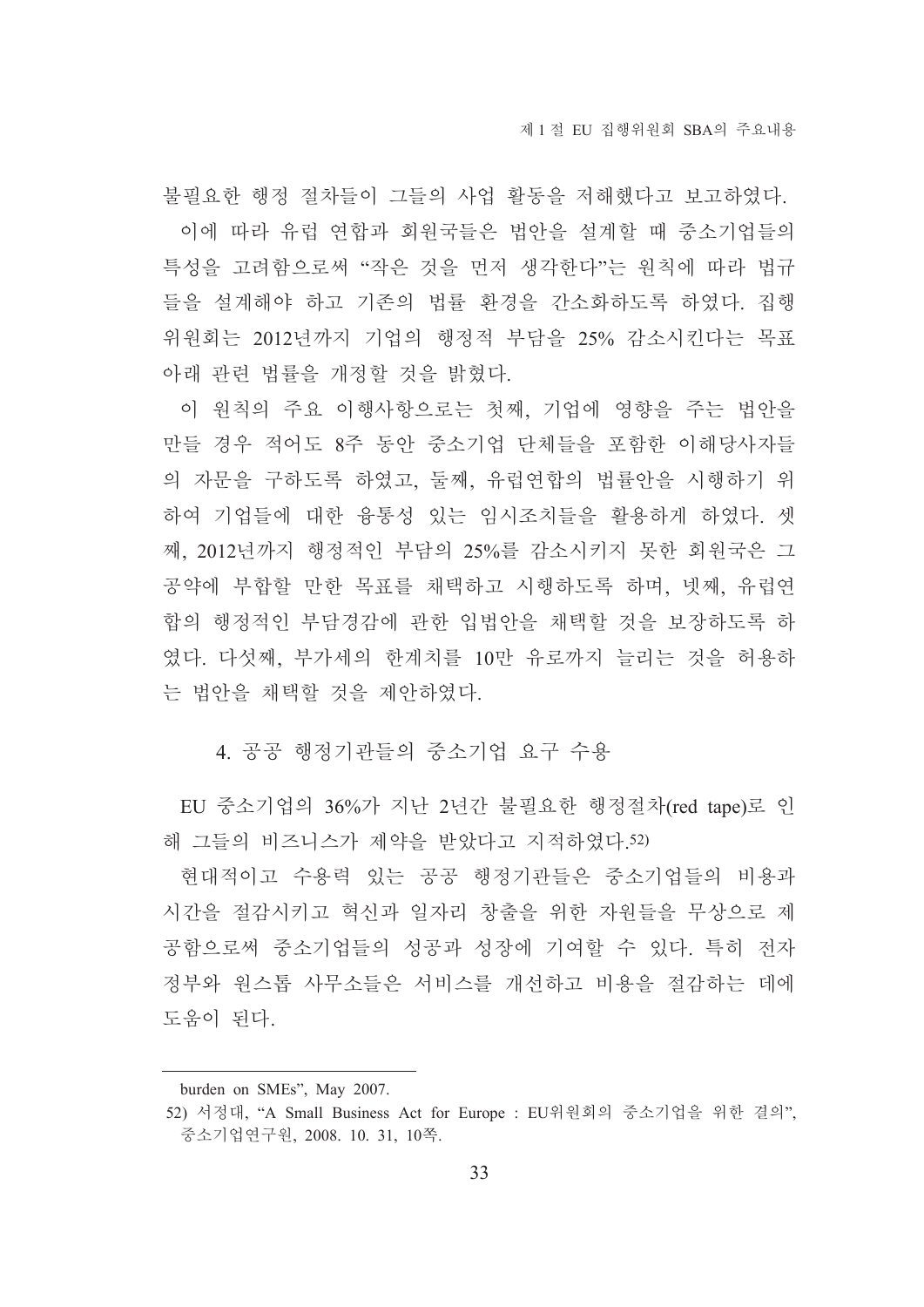서비스 지침의 지속적인 시행 과정에서 중소기업은 회원국들에게 단일한 창구설립을 요구하고 허가 체계의 수를 줄이고 간소화하도록 요구하고 있으며, 서비스 활동을 제약하는 법적 장애들을 제거할 것 을 요구하였다.

따라서 EU와 회원국들은 전자정부와 원스톱 솔루션을 장려함으로 써 공공기관들이 중소기업들의 요구를 수용하게 하여, 중소기업들이 가능한 한 간소하게 영업할 수 있도록 만들어야 한다.

이를 이행하기 위한 주요 이행사항으로는 첫째, 창업하는데 소요되는 기간을 일주일 이내로 단축시키는 작업을 수행하며, 둘째, 사업면허 또는 허가 절차를 간소화하여 창업을 가속화하도록 하였다. 예컨대. 사람이나 환경에 심각한 위험을 주는 경우를 제외하고는 면허 또는 허가 기간은 최대 1개월로 정하였다. 셋째, 행정기관에서 이미 입수한 정보를 중소기업에게 다시 요청하지 않도록 하고, 넷째, 중소기업을 불필요하게 방해한다고 생각되는 법규나 절차의 개선요구를 할 수 있 는 단일창구 마련을 촉구하였다. 다섯째, 기업이 전자적인 수단을 통 해서 해당 정보를 획득하고 필요한 절차와 서류를 와성할 수 있는 창 구를 마련하도록 하였다.

#### 5. 중소기업의 요구에 맞는 공공정책의 조정

중소기업들은 EU GDP의 16%를 차지하는 공공 조달 시장에 참여할 때 장벽에 부딪친다고 하고 있다. 예컨대. 초소형 업체들은 사업에 참 여할 기회를 알지 못하거나 절차로 인해 포기하는 경우가 있고, 공공 기관들도 신생 혁신기업들보다는 이력이 있는 대기업들과 수주 계약 을 하는 것이 더 편리하다고 느끼기 때문이다. 이런 사실에도 불구하 고 2005년 유럽 연합의 한계치를 넘는 공공 조달 가치의 42%가 중소 기업에게 돌아갔다.53) 그러나 앞으로도 수주 절차에서 공공 기관들과

<sup>53)</sup> http://ec.europa.eu/enterprise/entrepreneurship/docs/SME public procurement Summary.pdf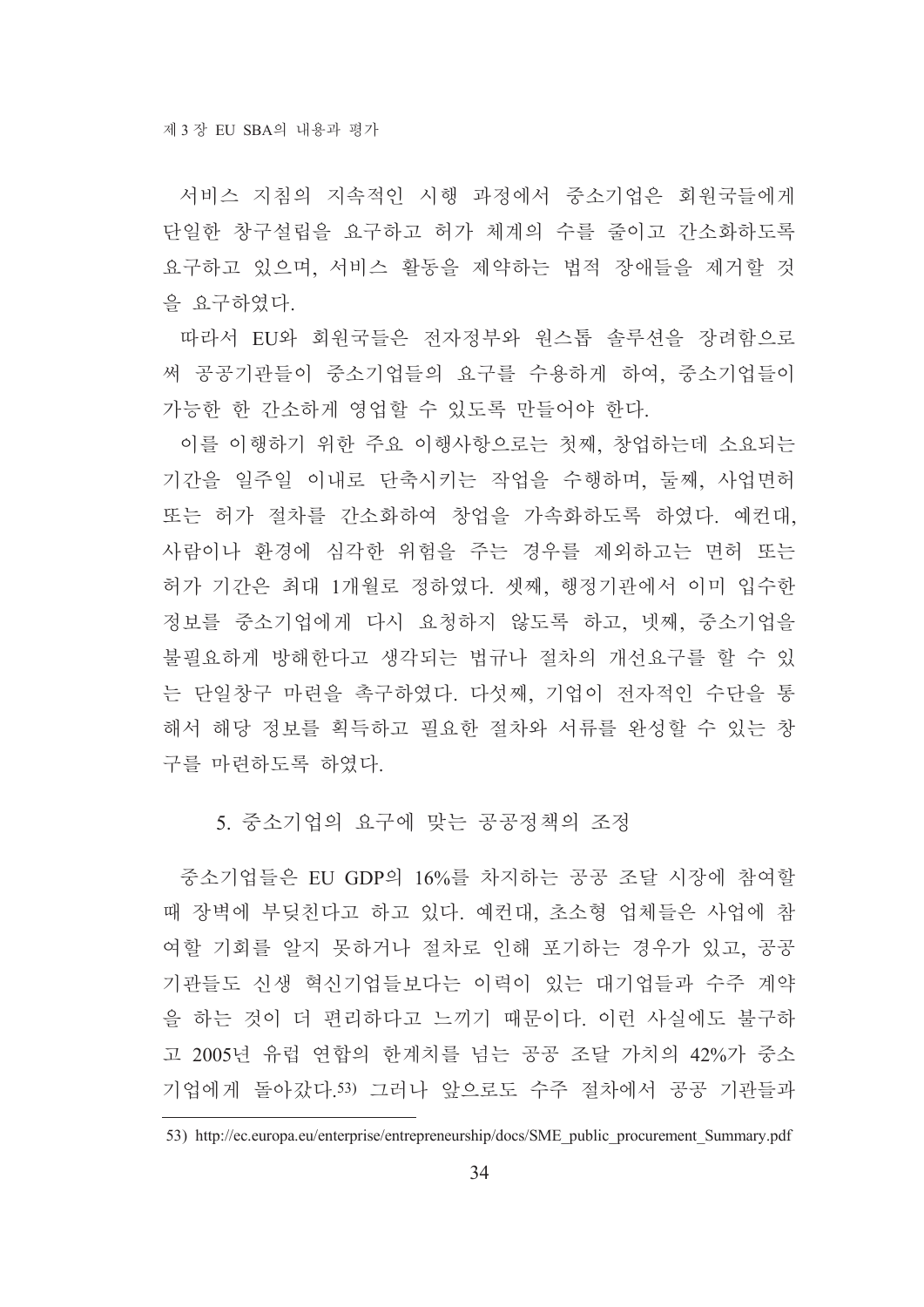계약하는 데에 따르는 요건들을 완화함으로써 중소기업이 공공 조달 시장에 접근하는 데에 남아있는 장애물들을 줄일 필요가 있다.

따라서 중소기업이 공공 조달 절차에 참여하는 것을 용이하게 하는 방식으로 EU의 공공 조달 기본 틀을 적용하는 방법에 공공기관들이 집중하게 하는 법령을 활용해야 한다.

이 원칙을 이행하기 위한 사항으로는 첫째, EU 공공조달 정보에 대 한 접근을 확대하기 위한 전자포탈을 설치하고, 둘째, 계약기관들이 계약을 더 세분화하여, 계약의 기회를 더 가질 수 있도록 하였다. 셋 째. 중소기업과 대기업 구매자들 사이의 상호이해 여건을 조성하며. 넷째. 중소기업의 요구를 더 잘 수용할 수 있도록 국가워조 정책의 초점을 조성하도록 촉구하였다.

6. 금융접근의 용이성 확보 및 적기 대금지급 환경의 조성

중소기업의 금융 접근을 지원하기 위해 유럽투자은행(EIB) 그룹을 통해 실질적인 액수가 10억이 넘는 지워금을 제공한 EU의 공공지워 에도 불구하고, 자금을 마련하는 일은 기업가들과 중소기업에게 행정 적인 부담에 이어 두 번째 어려움으로 꼽힌다.

위험을 꺼리는 태도는 흔히 투자자와 은행들로 하여금 신생 업체나 초기 팽창 국면에 있는 업체들에게 자금을 지원하는 일을 주저하게 만든다. 많은 기업가들에게는 서로 다른 형태의 금융의 장점과 단점 에 대한 안내와 교육이 필요하고 잠재적 금융가들에게 그들의 투자 계획을 제시하는 최선의 방법에 대한 안내와 교육이 필요하다.

한편, 중소기업은 불평등한 지위에 있는 경우가 많고, 유럽의 대금 지불 지연 문화로 인해 더욱 위협을 받고 있다. 국가에 따라 중소기 업은 그들의 청구서를 지불 받는 데에 평균적으로 짧게는 20일에서 길게는 100일 이상을 기다려야 하고, 채무불이행 4건 가운데 한 건은

35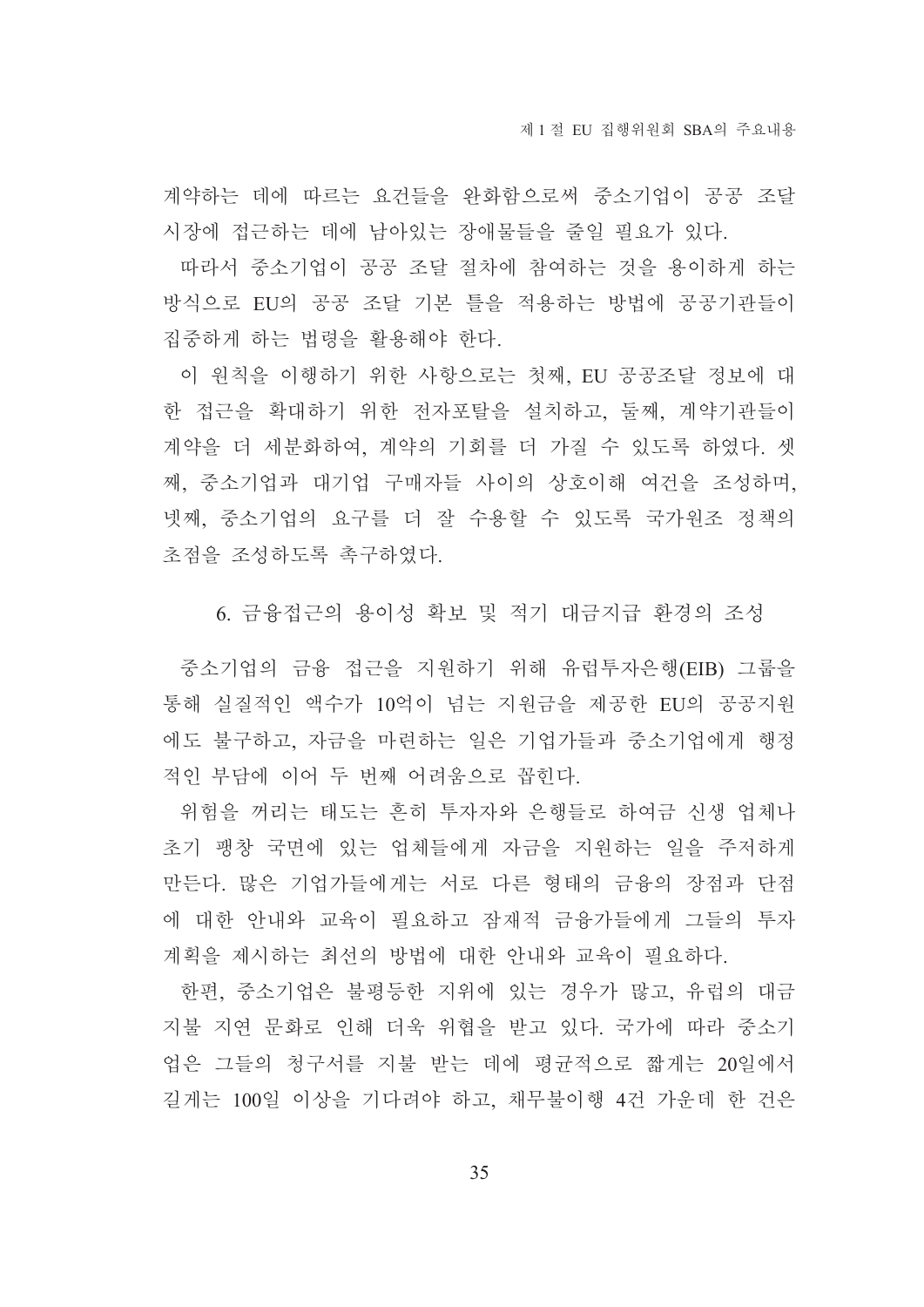대금 지불 지여에 따른 것이다. 이로 인한 결과는 매년 4십 5만개의 일자리 상실과 2백 5십억 유로의 상실로 나타났다. 54) 55)

따라서 유럽 연합과 회원국은 중소기업들이 금융, 특히 초기 투자자 금, 소액 금융, 메자닌 금융에 접근하는 것을 용이하게 하고 그들의 상거래에서 적기에 대금을 지급하도록 지원하는 법률 환경과 사업 환 경을 개발하는 것을 여섯 번째 워칙으로 제시하였다.

이 원칙을 이행하기 위하여 회원국에 대해서는 첫째, 단일 시장에서 벤처 자본 펀드들이 국내 펀드들과 동일한 조건으로 투자하는 것을 가로막는 법규와 세금 장벽들을 없애도록 하고, 둘째, 법인 이유에 대 한 조세를 통하여 투자를 조장하도록 보장할 것 등의 투자지원에 대 한 사항들을 명시하였다.

7. 단일시장이 제공하는 기회에 따른 혜택증대

EU의 단일시장(single market)은 공통된 법규에 따라 움직이는 5억이 넘는 고객들을 갖춘 하나의 폭넓은 공동 시장에 기업들이 접근하는 것을 보장해야 한다. 27개의 서로 다른 국가 법규들을 단일한 유럽 연합의 내부 시장 법규들로 대체하는 것은 법규의 간소화가 중소기업 들에게 특별한 혜택이 된다는 것을 나타내는 것이다.

그러나 현재 중소기업은 단일시장이 제공하는 기회를 충분히 누리지 못하고 있다. 대체로 부족한 언어 능력뿐 아니라, 서로 다른 회원국들 에서 사업 기회와 활용할 수 있는 법규에 관한 정보가 부족하기 때문 이다. 서로 다른 국가의 여러 법률 시스템들을 다루는 데에 드는 비용 과 위험 부담은 그들의 활동을 해외로 확대하는 데에 방해가 된다.

<sup>54)</sup> Communication from the commission to the council, *Ibid.*, p. 11.

<sup>55)</sup> 이와 관련하여 유럽투자은행그룹은 비 은행권 소액금융 기관들을 지원하기 위해 4천만 유로의 초기 자본으로 새로운 "마이크로 펀드"를 설치하게 되었으며, 이를 통하여 영세 중소기업의 위험을 분담하는 역할을 기대하고 있다.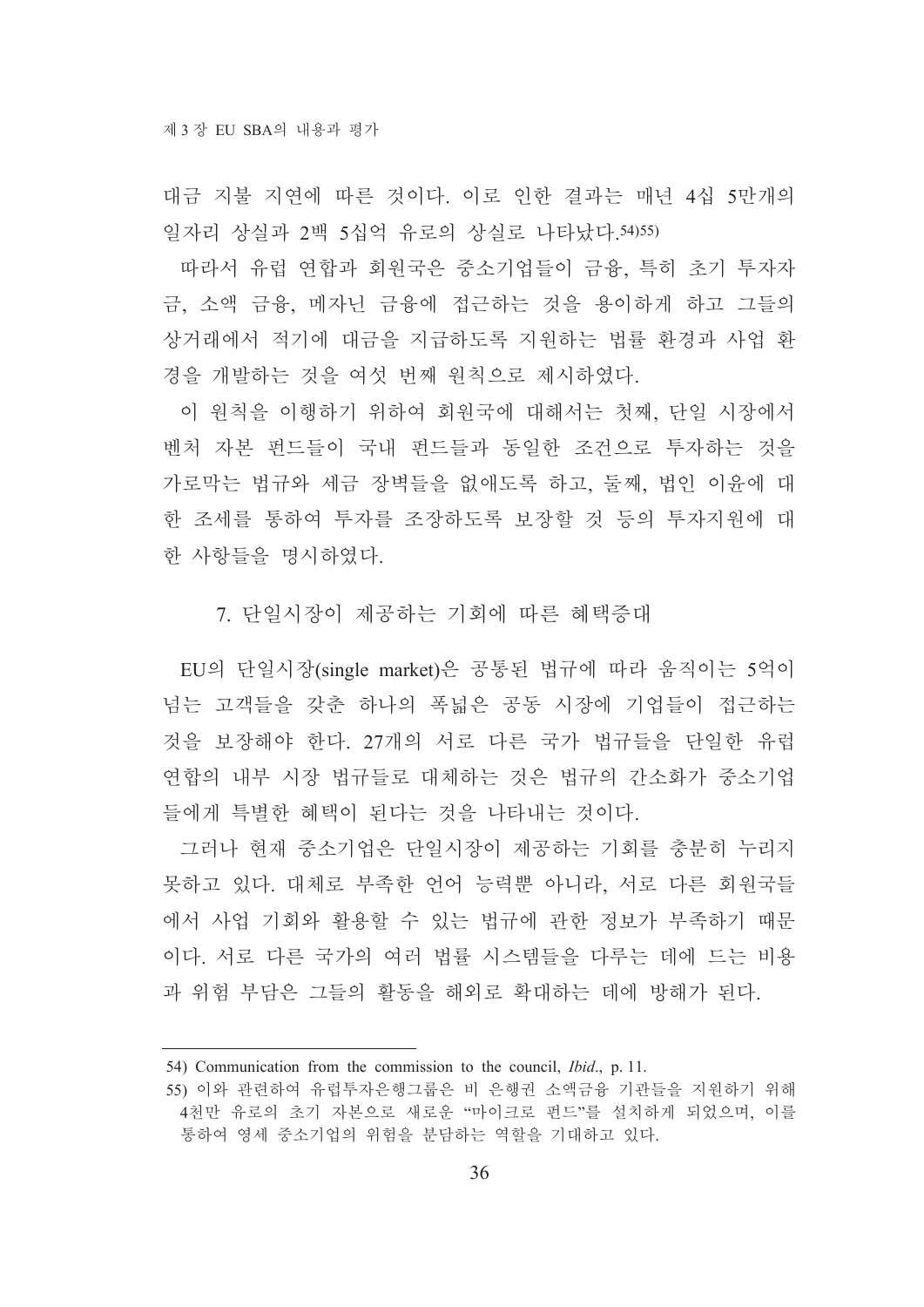이러한 상황에서 중소기업은 자문이나 네트워크 구성 서비스 형태의 공공 지원이 큰 혜택이 될 것인데, 최근에 EU 집행위원회는 'Enterprise Europe Network'56)을 출범시켜, 단일시장이 제공하는 기회와 관련해서 정보와 조언을 제공하고 있다.

한편, 중소기업들은 각종 표준개발에 참여할 수 있어야 하고. 개발 된 표준의 인증 과정을 포함 한 표준을 적절히 활용할 수 있어야 할 것이다

또한, 단일시장의 혜택 증대를 위해 EU는 중소기업을 위한 지적재 산권(IPR)의 중요성을 부각시키고자 하였는데, 예컨대 EU 집행위원회 는 공동체 전매 관할권과 범 유럽 전매 관할권을 포함해서 유럽 수준 에서 효율적이고 법률적으로 안전한 특허 시스템을 마련하기 위해 계 속 작업하고 있다.

이러한 정책에 대하여 EU에서는 구체적으로 단일시장 정책의 관리와 그에 관한 정보를 통해 표준의 개발에서 중소기업들의 이해관계가 더 잘 대변될 수 있게 하고, 중소기업이 특허와 상표에 접근하는 것을 용이하게 할 것과 유럽연합과 회원국들은 중소기업이 단일 시장이 제 공하는 기회에서 더 많은 혜택을 누리도록 장려해야 한다는 것을 원 칙으로 제시하였다.

이 원칙에 대하여 유럽표준기구들에 대하여 첫째, EU 표준화 정책 에 따라 표준화에 수반되는 비용을 줄일 수 있도록 회원국과 EU 집 행위원회의 공조 아래 사업모델을 개발할 것, 둘째, 중소기업지워센터 의 설치, 셋째, 유럽연합 표준에 관한 요약을 발표할 것을 권고사항으 로 명시하였다.

회원국의 실천사항으로는 첫째, 상호인정원칙의 적용을 보장할 것, 둘째, 단일시장의 권리행사의 신속한 해결을 위해 SOLVIT57) 문제 해 결 시스템을 강화할 것. 셋째. 각국의 표주기구들이 유럽표주단체들과

<sup>56)</sup> http://www.enterprise-europe-network.ec.europa.eu/

<sup>57)</sup> http://ec.europa.eu/solvit/site/index en.htm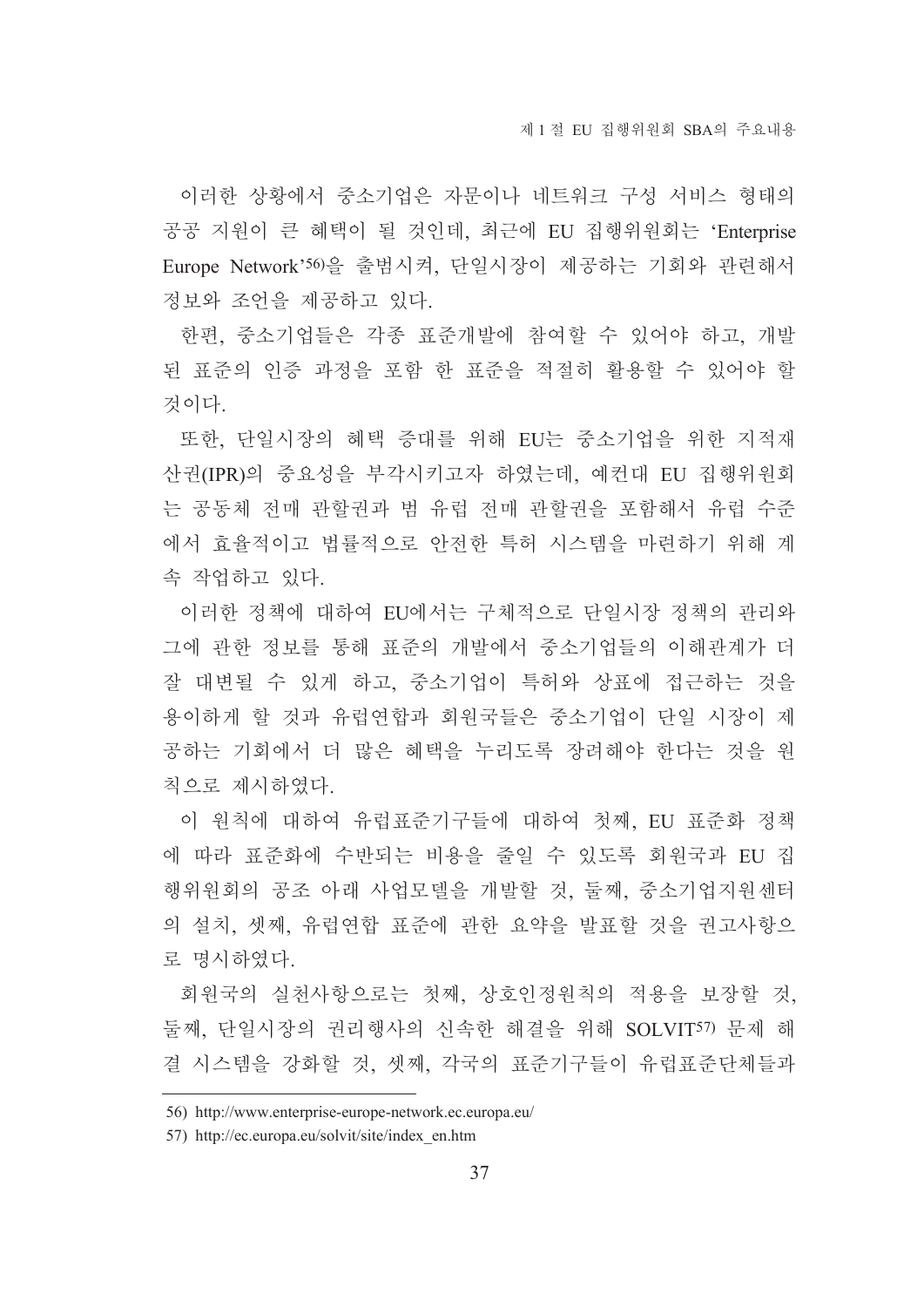함께 중소기업이 표준을 더 잘 활용할 수 있도록 정보를 제공하고 장 려할 것 등을 명시하고 있다.

8. 기술개발과 혁신의 촉진

유럽연합과 회워국들은 중소기업 기술의 업그레이드와 혁신들을 촉 진할 것을 원칙으로 제시하였다. 즉, 중소기업의 연구에 대한 투자와 연구 개발 지원 프로그램, 국가를 초월한 연구, 중소기업에 의한 클러 스터의 구성과 능동적인 지적 재산 운영에 그들의 참여를 장려하도록 한 것이다.

이러한 원칙 제시의 배경에는 중소기업이 특히 신기술 분야에서 숙 려된 노동력의 부족으로 인해 타격을 입는다는 분석이 있었다.

상담에 응한 회사의 60% 이상은 학교가 기업가들과 회사 직원들이 요구하는 능력을 제공하지 못한다고 여기고 있고, 이 결과는 읽기, 쓰 기, 자연과학, 경영, 기술, ICT, 언어 기술들과 같은 필수적인 기술을 젊은이들에게 늘 제공하고 그들이 창의적이 될 수 있게 하는 사회적 요구를 부각시킨다. 이런 맥락에서 모든 젊은이들에게 필요한 기본 기술들을 제공할 목적을 갖는 것으로서 평생 교육의 중요한 능력에 관한 유럽 참고 기본 틀58)이 시행될 필요가 있다는 것이다.59)

기술 부족은 연구와 혁신의 이용되지 않은 잠재력과 연결된다. 2007 년 유럽 연합 중소기업 10곳 가운데 3곳 가량이 신상품을 보유하고 있고, 그 신상품에서 수입을 얻고 있는 것으로 나타났다. 그러므로 중 요한 것은 중소기업을 연구공동체에 더 잘 통합하고 대학과 중소기업 사이의 연계를 촉진하는 것이다.

이러한 원칙을 실천하기 위하여 회원국에게는 첫째, 혁신클러스터의 참여 등 중소기업의 국제화 장려, 둘째, 혁신프로그램 및 지원금의 혜

<sup>58)</sup> Commission Recommendation on Key Competences for Lifelong Learning, 18.12.2006.

<sup>59)</sup> Communication from the commission to the council, *Ibid.*, p. 14.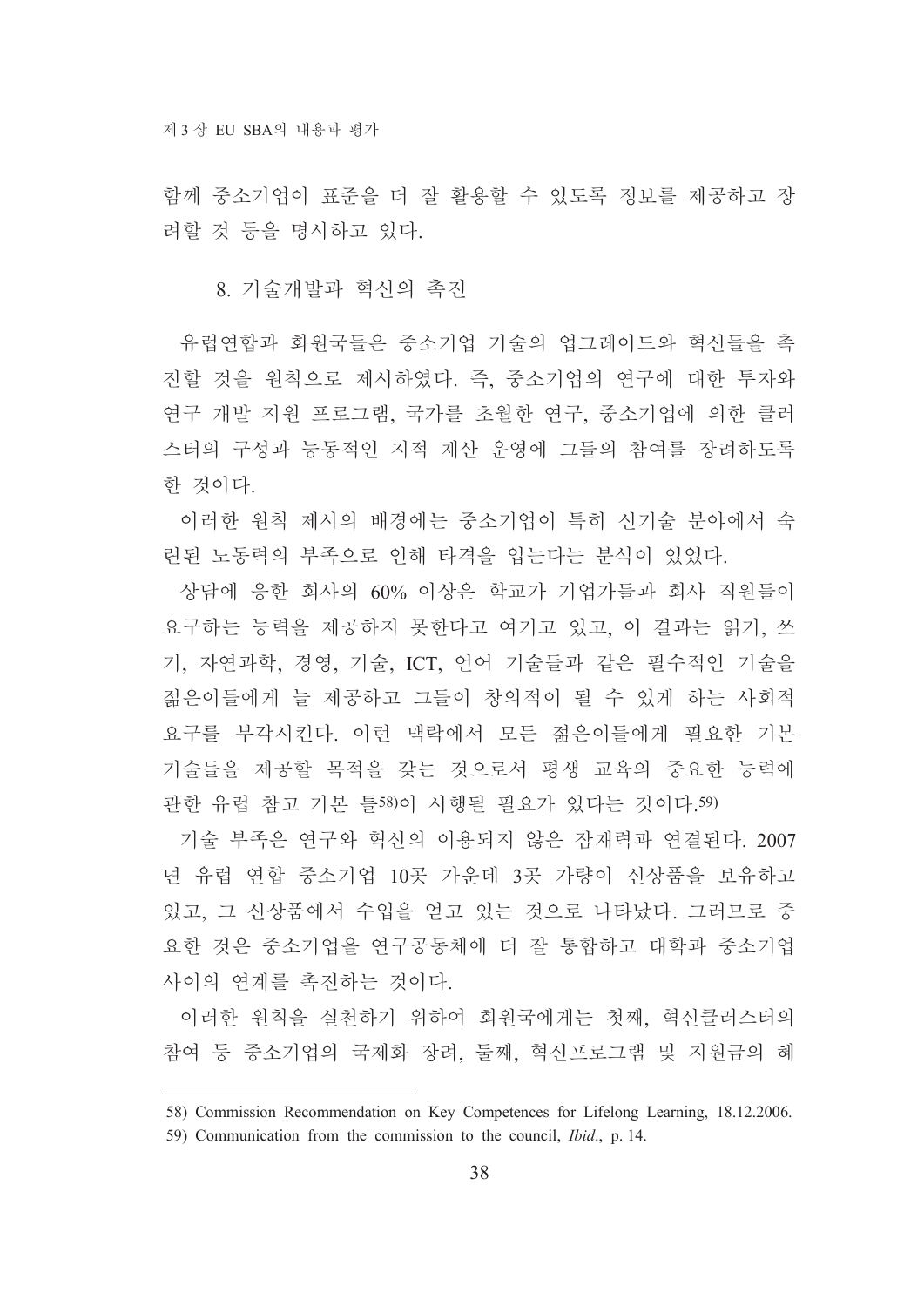택을 쉽게 받을 수 있도록 할 것, 셋째, 전자송장과 전자정부거래를 할 수 있도록 기업용 전자신분증의 개발을 지원할 것 등을 제안하고 있다.

9. 화경문제의 전화

유럽 연합과 회원국들은 중소기업이 환경적인 문제를 기회로 바꿀 수 있게 해야 한다는 것을 원칙으로 강조하였다. 즉, 더 많은 정보, 전문 기술과 금융의 인센티브들을 제공해서 부분적으로 중소기업이 환경 경영 시스템의 시행을 통해 새로운 '녹색시장(green market)'과 높 아진 에너지 효율성의 기회를 완전히 이용하도록 해야 한다는 것이다.

기후 변화, 에너지 공급의 부족과 지속 가능한 개발은 중소기업에게 는 중요한 도전이다. 중소기업은 지속가능한 생산과 사업모델을 채택 해야만 할 것이고, 환경 친화적인 제품과 서비스의 수요는 또한 새로 운 사업 기회의 길을 열게 될 것이라는 것이다.

중소기업들은 특히 에너지와 원료의 가격 상승이라는 최근 추세와 기후 변화에 대한 사전정보에 취약하다.60) 따라서 이런 변화들을 기 회로 삼기 위해 환경관련 문제들에 적응할 수 있는 그들의 효율성과 역량을 키울 필요가 있다.

이 원칙을 실천하기 위하여 회원국에게는 첫째, 환경 보호를 위한 국가 워조에 관한 공동체의 가이드라인에 맞추어 경제 효율적인 사업 과 제품을 위한 인센티브들(예를 들어, 조세 인센티브 시스템과 지속 가능한 사업의 자금을 위한 보조금 우선 지급)을 제공하고 GBER에서 중소기업을 위한 환경 원조에 간소화된 접근법을 활용하도록 하였고, 둘째. 중소기업에게 화경 친화적 제품과 공정을 지워하기 위해 결집 정책 프로그램에 할당된 2십 5억 유로를 충분히 활용하도록 하였다.

<sup>60)</sup> 이와 관련하여 중소기업의 29%만이 에너지나 워료 절감을 위한 수단들을 도입했 고, 대기업이 19%인데 비해 유럽 연합중소 기업의 4%만이 에너지 효율 시스템을 도입했다. Communication from the commission to the council, Ibid., p. 16.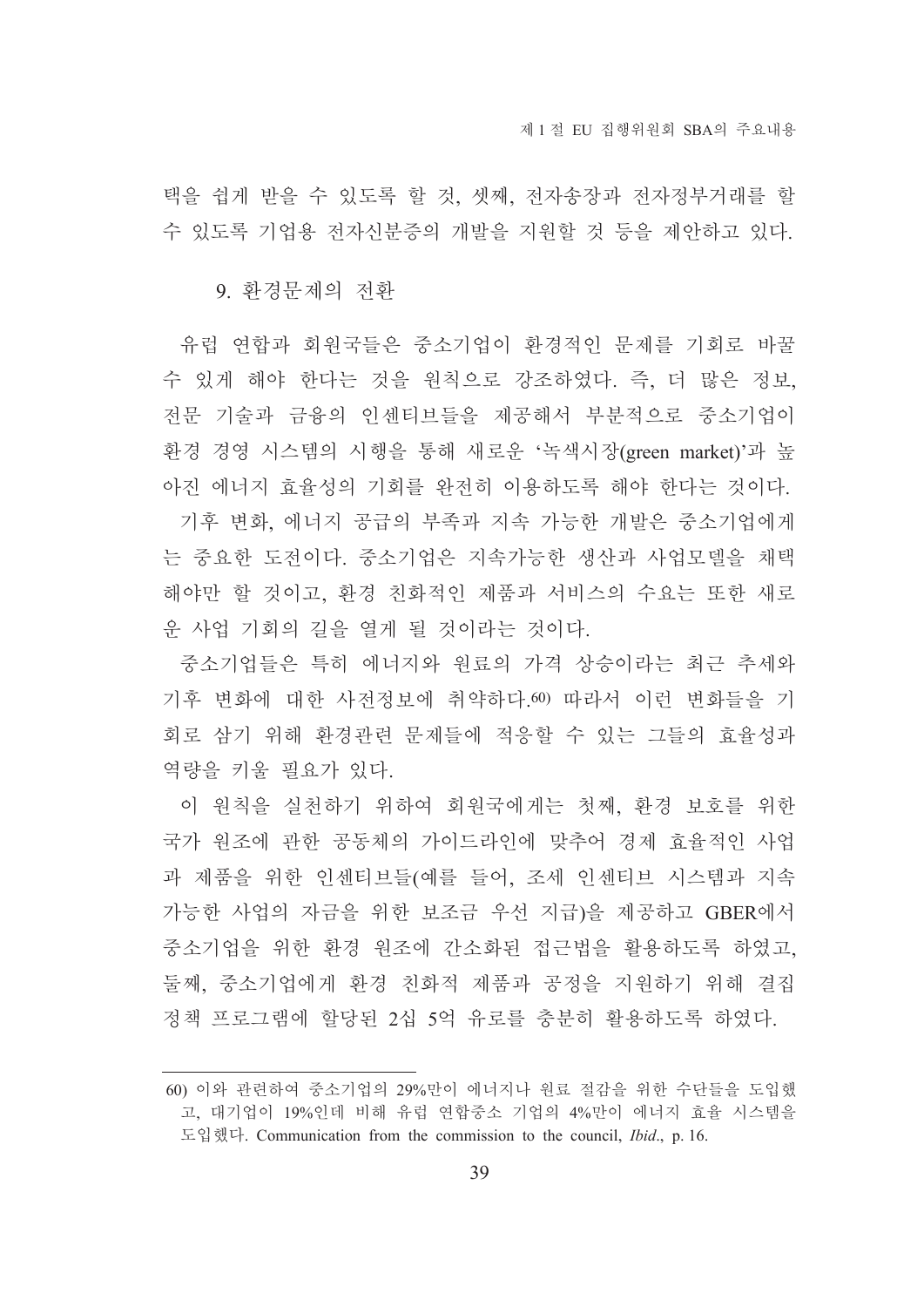10. 시장성장의 지원

유럽연합과 회원국들은 시장의 특성에 맞는 지원과 기업 훈련 활동 을 통해 중소기업이 유럽연합 외부의 시장 성장에서 혜택을 얻을 수 있게 지원하고 장려해야 한다는 것을 원칙으로 세웠다.

이 원칙의 배경에는 유럽 중소기업의 8%만이 수출기업으로 전환하 였는데. 이는 대기업(28%)과 비교해 상당히 낮은 수치라고 판단하였 고, 중소기업들이 세계화로 제공된 기회의 혜택을 충분히 누릴 수 있 도록 지워해야 한다는 정책을 워칙으로 만들어 내 것이다.

이를 지워하기 위해서는 시장 접근을 용이하게 해야 하는 것은 물 론, 공공조달 시장에 대한 접근의 개선, 지적 재산권 시행, 공정한 경 쟁의 보장에 더 각별한 주의가 기울여져야 한다.

특히 최근 유럽 연합의 확대는 구 회원국들과 신 회원국들 모두에 서 온 회사들에게 중요한 새로운 사업 기회를 창출했다. 이는 유럽 연합 후보 국가들과 인접 국가들에서 시장 기회의 잠재력을 충분히 활용하는 것의 중요성을 입증한다.

무역 장벽은 대기업들보다는 중소기업에게 더 큰 영향을 주다. 특히 고도로 경쟁적인 시장에서 활동할 때 그들의 제한된 자원과 위험을 흡수하는 낮은 능력 때문이다. 그러므로 이들 시장에 접근할 수 있으 려면 중소기업들은 그들의 시장에서 잠재적인 동반자들과 틈새에 과 한 정보를 얻는 일에 도움이 필요하다. 그들은 또한 사업에 대한 문 화적인 장벽과 법규와 법률 화경의 차이를 극복하기 위해서도 도움이 필요하다.

이 원칙의 실행을 위하여 회원국에게는 중소기업들이 국제 시장에 나설 수 있도록 대기업에 의한 중소기업들의 지도를 장려하도록 제안 하였다.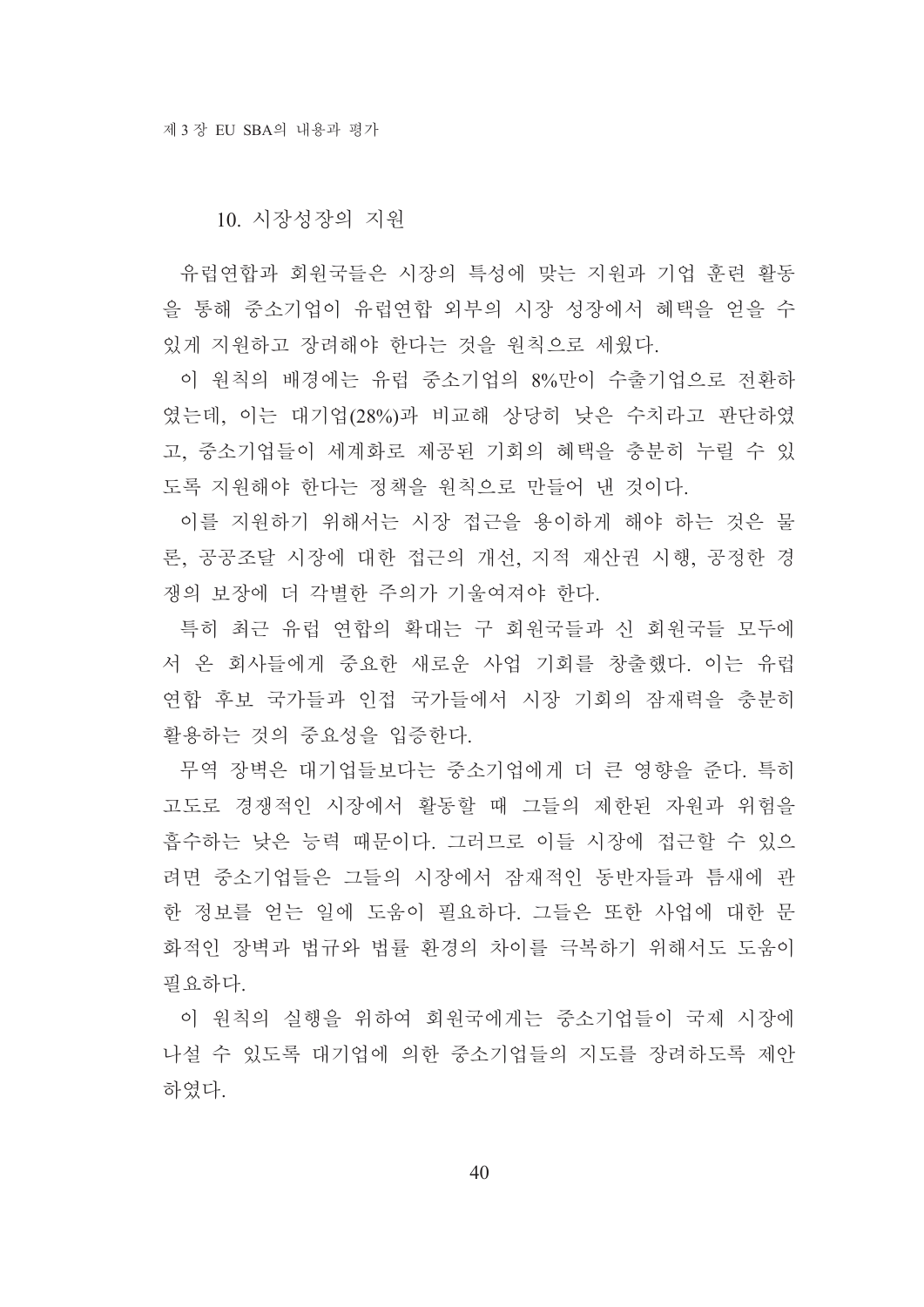# 제 2절 EU 의회 SBA 결의안의 주요내용

### I. 결의안의 배경

2007년 유럽 연합 집행 위원회에 의해 시작된 SBA는 유럽 내에서 많은 기대를 모았다. 집행위원회는 SBA가 정부 차원에서 유럽의회와 중소기업 공동체로부터 폭넓은 지지를 받고 있지만 그것을 철저히 시 행하는 것이 중요하다고 판단하였고, 그러기 위해서는 유럽 연합 집 행 위원회와 회원국들 모두의 완전한 정치적 공약이 필요하다고 주장 하였다.61) 이에 따라, 집행위원회는 유럽 이사회와 유럽의회가 신속히 관련 법안들을 채택할 것을 권고하였고, 유럽의회는 2009년 3월 10일 SBA 유럽의회 결의안을 통과시켰다. 62)

유럽의회에서는 이 결의안을 통과시킨 배경으로 ① 유럽 내 2,300만 중소기업은 전체 기업체의 약 99%를 차지하고 10,000만이 넘는 일자 리를 제공하고 있어, 경제성장과 사회통합 그리고 일자리 창출자의 중요한 역할을 담당하고 있으며, 혁신의 주된 원천이며, 지속적이고 확대되는 고용의 핵심이 된다는 사실, 2 글로벌화의 요구에 맞도록 중소기업을 발전 적응시킬 수 있도록, The knowledge triangle(연구, 교 육 그리고 혁신)에 참여할 수 있도록 하며, 환경과 에너지 문제에 적 응할 수 있도록 모든 연합 정책 중심에 중소기업이 있어야 한다는 사실, ③ 이전 EU 이니셔티브에도 불구하고 2000년 이후 중소기업의 비즈니스 환경은 거의 개선되지 못한 문제, 40 중소기업의 대부분이 소상공인, 수공예기업(craft businesses), 가족기업 그리고 기업가정신의 문화가 자 연발생적인 협동조합이므로 사회적 포섭과 자영업(self-employment)을 향상시키시는데 중요한 역할을 한다는 사실, 5 중소기업을 호도하는 비즈니스 디렉토리 회사(business directory companies)와 같은 국경을

<sup>61)</sup> Communication from the commission to the council, *Ibid.*, p. 18.

<sup>62)</sup> European Parliament resolution of 10 March 2009 on the Small Business Act (2008/  $2237(INI)$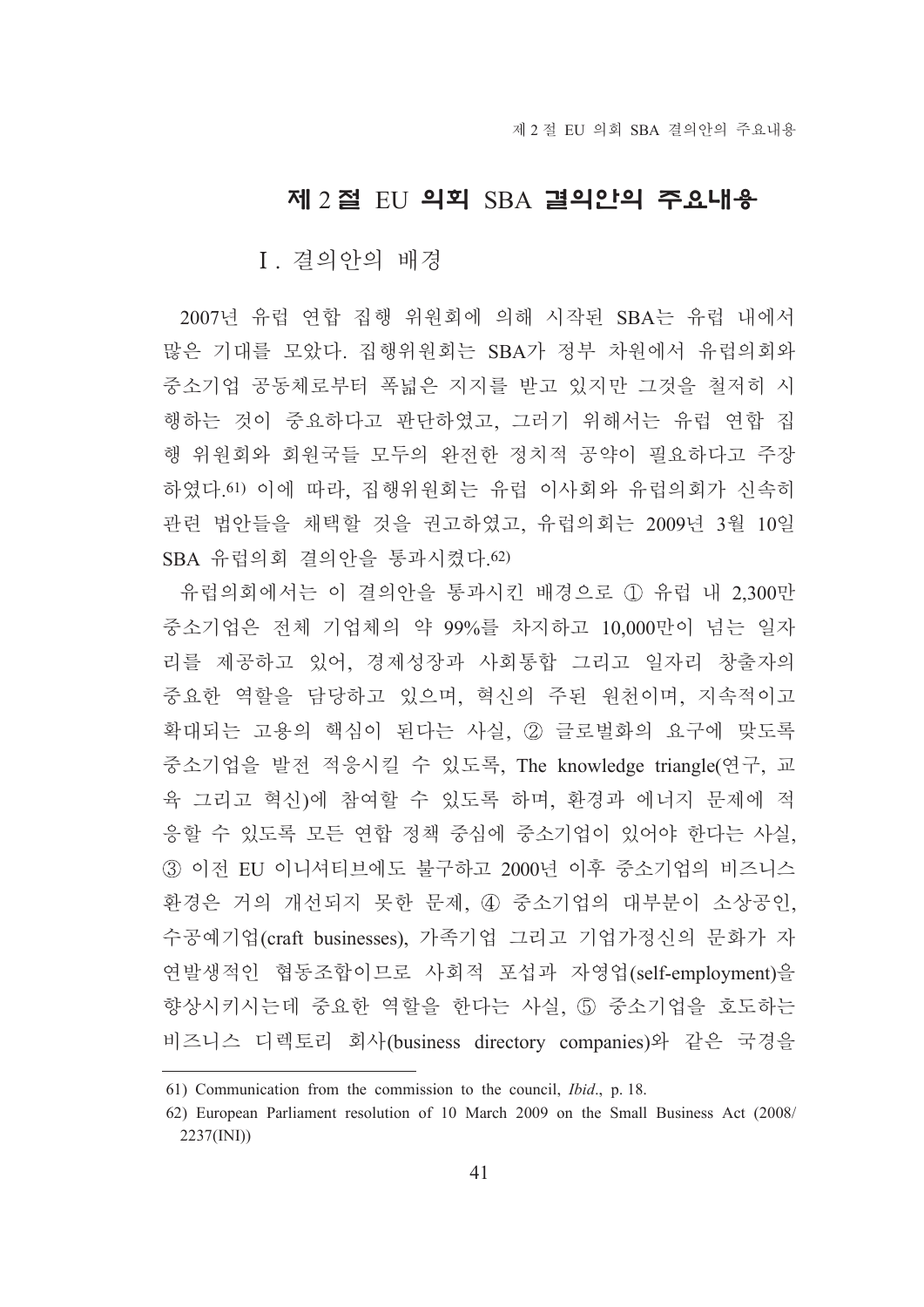넘나들면서 행하는 불합리한 상행위에 대하여 스스로 보호하기 위한 충분한 지원이 제공되지 못한 문제, 6 이러한 차이에도 불구하고, 유 럽의 중소기업은 그들의 모든 잠재력을 구현하기 위해서는 똑같은 문 제에 직면해 있는데 이러한 부문으로는 대기업보다 상대적으로 높은 행정 및 순응비용, 재정 및 시장 접근, 혁신 및 환경에 직면한 사실, 7 중소기업 친화적 화경을 달성하는데 가장 중요한 것은 기업가정신 과 위험감수의 역할에 대한 인식이 변화하여야 한다는 사실. ⑧ 국제 화를 시작하는 중소기업들은 국제화 경험 부족, 경험 있는 인적자원 의 결핍, 매우 복잡한 국제적 규제, 조직과 비스니스 문화에 대한 정 보와 같은 특별한 문제를 다루어야 한다는 사실. ⑨ 의회는 유럽중소 기업헌장의 법적 구속력이 부족함을 종종 아쉬움으로 남겨왔으며. 이 에 대한 보완을 지속적으로 요청하고 있었다는 점들을 열거하였다.63)

### Ⅱ. 주요내용

결의안은 크게 일반, R&D와 혁신촉진, 시장의 접근성 향상, 관료주 의와 관료적 행정주의(red-tape)타파, 지속성의 업무접목으로 구분되고 있으며, 각각에 대하여 제안사항을 열거하여 총 91개의 결의사항을 두 고 있다. 이하에서는 결의안 중 주요 사항에 대한 소개를 하고자 한다.

1 일 반

(1) SBA의 이행촉구

결의안에서는 우선, 집행위원회의 SBA를 지지함을 밝히고, SBA가 법적 구속장치는 없지만 유럽연합의 입법과 회원국의 입법에 적절히 적용되기를 촉구하였다. 특히 국가 및 지역차원의 10가지 원칙 실행 의 필요성을 강조하고, 이의 실행을 촉구하였다.

<sup>63)</sup> European Parliament, *Ibid.*, p. 2-3.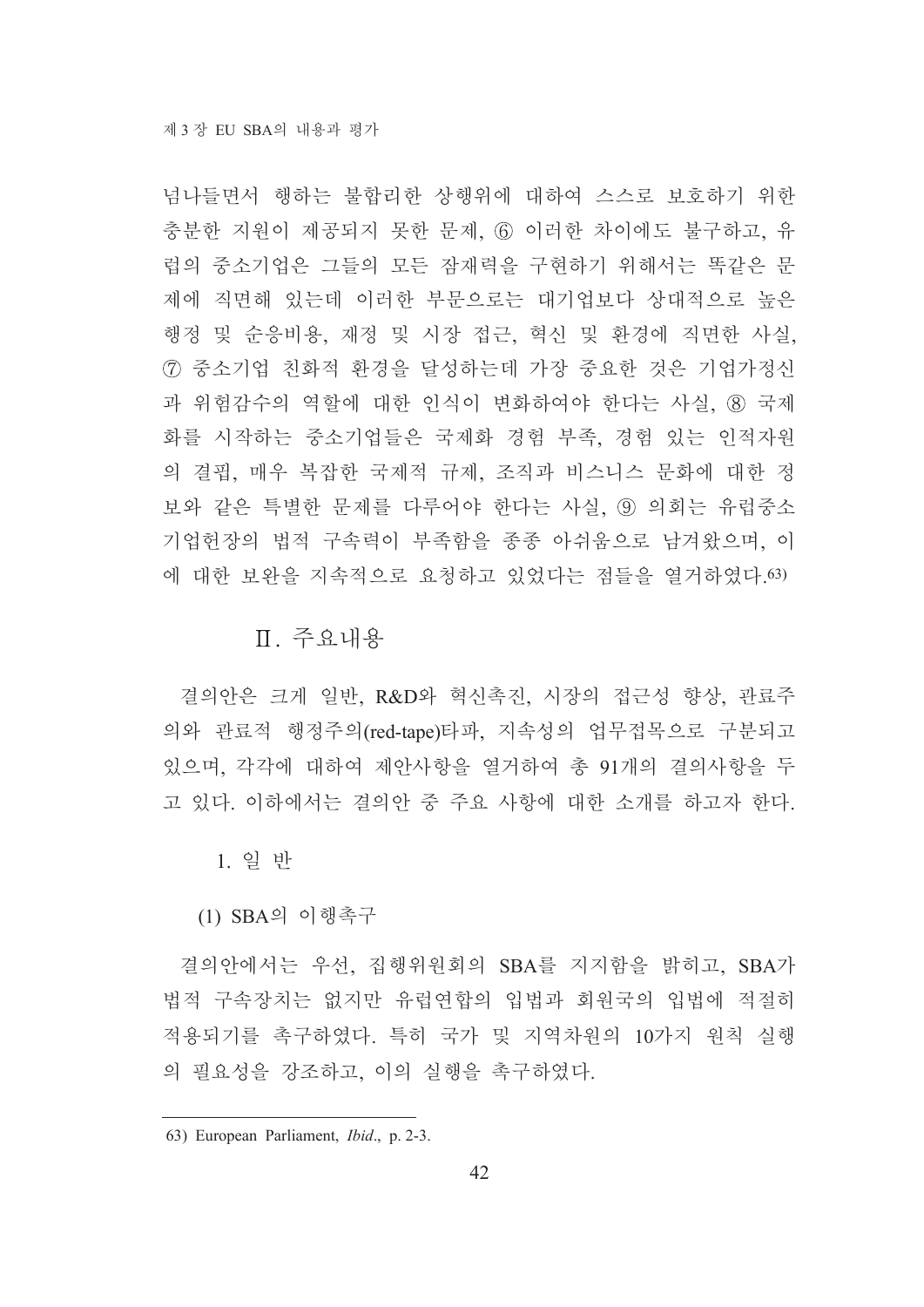(2) 소규모 중소기업 지워

EU, 국가 및 지역 수준에서 수공업, 가족기업, 소상공인 그리고 개 인기업에 대해 주안점을 강조하고 위원회와 회원국에 특별히 이들을 표적화한 규제, 행정, 재정, 평생학습 조치를 수립할 것을 권고하였다. 또한 자유업(liberal professions)의 특별한 특징을 인정하고 이들을 통 제하는 기존 법률에 반할 때를 제외하고는 다른 중소기업과 같은 방 법으로 이들 처우의 필요성을 요청하였다.

상인, 수공업 비즈니스 및 다른 직업에 대한 중소기업 협회(SME association)의 중요성을 강조하였으며, 위원회와 회원국에게 이런 산업 에 대한 비즈니스 환경 및 그들의 직업과 산업 협회에 대한 법적체계 개선을 위한 협력을 요구하였다.

(3) 여성기업 지워

정보의 차이, 계약과 네트워크 접근 부족, 성차별과 고정관념, 육아 시설 공급 부족, 비즈니스와 가족 의무에 대한 조화의 어려움, 그리고 여성과 남성이 기업가정신 접근 방식에 대한 차이로 여성들은 회사 설립 및 유지에 어려움을 겪고 있다.

여성이 노동시장에서 차별을 받는다는 것은 EU 가용 노동자와 기 업가를 잃는 것과 같은 결과이다. 그러므로 더 많은 자금이 여성 기 업가를 지워할 수 있는 프로젝트에 투자되어야 한다. 또한, 여성 기업 가정신이 여성들을 노동시장으로 유도 및 경제 · 사회적 직위를 향상 시키는 데 영향을 미친다고 강조하였다.

(4) 창조산업의 중요성

불안전한 근로조건에 종종 직면하는 창조산업에서 중소기업에 대한 적절한 사회안전망을 구축하는 사회경제적 모델 개발의 필요성을 강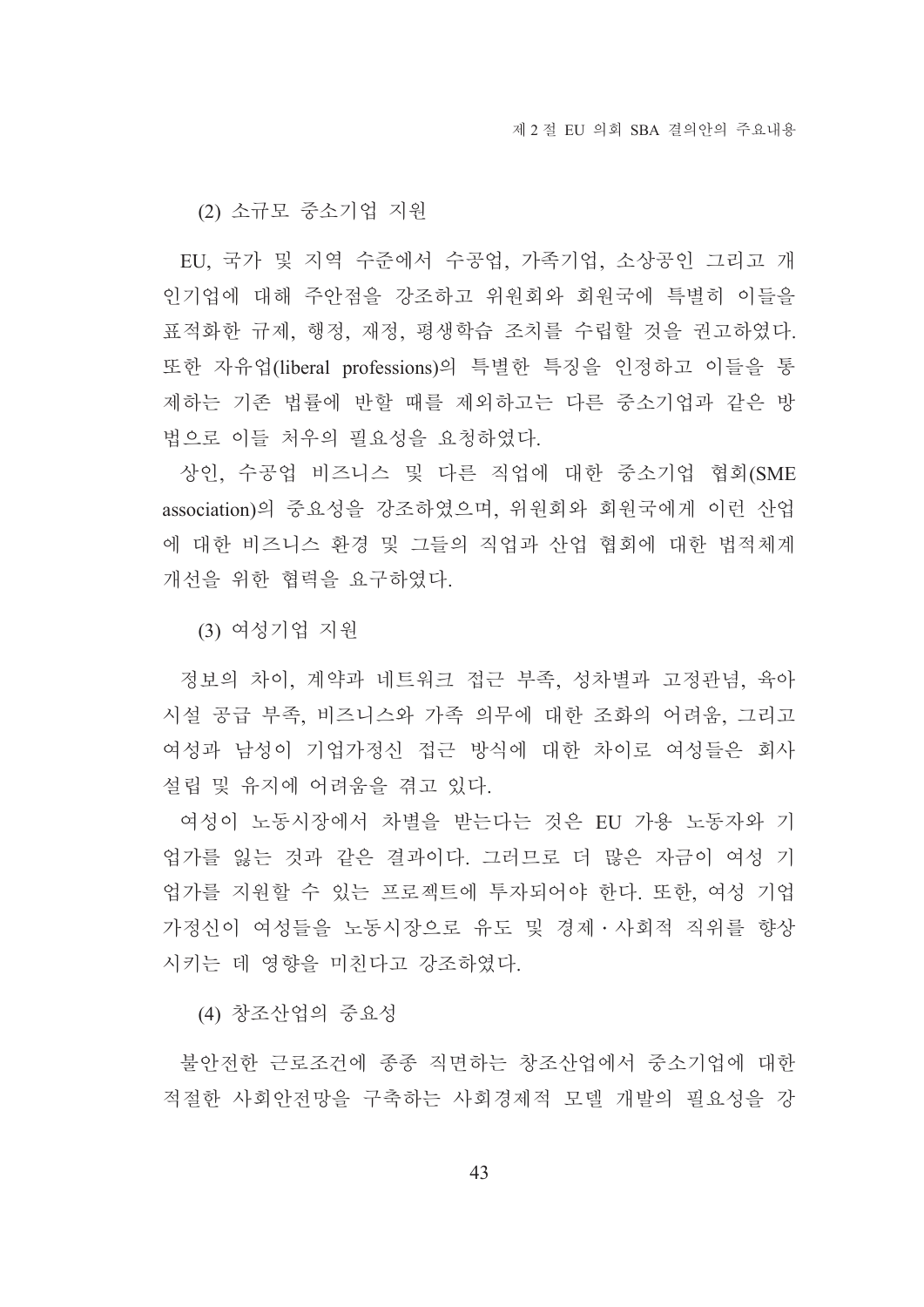조하였다. 위원회와 회원국에 EU내 경제 · 사회 발전 동력으로 창의성 과 문화와 관련된 부문의(cultural sector) 중요성을 강조하면서, 64) 중소 기업에 의해 이루어지는 창조 부문 강조와 지속적인 지역 고용을 보 호한다는 측면에서 특히 중요한 사항임을 명시하였다.

(5) 부가가치세율의 축소

결의안에서는 중소기업으로부터 제공되는 노동집약적이고 지역에 제공되는 서비스에 대한 부가가치세율 축소지침에 대한 위원회의 도 입 계획(Commission's planned introduction)을 지지하면서, 정부 보조 (state aids)에 대한 일괄 면제(general block exemption)와 유럽 개인기업 을 위한 법규 및 부가가치세율(VAT) 축소 조치의 신소한 채택에 대하 여 언급하였다. 또한, 지역 서비스업에 대한 부가가치세율(VAT) 축소 에 대한 위원회의 제안, 특히 지역 중소기업인 지역 기업에게 공공조 달(public procurement) 기회 제공을 장려하기 위해 위원회에 정보 보 조금 규칙 완화를 촉진하였다.

2. R&D와 혁신의 촉진

(1) 연구와 혁신의 중요성

결의안에서는 연구기회 활용의 어려움과 중소기업에게 혁신의 중요 성 강조하고 있다. 국가 과학 및 연구기관이 중소기업의 혁신 동력과 연구 장벽을 감소시켜주는 역할을 수행할 수 있다고 하면서. 이는 하 이테크 혁신뿐 아니라 저ㆍ중 기술수준 그리고 정보혁신에서도 이루 어져야 하는 것임을 언급하였다. 이에 따라, 회원국에게 중소기업이 연구에 대한 접근 장애를 낮추는 계획(initiatives)을 증가시킬 것을 요 청하고 있으며, 모든 연구와 기술프로그램은 중소기업의 국경을 초월

<sup>64)</sup> GDP의 2.6% 및 EU 노동력의 2.5%의 차지 : ICT 부문과 창조산업의 촉진에서 중소기업의 중요성을 강조하였다.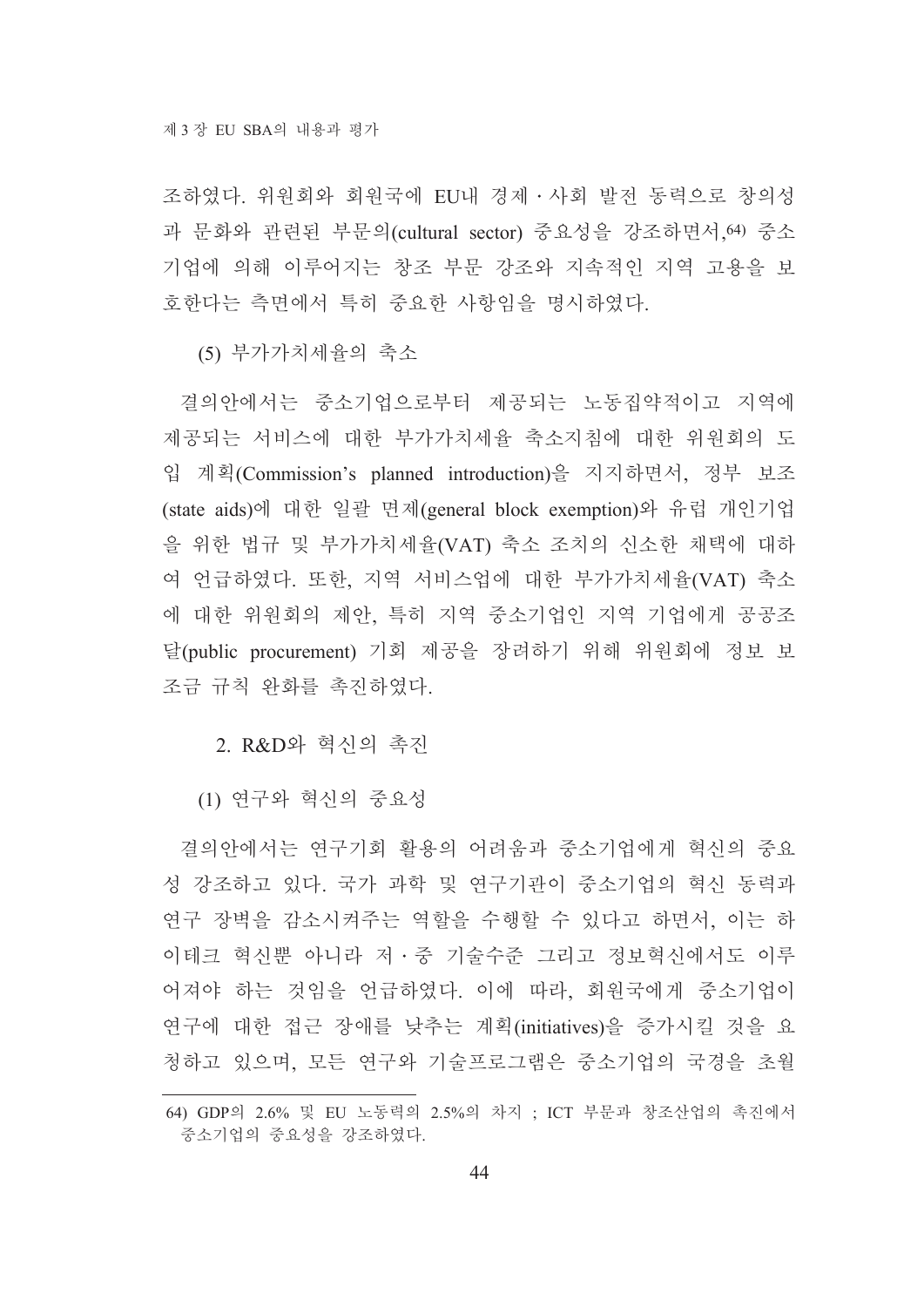한 파트너십을 용이하게 할 수 있는 방법으로 디자인되어야 한다고 설명하였다.

(2) 지적재산권의 보호

위원회와 회원국에 지적재산권(IPR) 보호 향상과 EU 전반에서 효과 적인 위조(counterfeiting) 방지를 위한 방법을 도입함으로써 중소기업 의 혁신을 위한 호의적인 환경 조성을 목표로 하는 더 나은 체제를 만들 것을 요청하였다.

적절한 IPR 당국의 지원을 통하여 권리를 유지하고, 중소기업의 IPR를 통한 자금 충당을 위해 중소기업의 IPR보호 지원 필요성 강조하였다.

한편, 특허권은 혁신기업으로 하여금 혁신 투자로부터의 결실을 취 할 수 있도록 해주며, 투자, 지분 및 대출에 대한 필수적인 보장을 제 공하므로, 혁신 및 경제적 실적에서 특허권이 중요한 역할을 한다는 점이 강력하게 인식하고 있다. 따라서 유럽의 단체 특허 소송 시스템 뿐만 아니라, 중소기업의 필요에 의해 채택된, 저비용이고, 효율적이 며, 유연하고 높은 수준의 법적 보호장치에 관해서 빠른 합의가 이루 어지도록 제안하였다.

(3) 중소기업간 협력

SBA에 중소기업간 협력방식에 대한 고려를 요구(구매 및 마케팅 그 룹)하고 있다. 중소기업의 협력으로 이루어진 그룹은 개별 기업보다 파 산 위험이 덜한 것으로 판단하여 이 방식을 확대할 것을 요구하였다.

(4) 공공구매의 확대

비영리 공공구매는 공공기관과 시민과의 계약, 그리고 사업착수의 참여에 대한 부가가치로 이어지므로, 이를 증진시켜야 할 필요성이 있는 것으로 강조하였다. 회원국들이 혁신적인 공공구매의 양을 늘리 고, 공공구매 절차에 혁신적인 중소기업의 참여를 늘리도록 촉구하면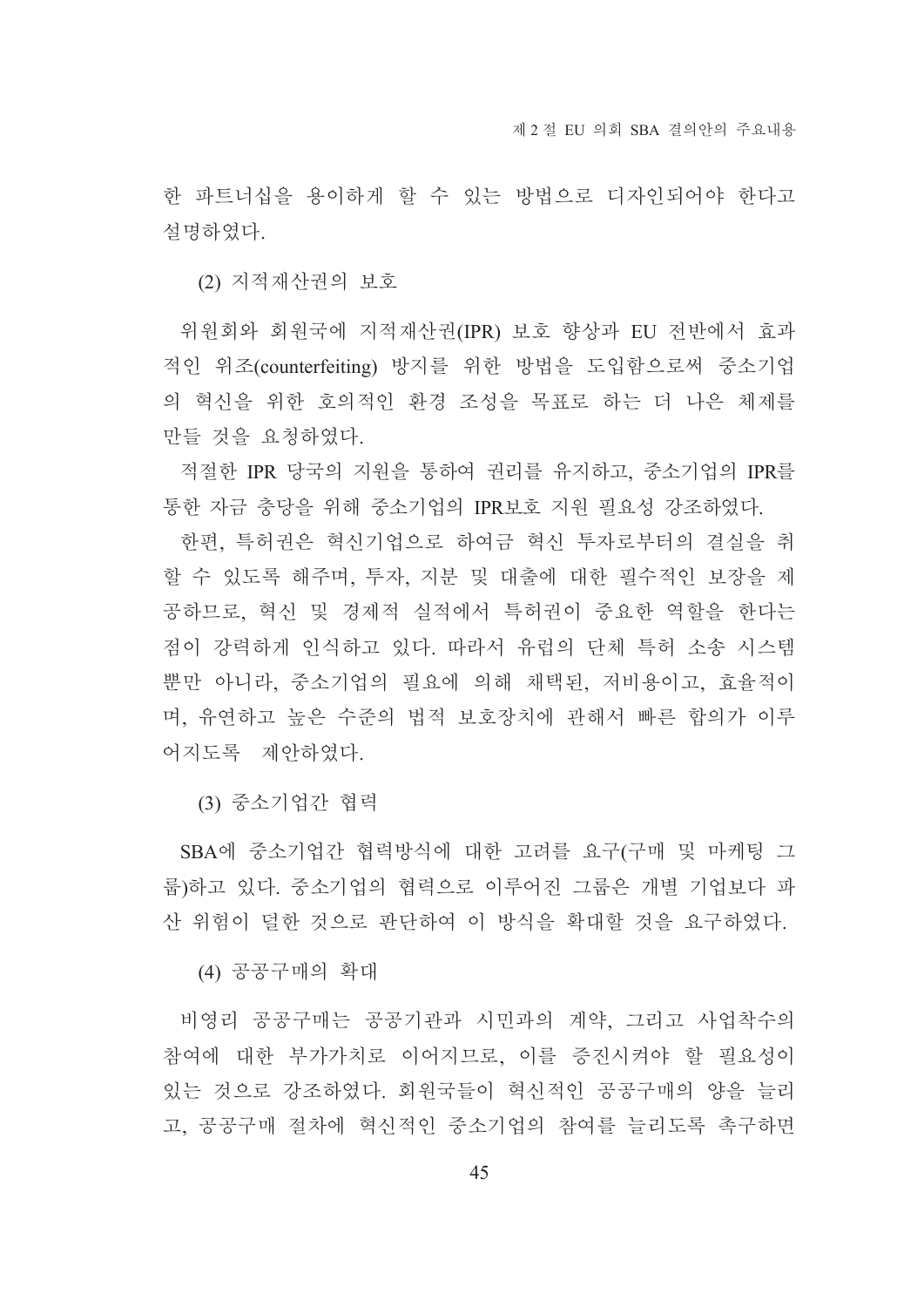서, 이 분야에서의 확산을 원활히 하도록 위원회의 지원을 요청하였 다. 예를 들어, 입찰기준 및 절차와 리스크 및 지식 공유에 대한 배려 가 이에 해당된다.

(5) 숙련인력 등의 양성을 위한 교육의 중요성

충분한 기술인력 및 숙련된 인력에 대한 필요성을 강조하고 있다. 숙련인력 등의 양성을 위하여 자영업, 기업가 정신, 비즈니스 지식 증 진 등이 국가적인 교육과정에 포함될 수 있도록 하고, 교육에 더 많 은 투자가 필요하다는 점과 교육기관 및 중소기업 사이의 연결이 강 조되어야 한다는 점을 언급하였다. 65)

특히, 개인교습 및 멘토링 프로그램을 통해서 젊은 기업가 및 여성 기업가 양성의 중요성을 강조하였다. 많은 수의 여성과 젊은 기업가들 의 중소기업 종사비중이 증가하고 있음에도 불구하고. 영세한 중소기업 에서 일을 하고 있는 경우가 많다. 이 중, 가족이 운영하는 영세기업의 경우에 업종전환 및 승계와 관련하여 정형화 및 편견의 악영향에 쉽게 노출될 수 있다는 점을 지적한다. 따라서 인구의 고령화 영향을 고려하 여, 회원국들이 특히 업종전환을 위한 진단, 정보, 조언 및 지원제도의 도입을 통해서 적절한 정책 및 메커니즘을 시행하도록 촉구하였다.

(6) 자금지워의 중요성

유럽에 소재하는 중소기업을 위한 자금지워의 주요출처는 그들의 활 동과 금융기관으로부터의 신용대출이다. 중소기업에 대한 금융지원을 보장하고 회사 내에 이익을 재투자함으로써 중소기업의 자본을 강화하 는 가능성을 높이기 위해 금융기관, 위원회 및 회원국 차원에서의 공 동의 노력을 촉구하고 있다. 특히. 중소기업들이 그들 자신의 자금 및 자원을 구축할 수 있도록 보장하기 위해, 중소기업이 활동을 시작하기

<sup>65)</sup> 특히, "젊은 기업가를 위한 교육철학" 그리고 "초심자를 위한 교육철학"과 같은 개인의 직업이동 구조, 특히 여성의 참여와 관련하여, 추가적인 확대를 장려하였다.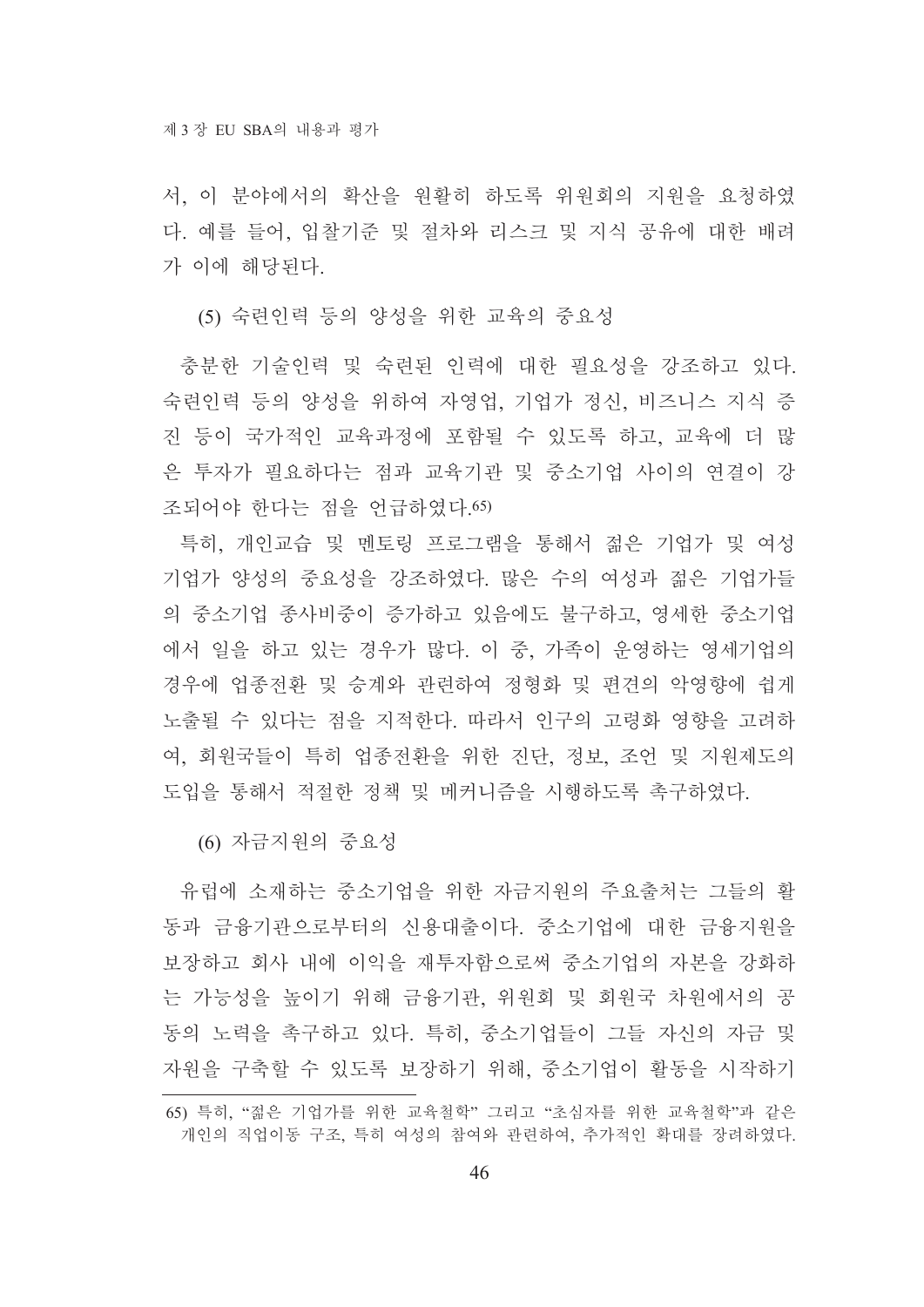전에 대출 수수료의 지급은 요구되지 않도록 할 것을 제안하였다. 한편, 중소기업의 자금지원을 위해서는 역동적인 금융시장이 필수적임 을 강조하며, 벤처 자본, 투융자 복합형태의 금융기법(mezzanine finance) 그리고 마이크로-크레디트의 이용 가능성과 접근성을 향상시킴으로써 유럽의 리스크 자본 시장을 개설할 필요성을 강조하였다.

또한, 신용대출 담보로 인한 장애물을 극복하기 위해 새로운 형태의 금융제도와 실질적인 새로운 해결책을 고안하도록 유럽투자은행에게 촉구하였으며, 합리적인 조건으로 중소기업이 신용대출을 받을 수 있도 록 각 국의 은행이 보증하도록 장려할 것을 회원국들에게 촉구하였다.

(7) 대금지급기간의 축소

결의안에서는 중소기업이 실패하는 4가지 경우 중 하나는 대부분 공공관리 부문에서의 늦은 대금지급으로 인한 것임을 지적하였다. 이 러한 측면에서, 상거래에서의 늦은 대금지급과의 투쟁에 관한 2000년 6월 29일자의 유럽의회와 위원회의 2000/35EC 지침을 재검토하도록 한 위원회의 제안을 지지하면서, 공공관리 부문에서의 대금지급 문화 를 개선하도록 회원국들에게 촉구하였다. 또한, 유럽공동체 차원에서 중소기업에 대한 대금지급기간을 줄이기 위한 대금지급의 기간제한의 설정과 이 기간을 초과하는 경우에 벌금 부과를 촉구하고 있다.

3. 시장의 접근성 향상

(1) 표준화 향상

결의안에서는 표준화가 시장으로의 접근성을 용이하게 하고 상호운 영을 가능하게 함으로써 혁신과 경쟁력으로 이어질 수 있다는 점을 지적하고, 중소기업에 대한 표준으로의 접근성과 표준화 절차에 대한 참여를 높이도록 위워회에 촉구하였으며, 유럽공동체의 표주을 국제 적으로 향상시키도록 위원회에 제안하였다.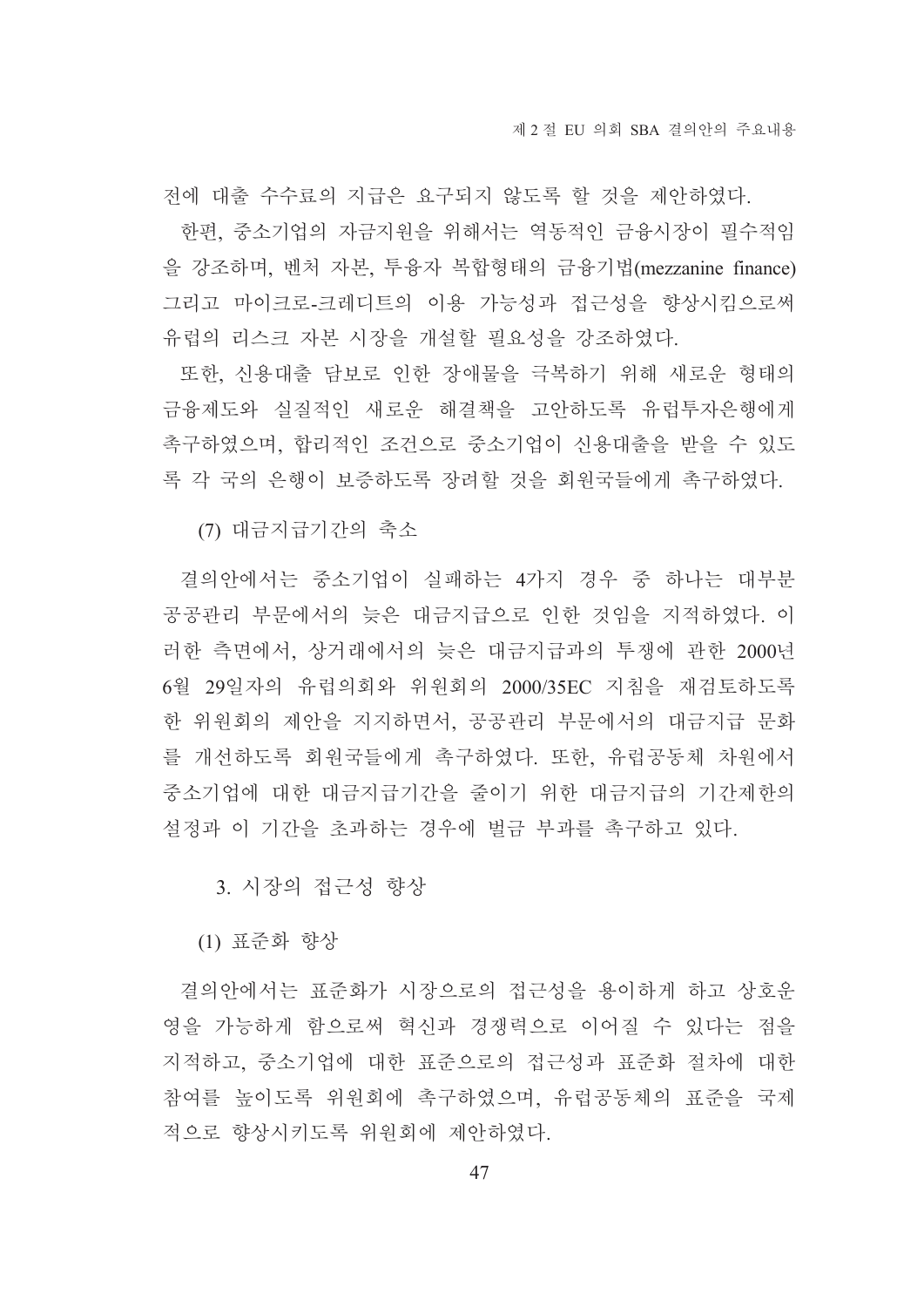(2) 공공구매의 접근성 향상

공공구매가 유럽공동체 GDP의 약 17%를 차지한다는 점에 주목하고. 공공구매에 대한 중소기업의 접근성과 참여를 강화하도록 위워회 및 회원국들에게 촉구하였다. 구체적인 내용을 보면, ① 전자구매(e-procurement)66)의 이용 확대. 2 대규모 계약의 채택. 3 입찰에서 행정 및 금융부담의 완화. 4) 입찰에 적용되는 적절한 품질 기준의 도입. ⑤ 공공입찰에 대한 정보에 대한 접근성을 중소기업에게도 확대, 6 요 구되는 서류의 합리화를 열거하고 있다.

한편, 회원국에게는 ① 계약분할의 금지, 2 입찰 공시에 대해 컨소 시엄으로 응찰할 수 가능성 확대, 3) 공공구매에 있어서 대금 선지급 을 일반화 할 수 있는 요건을 구비하도록 조치할 것을 장려하였다.

(3) 법인세의 공통기준 적용

결의안에서는 법인세에 대한 공통의 통합된 기준이 있어야 한다고 강조하고 있다. 이를 위하여 워산지 증명 시에 기업들이 그들의 책임 을 완수할 수 있도록 하기 위해 회원국에서는 부가가치세(VAT)에 대 한 일괄처리창구(one-stop-shop) 시스템을 구축할 것을 제안하였다.

4. 관료주의와 관료적 행정주의(red-tape)타파

(1) 관료적 형식주의의 타파

결의안에서는 현대적 행정관리기법의 도입으로 적어도 25%의 관료 적 형식주의를 타파할 수 있다고 주장하였다.

중소기업이 시간과 비용을 절약할 수 있도록 정보통신기술 지식의 증진을 돕고, 디지털 기술의 사용을 장려하였다. 회원국에 대해서도 혁

<sup>66)</sup> 구매 및 조달업무를 인터넷을 통해 온라인상에서 구현해 주는 인터넷 구매조달 시스템을 말한다. 일반적으로 구매요청, 적격업체 심사, 입찰 참가 신청, 낙찰자 선 정, 계약, 보증서 제출 업무가 온라인에서 진행된다.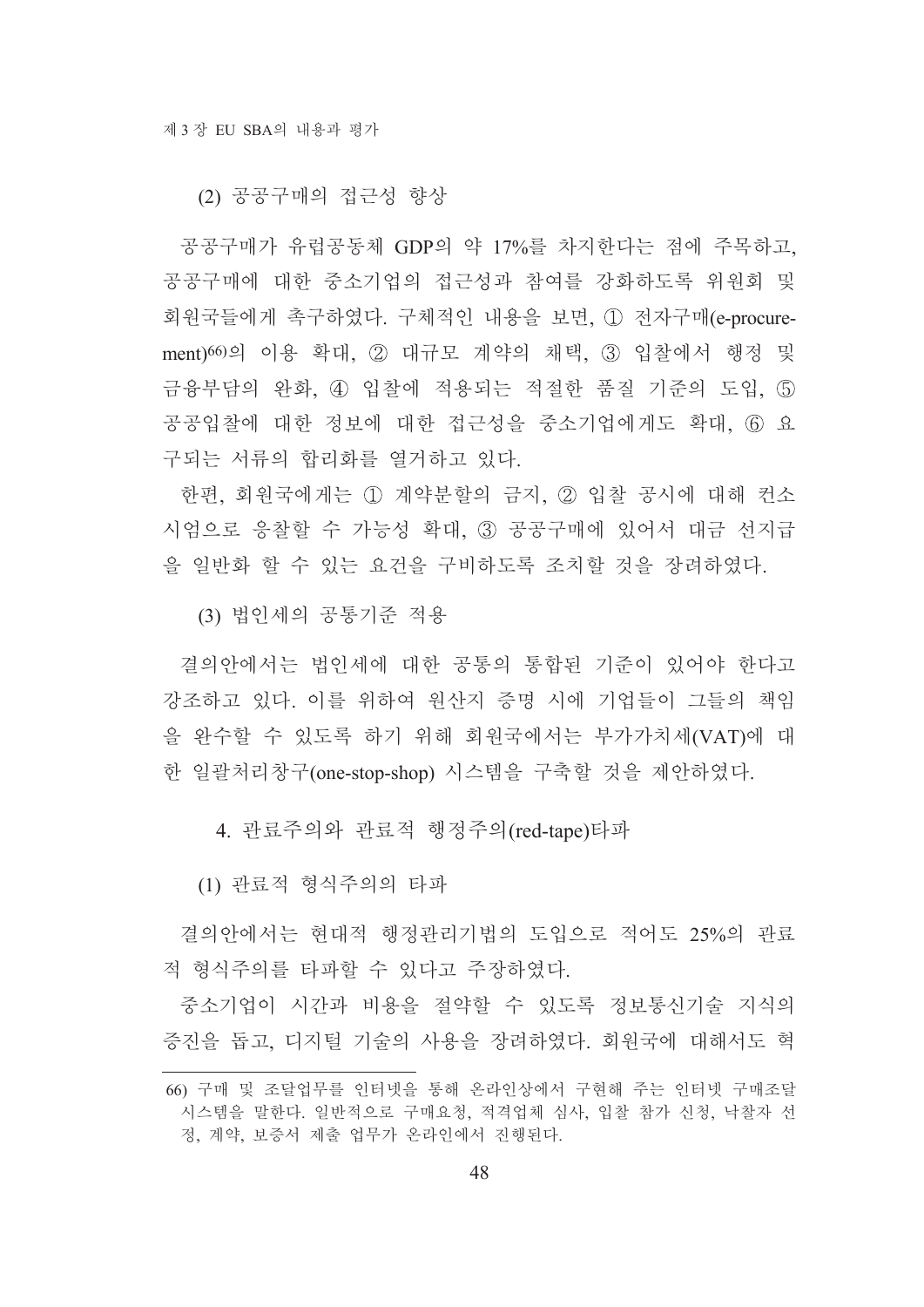신정책을 교환하도록 장려하며, 이에 대한 벤치마킹을 실시하고, 중소 기업 친화적인 관리기법에 대한 지침과 기준을 구비하도록 촉구하였다.

(2) 중소기업 입법영향평가의 시행

결의안에서는 중소기업 관련 법령시행에 따른 영향평가의 중요성을 강조하고, 흔히 "중소기업 테스트"로 불리는, 중소기업에 대한 강제적 이며, 체계적이고 집중적인 평가를 수행하도록 촉구하였다.

평가의 결과는 유럽공동체의 법체계에 적용되어야 할 것이며, 평가 에는 중소기업의 행정관리적 부담을 포함하여, 영세기업에 대한 영향 에 특별한 주의를 기울여서 수행하도록 제안하였다. 기존 법령의 단 순화 그리고 유예 중인 제안의 철회를 포함하여, 비즈니스에 영향을 미치는 유럽공동체의 법령에 대한 모든 새로운 제안에 중소기업 테스 트를 적용할 것을 위워회에 촉구하였으며. 회워국에게도 각 국가 별 로 유사한 중소기업 테스트를 도입할 것을 장려하였다.

(3) 정책결정에의 참여

결의안에서는 중소기업 관련 정책결정에 있어, 적시에 적절한 방법으 로 중소기업이 참여할 수 있도록 할 필요가 있음을 설명하였다. 따라서 유럽연합 위원회의 정책 심의 기간은 모든 공동체의 언어로 표기하며, 심의가 가능한 날짜로부터 최소 12주까지로 연장되어야 한다고 하였다. 또한 기업 대표기관의 필수적이고 중요한 역할을 인식하고, 해당 정책 에 관련되는 경우, 중소기업 및 그들의 대표기관을 전문가 심의 위원회 및 고위층 그룹에 직접 참여시키도록 위원회에 촉구하였다.

(4) 행정처리의 부담감축

중소기업에 대한 행정관리 부담을 줄이고 관련된 이해관계자의 이 해도를 높이기 위해. 유럽공동체 내부시장 내에서의 회사법. 특히 회 계규정을 단순화하고 통합할 것을 촉구하였다.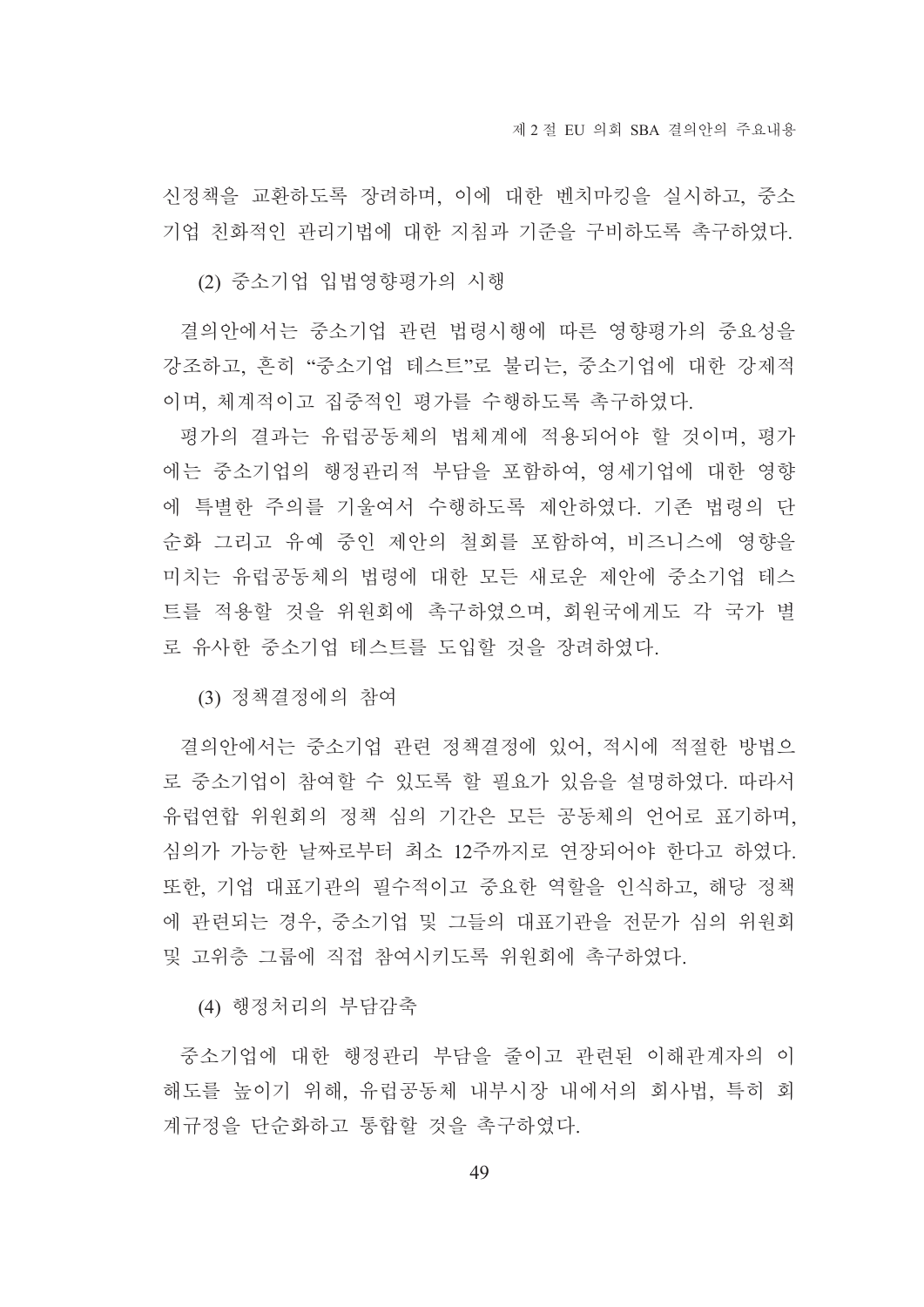한편, 공공기관이 시행하는 의무적인 통계조사로부터 영세기업의 경 우 일시적인 예외를 허용하는, 영세기업에 대한 "통계조사 휴일"의 설 정을 장려하였다.

금융규정에 있어서는, 유럽 공동체의 프로그램을 관장하는 금융규정 이 특히 중소기업에 대해서 아직도 관료주의적이며, 오래 걸리고 비용 이 많이 드는 불필요한 절차로 이루어진 경우가 있다고 강조하였다.

(5) 창업절차의 간소화 등

각 회원국에서 운영되는 다양한 창업시스템의 결과로 창업의 절차 적 어려움을 인식하고, 이를 보완하기 위하여 단계적으로 절차가 수 행되고 48시간 이내에 기업이 설립될 수 있는, 기업 설립을 위한 통 일된 시스템을 구축하는 것이 필요하다고 강조하였다.

한편, 중소기업 특히, 영세기업은 창업단계를 용이하게 하고 운영기 간 동안 혁신과 투자를 장려하여, 행정관리 노력을 줄이는 방법으로 세금이 부과되어야 한다고 설명하였다.

5. 지속성의 업무접목

(1) 화경 친화적인 혁신

지속성을 향상시키기 위한 노력이 친화경 혁신의 중요한 워천이며 산 업 경쟁력을 향상시키기 위한 핵심자산이 된다는 점을 인식하였다. 그 러나 중소기업은 효율적인 에너지 활용방법이나 환경친화적인 해결책을 충분히 갖추고 있지 않고, 이를 갖추기 위한 재정자원을 가지고 있지 않다는 문제가 있다. 따라서 중소기업이 자워과 에너지에 더 효율적이 되도록 공동체가 지원하는 방법을 위원회가 조사하도록 촉구하였다.

(2) 수평적 네트워크의 중요성

결의안에서는 소규모 중소기업의 수평적인 연결. 네트워크 및 서비 스 제공의 중요성을 강조하였다.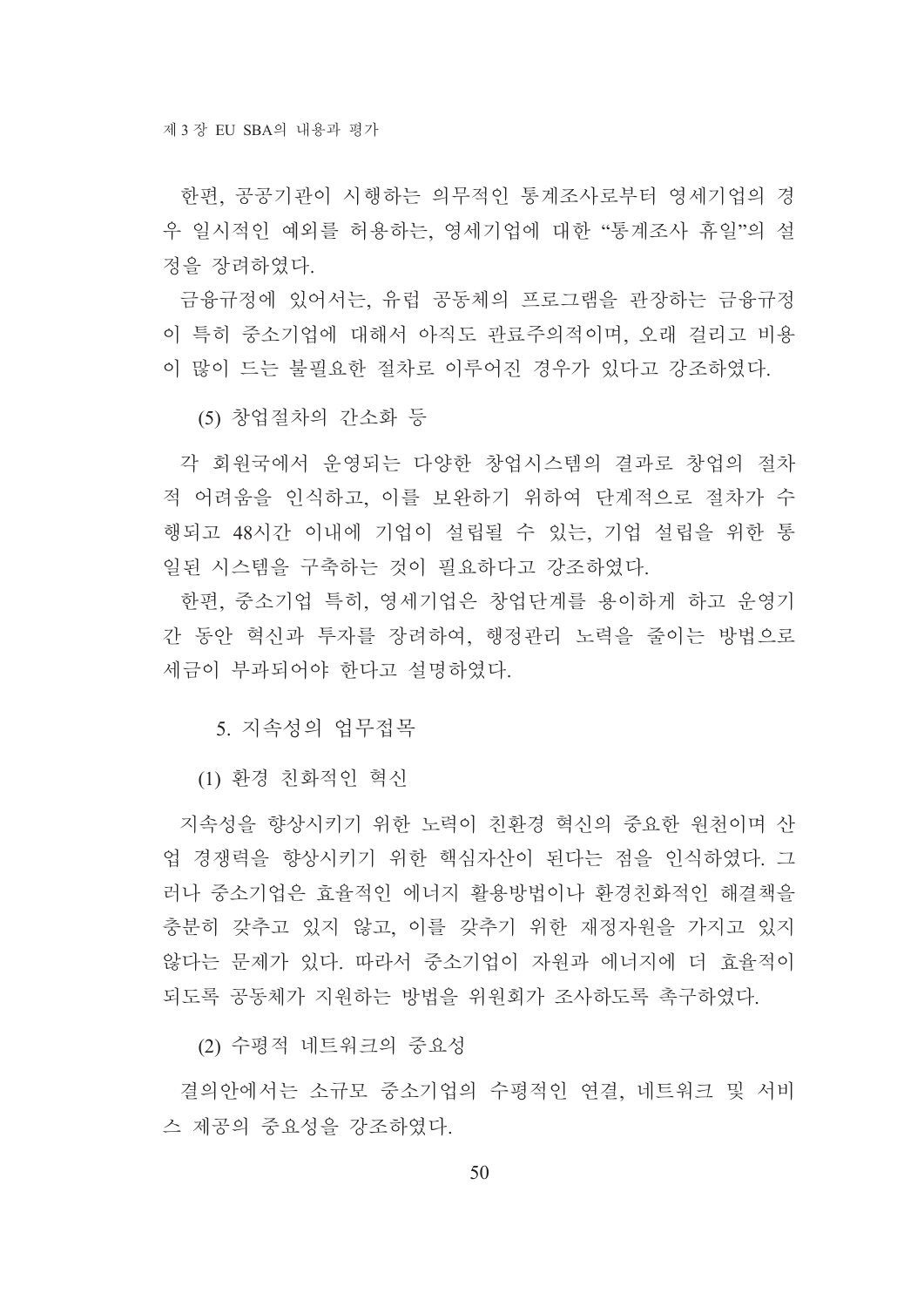(3) 환경관련 법률에의 대처

중소기업이 환경관련 법률 등에 대처할 수 있도록 지원해야 함을 강조하고 있다. 예컨대, 기관 수수료를 줄여주거나, 환경 기준에 관한 정보 접근을 보장하거나, 또는 유럽공동체의 법령으로부터의 특별한 예외규정을 도입하는 등 최근 시행되고 있는 환경법률 대응방법에 대 한 지지를 나타냈다.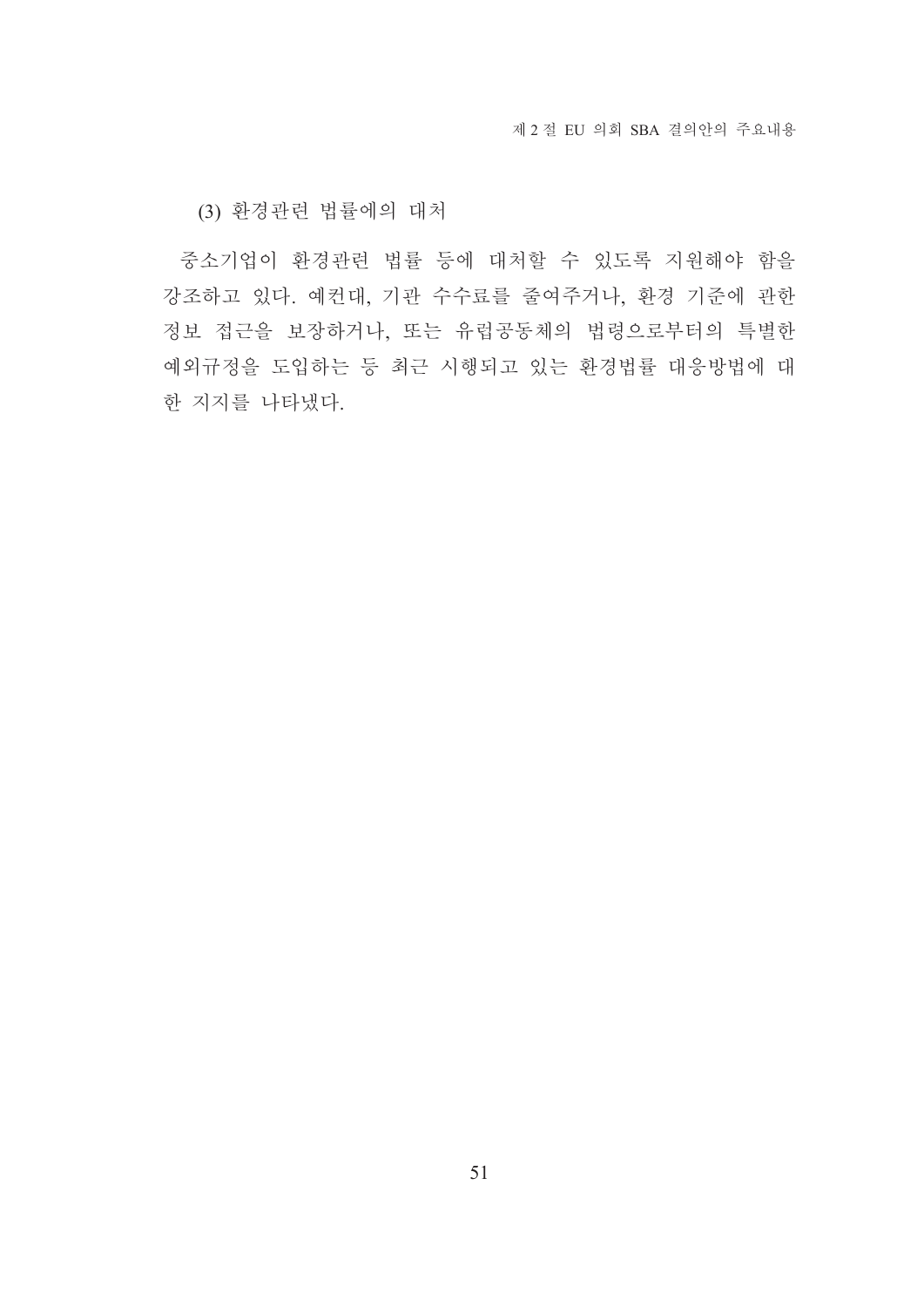# 제 4 장 SBA의 평가와 추가조치의 요구

# 제 1 절 SBA에 대한 평가

# I. 'SBA Review' 추진배경

EU 집행위원회는 'Review of the "Small Business Act" for Europe(이 하 'SBA Review'라 함)'을 2011년 2월 23일 발표하였다. 67)

이 보고서는 SBA가 처음 2년 동안 이룬 진척들을 개관하고, 경제 위기이후 당면한 문제들에 대응하기 위한 새로운 조치들을 제시하였 다. 또한, 이해당사자들의 분명한 역할에 대한 사항과 SBA의 견인과 시행을 개선하기 위한 방법들을 제안하였다.

그 밖에 이 보고서는 SBA의 시행을 계속하기 위하여 회워국들에 대한 추가조치사항들을 포함하고 있다.

# Ⅱ. SBA 시행경과와 평가

집행위워회에서는 SBA 시행에 대한 회워국들의 수용 등에 대한 평 가를 하고 있다.68) 특히, 2008년부터 2010년 사이에 중소기업의 행정 적인 부담을 경감하고 중소기업이 재정에 접근하는 것을 용이하게 하 며, 시장에 대한 중소기업의 접근을 지원하기 위해 시작된 조치들의 시행에 초점을 맞추고 있다.

이 평가에서는 유럽의 민간 기업을 위한 정관을 제외하고는 SBA에 서 제안하였던 모든 법률적 이니셔티브들이 채택되었다고 밝혔다. 대 표적인 사항을 보면, ① '온라인 송장에 관한 지침'을 통하여 온라인

<sup>67)</sup> Communication from the commission to the european parliament, the council, economic and social committee and the committee for the regions, Review of the "Small Business Act" for Europe, 2011. 2. 23.

<sup>68)</sup> Commission, SBA Review: What has been done and what is to be done for Europe's SMEs, 2011. 2. 23.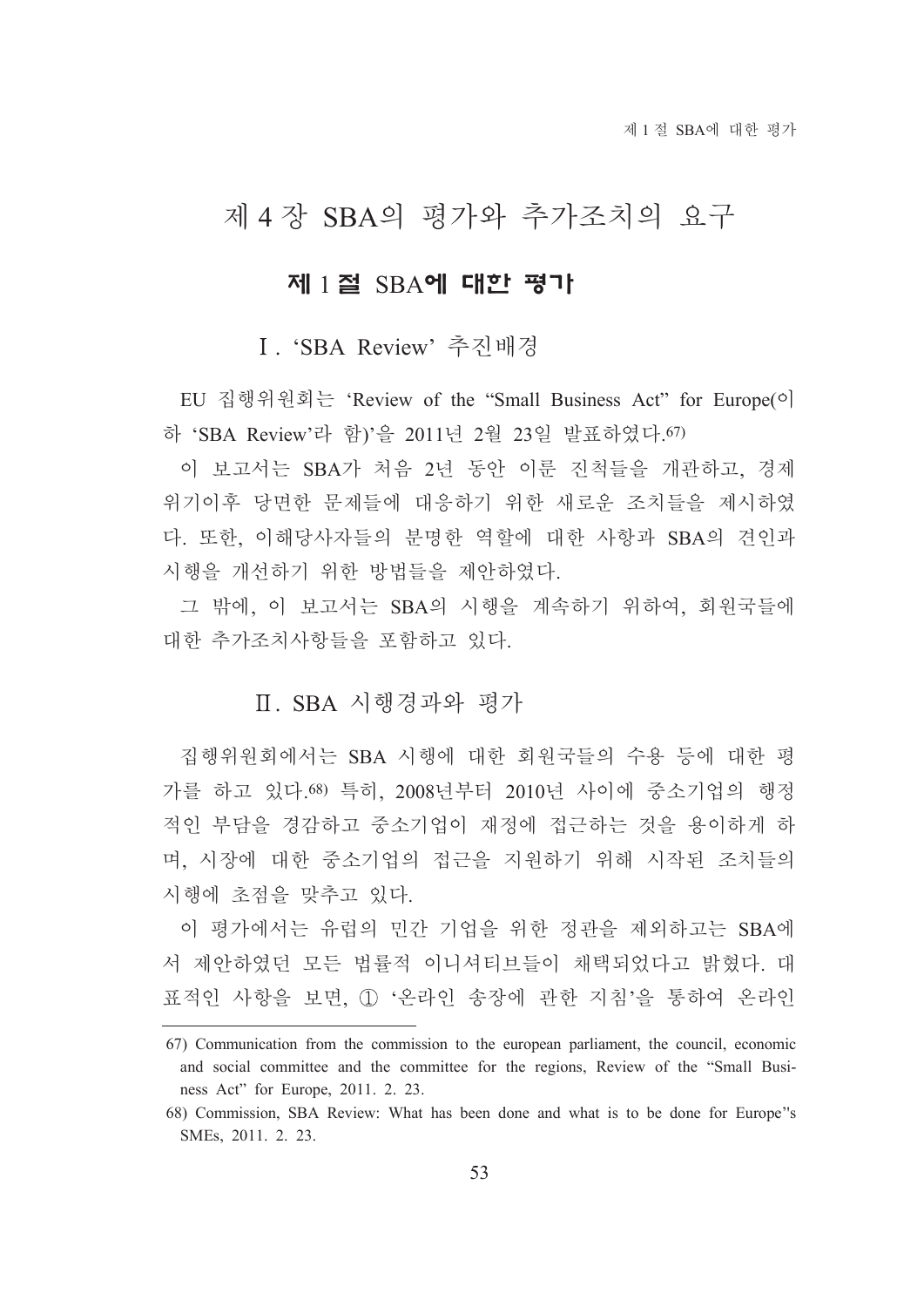송장을 지면으로 발행된 송장과 동일한 것으로 보게 되었으며, 이는 특히 소규모 기업체들에 도움이 되었다. 22 2백만 유로 미만의 자금 회전력을 가진 기업체들은 고객들에게 대금지급을 받을 때까지 부가 세 지불을 유예할 수 있게 하는 선택적인 현금 회계 시스템의 혜택을 받게 되었다. 3 공공기관들은 중소기업의 안전보장 장치의 하나로 30일 이내에 대금을 지불하도록 하고 있다.

한편, 법률 이외의 영역에서 훨씬 더 많은 것들이 달성되었는데, ① 지금까지 10만개의 중소기업이 CIP 금융 수단의 혜택을 받았으며, 향 후 20만 개의 추가 중소기업이 2013년까지 혜택을 받을 것으로 기대 된다. 또한, 2 중소기업은 정부조달에 접근할 때 좀 더 가벼워진 행 정적 부담을 경험하고 있고 합동 입찰의 더 좋은 기회를 얻게 되었으 며, 3 중소기업이 제3국가의 시장에 접근하는 것을 용이하게 하기 위해 유럽 연합 집행 위원회는 2010년 11월 중국에 유럽 연합 중소기 업청을 개설하였다. 이와 같은 성과는 4) 집행위워회가 기업가들과 중 소기업을 그 혁신과 연구 정책의 중심에 둔 것에서 발생된 것이며. 향후 집행위워회의 지향점은 기업인들이 아이디어를 사업화하는 과정 에 남아있는 장애물들을 제거하는 것임을 밝히고 있다.69)

# Ⅲ. SBA 원칙별 실천사례

EU 집행위원회에서는 SBA Review 발표와 함께 SBA 10대 원칙에 대한 실천사례를 발표하였다.70) 이하에서는 이 발표내용을 정리하였다.

1. 제1원칙 : 기업가 정신의 고취

많은 회원국들이 기업가 정신 프로그램들을 도입해 젊은이들의 기 업가적인 태도와 기술들을 교육하고 학교와 대학의 교육 과정에 기업

<sup>69)</sup> Commission, *Ibid.*, p.2.

<sup>70)</sup> SBA successfully supports entrepreneurship and small enterprises, Brussels, 2011. 2. 23.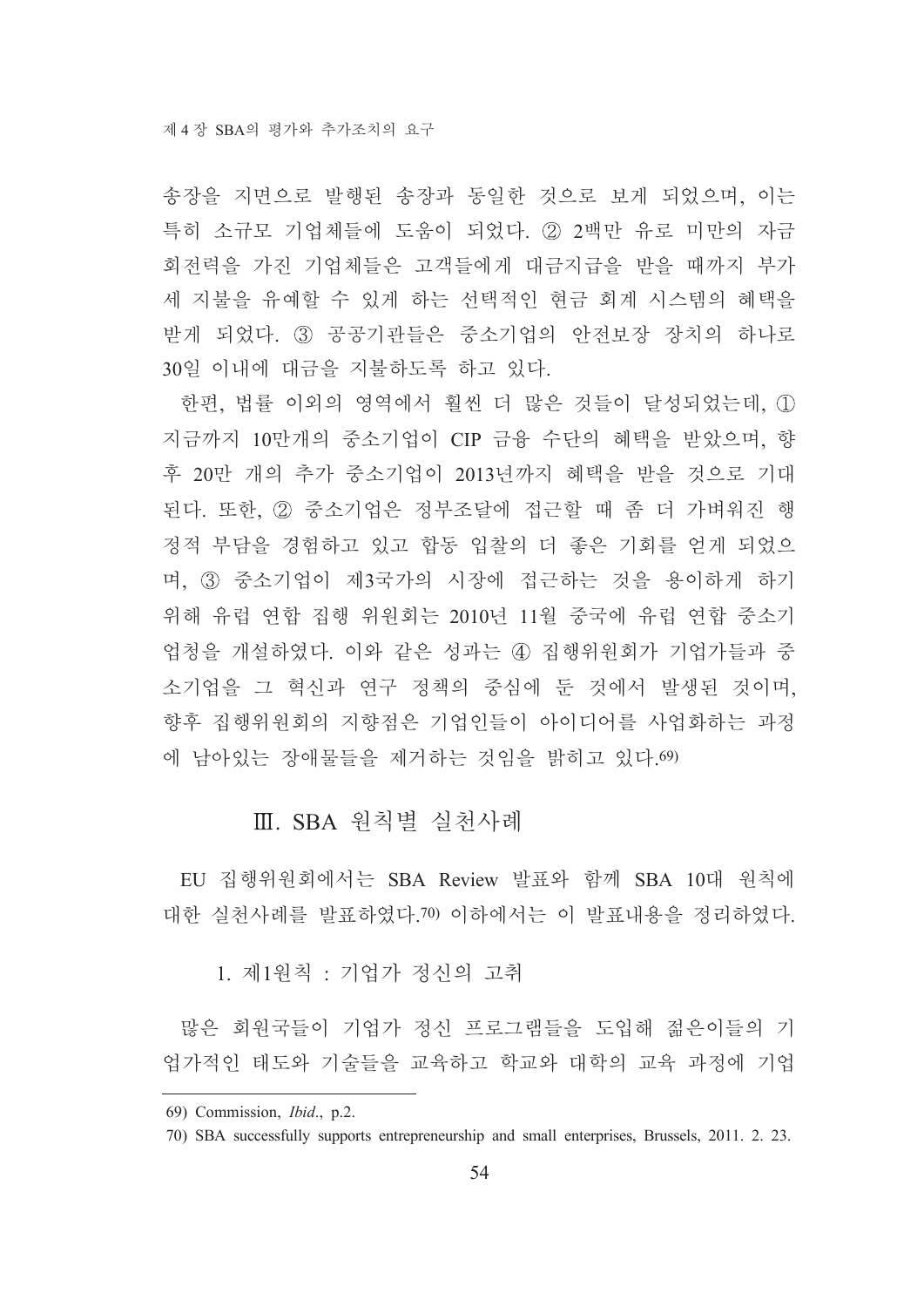정신을 통합하거나 추가적인 프로젝트들을 구성함으로써 그들이 창업 가능성을 배양하고 있다.71)

구체적인 실천사례를 보면, 첫째, 프랑스에서는 『자영기업법(2009)』 을 통하여 모든 국민(실업자, 취업자, 공무원, 연금생활자)이 쉽게 창 업하고 처음 3년간 세금 면제의 혜택을 누릴 수 있게 허용하였다. 이에 따라 50만 개 이상의 "자영업자들"이 2009년부터 2010년 사이에 창출 되었다.

둘째, 루마니아에서는 청년(18세에서 35세)창업 프로그램에서 기업 가적인 기술을 개발하고 창업을 지원하였다. 72)

셋째. 스웨덴에서는 여성기업가들을 장려하기 위한 국가 프로그램 (2007-2010)을 운영하여, 창업지원서비스와 멘토링을 제공하였다. 이 프로 그램을 통하여 여성 홍보대사들의 전국 네트워크가 만들어져 2009년 이래 유럽 여성 기업 홍보대사들의 네트워크로 변형되었다.

2. 제2워칙 : 재기의 기회 제공

파산에 직면한 정직한 기업인에게 재기의 기회를 제공할 것에 관한 원칙에는 5개 회원국(벨기에, 핀란드, 아일랜드, 스페인, 영국)이 따르 고 있다. 즉, 고의성이 없는 파산의 경우 기업청산을 위한 모든 법적 절차들을 1년 내에 완수하도록 하는 권고 사항을 따르고 있는 것이다.

구체적인 실천사례를 보면, 첫째, 벨기에에서는 「기업의 연속성에 관 한 법률(2009)」에서 지급불능이나 조기 파산의 상황을 막기 위해 재정 적 어려움에 직면한 회사들에게 채무의 지불을 일정기간 유예(모라토 리엄)할 수 있도록 하였다.

<sup>71)</sup> 일부 국가들은 여성 기업을 장려하는 각국 혹은 유럽 프로그램에 참여하였고(사 이프러스, 덴마크, 그리스, 핀란드, 프랑스, 독일, 아이슬란드, 아일랜드, 이탈리아, 노르웨이, 폴란드, 슬로바키아, 스웨덴), 몇몇 회원국들은 상당한 양의 구조적 자금 들을 이들 프로그램에 지원하였다.

<sup>72) 2009</sup>년 지워금 1천 9백만 유로와 시행기관을 위한 자금 2백 1십만 유로를 합친 2천 1백 2십만 유로의 예산.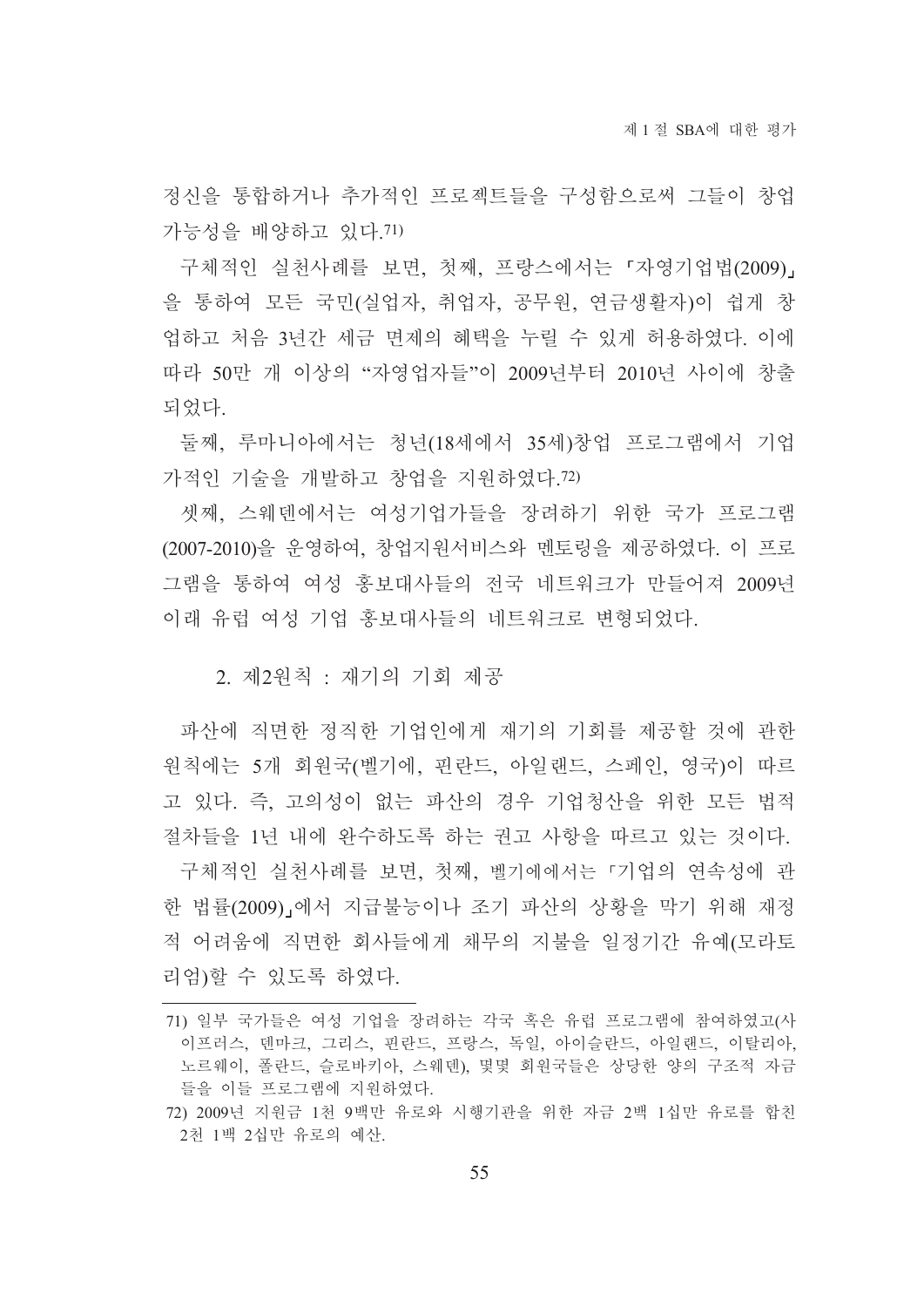둘째. 에스토니아에서는 2008년에 채택된 「재조정법」을 통하여 한시 적인 지불능력 문제의 경우에 기업들이 살아남을 수 있게 하는 파산 진행에 대한 대안을 만들었다.

3. 제3원칙 : 작은 것을 먼저 생각한다

몇몇 회원국(벨기에, 덴마크, 핀란드, 룩셈부르크, 독일, 폴란드, 슬 로베니아, 스웨덴, 영국)에서 중소기업 테스트를 정책결정방법에 수렴 하였다.

실천사례로는 첫째, 독일의 경우 2009년 중소기업을 위한 관료주의적 장벽의 간소를 위하여, 23개의 관료주의적인 절차들이 간소화되었다.

둘째, 2010년 4월 이탈리아에서는 SBA시행에 따라 권고 사항을 채 택했고, SBA의 시행을 모니터하고 정책을 제안하기 위해 각료, 의원, 기업 단체, 지방, 유럽 경제 사회 집행위원회의 이탈리아 회원들로 구 성된 단체를 구성했다.

4 제4워칙 : 수용적인 행정

헝가리 행정부는 간소화된 전자 절차들과 함께 회사의 등록을 위한 워스톱 사무소를 제공하였다. 2008년 이후 전자 절차이용은 의무화되 었고 기업을 설립하는데 요구되는 시간은 한 시간으로 축소되었다.

포르투갈의 "Simplex"프로그램은 행정적인 과정, 절차, 실천들의 간 소화를 목적으로 하고 있으며, 2009년 이래 블로그를 통해 공개 상담 이 이루어지고 있다.

5. 제5워칙 : 공공 조달에의 접근성 확대

소수의 국가들에서 중소기업의 공공조달 접근을 용이하게 하기 위 한 원칙을 법령에 수렴하였다(오스트리아, 프랑스, 독일, 아일랜드, 폴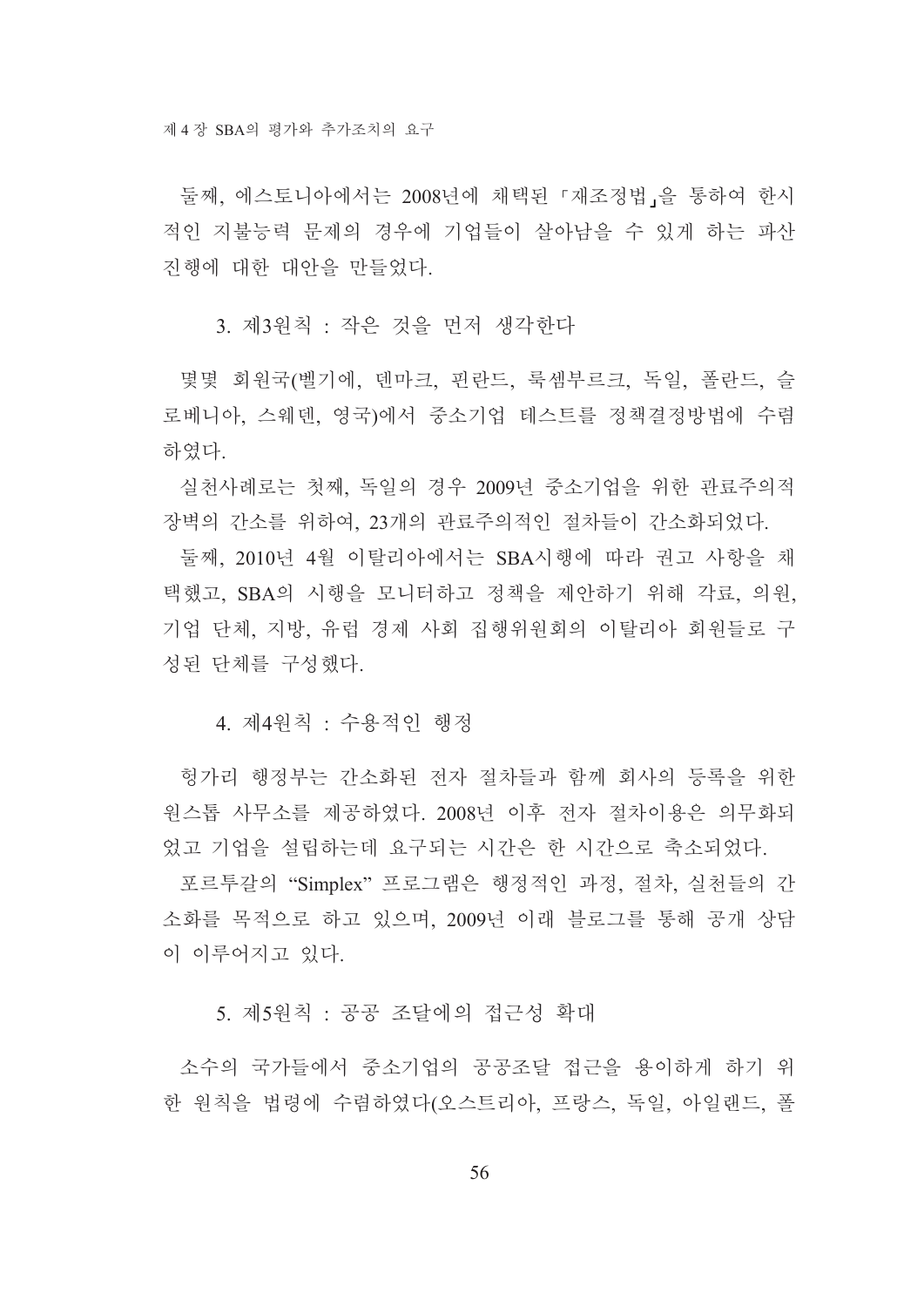란드, 포르투갈, 스웨덴, 영국), 영국의 경우, 정부 웹 포탈73)에서 공공 부문의 계약을 공고하고 접근 기회를 제공하였고, 2008년 조달청은 공공 부문 계약을 위한 경쟁 시에 중소기업에 대한 장벽들을 줄이기 위한 12개의 추천 사항을 발표했다.

6. 제6원칙 : 금융에의 접근

대부분의 회원국들은 중소기업들이 보증시스템(벨기에, 사이프러스, 체코 공화국, 에스토니아, 프랑스, 독일, 그리스, 헝가리, 이탈리아, 라 트비아, 리투아니아, 네덜란드, 폴란드, 포르투갈, 루마니아, 슬로바키 아, 슬로베니아, 스페인, 영국)이나, 소액금융 공동기금(오스트리아, 독 일, 헝가리, 아일랜드, 라트비아, 리투아니아, 슬로바키아, 스웨덴)에 대한 공적 지워을 통해 금융에 접근하는 것을 용이하게 하는 정책 수 다들을 채택했다.

공적지워 이외에 벤처자금을 늘리기 위한 조치들을 취한 경우도 있 다(체코 공화국, 덴마크, 독일, 아일랜드, 룩셈부르크, 폴란드, 슬로바 키아, 스웨덴, 영국). 특히, 벨기에, 헝가리, 프랑스, 아일랜드와 좀 더 최근에 핀란드가 "신용 옴부즈맨"을 만들었다는 것에는 주목할 필요 가 있다.

한편, 몇몇 회원국들은 대금지불 지연 지침들을 재조정하였고, 그 범위를 넘어서는 대금지불 지연을 저지하는 조치들을 취했는데, 대표 적으로 2010년에 스페인은 공적 대금 지불에 30일과 기업간 지급에는 60일 기한을 정하는 새로운 법을 채택했다.

7. 제7원칙 : 단일시장 지워

단일시장 지원을 위하여 22개 회원국에서 원스톱 사무소(단일 계약 조항들)를 설립했다. 서비스 공급자들이 유럽 전역에서 사업을 하고자

<sup>73)</sup> Supply2.gov.uk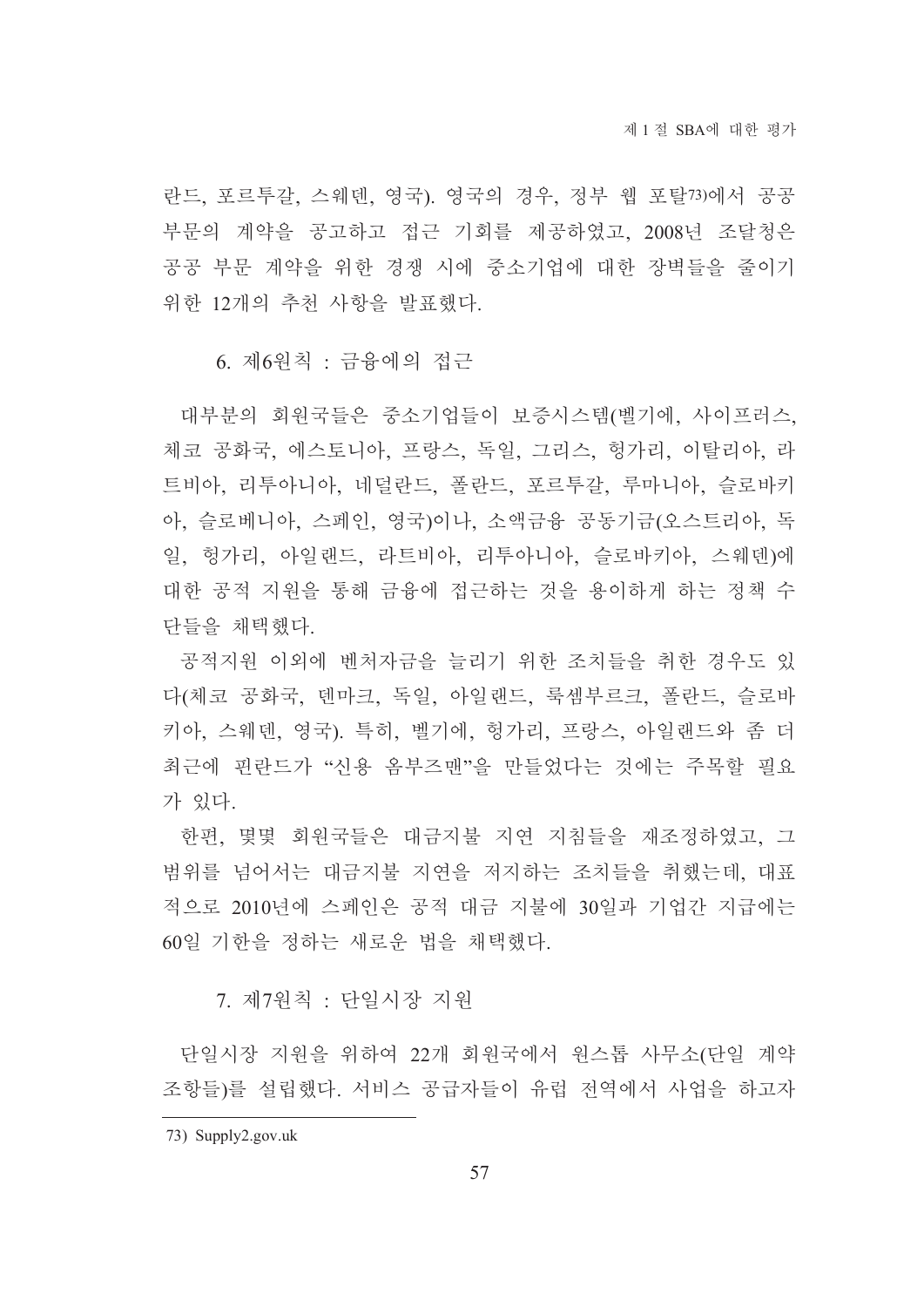할 때 행정서류들을 전산으로 처리할 수 있게 허용하였으며 15개국에 서는 자국어 외에 영어 웹사이트를 제공한다(벨기에, 사이프러스, 체 코 공화국, 덴마크, 에스토니아, 핀란드, 독일, 그리스, 헝가리, 이탈리 아, 리투아니아, 네덜란드, 포르투갈, 스페인, 스웨덴).

8. 제8원칙 : 기술과 혁신

독일 등의 국가에서는 초기 투자 자금과 벤처 자금을 통해 젊은 혁 신 기업들에게 보조금을 제공한다(오스트리아, 벨기에, 체코 공화국, 핀란드, 독일, 그리스, 헝가리, 스페인, 스웨덴, 영국).

그 밖에, 다른 회원국들은 혁신 센터나 대학, 연구소, 기업과 연계한 경쟁 거점들을 재정적으로 지원하였다(오스트리아, 벨기에, 체코 공화 국, 독일, 프랑스, 아일랜드, 이탈리아, 영국).

한편, 중소기업들이 상담 서비스와 노하우들을 살 수 있게 하는 "혁 신 바우처"가 널리 확산되고 있다(오스트리아, 그리스, 아일랜드, 네덜 란드, 포르투갈, 슬로베니아, 영국).

9. 제9워칙 : 화경적 도전들을 기회로 전화

중소기업이 에너지 효율화를 위하여 시설을 업그레이드하거나 교체 하는 것을 돕기 위해 몇몇 회원국들은 유리한 대출 조건들이나 직접 적인 보조금 지급을 통해 에너지 효용 기금을 제공하였다(벨기에, 불 가리아, 사이프러스, 프랑스, 독일 말타, 포르투갈, 슬로베니아, 영국). 예컨대. 덴마크에서는 2009년에 만들어진 기업 혁신 기금(2010-2012 1 억 유로)을 통해, 덴마크 경제기업부는 녹색 시장에서의 사업기회를 지워하고 있다.

다른 방법으로, 녹색시장에 대한 사업기회들을 개발 중소기업을 지 원하기도 하였다(불가리아, 체코 공화국, 독일, 슬로바키아).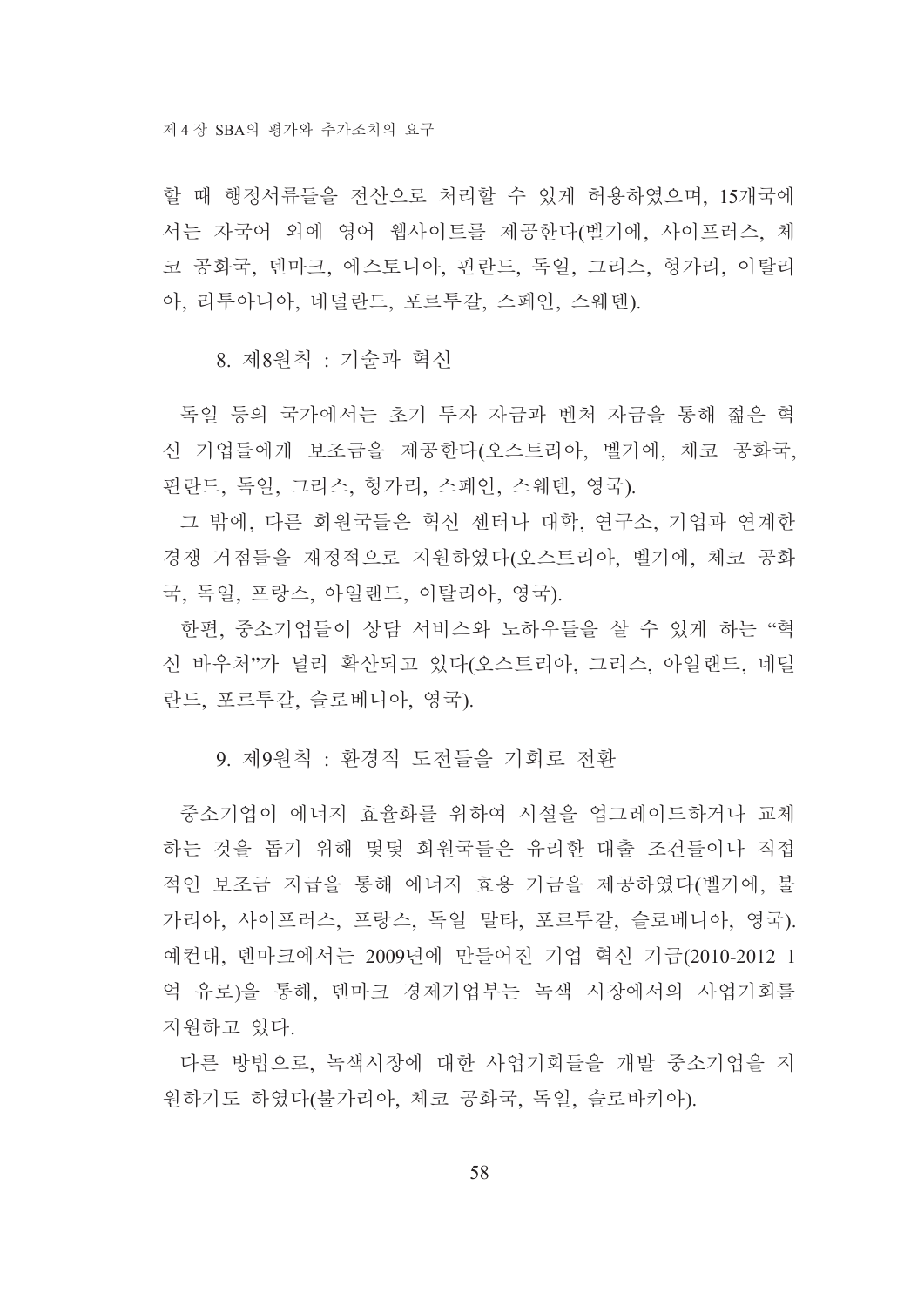개별 국가차워에서도 중소기업에게 정보를 주고 에너지 효율성 향 상과 녹색사업 기회에 대한 의식을 높이기 위해 중소기업을 위한 상 담 서비스를 제공하고 있다(오스트리아, 벨기에, 불가리아, 독일, 헝가 리, 스페인, 스웨덴, 영국).

10. 제10워칙 : 국제화의 지워

각 회원국에서는 국제화 지원을 위하여, 수출 촉진을 위한 재정 지 원, 시장 접근 전략, 무역 박람회 참가 등의 지원책을 시행하였다(사이 프러스, 체코 공화국, 덴마크, 에스토니아, 프랑스, 아일랜드, 이탈리아, 라트비아, 리투아니아, 말타, 네달란드, 폴란드, 포르투갈, 슬로바키아 공화국, 스페인, 스웨덴, 영국). 이 중에는 국제화를 원하는 고성장 기 업들에 초점을 맞추어 추진한 경우도 있고(덴마크, 슬로베니아), 새로 운 수출 촉진 기구를 설립하거나(룩셈부르크), 새로운 지원 프로그램들 을 마련(헝가리)하기도 하는 등 국제화 지원을 위한 다각적인 노력을 하고 있다. 특히, 프랑스의 대기업들이 중소기업들의 국제화를 지원하 는 모니터링 시스템의 시험운영은 주목할 만한 노력이라 할 수 있다.

### 제 2 절 SBA에 따른 추가조치와 중점정책방향

I. 추가조치의 필요성과 추가조치 개요

1. 추가조치의 필요성

집행위원회는 SBA가 시행된 이래 많은 정책목표들이 달성되었다고 평가하고 있다. SBA 발표당시 집행위원회의 공약을 충실히 이행했고, 약속된 조치들의 대부분을 시행했다는 것이다. 그러나 SBA는 집행위 워회의 이행만으로는 그 의미를 다할 수 없고, 회원국이 SBA에 수반 된 조치들을 얼마나 완전히 수행되도록 하는 것이 중요할 것이다.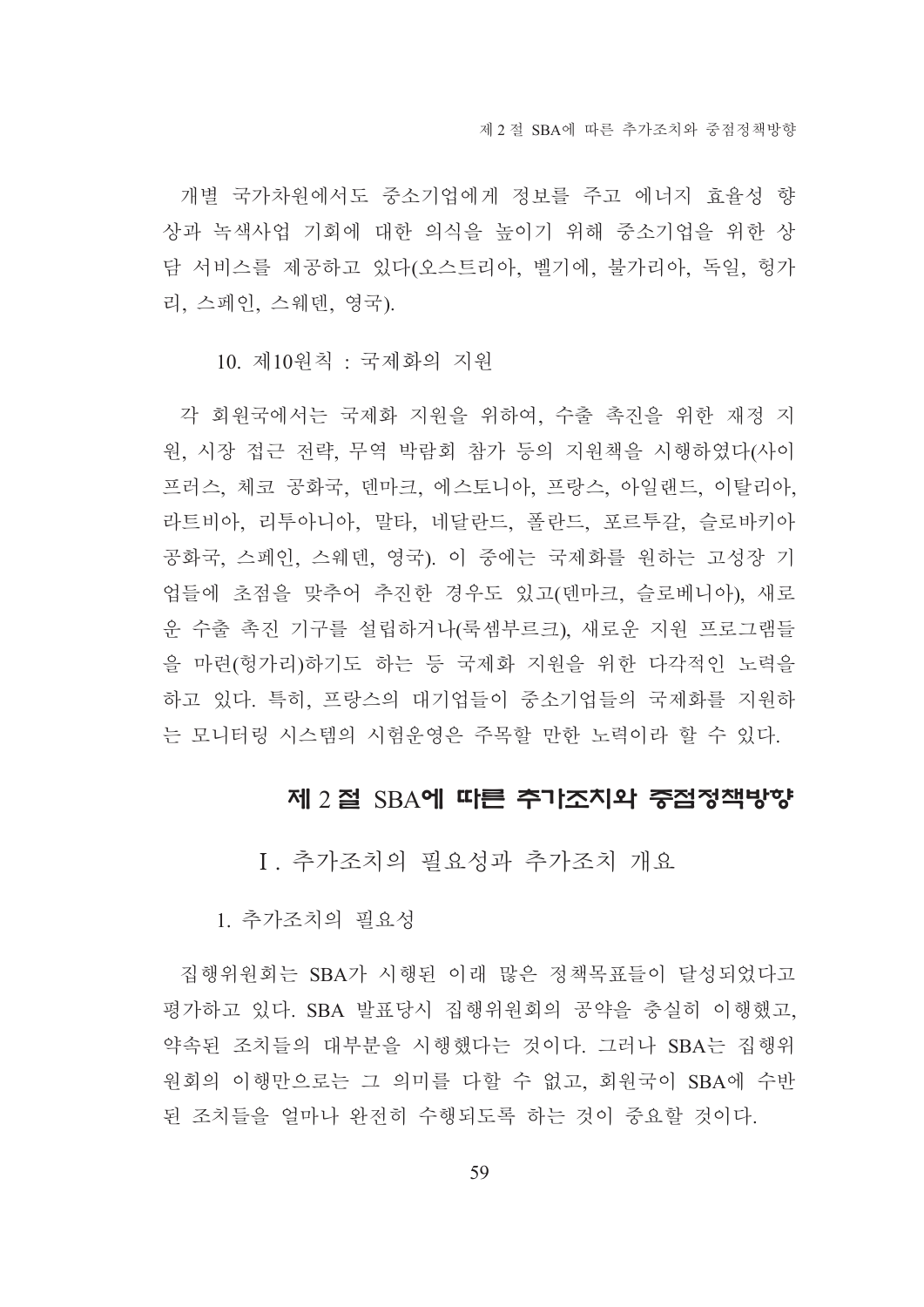한편, 경제적인 맥락에서 2008년 이후 많은 상황이 변했고, 새로운 도전들이 제기되었다. 이에 따라 집행위원회는 중소기업 정책들이 현 재의 상황에 제대로 대응하기 위해서는 향후를 적절히 전망하여 필요 한 조치를 하는 것이 중요하다고 판단하였고, 이런 토대 위에서 경제 위기에서 비롯된 새로운 도전들에 대응하기 위한 일단의 새로운 조치 들과 다음과 같은 영역들에서 유럽 2020 전력에 합당한 기존 조치들 을 추가로 발전시킬 것을 'SBA Review'에서 제안하고 있다.

2. 추가조치 개요

'SBA Review'에서 집행위워회의 역할과 회워국에 대한 권고사항으 로 열거하고 있는 내용을 정리하면 아래와 같다.

#### <표- 1> 추가조치 요구사항

| ㆍ 유럽의 중소기업을 위한 현명한 규제를 마련할 것                                                                          |
|-------------------------------------------------------------------------------------------------------|
| ㆍ 중소기업의 재정지원 요구에 구체적인 관심을 기울일 것                                                                       |
| • 중소기업을 위한 시장 접근을 강화하는 폭넓은 접근기반을 마련할 것<br>- 중소기업을 위한 최상의 단일시장 만들 것<br>- 중소기업이 세계화된 시장에 대응할 수 있도록 도울 것 |
| • 중소기업들이 자원 친화적인 경제에 공헌하도록 도울 것                                                                       |
| • 기업정신의 고취, 일자리 창출, 동반 성장.                                                                            |

# Ⅱ. 추가조치사항별 중점방향

1. 규제의 경감

"작은 것을 먼저 생각하다"의 워칙은 중소기업에 대한 규제 및 행 정화경의 간소화를 함축하고 있는 것이다.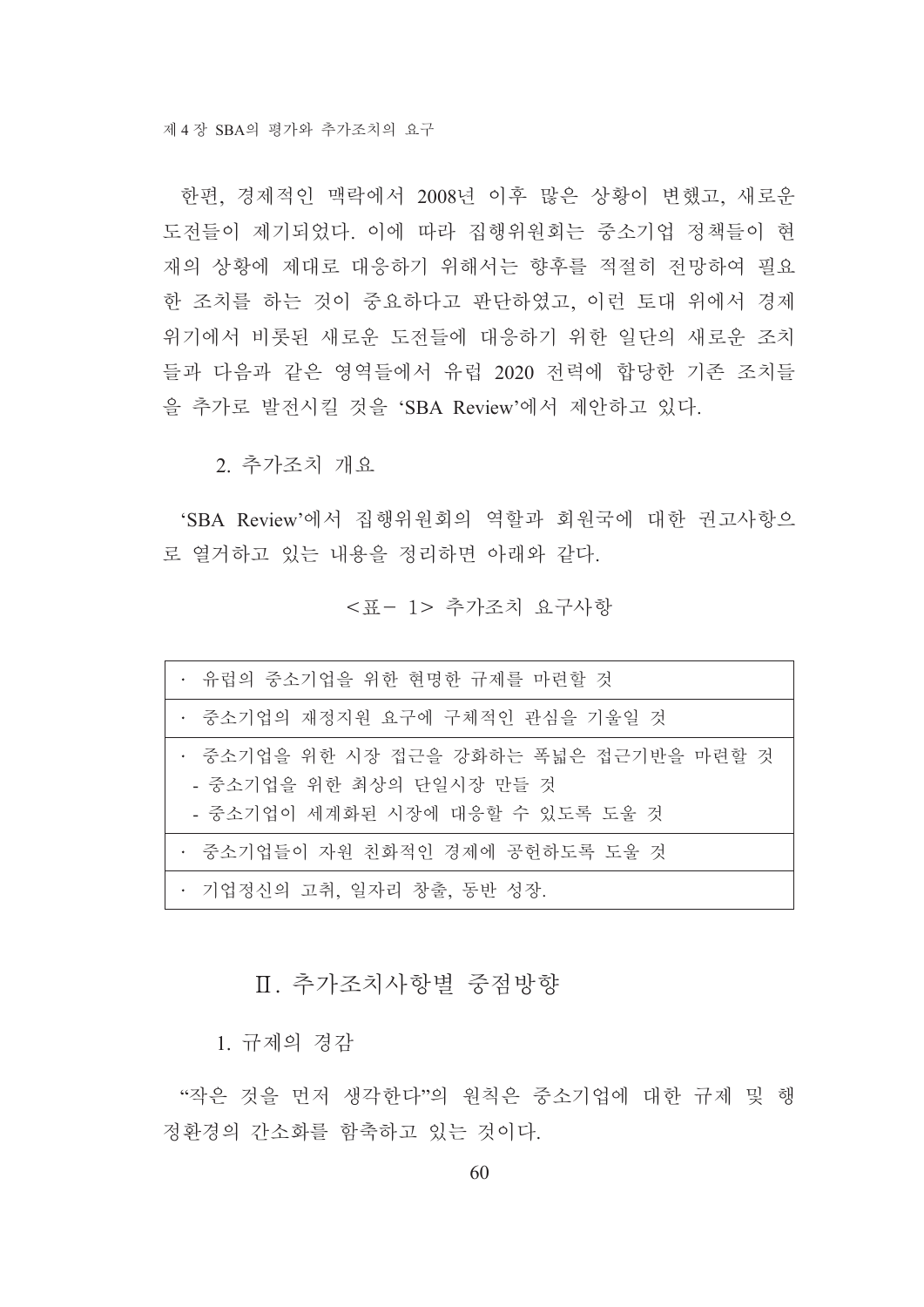집행위원회는 중소기업에 대한 영향지표를 계량화하여, 모든 해당 법안과 정책 제안들에서 중소기업에 대한 영향이 철저히 평가될 수 있도록 "중소기업 테스트"의 활용을 더욱 강화하도록 하였다. 특히, "중소기업 테스트"를 적용할 때, 소규모 사업체와 중간 규모 사업체의 차이가 인정되어야 하고 고려되어야 한다. 또한, 정책 영역을 위한 규 정의 기본 틀이 목적에 맞는지, 맞지 않다면 어떤 것이 개선되어야 하는지를 평가하기 위한 "적합성 점검"을 실시하도록 하였다. 이와 같 은 유럽연합의 지침들을 각국 법률로 옮길 때 유럽 연합의 입법 요건 들을 초과하는 식의 "도색(골드 플래팅)"을 피하도록 하였다.

행정절차의 간소화 측면에서도 "1회 제출(only once)" 원칙의 적용을 촉진한다. 공공기관들과 행정기구들은 다른 절차를 통해서 이미 입수 하거나 활용할 수 있는 정보, 자료, 서류, 증명서들의 요구를 자제하 도록 하는 것이다.

한편, 회계절차에 있어서도 유한 회사들의 연간 통합 회계 유럽 연 합에 대한 기본 요건들의 (4차와 7차 지침) 수정으로 유럽 연합 회계 기본 틀을 간소화를 도모하고 있다. 2011년 10월에 이르면, 유럽 연합 집행 위원회는 투명도와 더 소규모 상장회사들의 보고 요건들을 간소 화할 것이다. 더욱이, 유럽 연합 집행 위원회는 회계 정책에 관한 녹 서에 따라 소규모 회사들을 위한 회계 요건들의 간소화를 평가하고 있다.74)

#### 2. 투자확대 및 금융접근성의 강화

SBA는 상거래에서 기한 내에 대금지불이 이루어지도록 하는 것을 포함해서 유럽 연합 회원국들이 중소기업의 금융 접근을 용이하게 할 것을 권고하고 있다. 경제위기 이후 중소기업은 성장력 있는 사업 모 델과 확고한 고객 기반에도 불구하고 그들의 재정 상황과 신용 가치가

<sup>74)</sup> http://ec.europa.eu/internal market/consultations/2010/green paper audit en.htm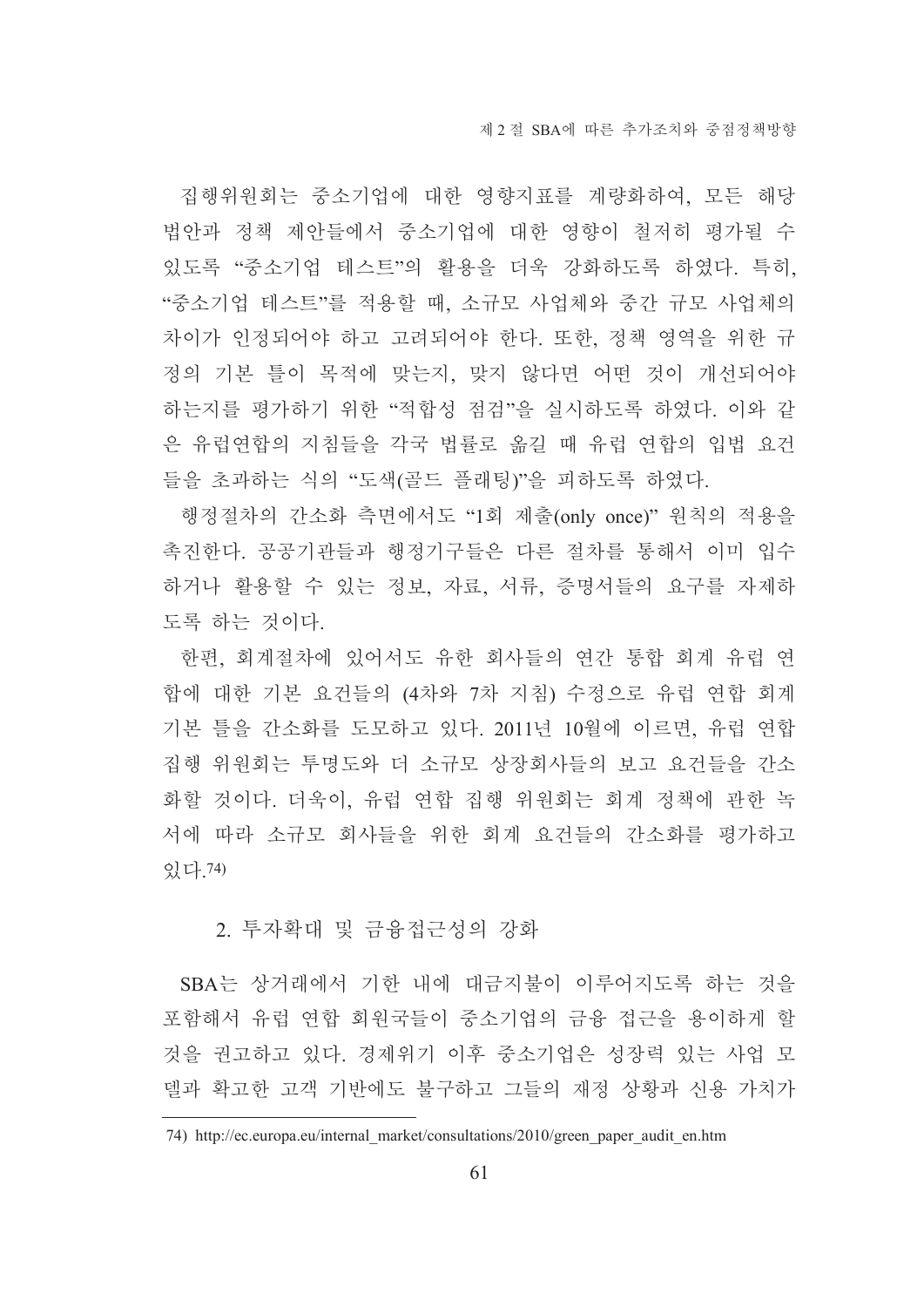하락한 것으로 나타났다. 또한, 최근 유럽중앙은행(ECB)의 대출조사는 유럽의 몇몇 은행들이 기업들에 대한 신용기주들을 강화했다는 사실 을 발표했다. 75)

집행위원회는 금융지원수단을 통하여 영세기업들이 금융에 접근하는 것을 용이하게 해야 하고, 동시에 대출에 활용할 수 있는 자본으로 활 용되어야 한다고 주장하며, 2013년 이후 집행위원회는 중소기업의 투 자와 성장을 돕기 위한 중소기업 Guarantee Facility and the RSFF76)를 포함하는 기존의 혁신적인 금융 도구들을 간소화하고 강화할 것을 제 안할 것이라 하였다.

한편, 중소기업에 대한 투자를 활성화하기 위해서, 2011년에 투자자 들에게 중소기업에 대한 정보를 제공하고, 벤처 자본 시장 접근을 포함 한 중소기업의 금융 접근을 개선하기 위한 시행 계획을 채택할 것으로 발표하였다. 이에 따라, 어느 회원국에서든 2012년 까지 설립된 벤처 자본 펀드는 유럽 연합 안에서 자유롭게 활동하고 투자할 수 있도록 보장하 는 새로운 법률 체계의 도입을 고려하는 것으로 설명하고 있다.

회원국에 대해서도 중소기업이 자금지워에 필요한 모든 자료를 한 번만 제출하도록 하여, 자금에 대한 중소기업의 접근을 용이하게 할 것을 요구하였으며. "신용 옴부즈맨" 형태의 솔루션들을 개발해 중소 기업과 금융기관들 사이의 대화를 좀 더 용이하게 하도록 하였다. 그 밖에 유럽, 각 국가, 지역별 중소기업의 지원금이나 금융시스템 접근 성 강화를 위하여 원스톱 사무소(one-stop shop)를 개설하도록 한 점도 주목하여야 할 것으로 보인다.

투자 활성화를 위한 조치로는 세금처리의 부담이나 이중과제 등 세 금의 문제로 인해 국경 초월한 벤처 자본 투자를 저해하는 일이 없도 록 권고하고 있다.

<sup>75)</sup> http://www.ecb.int/stats/money/surveys/lend/html/index.en.html

<sup>76)</sup> Risk Sharing Financial Facility, http://www.eib.org/products/loans/special/rsff/index.htm? lang=en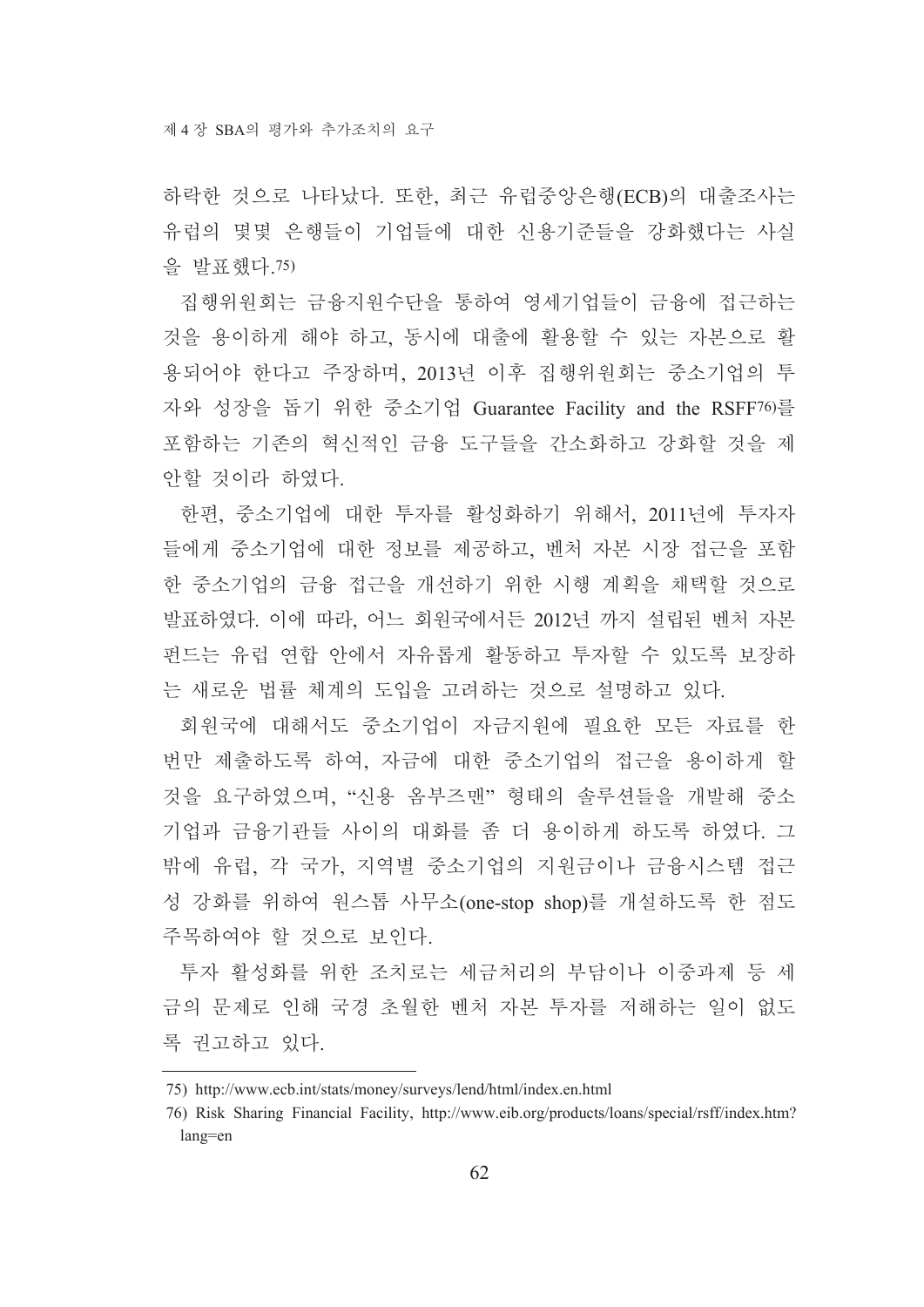3. 시장접근성을 강화하기 위한 기반구축

(1) 최상의 단일시장 구축

SBA은 집행위원회와 회원국들이 전자 단일 시장과 유럽 연합 밖의 시장들의 성장을 포함해서 단일시장의 혜택을 받을 수 있게 중소기업 을 지원하고 독려할 것을 권고하고 있다. 이의 일환으로 '유럽 2020전 략'은 세계화 시대를 위한 산업 전략의 수립과 새로워진 무역 전략의 확립을 통해77) 주요 무역 상대국들과 맞서 유럽 연합의 경쟁력을 개 선하고 자원효율적인 유럽을 촉진하기 위한 몇 가지 활동에 착수했으 며. Communication "단일 시장 법을 향하여"78)에서는 단일 시장을 개 선하기 위한 목표들을 수립하고 그에 수반된 조치들을 제시하였다.

집행위워회는 최상의 단일시장을 만들기 위하여 중소기업이 국가 간 무역에 종사하기에 좋은 조건들을 보장할 수 있도록 하고, 단일 유로 지불 영역(SEPA)은 중소기업이 저렴한 비용과 단일 시장 안에서 하나 이상의 은행 계좌를 사용할 필요 없이 단순화된 지불 절차의 혜 택을 얻을 수 있게 할 것을 밝히고 있다.79) 단일 유로 지불 영역(SEPA) 은 범-유럽 전자 송장발행의 개발과 중소기업이 그것을 대량 채택할 수 있는 플랫폼을 제공할 것이라 하였다.

한편, 집행 위원회는 전자상거래를 영위하는 중소기업의 온라인 사 업의 잠재력을 강조해왔다. 전자상거래 중소기업의 영업 관련 소송절 차의 간소화를 위하여 집행위원회는 현재 B2B와 B2C 상황을 포괄하 는 전자상거래를 위한 전 유럽 연합 온라인 분쟁조정시스템의 개발을 포함한, 유럽 연합 내에서 대안적인 분쟁조정시스템을 마련 중인 것 으로 밝혔다.

<sup>77)</sup> Communication "Trade, Growht and World Affairs", COM(2010)612, 9.11.2010

<sup>78)</sup> http://ec.europa.eu/internal market/smact/index en.htm

<sup>79)</sup> http://ec.europa.eu/internal market/payments/sepa/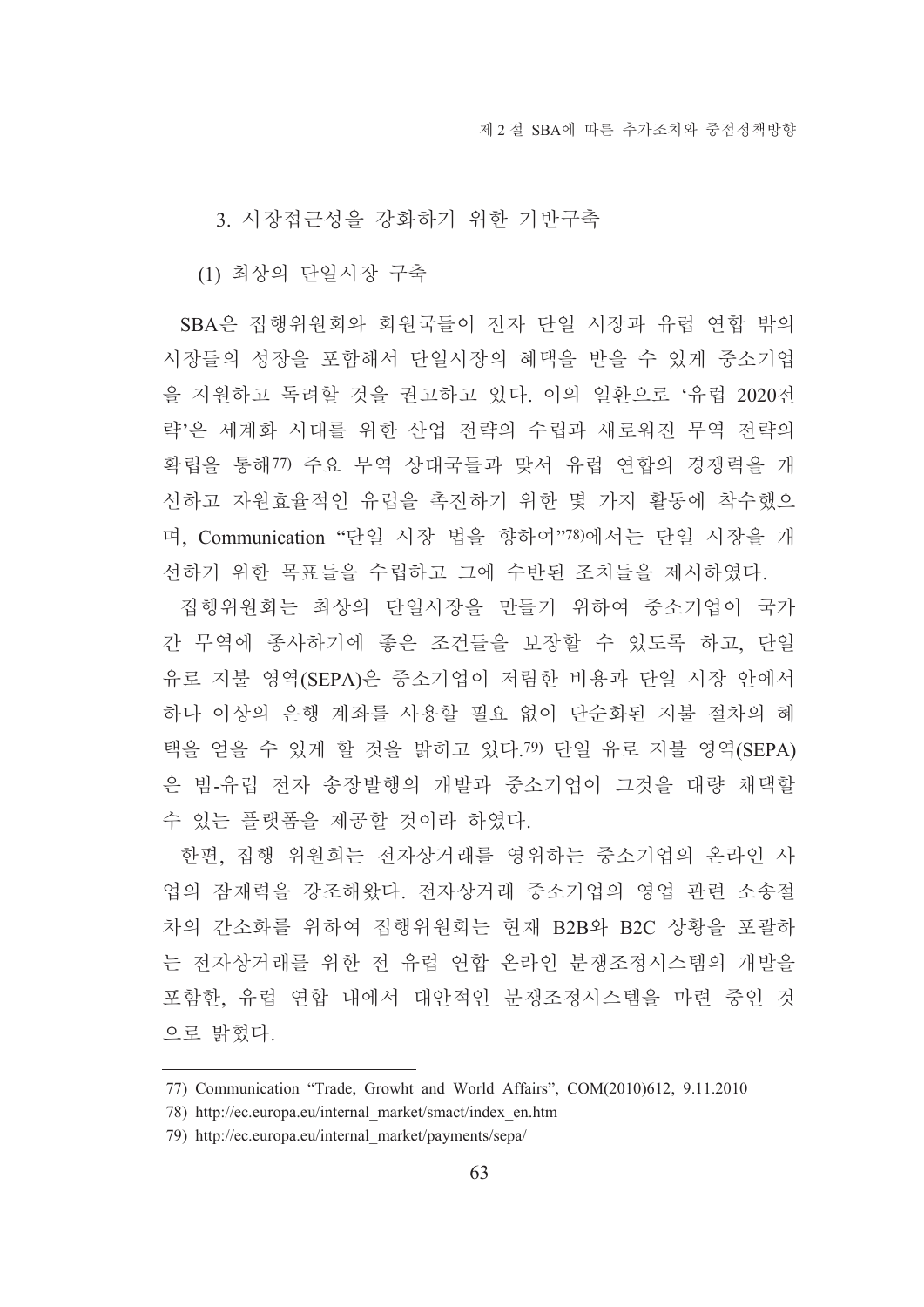이와 같이 중소기업을 위한 최상의 단일시장을 만들기 위하여 집행 위원회는 유럽 연합 내에서 불공정한 상업 관행들에 대한 깊이 있는 분석을 수행하고 필요한 경우 법률안을 상정할 것이라 하였다. 또한, 'Common Consolidated Corporate Tax Base(CCCTB)'와 단일 시장 안에 서 중소기업을 위한 세금 장벽과 행정적인 부담들을 줄이기 위한 새 로운 부가세 전략 등에 관한 법률안을 비롯한 각종 세금 이니셔티브 들을 제시할 것을 밝혔다. 표준화에 있어서도, 2011년 유럽의 표준화 시스템의 개정을 수행할 것이라 하였다.

한편, 회원국에 대해서는 중소기업의 공공 조달 접근을 용이하게 하 기 위한 유럽연합의 법규를 전면 시행하도록 촉구하고, 특히 유럽 연 합 전역에서 전자 신원 확인과 전자 인증에 관한 상호 인정과, 전자 서명에 관한 지침의 2011년 개정을 보장하기 위하여, 2012년까지 단 일 시장 법안의 결정을 수용할 것을 제안하였다.

(2) 세계화된 시장에의 대응

세계화된 시장은 유럽 연합의 중소기업에게 새로운 사업 기회들을 제공하게 될 것이다. 제3국 시장에 성공적으로 접근할 수 있으려면, 중 소기업이 적절한 기술을 갖추어야 할 것이고, 그들이 경쟁에서 유리할 수 있게 하는 적절한 정책의 지원을 받아야 하며, 그들이 외국의 규제 와 비관세 장벽과 같은 장애물들과 맞설 수 있어야 할 것이다.

이와 같이 EU 중소기업이 세계화된 시장에서 활동하는 것을 지원하 기 위해서 집행위원회는 2011년 유럽 연합 외부 시장에서 유럽 연합 중소기업을 지원하는 새로운 전략과 중소기업의 경쟁력을 개선하는 데 목적을 둔 클러스터와 네트워크80를 위한 전략을 제시할 것이다.

또한, 유럽 연합의 무역 방어 도구(TDI)들의 활용에서 정보와 지원 을 늘리고, 혁신된 무역 정책에 맞추어 자유무역의 비관세 장벽들을

<sup>80)</sup> Commission Communication "An Integrated Industrial Policy for the Globalization Era Putting Competitiveness and Sustainability at Centre Stage", COM (2010) 614.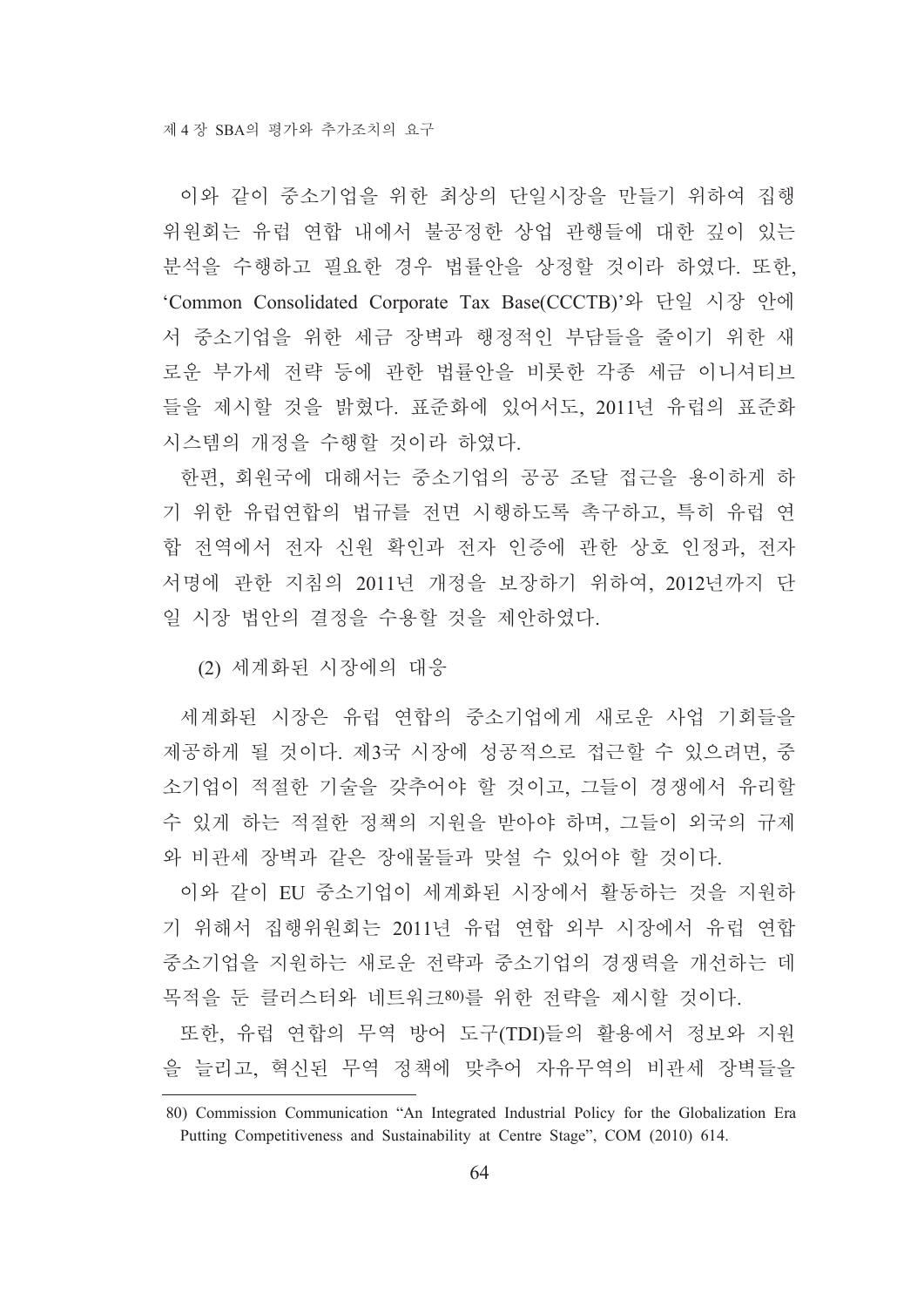제거하고 중소기업이 제3세계 시장들에 접근하는 것을 용이하게 할 것이라 하였다.

회원국에 대해서도 공동체 국가 원조와 경쟁 규칙들에 맞게 중소기 업 네트워크를 결성하도록 제안하고 있다.

(3) 자워효율적인 경제에 기여

집행위원회는 중소기업들이 환경과 에너지 관련 쟁점들에 대한 의 식제고, 관련 법안시행, 환경과 에너지 성능을 평가, 기술과 자격을 업그레이드하는 것에 관한 지워을 해 왔다.

중소기업은 일반적으로 제한된 정보, 시간, 인적, 재정적 자원 한계 가 있게 되고, 이를 극복하기 위하여, 구체적인 보조 등 적절한 자금 조달의 지원을 필요로 한다. 자원과 에너지의 효율화에 관한 회계감 사를 장려하는 지원책(인센티브)의 개발은 이에 대한 이행을 촉진할 수 있다. 이와 같은 지원책을 통하여 자원효율성으로 이어지는 행동 들을 조장할 수 있고, 결과적으로는 일자리 창출과 경제 성장의 혜택 을 줄 수 있다.

집행위원회에서는 이러한 판단을 바탕으로 Enterprise Europe Network 안에서 환경과 에너지 전문가들에 대한 구체적인 행동을 추가로 개발 하여, 특히, 저탄소 기술 실천에서 결과한 시장 제품 제조 중소기업과 서비스제공 중소기업을 지원하기로 하였다.

또한, Enterprise Europe Network의 중소기업 패널과 중소기업 피드백 데이터베이스는 화경 법안의 시행을 포함해 그 질의 개선을 돕는 데 에 사용될 것이라 하였다.

회원국에 대해서는 중소기업이 유럽사회기금을 통해 그들의 사업을 저탄소와 에너지 효율적인 경제에 적응 시키는 데에 필요한 경영 기 술과 과학 기술들을 획득하도록 지원하고, 환경 경영과 회계 시스템 (EMAS)과 ISO 14,000에 등록된 중소기업에 대한 규제의 인센티브들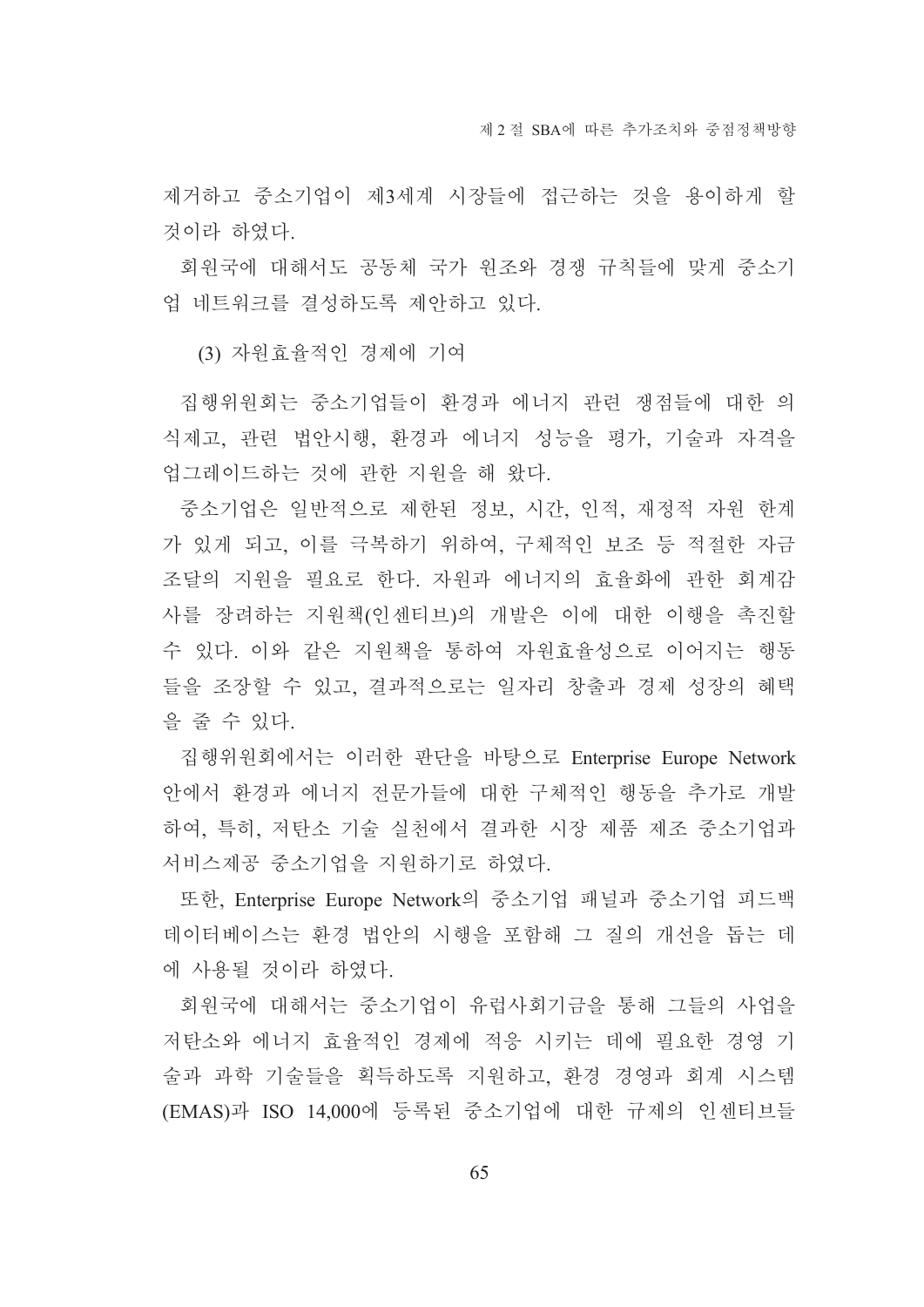을 제공하며, 소형 업체들이 "EMAS-EASY"와 같은 간소화된 환경 경 영과 회계 시스템(EMAS) 유형을 이용하도록 장려하기 위한 조치들을 취하도록 제안하였다.

#### 4. 기업가정신 고취, 일자리 창출, 동반성장

중소기업은 유럽연합 내에서 주도적인 일자리 창출 주체이다. 하지 만 경제 위기로 중소기업 중 약 3백만 개의 일자리가 사라졌다. 집행 위워회는 이러한 상황에서 회워국들이 실패한 사업을 정리하는 행정 적인 요건과 절차들을 더 간소화해야 한다고 판단하였다. 더욱이. 사 업 실패의 1/3 가량은 사업 이전 과정에서 일어난다. 그러므로 향후 10년 간 매년 2백만 개의 일자리들을 제공하는 5십만 개에 이르는 기 업들이 이전되어야 할 것이라는 점을 감아할 때, 사업이전을 위한 기 본 틀 조건들을 개선하는 것이 필수적이다.81) 따라서 집행위워회에서 는 파산 또는 이전 중소기업 재기의 문제에 관한 정책을 계속 추진할 것이며, 2011년 말까지 사회적 목적을 추구하는 기업(소위 '사회적 기 업')82)에 대한 이니셔티브도 채택할 계획을 밝혔다.

회원국들에게는 2012년까지 신생기업들의 창업 기간을 3일로 줄이 고 비용을 100유로로 줄이라는 내용의 SBA내용을 시행하도록 하였고. 2013년 말까지 취득해야 하는 면허와 허가(환경 허가를 포함해서)를 얻어 기업을 설립하는 데 소요되는 시간을 한 달로 줄이도록 하였다.

또한, 2013년까지 정직한 기업인이 파산 후 면책과 채무 조정 기간 을 최대 3년으로 제한해서 기업인들을 위한 재기의 기회를 촉진위한 SBA내용을 시행하도록 하였다.

<sup>81)</sup> http://ec.europa.eu/enterprise/policies/SME/documents/transfers/index en.htm

<sup>82)</sup> 전통적인 자본에 기반을 둔 기업들과는 다른 사업 모델을 따르는 중소 기업들이 있다. "사회 경제"로 알려진 이런 범주는 비영리 단체, 재단, 협동조합, 호혜적인 단체들, 유사한 법인들을 포함한다. 이런 수행에 구체적으로 필요한 것들에 대응하 기 위해 유럽 연합 집행 위원회는 단일 시장 법에서 동등한 활동 영역을 제공할 다수의 조치들을 발표했다.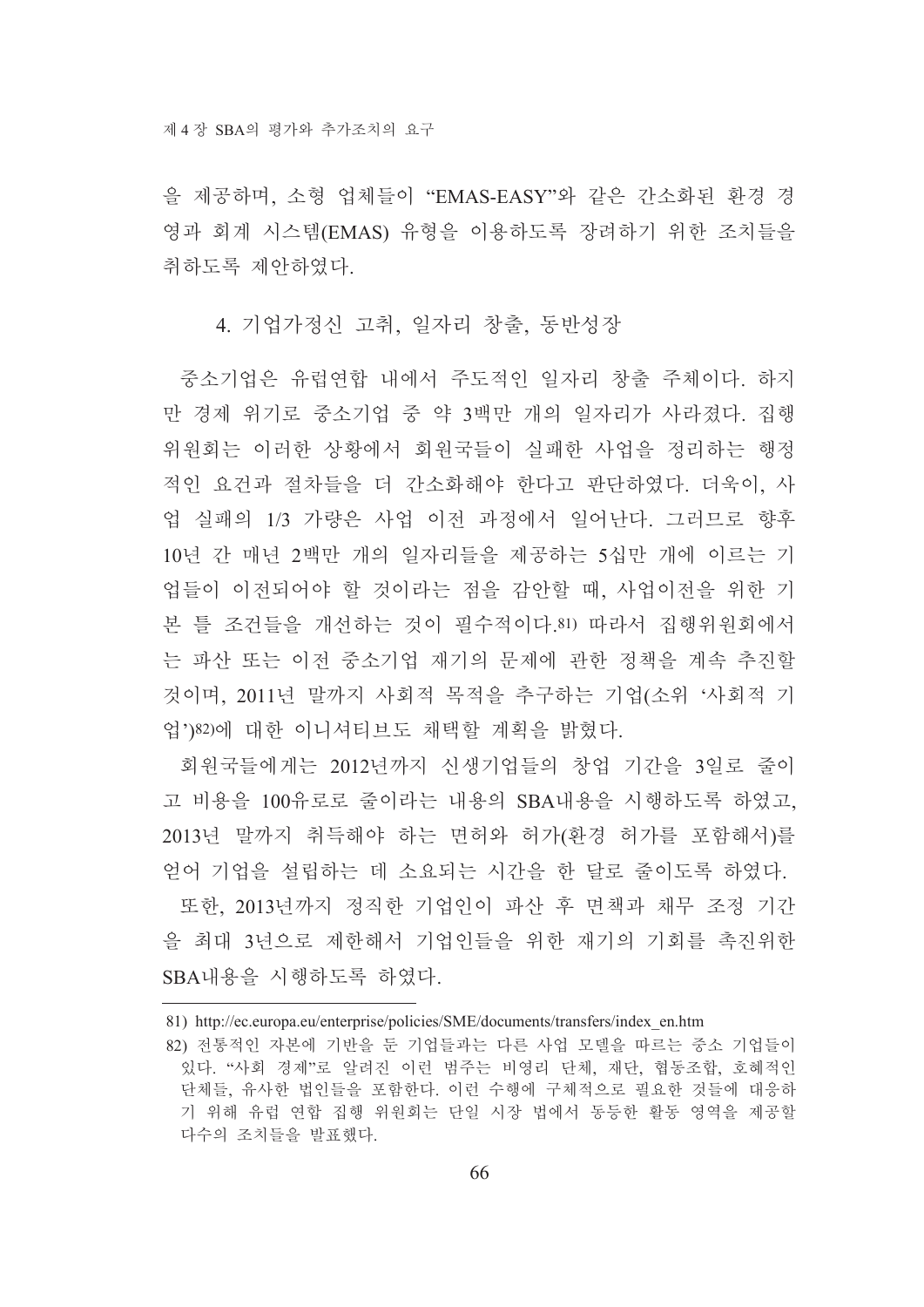제 5장결론 : 우리 중소기업법제에 대한 시사점

# 제 1절 서 설

이상에서 EU 집행위원회 SBA의 10대 원칙과 86개 실천사항에 대한 분석, EU 의회의 SBA 결의안의 배경과 주요 결의사항 분석, EU 집행 위원회의 'SBA Review'를 통한 평가와 전망을 마쳤다.

EU에서는 '중소기업헌장'83)의 실행이 미비하고, 권고가 회워국에 거 의 받아들여지지 않았던 것에 헌장의 한계를 실감하였으며, 84) 좀 더 구체적인 실행과 이행을 요구하기 위한 수단으로 SBA를 통하여 10대 원칙을 세우고, 이의 이행을 회원국에게 권고하여 왔다.

전술한 바와 같이. EU에서는 SBA에 대한 회워국의 이행에 대하여 만족스러운 평가를 하고 있는 것으로 보이고, 다만 경제위기 이후의 영세 중소기업에 대한 추가적인 지원사항의 반영, 녹색시장의 지원, 자원효율적 운영에 대한 지원 등 SBA시행 이후에 변화된 시장상황을 반영하기 위한 조치들을 추가적으로 요구하고 있다.

한편, EU 집행위원회 차원의 향후 추진방향도 언급하고 있어, 우리 나라의 중소기업법제에 시사하는 바가 크다.

EU에서의 이러한 움직임은 공동체에 적합한 프레임웍을 만들어 회 원국이 이를 수용하도록 하는 체제라는 점에서 우리나라 법제에 그대 로 적용하는 것은 무리가 있을 것이다. 따라서 보다 구체적이고 실질 적인 사례연구를 위해서는 EU 회원국 중 우리나라와 경제수준이나. 산업구조가 유사한 몇 개국을 선정하여 면밀하게 검토해 보아야 할 것이다. 그러나 여기에서는 연구의 목적에서 밝힌 바와 같이 연구기

<sup>83)</sup> EUROPEAN CHARTER FOR SMALL ENTERPRISES (http://ec.europa.eu/enterprise/ policies/sme/documents/charter/index en.htm)

<sup>84)</sup> European Parliament resolution of 10 March 2009 on the Small Business Act (2008/  $2237$ (INI)), p.3.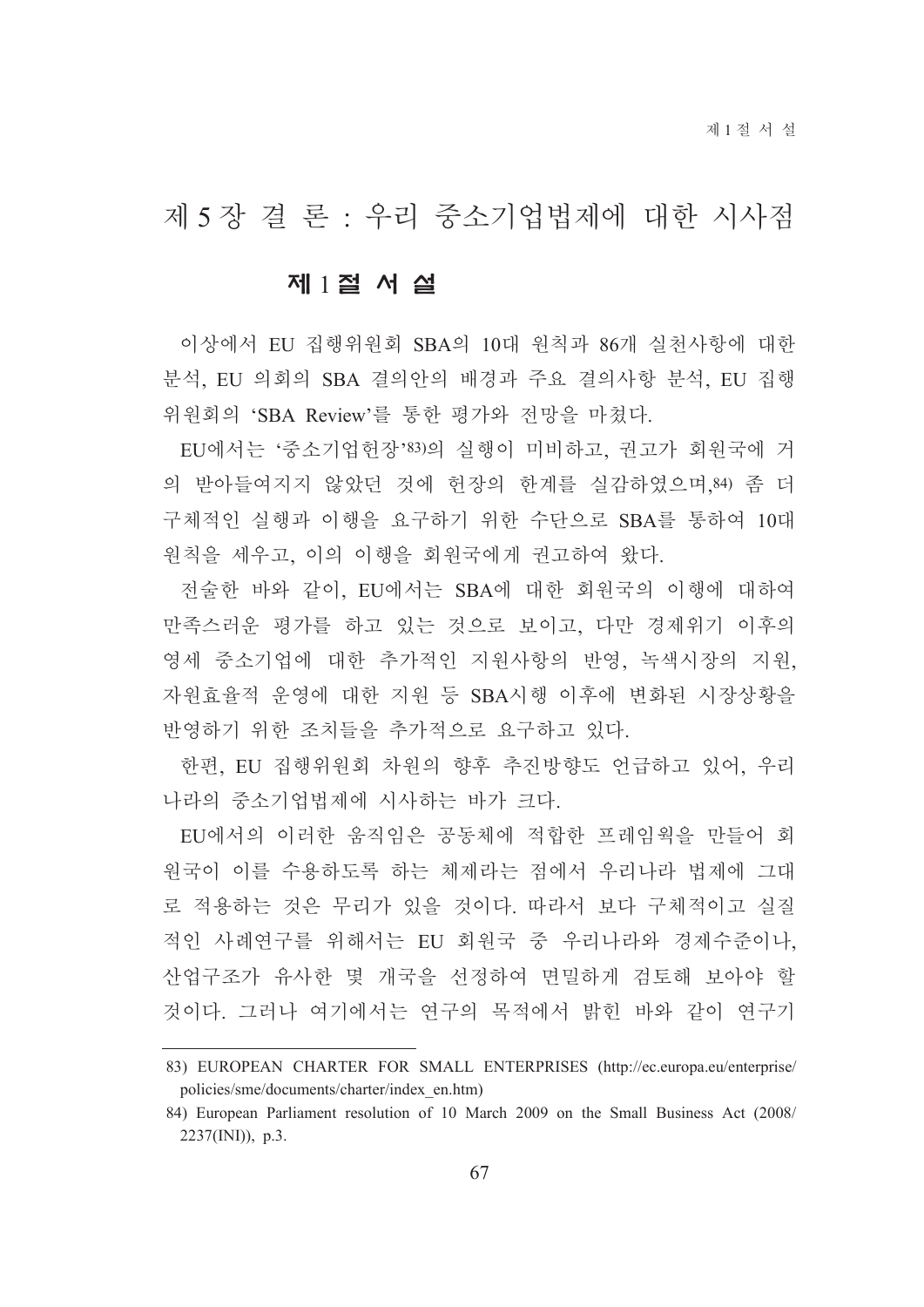제 5장 결 론 · 우리 중소기업법제에 대한 시사점

간 등의 한계로 SBA 자체에 대한 내용분석과 시사점을 검토하는 것에 주력하고자 하였으며, SBA가 중소기업 정책 전반에 대한 사항이므로, 우리나라에 시사점을 줄 수 있는 것을 중심으로 정리하였다.

### 제 2 절 중소기업법제에 대한 시사점

I. 중소기업의 금융 지워

1. 영세 중소기업에 대한 금융지워 확대

집행위원회는 경제위기 이후에 금융기관들이 대출가능 신용등급을 상향조정한 것을 인식하고, 영세 중소기업에 대한 금융지워의 강화 필요성을 강조하였다.

즉, 금융지원수단을 통하여 영세기업들이 금융에 접근하는 것을 용 이하게 해야 하고, 동시에 대출에 활용할 수 있는 자본으로 활용되어 야 한다고 주장하며, 2013년 이후 집행위원회는 중소기업의 투자와 성장을 돕기 위한 중소기업 Guarantee Facility and the RSFF85)를 포함 하는 기존의 혁신적인 금융 도구들을 간소화하고 강화할 것을 제안하 고 있는 것이다. 또한, 중소기업에 대한 투자를 활성화하기 위해서, 2011년에 투자자들에게 중소기업에 대한 정보를 제공하고, 벤처 자본 시장 접근을 포함한 중소기업의 금융 접근을 개선하기 위한 시행 계 획을 채택할 것으로 발표하는 등 적극적인 금융지원을 추진하고 있 다. 한편 구체적인 절차에서는 자금지워심사 등에 필요한 서류 간소 화 및 각종 지원금에 대한 정보제공 및 컨설팅을 받을 수 있는 원스 톱 사무실의 개설 등을 제안하고 있는 것으로 나타났다.

유럽의 경우는 우리나라에 비해 2008년 경제위기의 영향이 컸고, 최 근까지도 그리스, 이탈리아 등 개별 국가 차원의 경제위기 상황까지

<sup>85)</sup> Risk Sharing Financial Facility, http://www.eib.org/products/loans/special/rsff/index.htm?  $lang = en$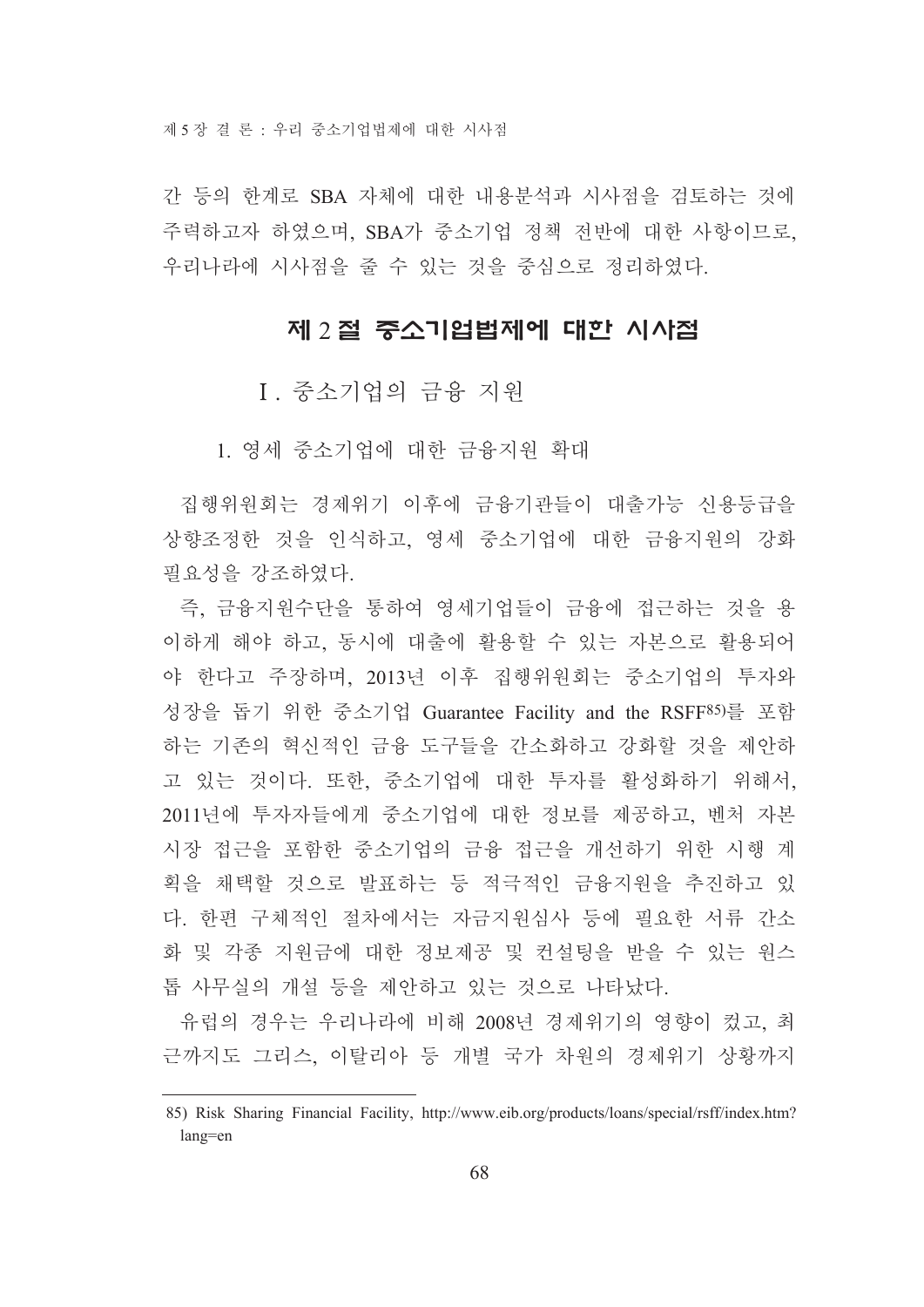발생하는 등 우리와는 조금 다른 상황이었기 때문에 보다 적극적인 금융지원책이 제시되었을 것으로 보인다.

그러나 우리나라의 경우에도 중소기업에 대한 지원방법이 기존의 직접지원에서 간접지원 중심으로 전환되어 감에 따라 영세 중소기업 의 경우 접근성의 문제가 지적되고 있으므로, EU의 경우에서 영세 중 소기업에 대한 지워방식은 주목할 필요가 있는 것으로 판단된다.

2. 신용 옴부즈맨 제도의 도입

신용 옴부즈맨 제도는 SBA Review에서 제시된 사안으로, 중소기업과 금융기관을 연계하여 중소기업의 자금지워을 원활히 할 수 있도록 하는 제도로 소개되고 있을 뿐, 구체적인 제도설계는 나타나지 않고 있다.

그렇지만 대부분의 중소기업이 금융기관을 통해 금융지원을 받거나, 정부 지원자금을 받고자 할 때 서류절차들의 처리를 어려워하고 있 고, EU에서도 신용 옴부즈맨 제도가 금융접근성의 강화 차원에서 제 안되고 있는 것이므로 중소기업과 금융기관 또는 기금 운용기관 간의 매칭이나 서류절차 대행, 또는 자금구성 컨설팅 등을 수행하는 수단 으로 예측되다.

우리나라에 이미 도입된 옴부즈맨 제도를 보면, 대표적으로 「중소기 업 기본법」에 2009년 도입되어 중소기업 규제개선을 위한 제도적 장 치로 운영되고 있는 중소기업 옴부즈만80을 들 수 있을 것이다.

그 밖에도 2011년 제정된 「산업융합촉진법」의 산업융합촉진 옴부즈 만, 「경제자유구역의 지정 및 운영에 관한 특별법」의 옴부즈만 등의 형태로 도입되었으며, 주로 애로사항 접수와 해결을 위한 수단으로 도입, 운영되고 있다.

신용 옴부즈만의 경우에는 구체적인 운용형태를 보기 위해서는 회 워국의 입법례를 보아야 할 것이나, SBA의 권고 취지에는 동감하는

<sup>86) 2008</sup>년 국가경쟁력강화위원회에 보고된 「중소기업 제도 개혁방안」에 따라 논의가 시작되었으며, 2009년 3월 27일부터 「중소기업기본법」 규정을 통하여 시행되었다.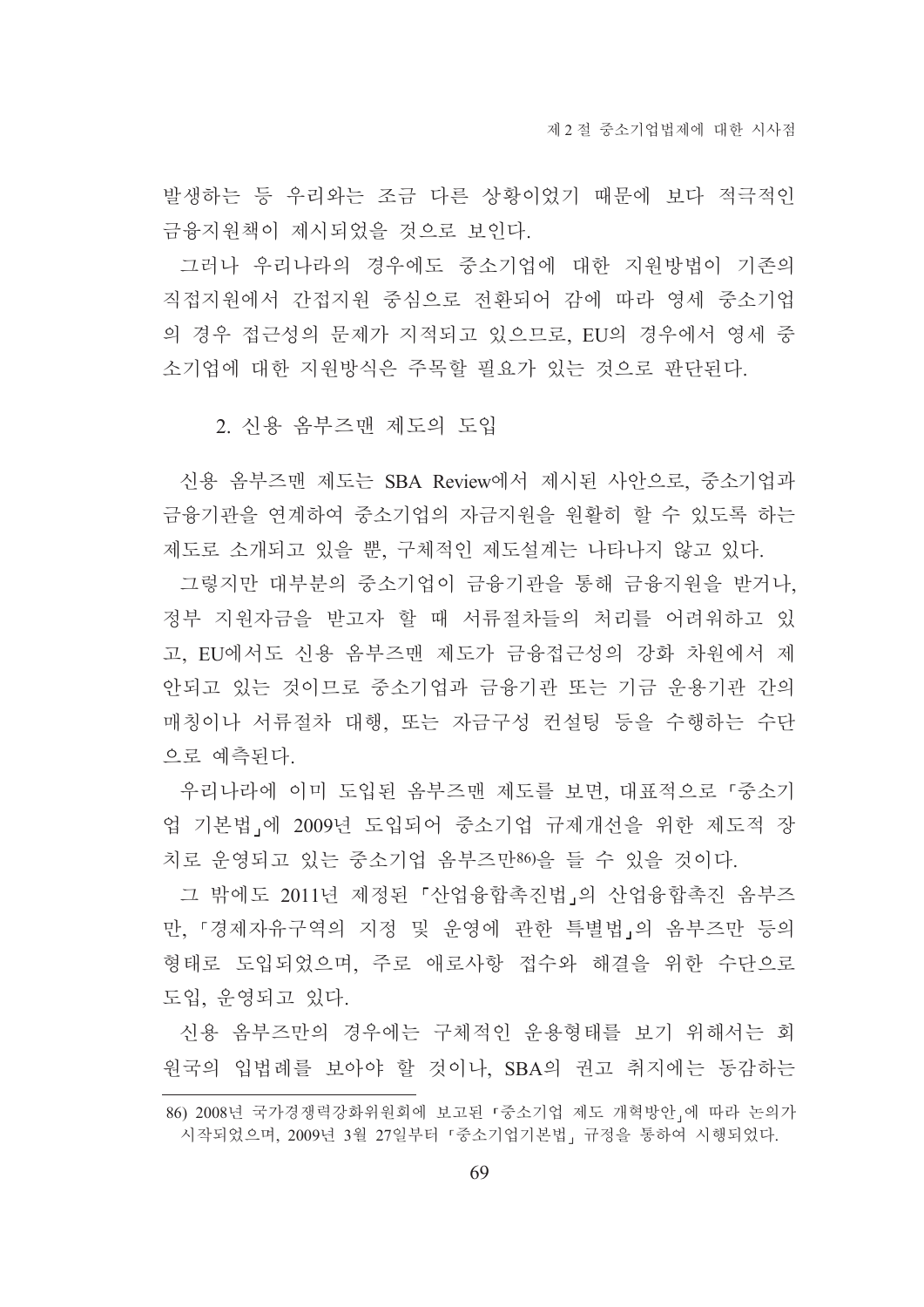제 5장 결 론 · 우리 중소기업법제에 대한 시사점

바이므로, 우리나라에서 이러한 제도 운영을 통한 중소기업 금융접근 성 강화방안에 대한 검토도 필요할 것으로 판단된다.

### Ⅱ. 자원효율화 및 녹색시장에 대한 지원

유럽 연합과 회원국들은 중소기업이 환경적인 문제를 기회로 바꿀 수 있게 해야 한다는 것을 SBA의 워칙과 Review에서 지속적으로 강 조하였다. 이런 추세는 현재 중소기업이 녹색시장에 지출하기 위해 초기비용이 들어가더라도, 궁극적으로 더 많은 수익을 내기 위해서는 더 많은 정보, 전문 기술과 금융의 인센티브들을 제공해서 부분적으 로 중소기업이 환경 경영 시스템의 시행을 통해 새로운 '녹색시장 (green market)'과 높아진 에너지 효율성의 기회를 완전히 이용하도록 해야 한다는 것이다.

환경문제를 기회로 전환하여 지원하고 있는 EU의 정책은 기후 변 화, 에너지 공급의 부족과 지속 가능한 개발은 중소기업에게는 중요 한 도전이 되는 것이고, 중소기업은 지속가능한 생산과 사업모델을 채택해야만 할 것이며, 환경 친화적인 제품과 서비스의 수요는 또한 새로운 사업 기회의 길을 열게 될 것이라는 맥락으로 보인다.

이러한 정책 방향은 SBA Review에서도 친환경적(저탄소) 방식으로 생산된 중소기업 제품의 판로지원 등 중소기업의 환경문제 대처에 관 한 지워을 언급하고 있어. 향후에도 EU의 중점정책 방향에 포함될 것 으로 보인다.

이와 관련된 우리나라의 법령을 보면, 우선 「녹색제품 구매촉진에 관한 법률,을 들 수 있다. 이 법은 2005년에 제정되었던 (구)「친환경 상품 구매촉진에 관한 법률 이 2011년 4월 5일 개정된 것으로, 2010년 1월 『저탄소 녹색성장 기본법』의 제정과 2011년 6월 본격적인 시행에 맞추어 녹색제품의 생산·유통·구매를 촉진하고자 하였던 것으로 판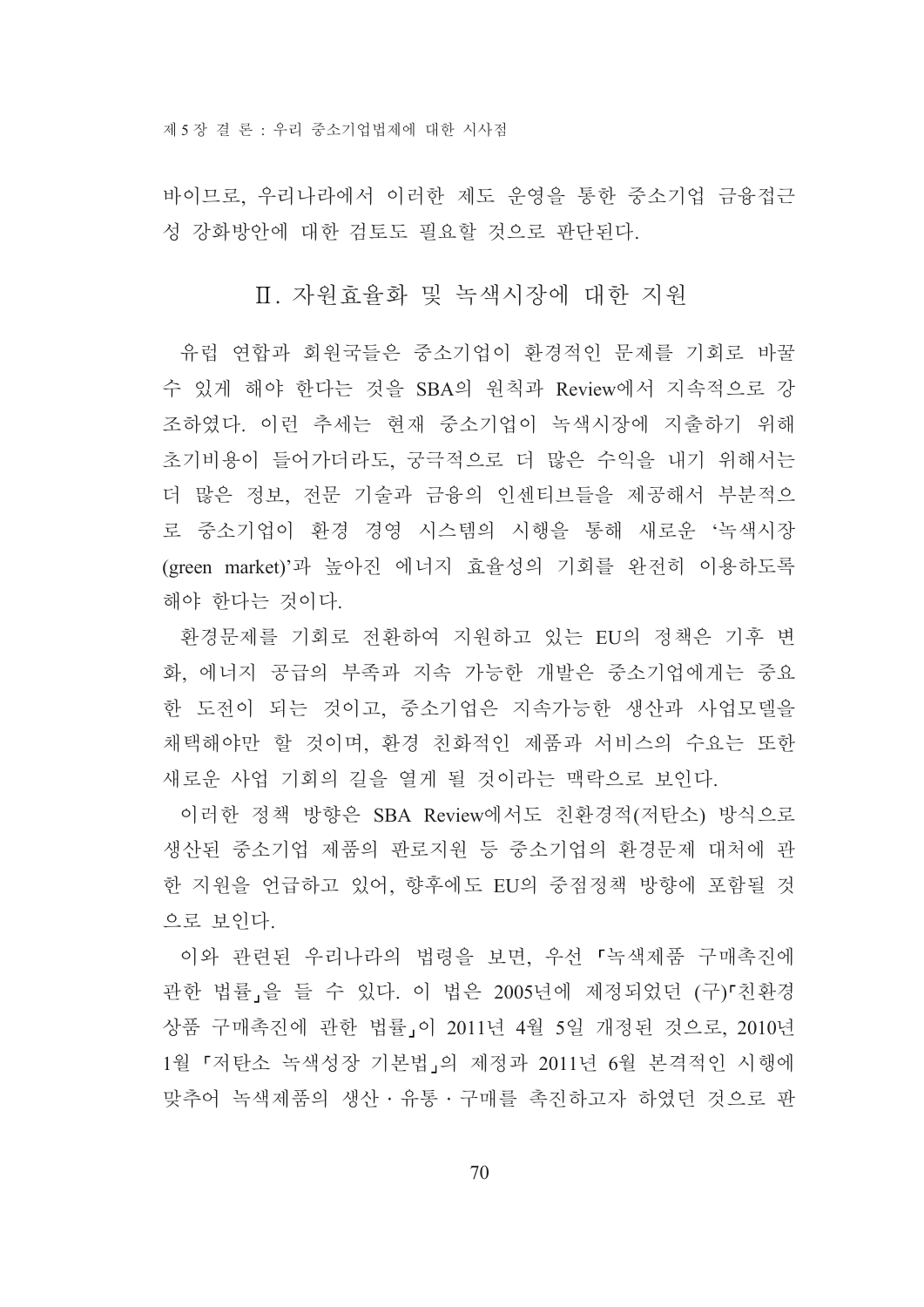단된다. 그러나 「녹색제품 구매촉진에 관한 법률」은 환경부장관이 인 정하는 녹색제품에 대하여 공공기관의 구매촉진이 주된 내용이 되는 것으로, 주로 녹색제품의 구매사업자, 관련단체를 지원하는 것이다. 따라서 SBA의 경우와 같이, 녹색제품을 생산하는 중소기업에 대한 구 체적인 지원(조세지원, 사업자금 등 보조금 우선지급), 기술개발 등의 내용은 포함되어 있지 못하고, 제15조의 4에서 '녹색제품의 해외교역 확대'를 규정하고 녹색제품 사업자의 녹색제품 해외 판로 확대를 위 하여 국외시장 공동 개척, 해외 녹색제품 인증 획득 등을 지원하도록 하였으나, 구체적인 지원사업내용을 명시하고 있지 못한 한계가 있다. 다음으로, 『저탄소 녹색성장 기본법』제33조의 '중소기업의 지원 등' 의 규정을 보면, 정부가 중소기업의 녹색기술 및 녹색경영을 촉진하 기 위하여 ① 대기업과 중소기업의 공동사업에 대한 우선 지원, ② 대기업의 중소기업에 대한 기술지도·기술이전 및 기술인력 파견에 대한 지원, ③ 중소기업의 녹색기술 사업화의 촉진, ④ 녹색기술 개발 촉진을 위한 공공시설의 이용, ⑤ 녹색기술·녹색산업에 관한 전문인 력 양성·공급 및 국외진출, ⑥ 그 밖에 중소기업의 녹색기술 및 녹 색경영을 촉진하기 위한 사항에 관한 시책을 수립ㆍ시행할 수 있도록 규정하고 있다. 그러나 이 규정은 시책의 수립 시행에 관한 규정일 뿐, 구체적인 지워사항이나 절차가 마련되어 있지 못한 한계가 있다.

따라서 우리나라의 중소기업의 보다 효과적인 녹색시장으로 진입을 위 해서는 이에 관한 구체적인 사항이 규정될 수 있도록 하여야 할 것이다.

## Ⅲ. 파산 중소기업 재기절차의 간소화

1. 재창업지원제도의 보완

SBA에서는 고의성이 없는 파산자에 대한 법적인 파산절차의 신속 한 처리방식의 도입을 강조하고 있다. 즉, 고의성이 없는 파산의 경우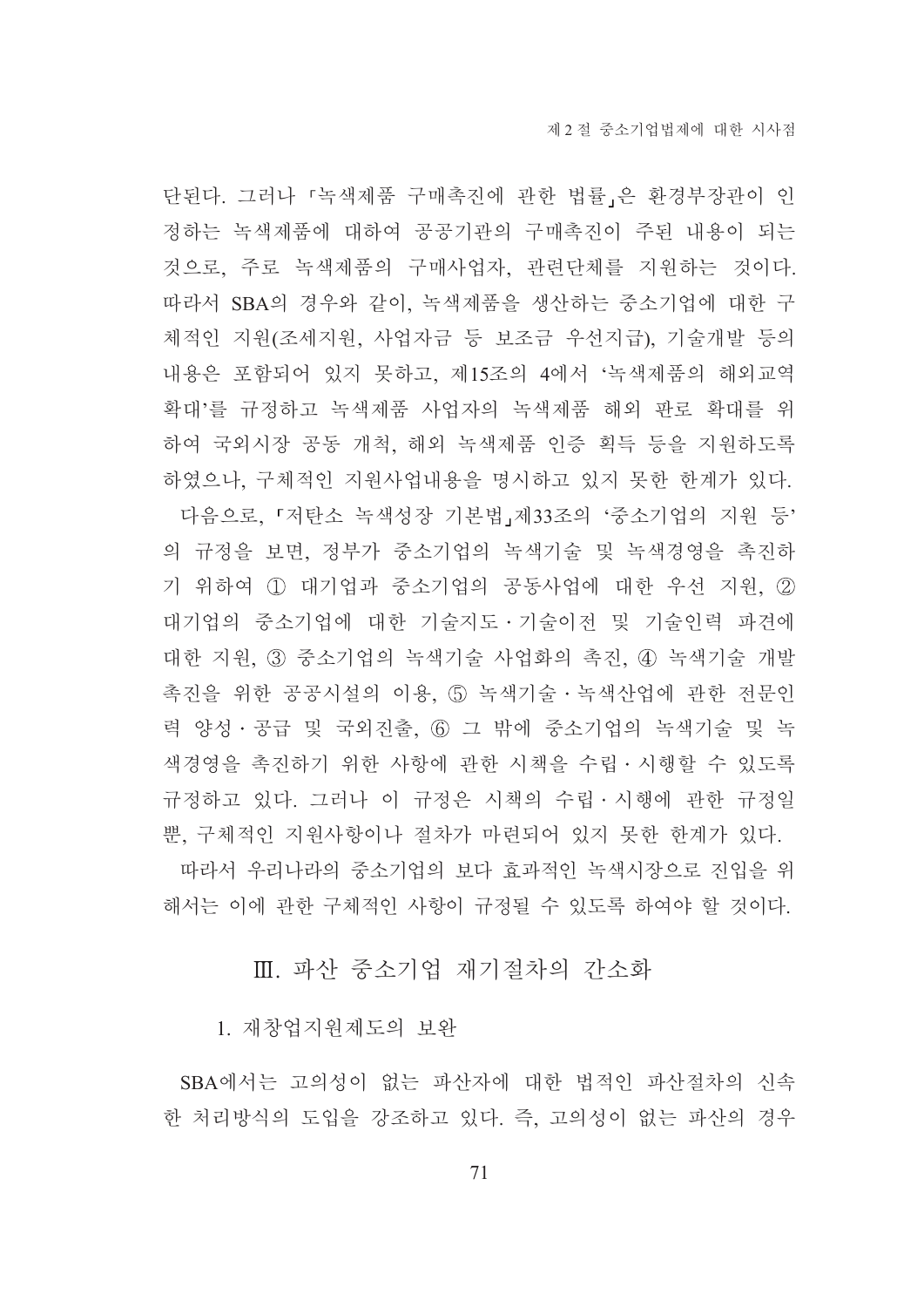사업정리절차를 1년 내에 완료하도록 권고하였고, SBA Review에서도 2013년까지 정직한 기업인이 파산 후 면책과 채무 조정 기간을 최대 3년으로 제한해서 기업인들을 위한 재기의 기회를 촉진위한 SBA내용 을 시행하도록 하였다.

이와 같은 파산중소기업의 재기문제는 우리나라에서도 주요 정책사 항으로 나타나고 있다. 2010년 실패한 중소기업인들도 쉽게 재기할 수 있도록 신용회복과 창업자금을 동시에 지원해 주는 '재창업지원제 도'87)가 본격적으로 시행되었고, 기존의 '벤처패자부활제도'에서 실패 한 벤처기업만이 신청할 수 있었으나, 재창업지원제도에서는 실패한 모든 중소기업인으로 지원대상을 확대하고 있다.

그러나 재창업지원제도는 정책자금 운용계획에 포함되는 등 자금지 원에 관한 사항은 파악이 가능하였으나, EU의 경우와 같이 정리기간 의 단축, 재창업자에 대한 부당한 대우 방지(신규창업자와 동일한 처우 보장) 등 구체적인 절차에 대한 사항은 파악되지 못하였다.

법적인 근거의 측면에서 보면, 명시적으로는 「중소기업창업지원법, 제39조의2의 규정에서 '청년기업가정신 재단법인에 대한 출연 등'에 관한 사항을 규정하면서, 제5호에서 "기업가정신 저해요인의 발굴ㆍ해 소 및 재창업 여건 확충"에 대한 사항만 규정하고 있어, 향후 이와 관 련한 추가적인 논의가 필요할 것으로 보인다.

#### 2. 고의성 없는 파산자에 대한 구분

전술한 바와 같이 SBA에서는 '고의성 없는' 파산자에 대한 재기의 기회에 대한 지원을 보장하도록 하고 있으나, 그러나 '고의성 없는' 파산자에 대한 구체적인 기준은 언급되지 않고 있다.

<sup>87)</sup> 재창업지원제도는 그간 운용해 왔던 '벤처패자부활제도'가 엄격한 지원기준 등으 로 지워실적이 저조함에 따라 기존 제도의 문제점을 대폭 개선한 것이 특징이라고 밝혔다.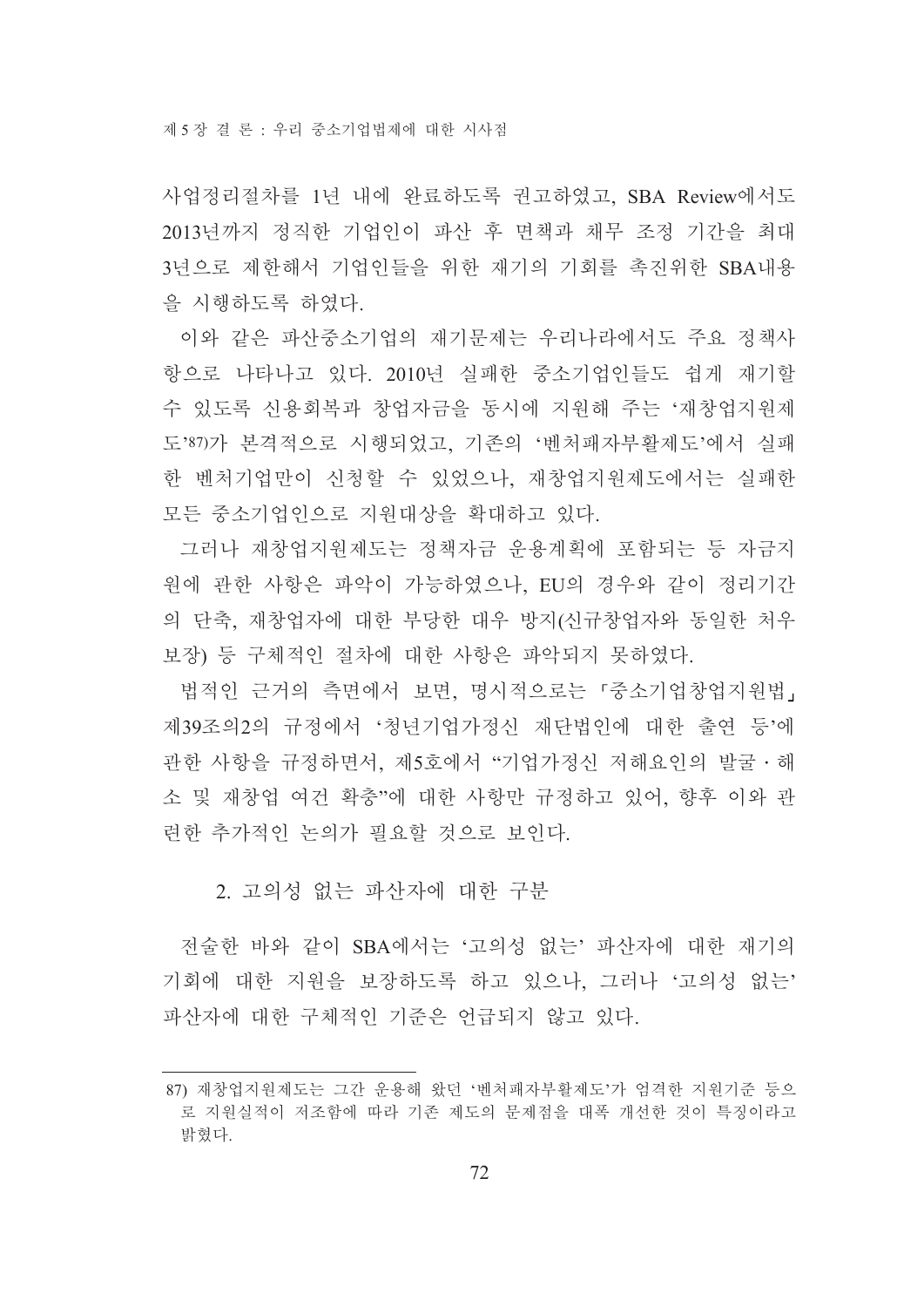우리나라에서 운영되고 있는 재창업지워제도는 물론 법제화된 제도 는 아니지만 파산의 '고의성' 여부는 지원대상 판단기준에 포함되고 있지 않은 것으로 보인다. 그러나 파산자에 대한 지원은 도덕적 해이 의 문제, 악의적인 파산절차 이용자에게도 동일한 지원이 이루어진다 는 문제 등이 내포되어 있다.

이와 유사한 논의가 「채무자 회생 및 파산에 관한 법률」(이하'파산 법'이라 함) 에 따른 파산선고 확정 이후의 면책에 관한 사항에서도 이루어진 바가 있다.

파산법상의 면책자에 대한 면책결정 신용정보의 기간단축과 관련하 여, 파산면책자의 도덕적 해이의 발생, 채무상환계획을 이행하고 있는 자와의 형평성 문제, 악의적인 파산절차 이용자도 기간단축을 받게 되 어 파산절차 남용을 부추길 수 있다는 문제 등이 있음이 지적되었던 것이다. 이 과정에서 성실한 채무자의 일시적인 경제활동의 곤란, 또는 금융기관 등의 귀책사유로 인한 파산 등의 이유로 기간단축이 필요한 경우 등으로 기간단축의 대상을 제한할 수 있도록 할 수 있을 것인가 의 문제가 제기되었는데. 법원에서 판단하는 파산원인인 지급불능은 채무자가 변제 능력이 부족하여 즉시 변제하여야 할 채무를 일반적 • 계속적으로 변제할 수 없는 객관적 상태를 말하고88) 채무자가 개인인 경우 이러한 지급불능이 있다고 하려면 채무자의 연령, 직업 및 경력, 자격 또는 기술, 노동능력, 가족관계, 재산 · 부채의 내역 및 규모 등을 종합적으로 고려하여, 채무자의 재산, 신용, 수입에 의하더라도 채무의 일반적 • 계속적 변제가 불가능하다고 판단되어야 하는 것으로 저제하 고 있다.89) 따라서 채무자의 연령, 직업 및 경력, 자격 또는 기술, 노동 능력 등을 고려하여 채무자가 구체적으로 얻을 수 있는 장래소득을 산 정하고 이러한 장래소득에서 채무자가 필수적으로 지출하여야 하는 생

<sup>88)</sup> 대법원 1999. 8. 16. 자 99마2084 결정 참조.

<sup>89)</sup> 대법원 2009. 3. 2. 자 2008마1651 결정 참조.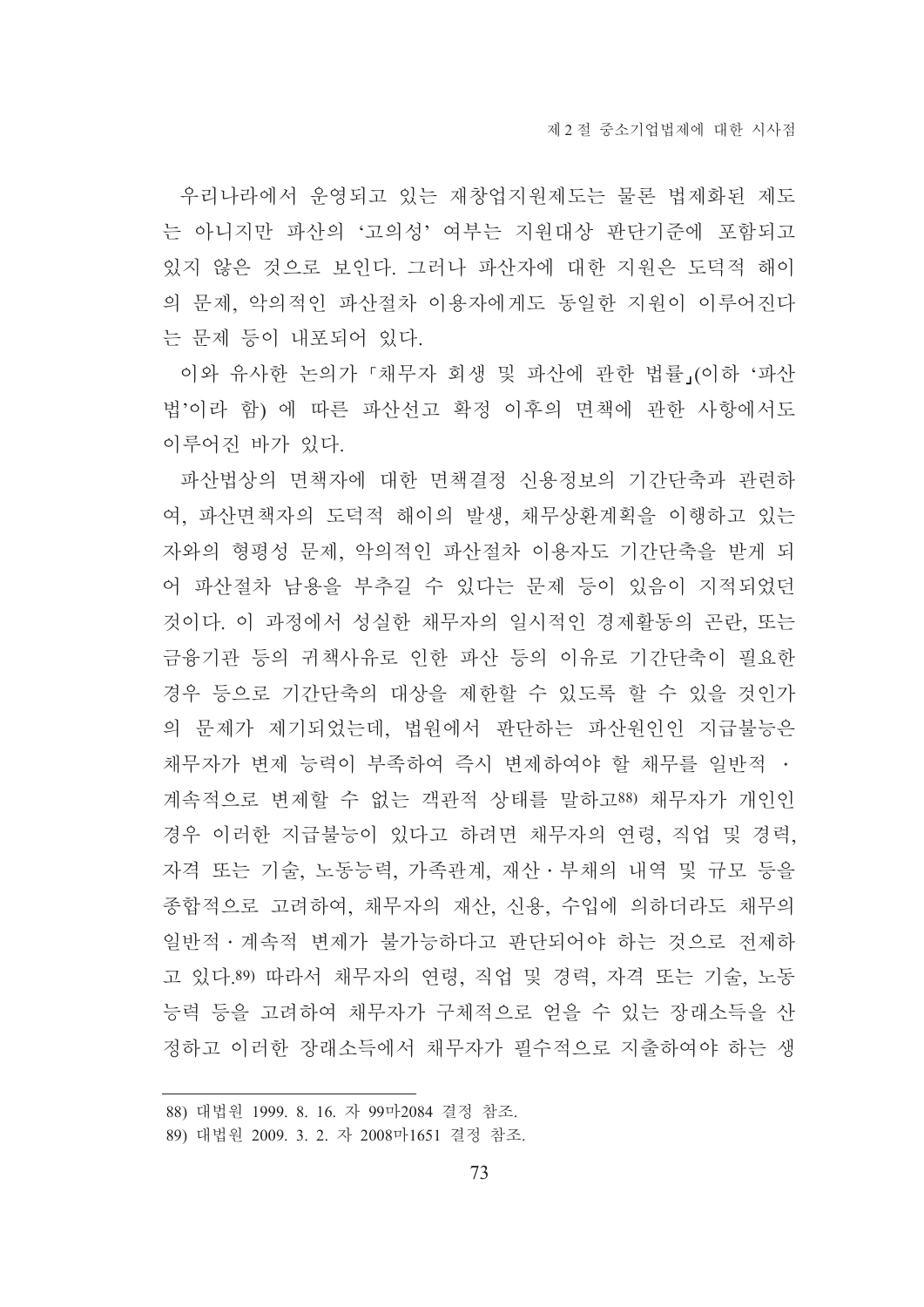계비 등을 공제하여 가용소득을 산출한 다음, 채무자가 보유 자산 및 가용소득으로 즉시 변제하여야 할 채무의 대부분을 계속적으로 변제할 수 있는 객관적 상태에 있는지를 평가하도록 한다.90)

결국 이러한 기준에 의해 파산결정을 받은 채무자가 파산절차를 남 용 • 악용한 자인지를 판단해 내야 할 것인데, 채무자가 채무를 변제 할 수 있는 가용소득이 있는지 여부, 개인 회생절차를 이용하는 것이 더 적절한지 여부를 가지고 남용여부를 판단해 내는 것은 부적절할 수 있을 것이다.

미국의 경우에는 연방파산법(2005년 파산남용방지 및 소비자보호 법)91)에 따라 '변제자력조사(means testing) 제도'92)가 도입되어 변제자 력이 있다고 판단된 채무자는 제7장에 규정된 파산절차를 이용하지 못하고 제13장에 규정된 개인회생절차를 이용하도록 강제하고 있어 파산남용방지를 강화하였다.

따라서 향후 재창업지원제도의 보다 합리적인 운용을 위해서는 '고 의성 없는' 파산자에 대한 구분지원 문제를 논의해 볼 필요가 있을 것이다

# IV. 행정부담의 경감

1. 창업절차의 간소화

SBA Review에서는 2012년까지 신생기업들의 창업 기간을 3일로 줄 이고 비용을 100유로로 줄이라는 내용의 SBA내용을 시행하도록 하였 고, 2013년 말까지 취득해야 하는 면허와 허가(화경 허가를 포함해서) 를 얻어 기업을 설립하는 데 소요되는 시간을 한 달로 줄이도록 하였

<sup>90)</sup> 전병서. "파산절차의 남용규제". 경북대학교 법학연구워 「법학논고」제31집. 2009. 10, 184쪽.

<sup>91) &</sup>quot;Bankruptcy Abuse Prevention and Consumer Protection Act of 2005": BAPCPA

<sup>92)</sup> BAPCPA §707(b)(2).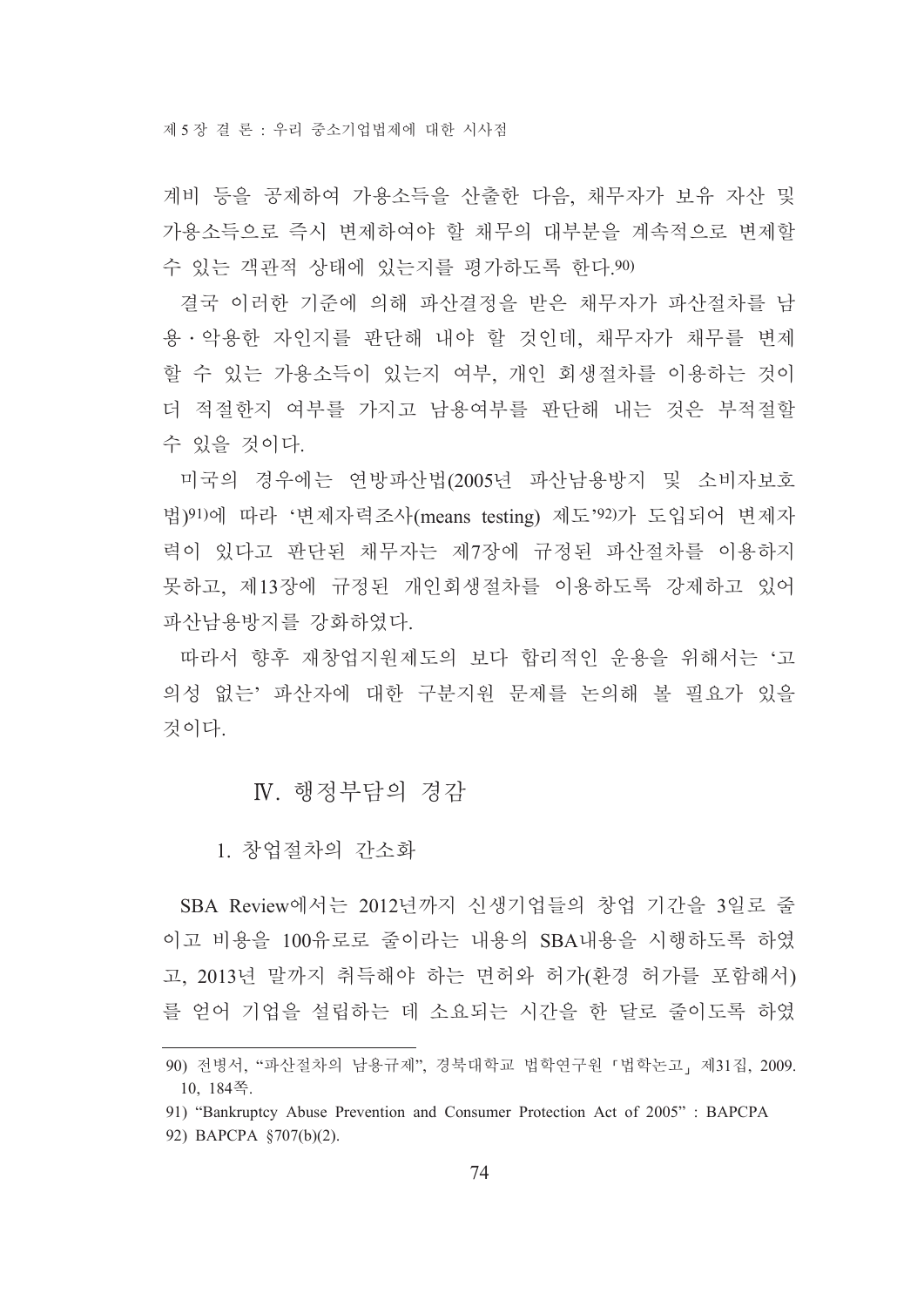다. "작은 것을 먼저 생각한다"는 원칙은 기본적으로 중소기업에 대한 규제 및 행정환경의 간소화를 함축하고 있는 것이고, 그 하나의 방법 으로 창업절차의 간소화를 명시한 것으로 보인다.

우리나라의 경우 이미 창업절차의 간소화에 대한 사항이 입법되어 있는데, 「창업지워법」의 창업절차 간소화를 위한 사업계획승인의 의 제처리, 「벤처기업법」 상의 기업인수합병절차의 간소화를 위한 규정 과 『사업전환촉진법』상의 사업전환을 위한 인수합병절차 간소화 규 정을 대표적인 창업절차 간소화 제도라 볼 수 있을 것이다.

다만, 이들 법률간의 중복성에 대한 검토나, 중복적인 자료제출의 요구 방지, 전자적인 수단을 통한 절차의 완성 등 보다 세부적인 규 정이 필요할지 여부에 대한 검토는 필요할 것으로 판단된다.

2. 소규모 중소기업에 대한 간소화된 회계시스템 적용

SBA는 중소기업에 대한 행정관리 부담을 줄이고 관련된 이해관계 자의 이해도를 높이기 위해, 유럽공동체 내부시장 내에서의 회사법, 특히 회계규정을 단순화하고 통합할 것을 촉구하였다.

한편, 회계절차에 있어서도 유한 회사들의 연간 통합 회계 유럽 연 합에 대한 기본 요건들의 수정으로 유럽 연합 회계 기본 틀을 가소화 를 도모하고 있으며, 특히, 집행위원회는 회계 정책에 관한 녹서에 따 라 소규모 회사들을 위한 회계 요거들의 간소화를 요구하고 있다.

우리나라의 경우에도 중소기업 회계 시스템의 문제는 인식되고 있 다. 비단, 중소기업에 대한 외부 감사 규정이 미약하여 회계 및 경영 투명성이 대기업보다 상대적으로 낮은 상황이라는 문제 이외에도 93)

<sup>93)</sup> 자산 100억원 이상의 기업의 경우 「주식회사의 외부감사에 관한 법률」에 따라 외부감사인으로부터 회계감사를 의무적으로 받도록 규정되어 있으나. 중소기업의 경우 재무정보에 대한 이해관계자가 적고, 자의적 회계처리 등 회계보고서 작성 및 공시 의무가 대기업보다 상대적으로 낮아 재무제표에 대한 대외 신뢰도가 낮은 상 황이 지적되었다.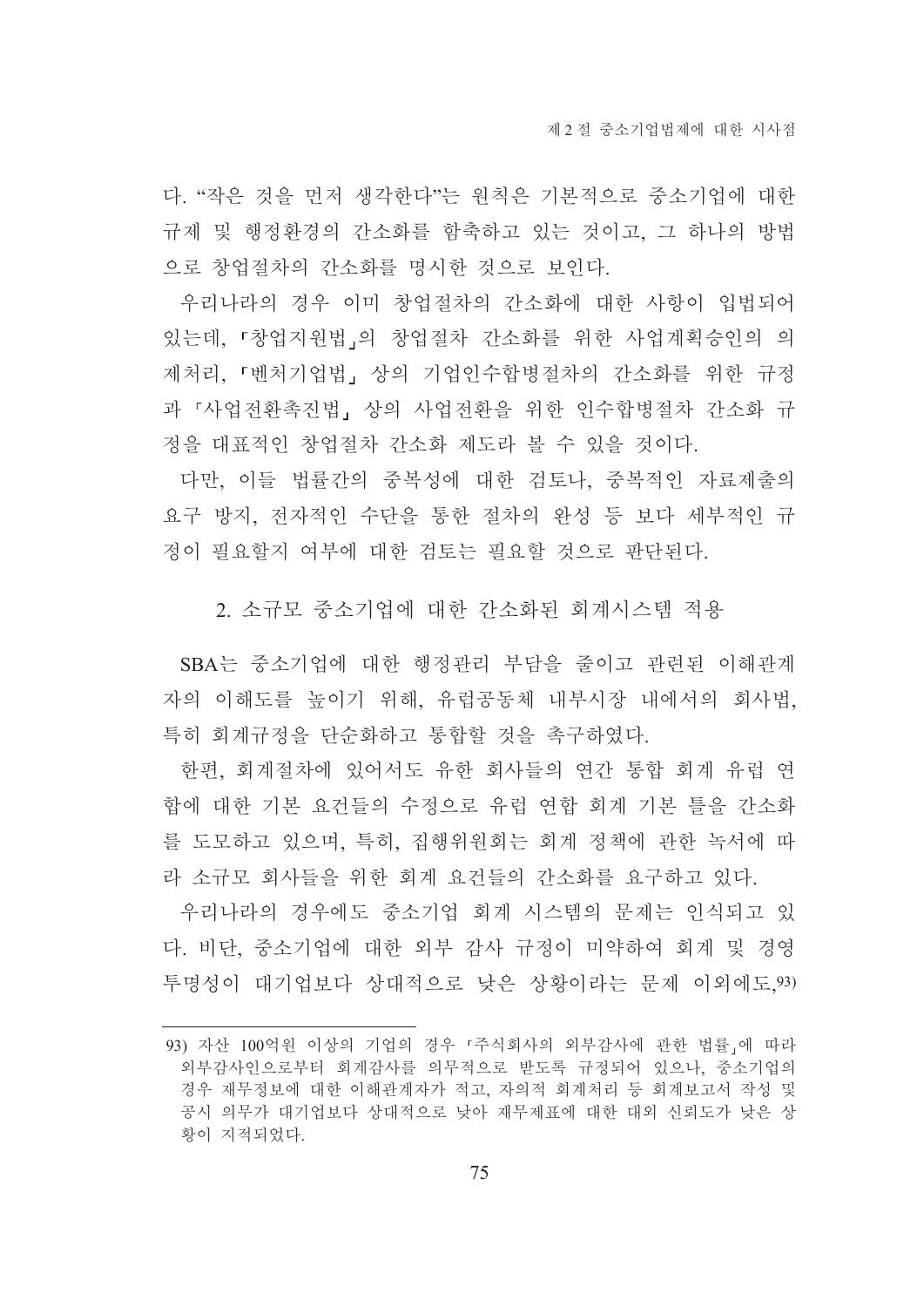20011년부터 외감대상 상장 중소기업의 경우 국제회계기준(IFRS)을 적용하여야 하며, 회계기준에 대한 국제적 요구수준이 높아지고 있음 에도 불구하고, 그러나 회계처리 역량이 낮은 중소기업의 경우 이와 같은 국제적 기준의 기업회계기준을 준수하기가 현실적으로 곤란하다 는 문제가 제기되고 있는 것이다. 즉, 기업규모 등에 관계없이 기업회 계기준을 획일적으로 적용시 중소기업의 부담이 가중될 우려가 있으 므로, EU의 경우와 같은 소규모 회사에 대한 회계 요건 간소화는 우 리나라에 시사하는 바가 있을 것이라 생각된다.

3. 중복적 자료제출 방지

SBA와 그 Rewiew에서는 행정절차의 간소화 측면에서 "1회 제출(only once)" 원칙을 적용할 것을 강조하였다. 다시 말하면, 공공기관들과 행 정기구들은 다른 절차를 통해서 이미 입수하거나 활용할 수 있는 정 보, 자료, 서류, 증명서들의 요구를 자제하도록 하는 것이다.

한편, 공공기관이 시행하는 의무적인 통계조사로부터 영세기업의 경 우 일시적인 예외를 허용하는, 영세기업에 대한 "통계조사 휴일"의 설 정을 장려하였다.

이와 같이 EU에서는 중소기업의 행정처리 부담을 경감시키기 위한 장치를 계속적으로 도입하고 있다. 우리나라의 경우도 중소기업 관련 각종 법률에서 자료조사, 통계조사에 관한 사항이 입법되고 있다. 이 들 규정을 각각 고유의 목적으로 입법된 것이겠으나. 응하게 되는 중 소기업에게 부담이 되는 것은 부인할 수 없을 것이다. 따라서 공공기 관 등에서 정책수립을 위한 자료의 제출을 요구하거나 통계 작성시에 중복적인 제출을 방지하고, 이미 축적되어 있는 전자자료를 활용하거 나. 타 부처에서 조사한 자료를 공동으로 활용하도록 하는 방안 등을 고려할 필요가 있을 것이다.

76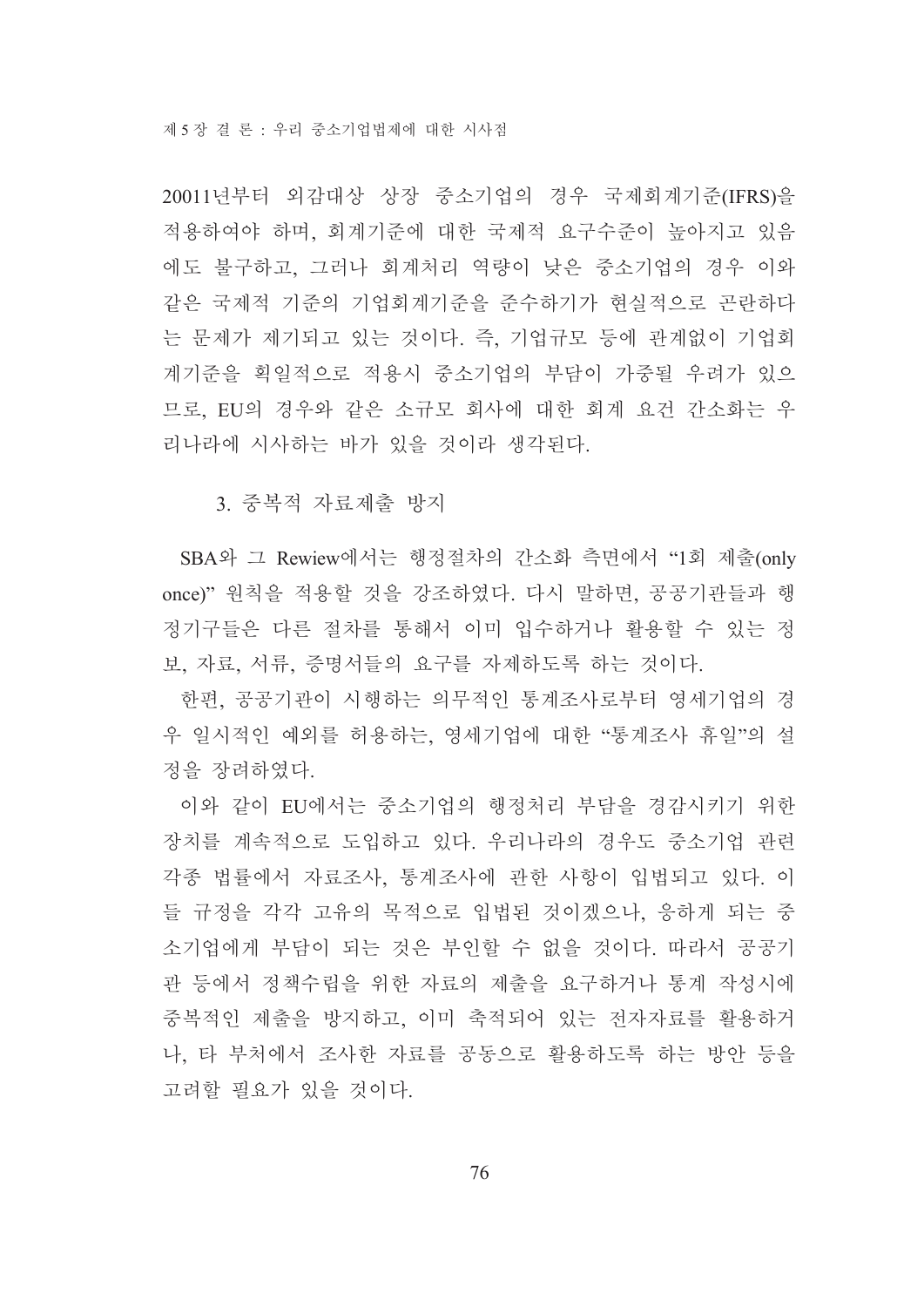## V. 중소기업 규제영향평가제도의 확대시행

EU 의회의 결의안에서는 중소기업 관련 법령시행에 따른 영향평가 의 중요성을 강조하고, 흔히 "중소기업 테스트"로 불리는, 중소기업에 대한 강제적이며, 체계적이고 집중적인 평가를 수행하도록 촉구하였다. 이러한 영향 평가에는 중소기업 관련 법령, 정책의 도입에 따른 영향 을 평가에 기업간 사업규모의 차이, 정책영역의 적합성 등을 고려하도 록 하고 있고, 계량화된 기주을 만들어 적용할 것도 제안되었다.

우리나라에서도 이미 입법시 중소기업에 대한 '규제영향평가'는 시 행되고 있다. 중소기업은 같은 규제에 대해서도 대기업에 대비 상대 적으로 규제 대응능력이 부족하여 많은 규제부담을 안고 있으며, 이 에 따라 경영애로도 과중94)되고 있는 것에 대한 문제가 제기되었으 며 이에 대한 대안으로 2009년 1월 1일부터 채택되어 운영되고 있는 것이다.

이 제도는 「행정규제기본법」 제7조 및 '규제영향분석작성지침(총리 훈령)'에 따라 운영되고 있는데, 「행정규제기본법」의 규정 내용을 보 면, "중앙행정기관의 장은 규제를 신설하거나 강화(규제의 존속기한 연장을 포함)하려면 1 규제의 신설 또는 강화의 필요성, 2 규제 목 적의 실현 가능성, ③ 규제 외의 대체 수단 존재 여부 및 기존규제와 의 중복 여부, ④ 규제의 시행에 따라 규제를 받는 집단과 국민이 부 담하여야 할 비용과 편익의 비교 분석, ⑤ 경쟁 제한적 요소의 포함 여부. 6 규제 내용의 객관성과 명료성, 7 규제의 신설 또는 강화에 따른 행정기구 · 인력 및 예산의 소요, ⑧ 관련 민원사무의 구비서류 및 처리절차 등의 적정 여부에 관한 사항을 종합적으로 고려하여 규 제영향분석을 하도록 하고 있다.

<sup>94)</sup> 기업규모에 따른 매출액대비 규제비용 부담비율 : 20인 미만(10.9%), 20~50인 (4.6%), 50~100인(2.8%), 100인이상(3.3%), 기은경제연구소, 2008. 5. 자료 참고.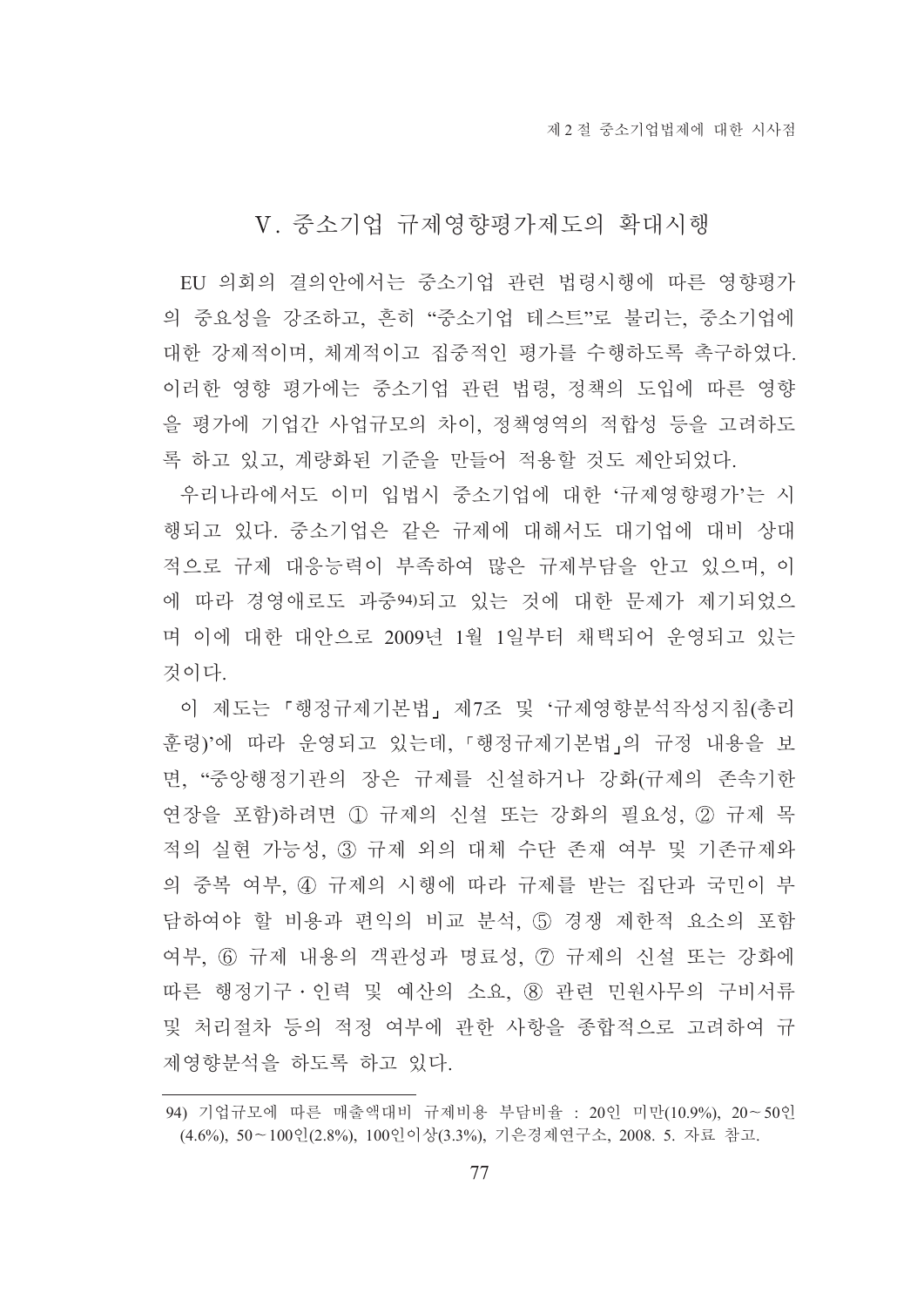신설되는 규제가 중소기업과 관련되는 규제인 경우에는 업계 및 전 문가의 의견을 수렴하여 해당규제가 중소기업에 미치는 영향을 분석하 여, 검토의견95)을 해당 부처 및 규제개혁위원회에 보내게 되는 것이다. 이와 같이 중소기업에 대한 규제영향평가는 그 중요성이 점차 더해 지고 있는 반면, 우리나라의 경우에는 이를 훈령수준에서 규정하고 있고, 새로 신설되는 규제나 강화되는 규제에 적용되도록 한정하고 있으며, 절차상 계량화된 기준의 정립이나, 기업간 규모의 차이에 대 한 고려 등이 반영되지 않고 있는 한계가 있는 것으로 보인다.

EU의 경우에는 신설되는 법령에만 한정하지 않고, 기존 법령의 단 순화, 유예 중인 정책에 대한 검토 등에도 적용되도록 제안되고 있으 며, 특히 영세 중소기업에 대한 영향에 특별한 주의를 기울이도록 하 고 있다. 이와 같은 추이는 우리나라의 규제영향평가 제도에도 시사 하는 바가 크다고 할 것이며, 규제영향평가의 체계적이고 집중적인 시행을 위하여 보와책이 고려되어야 할 것이다.

<sup>95)</sup> 해당 규제가 중소기업에 대하여 과도한 규제비용을 유발하는지 기업규모에 따른 차별적 집행(집행시기,방법)등의 규제대안이 가능한지에 대해 검토하게 된다.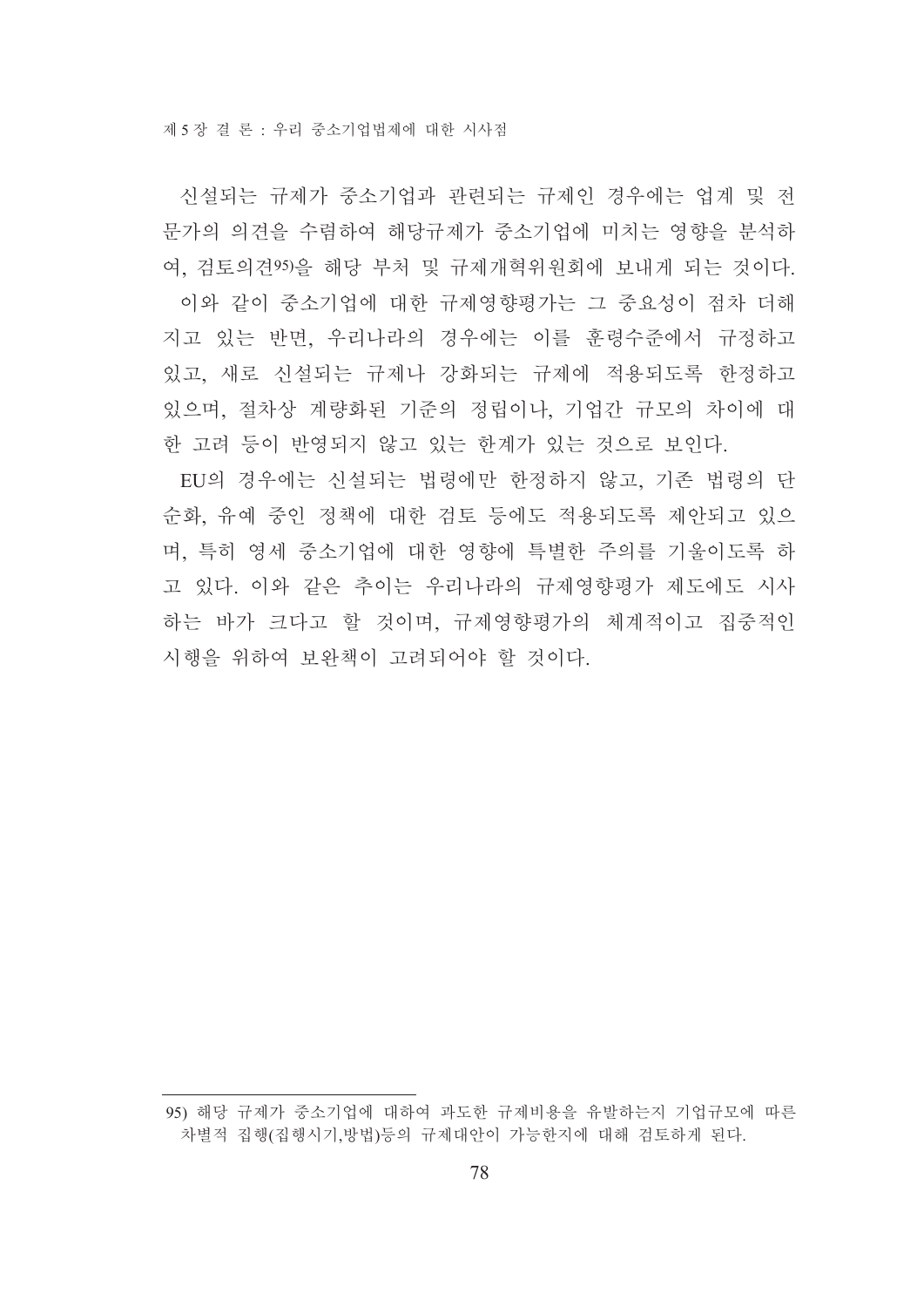## 참 고 무 헌

### <국내문헌>

- 김대순, "마스트리트 유럽동맹조약에 나타난 보충성의 원칙에 관한 연구", 국제법학회논총, 제39권 제2호, 1994.
- 김정건 외, 「국제법」, 박영사, 2010.
- 박노형. "EC입법-EC규칙의 법적 분석". 법학논집 제2집. 고려대학교. 1993.
- 박덕영 외, 『EU법 강의』, 박영사, 2010. 9. 15.
- 박지순, "유럽노동법의 기본구조와 관련 입법지침의 개관", 국제노동 브리프, Vol. 3 No. 8, 2005. 8.
- 법무부, 「유럽연합의 통합체제」, 2000.
- 서정대, "A Small Business Act for Europe : EU위원회의 중소기업을 위한 결의", 중소기업연구원, 2008. 10. 31.
- 신용대 "유럽여합(EU)의 주요 정책과려법규의 내용과 시사점" 법제 연구, 제6호, 1994. 6.
- 심재한. "EU법의 의미와 효과에 대한 사례". 『EU중소기업법의 의미와 시사점,, 한국법제연구원 워크숍 자료집, 2011. 6. 22.
- 이광윤, "유럽연합의 소송", 2007 세계법제연구보고서, 법제처, 2007. 12. 이병준, "스팸메일의 법률적 규제: 유럽연합입법지침과 독일판례를 중심으로" 언론과 정보, 제7호, 부산대학교 언론정보연구소,  $2001.3$ .
- 이한기, 「국제법 강의」, 박영사, 1997.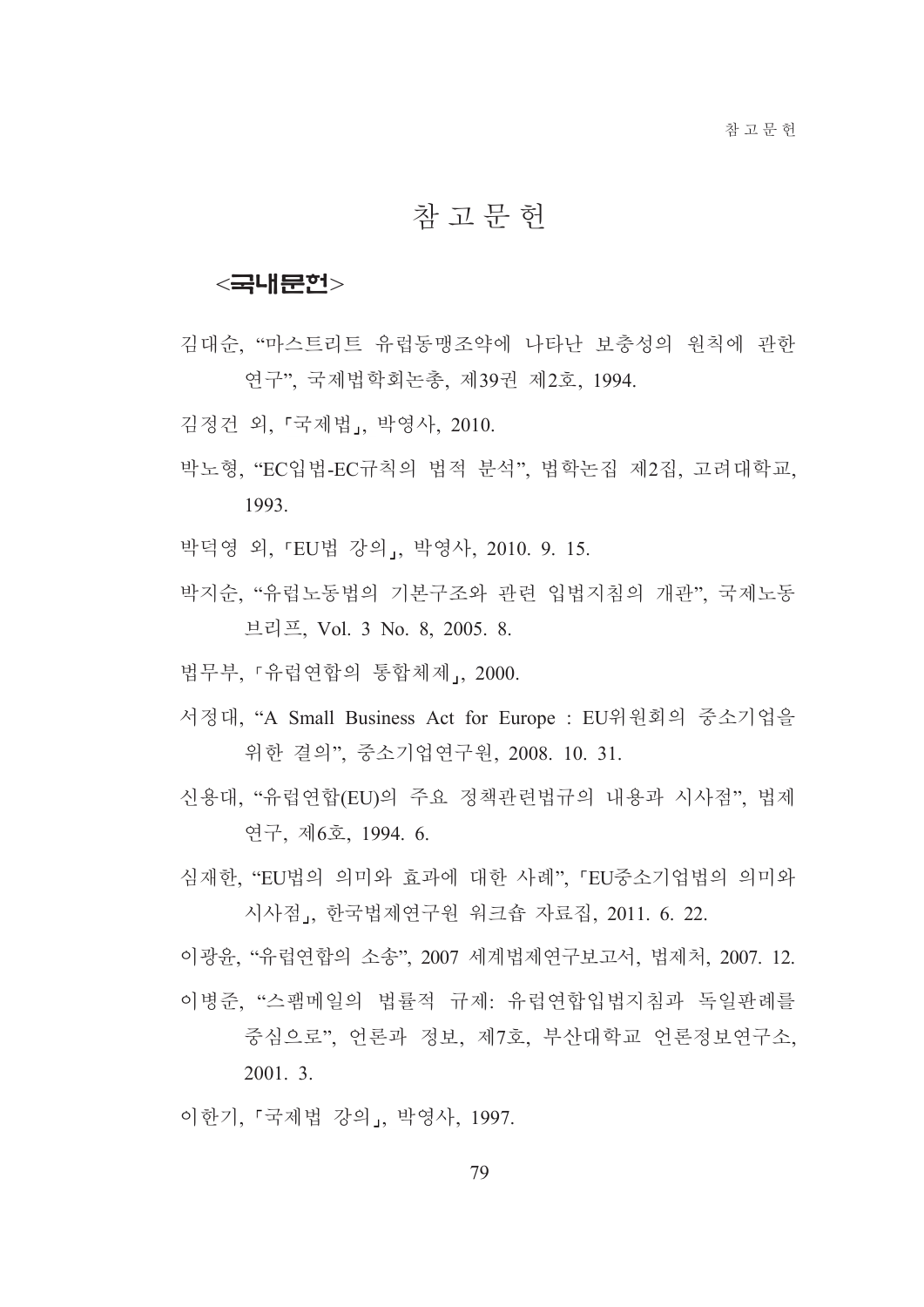- 이호선, 「유럽연합(EU)의 법과 제도」, 세창출판사, 2006.
- 전병서, "파산절차의 남용규제", 경북대학교 법학연구원 「법학논고, 제31집, 2009, 10.
- 홍완식, "유럽연합의 입법에 관한 연구", 월간법제, 2004. 12.

### $\leq$ 외국문헌 $>$

- Commission of the European Communities, Communication from the Commission to the Council, the European Parliament, the European Economic and Social Committee and the Committee of the Regions: "Think Small First" A "Small Business Act" for Europe, 25. 6. 2008 COM, 394 final, 2008.
- Commission Communication "An Integrated Industrial Policy for the Globalization Era Putting Competitiveness and Sustainability at Centre Stage", COM (2010) 614. 2010.
- Commission, SBA Review: What has been done and what is to be done for Europe''s SMEs, 2011, 2, 23.
- Communication, "Trade, Growht and World Affairs", COM(2010)612, 9. 11. 2010.
- Communication from the commission to the european parliament, the council, economic and social committee and the committee for the regions, Review of the "Small Business Act" for Europe, 2011. 2. 23.
- Council of the European Union, Conclusions on the Review of the "Small Business Act" for Europe, 3094th COMPETITIVENESS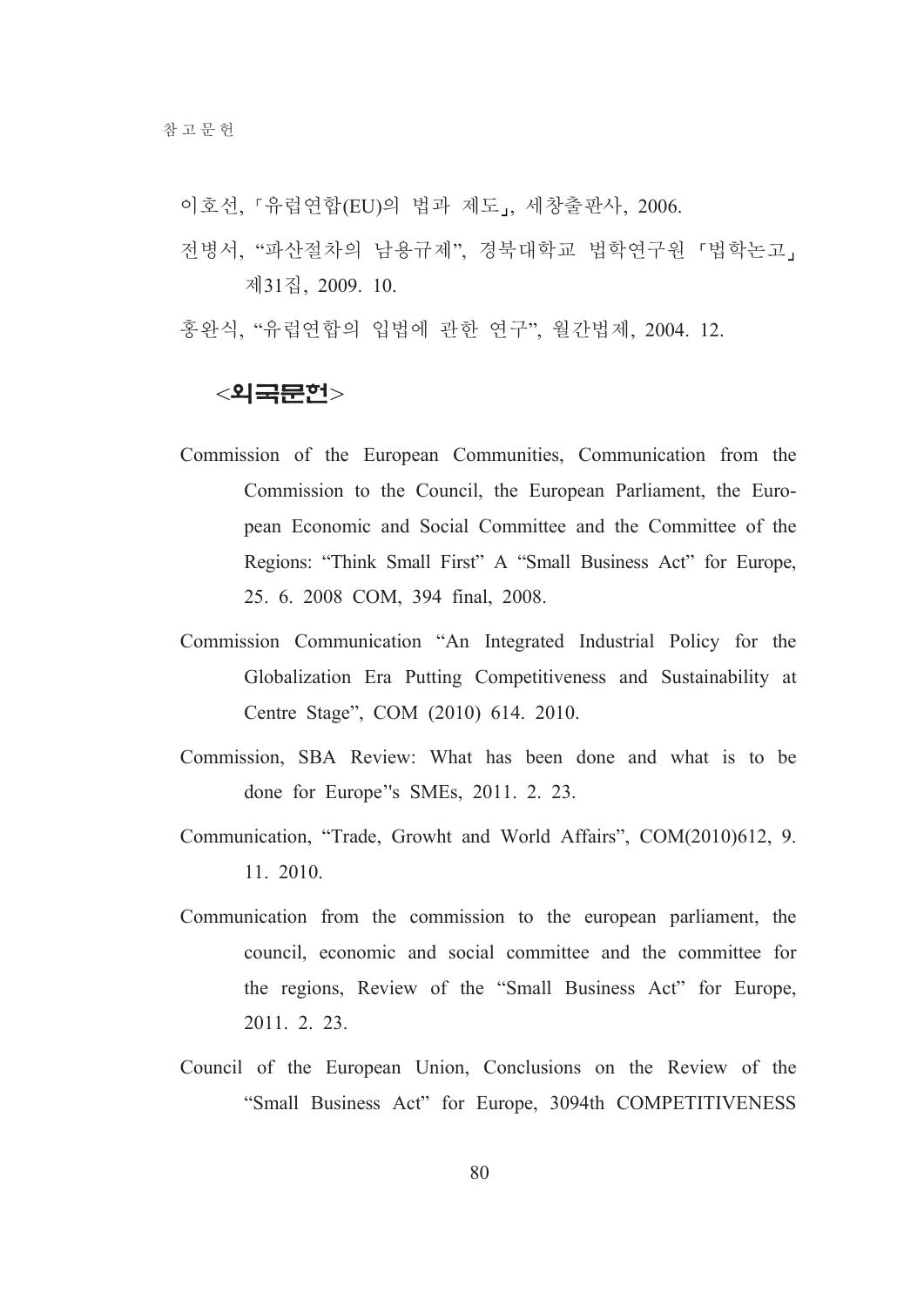(Internal Market, Industry, Research and Space) Council Meeting Brussels, May 30, 2011.

- Henrik Frykman & Ulrika Morth, Soft law and Three Notions of Democracy: The Case of the EU, in Soft law in governance and regulation: an interdisciplinary analysis 155, Ulrika Morth ed., 2004.
- Josephine Steiner & Lorna Woods, Text Book on EC Law, 8th ed., 2003.
- Linda Senden, Soft Law in European Community Law, 2004.
- Paul Craig & Grainne De Burca, EU Law, 3rd ed., 2003.
- Report from the Expert Group on "Models to Reduce the Disproportionate Regulatory burden on SMEs", May 2007.
- Sean D. Murphy, Principles of Internaitonal law, 2006.

## <인터넷 자료>

http://ec.europa.eu/enterprise/enterprise policy/analysis/ observatory en.htm http://ec.europa.eu/enterprise/enterprise\_policy/survey/eurobarometer\_intro.htm http://eur-lex.europa.eu/LexUriServ/LexUriServ.do?uri=CELEX:52008DC03 94:en:NOT

http://eur-lex.europa.eu/JOIndex.do

- http://www.consilium.europa.eu/uedocs/cms data/docs/pressdata/en/intm/122 326.pdf.
- http://ec.europa.eu/enterprise/entrepreneurship/docs/SME public procureme nt Summary.pdf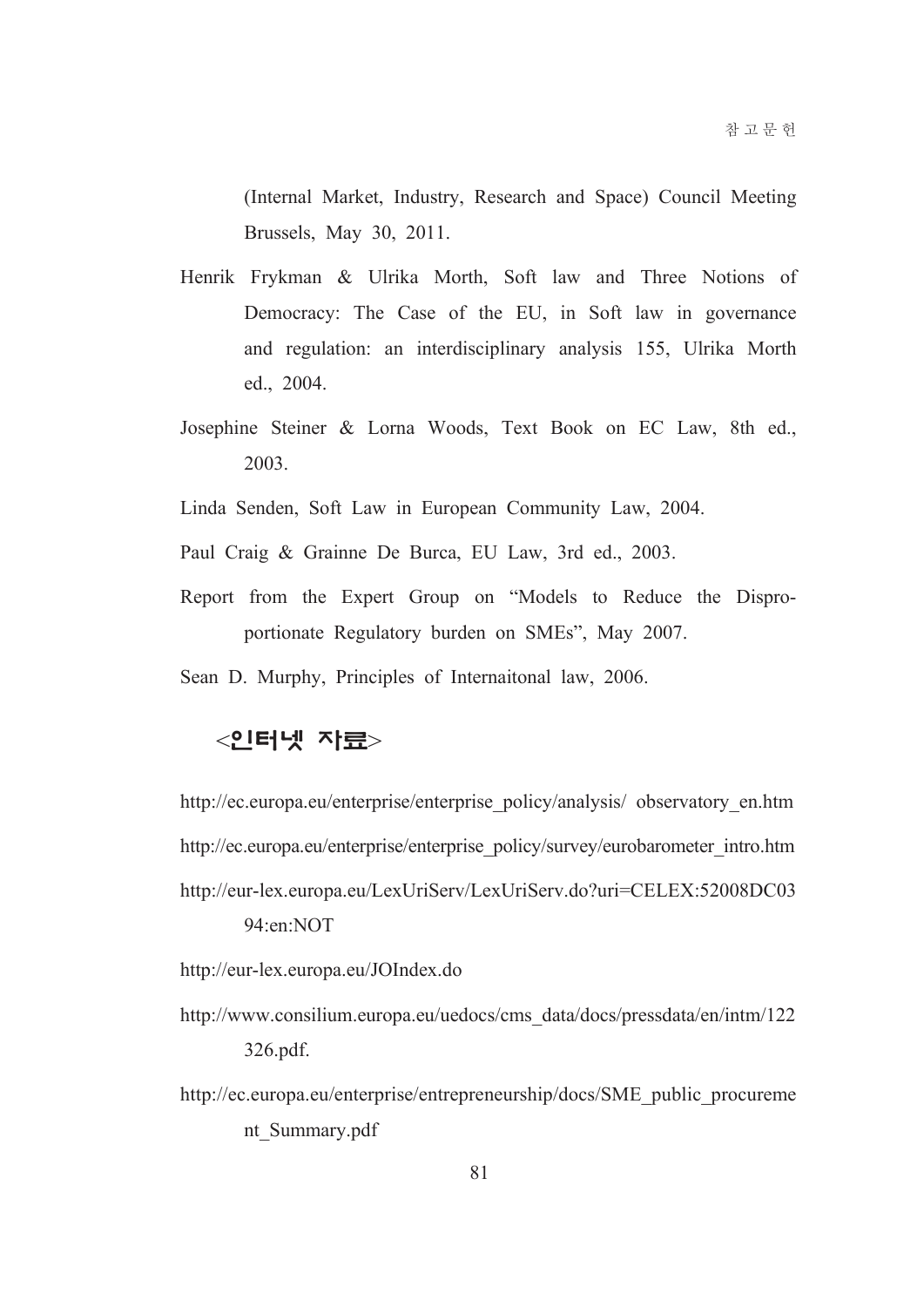http://www.enterprise-europe-network.ec.europa.eu/ http://ec.europa.eu/solvit/site/index en.htm http://ec.europa.eu/internal\_market/consultations/2010/green\_paper\_audit\_en.htm http://www.ecb.int/stats/money/surveys/lend/html/index.en.html http://www.eib.org/products/loans/special/rsff/index.htm?lang=en http://ec.europa.eu/internal market/smact/index en.htm http://ec.europa.eu/internal market/payments/sepa/ http://ec.europa.eu/enterprise/policies/SME/documents/transfers/index en.htm http://ec.europa.eu/enterprise/policies/sme/documents/charter/index en.htm http://www.eib.org/products/loans/special/rsff/index.htm?lang=en http://ec.europa.eu/enterprise/enterprise policy/charter/docs/charter en.pdf http://ec.europa.eu/enterprise/admin-burdens-reduction/home en.htm http://ec.europa.eu/enterprise/enterprise policy/analysis/ observatory en.htm http://ec.europa.eu/enterprise/enterprise\_policy/survey/eurobarometer\_intro.htm http://ec.europa.eu/enterprise/entrepreneurship/docs/SME public procureme nt Summary.pdf

http://www.enterprise-europe-network.ec.europa.eu/ http://ec.europa.eu/solvit/site/index en.htm

82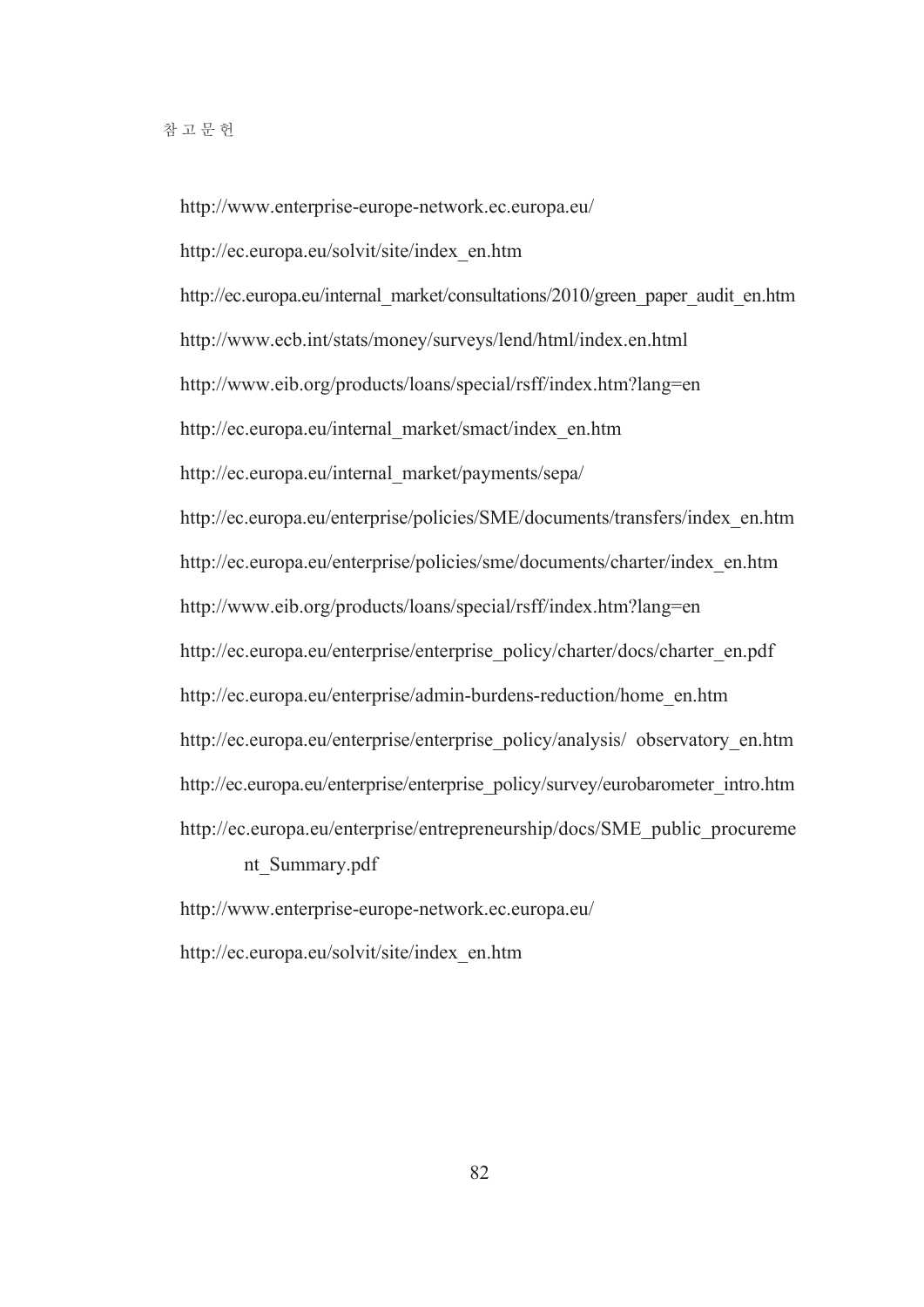



□ 유럽 '중소기업법(SBA)'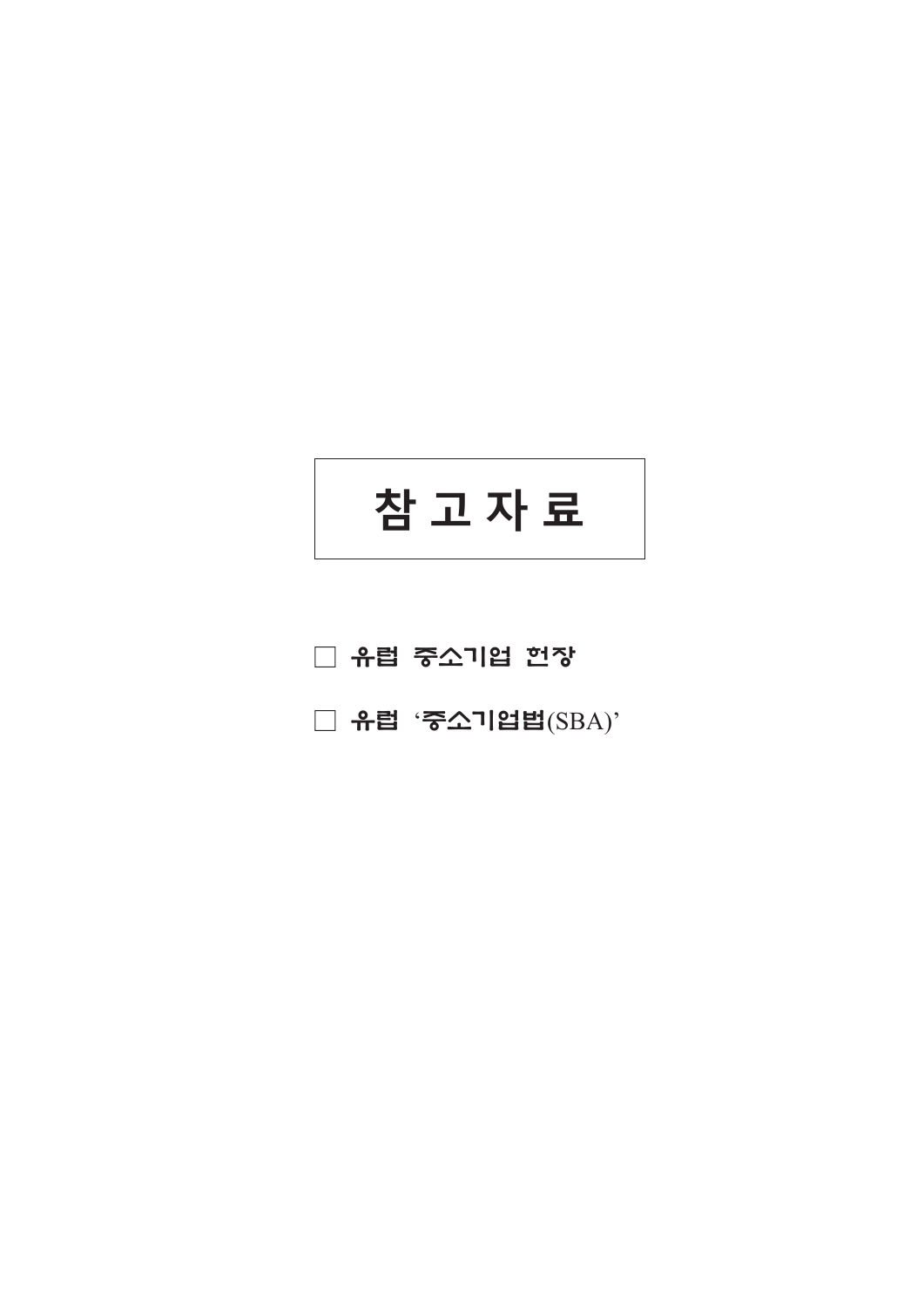# 유럽 중소기업 헌장

중소기업은 유럽경제의 근간이며 일자리 창출의 주요 근워지이며 비즈니스 아이디어의 온상이다. 중소기업이 최대 현안으로 다뤄져야 만 신경제를 맞이하려는 유럽의 노력이 이루어질 것이다.

중소기업은 경영환경 변화에 매우 민감하다. 과도한 행정절차(관료 주의적 행정절차)로 억압받는다면 중소기업은 가장 먼저 타격받을 것 이다. 중소기업은 또한 형식적인 절차(관료주의)를 생략하고 성공에 대한 적절한 보상이 이루어진다면 가장 먼저 번창할 것이다.

리스본에서 지속 가능한 경제 성장, 일자리 창출과 사회적 화합을 이루며 세계에서 가장 경쟁력 있고 역동적인 지식기반 경제를 구축하 는 유럽연합의 목표를 정하였다. 중소기업은 유럽의 혁신, 고용, 사회 적/지역 통합의 주요 동인으로 간주되어야 한다.

중소기업과 기업가 정신을 위한 최선의 화경을 구축할 필요가 있다.

## **Principles**

- 새로운 시장에 대응하고 일자리 창출하기 위한 중소기업의 역동 적 역량 인지
- 사회적/지역적 발전 육성에 대한 중소기업의 중요성 강조
- 책임의 모든 단계에서 가치 있고 생산적인 생활기술로 기업가정 쉬 인지
- 보상받을 자격이 되는 성공한 기업에게 확실한 보상
- 실패는 책임이 따르며 위험부담을 함께 수반하며 주로 배움의 기회를 제공 한다는 것을 고려
- 신경제에 대한 지식, 헌신, 적응성(융통성)의 가치 인지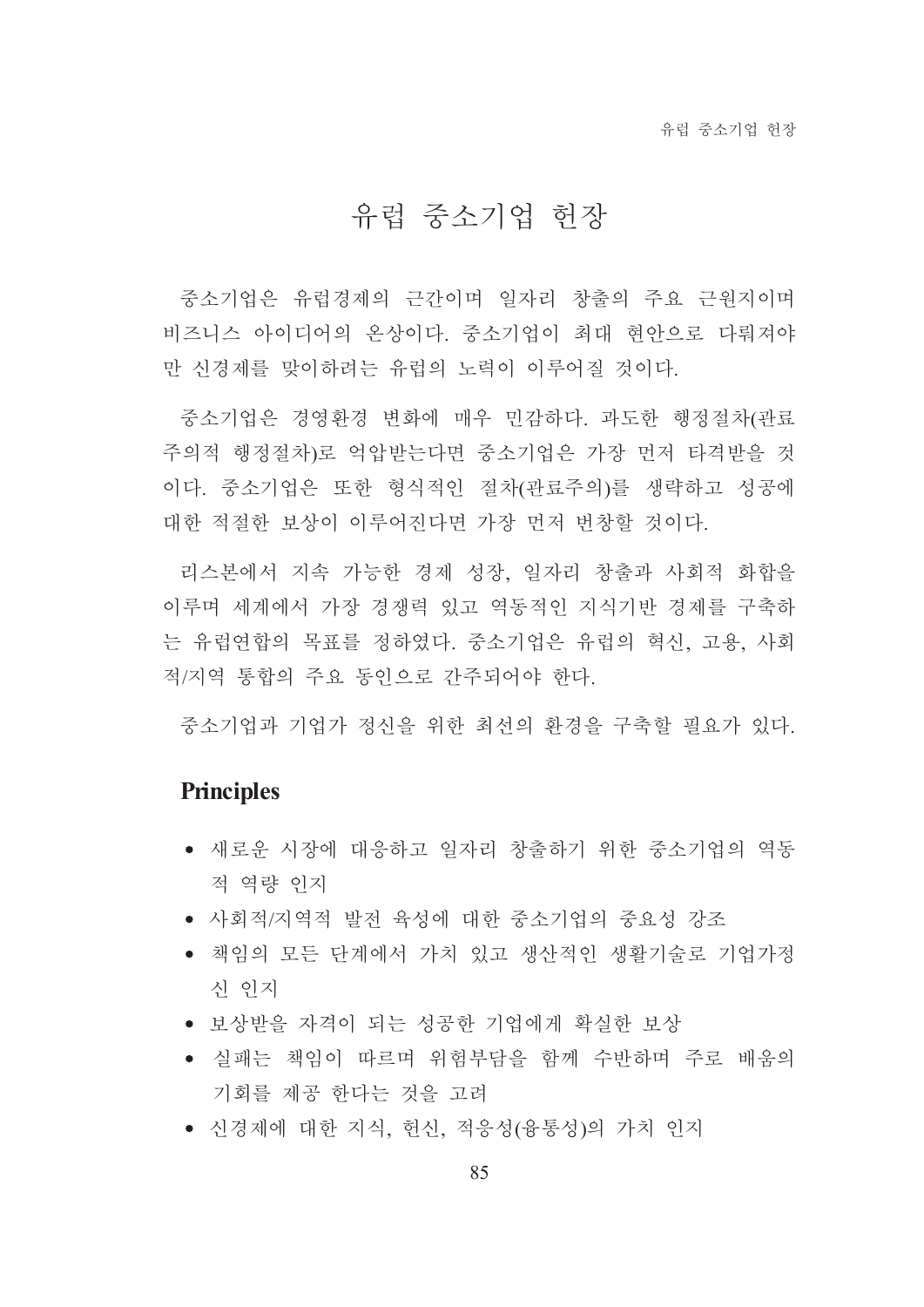기업가정신 활성화, 기존 정책 평가, 중소기업 친화적 환경 구축과 정책 입안자들이 중소기업의 요구사항에 대해 충분히 고려를 함으로 써 유럽연합의 중소기업 경영환경은 개선될 수 있다. 이를 위해 다음 사항을 따름:

- 유럽 비즈니스가 향후 난국에 직면해 잘 대처할 수 있도록 혁신 과 기업가정신의 의미 강화
- 기업가의 지위를 개선하고 기업가적 활동의 규제/재정적/행정적 체계 달성
- 공공정책의 목표를 보다 중요시하면서 가장 부담이 적은 필요조 건에 근거하여 시장 접근 보장
- 최고의 여구와 기술의 접근 용이
- 기업의 라이프 사이클을 통한 자금조달의 접근 향상
- EU가 전 세계의 중소기업에 대한 최고의 화경을 제공할 수 있 도록 지속적으로 우리의 실적(성과) 향상
- 중소기업의 의견 수렴
- 최고의 중소기업 지워 추진

### Lines for action

1. 기업가정신 배양을 위한 교육 · 훈련

유럽은 예전부터 기업가적 정신과 신기술을 육성해 왔음, 모든 학교 수준에서 비즈니스와 기업가정신에 대한 일반적 지식을 교육되어져야 함. 중등교육과 고등교육 수준에 맞는 교육사업의 필수요소로 특별 비즈니스관련 모델을 수립해야 함

우리는 청소년들의 기업가적정신 함양과 촉진을 위해 중소기업 경 영자를 위한 적절한 교육사업을 개발해야 함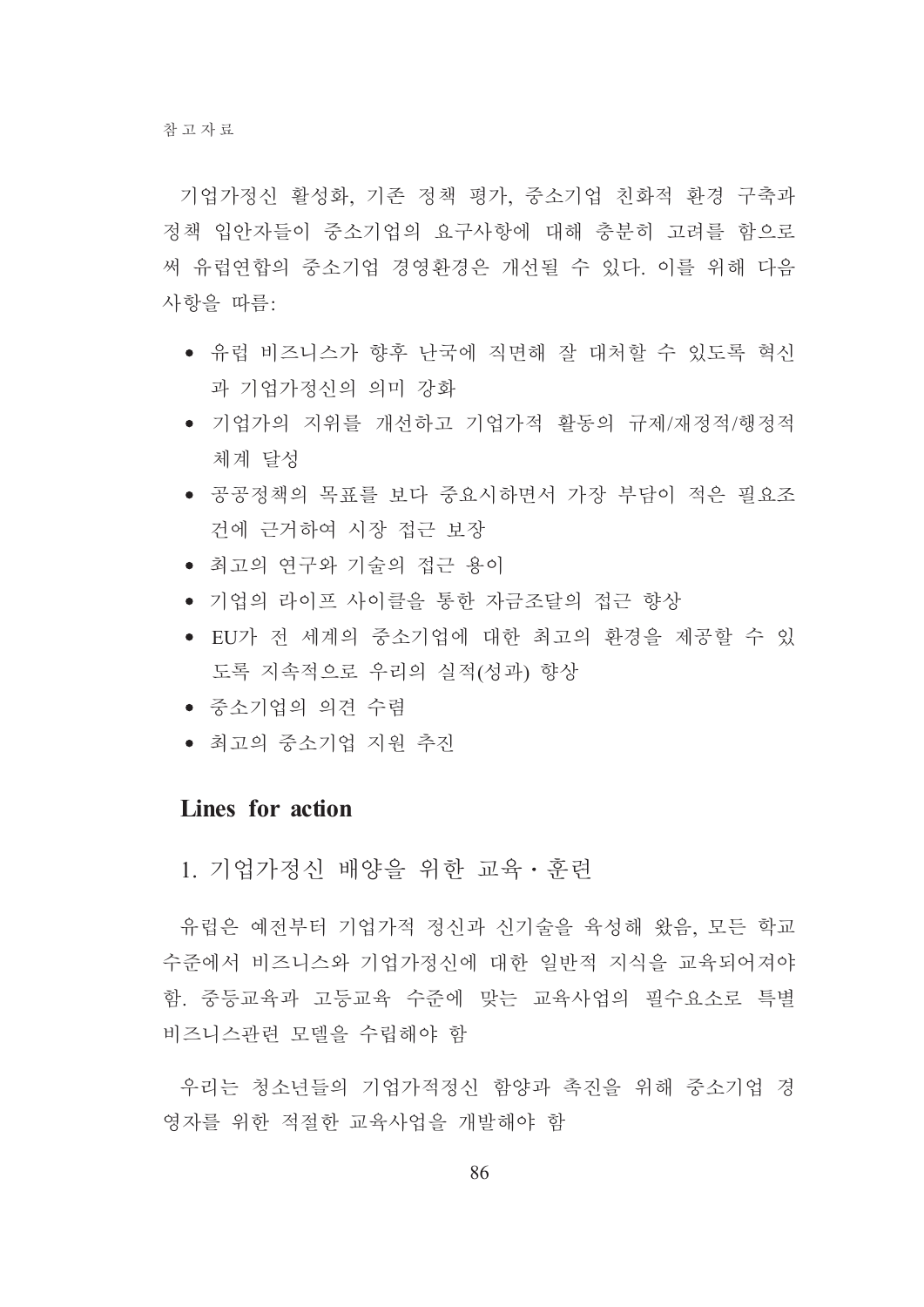2. 저렴하고 신속한 창업

회사 창업에 따른 비용이 세계에서 가장 경쟁력 있도록 발전해야 함. 신규회사 승인 절차가 길고 복잡한 나라들은 가장 신속하고 간소 한 나라와 같은 수준으로 만들도록 권고해야 함. 또한 온라인상에서 의 승인 비중을 높여야 함

3. 개선된 법안과 규제

국가파산법(National bankruptcy law)은 선례에 비추어 평가되어야 함. 벤치마킹 활동을 통한 학습으로 EU 내의 현재실행을 증진시켜야 함

국가 그리고 연합 차워에서의 신규규제는 중소기업과 기업가들에 대한 영향을 평가하기 위해 검토되어야 함

중소기업은 특정 규제의무에서 제외될 수 있음. 즉. 유럽위워회는 중소기업을 위한 (법·제도) 준수에 대한 부담을 줄일 수 있도록 경쟁 법(경쟁제한법, 공정거래법)을 단순화 할 수 있음

4. 기술의 접근 용이성

우리는 중소기업의 니즈에 상응하는 기술를 전달하기 위해 내부 훈 련사업의 보완으로 훈련기관의 지원서비스를 제공하며, 평생 훈련과 커설팅을 제공함

5. 온라인 접근 개선

공공단체가 중소기업들과 그들의 전자 커뮤니케이션을 확대하도록 강력하게 권고해야 함. 이에 회사는 조언을 구할 수 있을 것이며, 애 플리케이션을 만들고 세금화급 또는 온라인상에서 간단한 정보를 획

87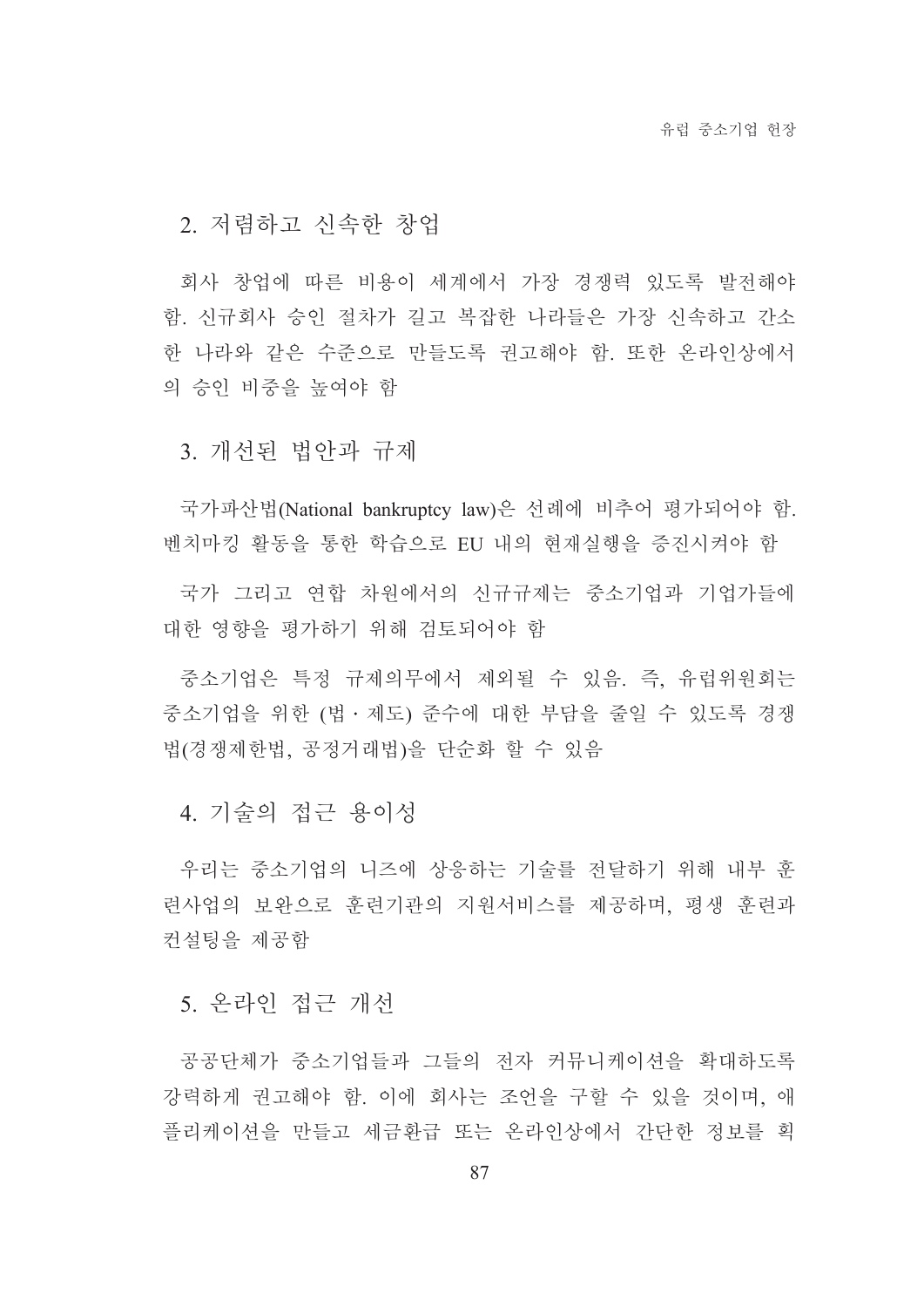득하여 보다 빠르고 적은 비용을 소비하게 됨. 이러한 부문은 위워회 가 선행해 나가야 함

6. 권역내 하나의 시장으로 발전

중소기업은 진행중인 유럽경제개혁으로부터 오는 장점을 알고 있다. 그러므로 위워회와 회원국은 진정한 권역시장 구축을 목표로 추진되 고 있는 개혁이 추진되어야 하며, 중소기업에 친숙하고, e-commerce, 통신, 공익사업, 공공조달 그리고 국경을 넘는 지불시스템을 포한한 중소기업의 발전을 위한 주요 영역에 대한 개혁이 추구되어야함.

7. 조세와 금융 문제

조세제도는 성공에 대한 보상, 창업 장려, 중소기업 확대 및 일자리 창출에 상응하고, 중소기업내 사업승계가 가능하게 적용되어야 함. 회 원국들은 선례를 조세와 개인성과 인센티브에 적용하여야 함

기업가는 야망을 현실화하기 위해 자금이 필요함. 중소기업이 자금 서비스의 접근을 제고하기 위해 우리는 :

- pan-European capital market을 창설하고 자금서비스액션플랜(Financial Service Action Plan)과 위험자금 액션플랜(Risk Capital Action Plan) 시행하기 위해 장벽을 식별하여 제거
- 신용보증과 벤처캐피탈의 적절한 접근 조건을 만들어서 은행 시 스템과 중소기업간 관계 개선
- 유럽구조기금에 대한 접근을 개선하고(주식증서를 포함한) 창업 기업과 하이테크기업의 자금 충당을 제고하기 위한 유럽투자은 행의 계획(initiatives)을 화영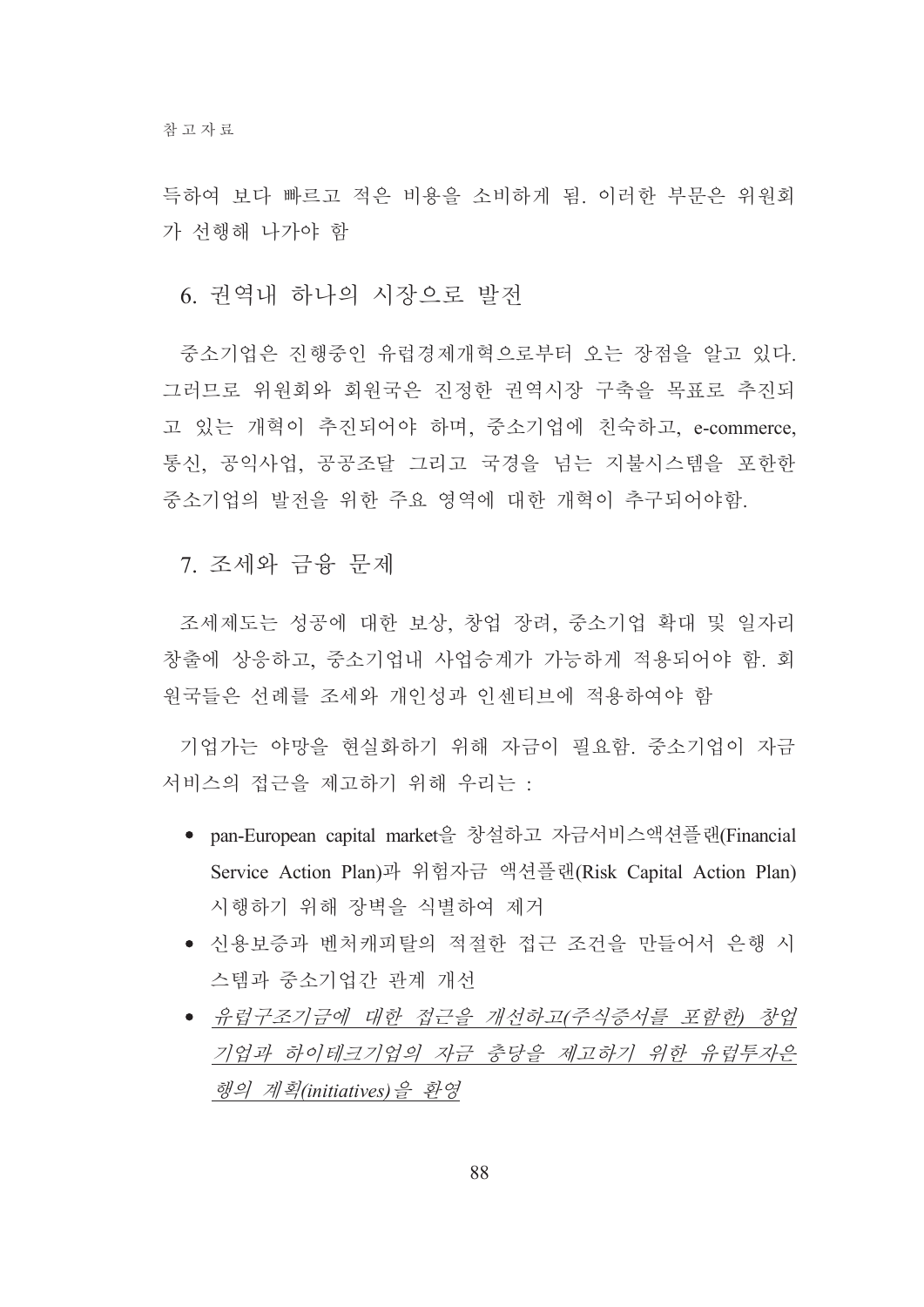## 8. 중소기업의 기술 역량 강화

우리는 중소기업에게 기술보급 촉진을 목표로 하는 기존 사업 강화 와 기술을 식별. 채택 그리고 적응하기 위한 중소기업의 역량 강화

우리는 서로 다른 회사규모간 특히 유럽 중소기업간 기술협력 및 공유할 수 있도록 조성할 것이며, 지식과 기술의 상업적인 적용을 토 대로 하는 더욱 효율적인 여구 프로그램을 개발하고, 중소기업에게 품질 및 인증시스템을 개발 및 적용할 것임. 중소기업에게 연합내 특 허권을 사용할 수 있도록 쉬운 접근성 보장이 중요

우리는 지역, 국가, 유럽 그리고 국제적 수준에서 회사간 협력뿐 아 니라 중소기업과 고등 교육기관과 연구기관간 협력을 조성할 것임

그러므로 회사가 클러스터와 네트워크 발전을 목표로 하는 국가 및 지역수주의 액션은 지워되어야 하며, 정보기술을 사용하는 중소기업간 pan-European 협력 증대, 협력동의에 대한 선례 보급, pan-European 시 장에 참여하기 위한 그들의 역량 제고를 위한 중소기업 협력과 제 3 국 시장으로 활동을 확대할 수 있도록 지원

9. 성공적 e-business 모델과 상위(top-class) 중소기업 지워

위원회 및 회원국은 중소기업들에게 새로운 경제환경 아래 진정으 로 번영하기 위해서는 선례를 적용하고 성공적인 비즈니스 모델을 채 택하도록 권장하여야 함

우리는 정보와 비즈니스 지원 시스템 구축, 네트워크와 쉽게 접근하 고 이해할 수 있도록 서비스를 회원국과 EU 활동을 통해 협력할 것 이다. : EU 전체가 멘토 그리고 비즈니스 엔젤. 유럽중소기업전망(European Observatory on SMEs)을 활용하여 지도나 지원에 대한 접근을 보장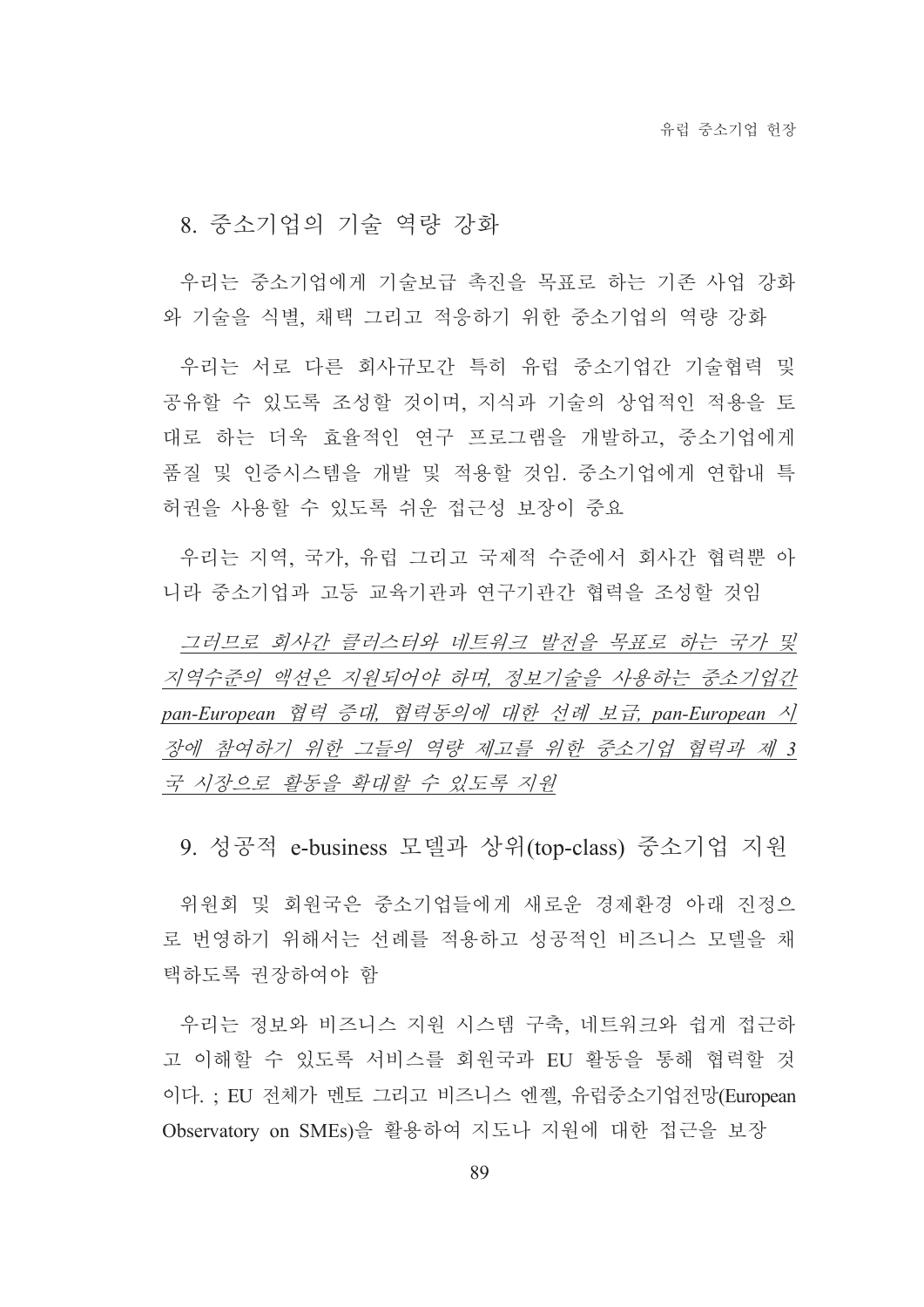## 10. EU여합 및 국가차워에서 중소기업의 이익이 더욱 강력하고 더욱 효과적으로 창출할 수 있도록 발전

우리는 어떻게 중소기업 이익이 사회적 대화를 포함한 EU 및 국가 수준에서 창출할 것인지에 대한 검토를 와비할 것임

우리는 국가적 기업정책 협력에 개방적 방법을 사용하여 이러한 목 표에 대한 진척을 우리 스스로에게 약속한다. 다양한 기업 및 기업가 정신 프로그램, 경제 개혁에 대한 카디프 프로세스(cardiff process), 고 용정책에 대한 룩셈버그 프로세스(Luxembourg process), 그리고 다른 연합조직 프로그램과 계획들은 이러한 목적으로 사용되어질 것이다. 우리는 매년 춘계회담(spring summits)에서 관련 이슈에 대한 위원회 리포트(Commission report)를 기초한 진척사항에 대한 모니터링 및 평 가를 할 것이다. 우리는 효율적인 지표를 사용하여 지속적으로 진척 사항을 평가할 것이며, 세계에서 가장 좋은 선례와 비교하여 우리의 학습을 더욱 강화하고, 우리의 성과가 지속적으로 개선되기 위해 중 소기업에 영향을 미치는 모든 분야에 대해 선례를 발굴할 것이다.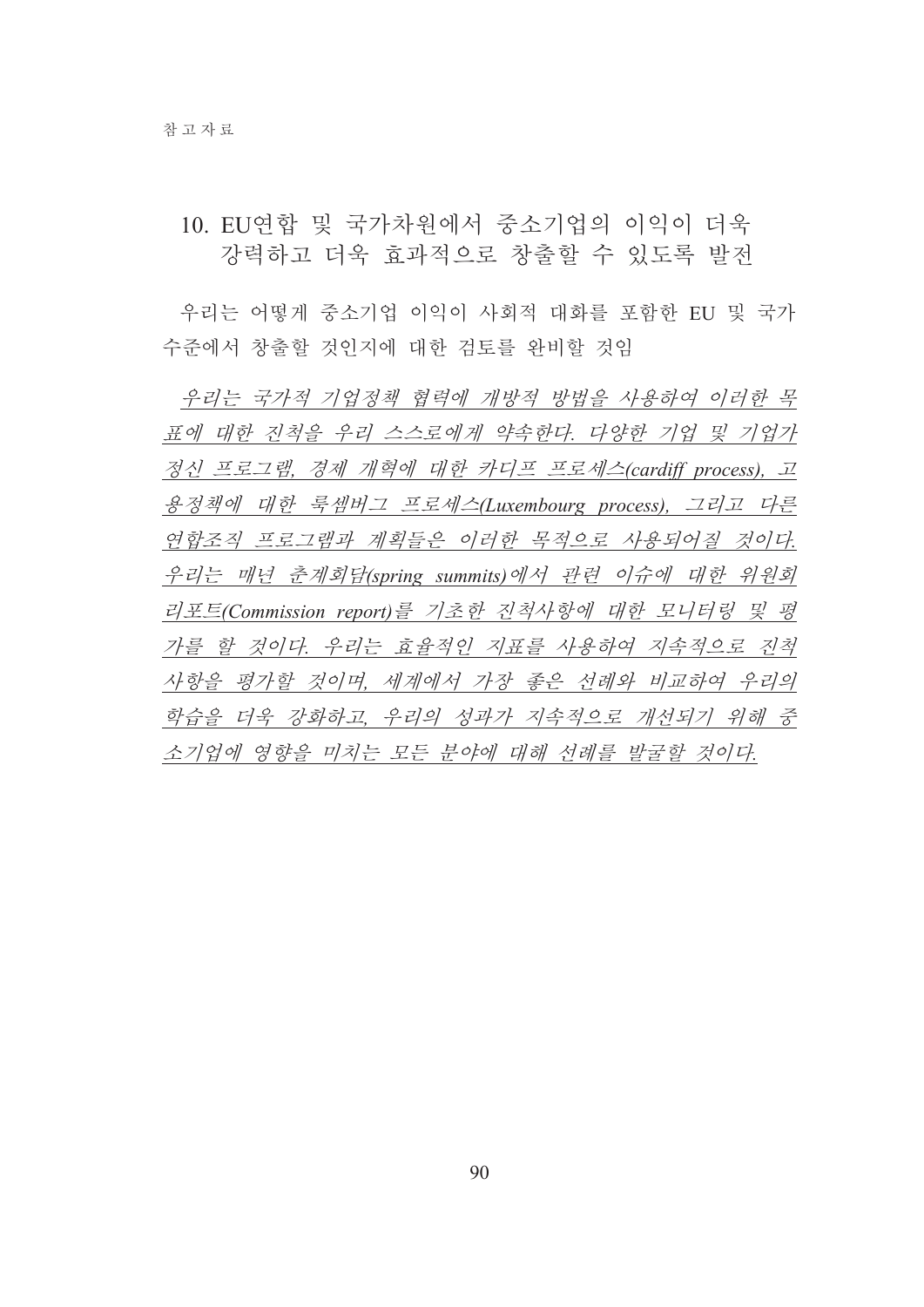# 유럽 "중소기업법(SBA)"

## 1. 서론

지식기반 경제로의 이행을 관리하는 것은 오늘날 유럽 여합에 중요 한 도전이 되고 있다. 이에 성공한다면 더 많고 더 나은 일자리들과 높 은 수준의 사회적 결집과 경쟁력 있고 역동적인 경제가 보장될 것이다. 역동적인 기업가들은 특히 가속되어 있는 세계화와 기술적 변화에 서 기회를 포착할 주비가 잘 되어 있다. 그러므로 중소기업의 성장과 혁신의 잠재력을 확고히 하는 우리의 능력이 유럽 연합의 미래 번영 에 결정적인 것이 될 것이다. 지속적인 구조 변화를 특징으로 하며 경쟁의 압력이 커지고 있는 전 지구적 변화의 풍경 속에서 우리 사회 의 고용 기회를 제공하고 지방과 지역 공동체의 복지에 중요한 작용 을 하고 있는 중소기업들의 역할은 훨씬 더 중요해지고 있다. 활력이 넘치는 중소기업들은 오늘날의 글로벌화 된 세계 속에서 커지고 있는 불확실성에 맞설 수 있도록 유럽을 더욱 튼튼하게 만들 것이다.

그러므로 유럽 여합은 특히 2005년 이래 동반자적 접근법을 활용해 중소기업들의 요구를 리스본 성장과 일자리 전략의 핵심에 두었고!) 이는 가시적인 결과들을 이루었다. 이제는 유럽 연합 정책의 최전선 에서 중소기업들의 요구를 공고히 하고 유럽 연합을 중소기업들을 위 한 세계 수준의 환경으로 만든다는 2000 유럽연합 국가 정부 수반들 의 비전을 현실로 옮길 때이다.2)

중소기업들이 활동하는 각국의 환경과 각 지방의 환경은 매우 다양 하고 그로 인해(수공업, 소형 기업, 가족 소유 기업과 사회 경제 기업

<sup>1) &</sup>quot;Implementing the Community Lisbon Programme - Modern SME policy for Growth and Employment", COM(2005) 551 final, 10.11.2005.

<sup>2)</sup> http://ec.europa.eu/enterprise/enterprise policy/charter/docs/charter en.pdf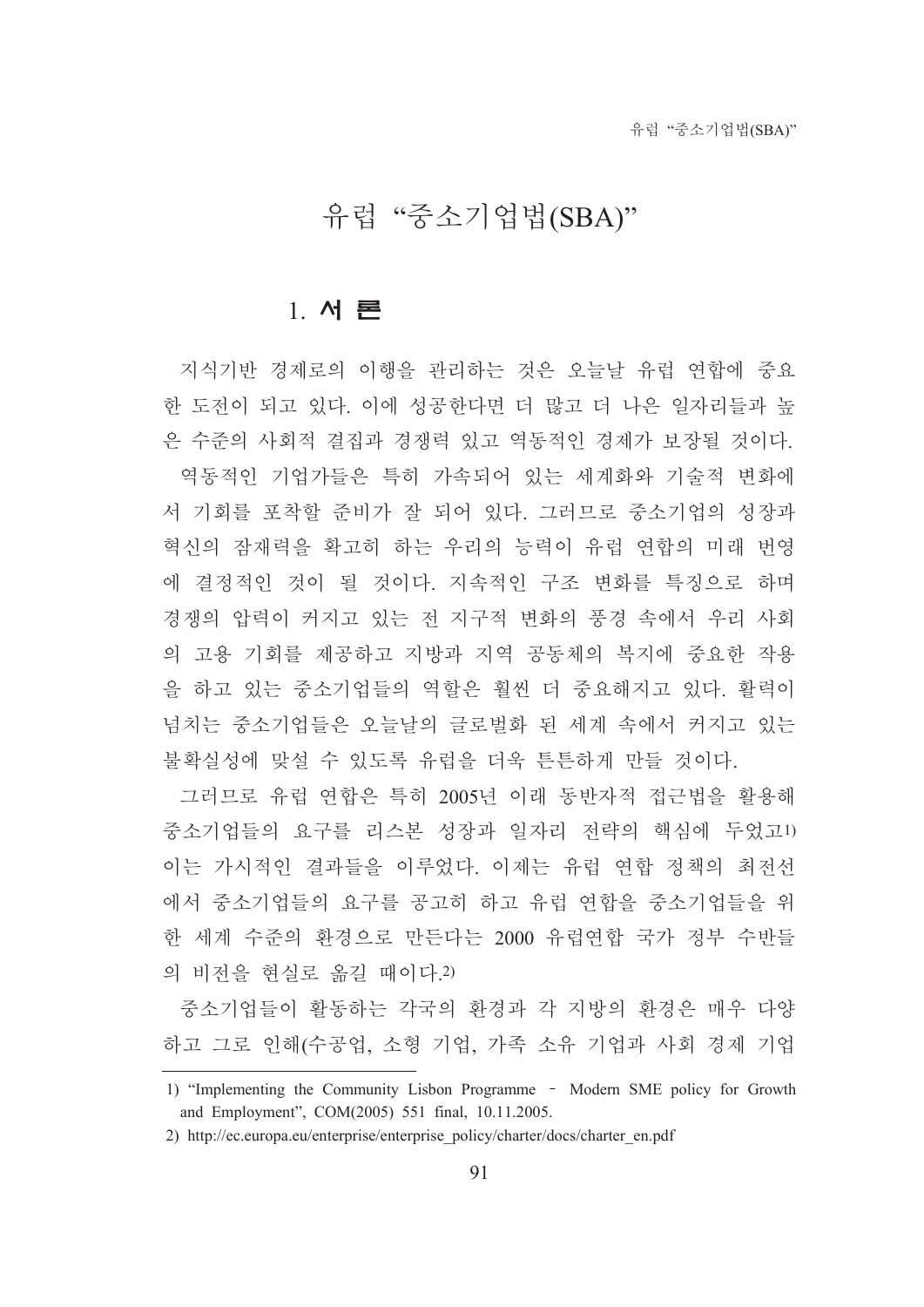들을 포함해서) 중소기업들의 성격 자체도 다양하다. 그러므로 중소기 업들의 요구를 다루는 정책들은 이런 다양성을 충분히 인식하고 보조 의 원칙들을 충분히 존중해야 한다.

# 2. 유럽 중소기업 정책의 획기적 변화를 위한 시간

2005년부터 2007년까지 유럽의 현대적 중소기업 정책3)에 관한 중간 보고는 회원국들과 유럽 연합 모두 중소기업 친화적인 환경을 만드는 데에서 진척을 이루었음을 보여준다. 유럽 연합 집행 위원회는 중소 기업들을 위해 불필요한 행정절차들을 줄이기 위한 실질적인 노력을 기울여 왔고, 2007년부터 2013년까지 유럽 연합의 주요 지원 프로그 램들에서 중소기업들에 대한 비중이 상당히 높아졌다. 2000년 페이라 에서 조인된 '유럽 중소기업 헌장'의 맥락에서 교환된 최선의 실천들 에 자극을 얻었고, 2006년 봄 유럽 연합 이사회의 결정들, 예를 들어, 회사 등록을 위한 워스톱 사무소의 도입과 창업에 소요되는 비용과 시간을 줄이는 것과 같은 결정들을 시행함으로써 회원국들은 중소기 업들을 위한 사업 환경을 실질적으로 개선했다.

더욱이 더 나은 법규4)를 위한 유럽 연합의 전략은 중소기업들에게는 결정적인 것이다. 중소기업들은 기존 유럽 연합의 법률들을 현대화하고 간소화하여 2012년까지 유럽 연합의 법률에서 생기는 행정적 부담의 25%를 경감하겠다는 야심 찬 프로그램으로 혜택을 얻게 될 것이다.

이런 고무적인 진전에도 불구하고 유럽 연합은 여전히 중소기업들 이 그들의 잠재력을 충분히 발휘하게 하기 위해 더 중요한 조치들을 취할 필요가 있다.5) 일반적으로, 유럽 연합 중소기업들은 미국의 경쟁

<sup>3) &</sup>quot;Small and medium-sized enterprises - Key for delivering more growth and jobs. - A mid-term review of Modern SME policy", COM(2007) 592 final, 4.10.2007.

<sup>4)</sup> http://ec.europa.eu/enterprise/admin-burdens-reduction/home en.htm

<sup>5) &</sup>quot;Impact Assessment on the 중소기업법(SBA)", SEC(2008) 2101.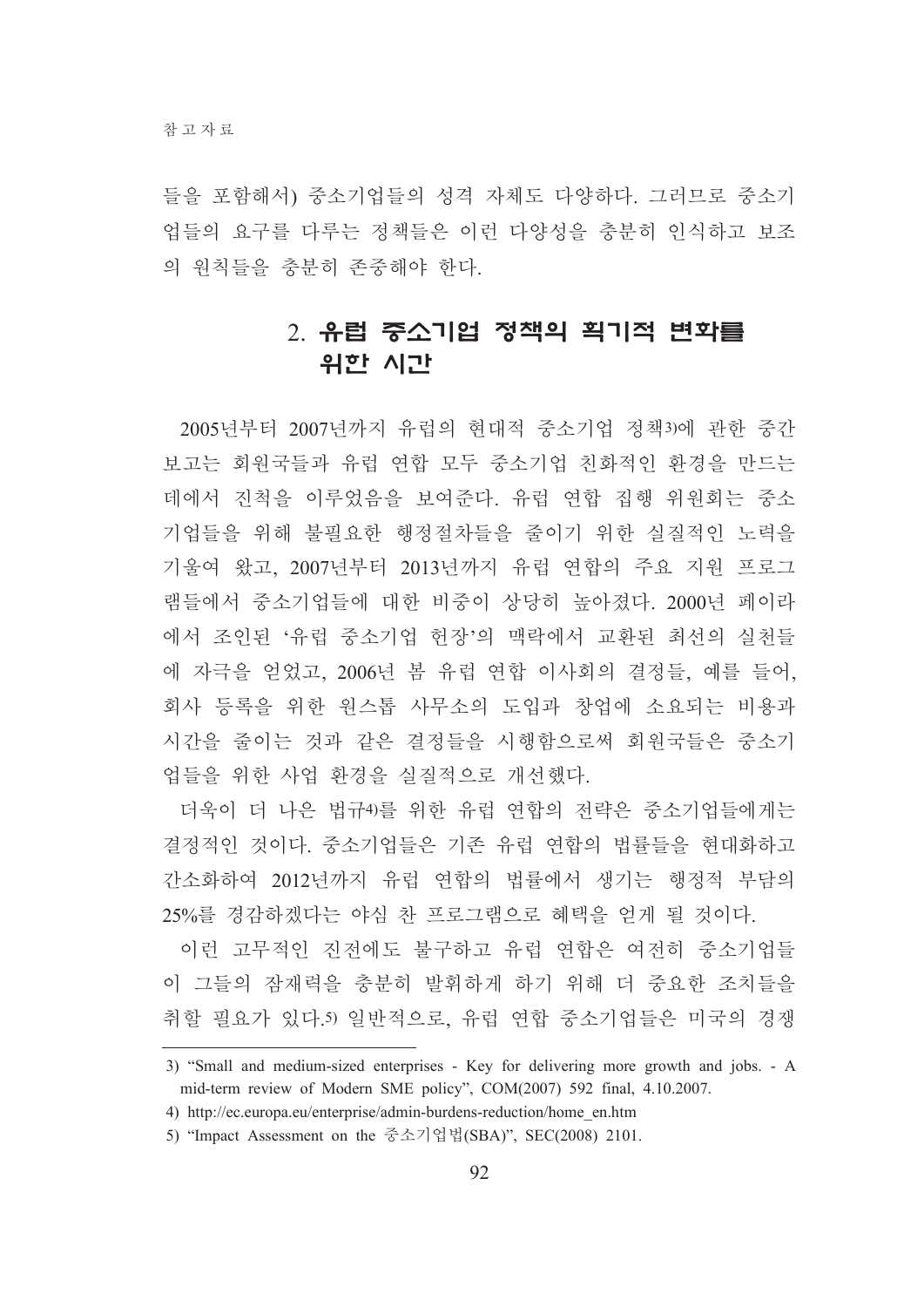업체들에 비해 여전히 낮은 생산성을 보유하고 있고 훨씬 더 느리게 성장한다. 미국에서 생존 기업들은 7년 내에 평균적으로 60%에 이르 는 고용을 증대하는 반면 유럽 생존 기업들의 고용 성장은 10%에서 20% 수준에 머문다. 중소기업들은 여전히 금융(특히 벤처 자본), 연 구, 혁신, 환경과 같은 영역에서 그들이 활동하고 다른 기업들과 경쟁 하는 조건들을 저해하는 시장의 실패에 직면하고 있다. 예를 들어 중 소기업의 21% 가량이 자금 조달 문제에 접근하는 데에 어려움을 겪 고 있다고 지적한다.0 그리고 여러 회원국들의 초소형 업체들의 경우 그 수치는 훨씬 더 높다. 또한 대기업들과 비교해 유럽 중소기업들이 성공적으로 혁신을 수행한 경우는 훨씬 더 드물다. 운영 기술과 과학 기술들의 부족과 같은 구조적 어려움들과 각국 수준에서 노동시장의 여전한 경직성으로 인해 상황은 더욱 악화되고 있다

유럽 경제에서 중소기업들의 역할은 최고 정치 차원에서 거듭 인정 되어왔다. 2008년 3월 유럽 이사회는 중소기업들의 지속가능한 성장 과 경쟁력을 더욱 강화하기 위한 이니셔티브, 이른 바 유럽 "중소기업 법(SBA)"에 대한 강력한 지지를 표명했고 이것의 조속한 시행을 촉구 했다. 단일 시장 평가7) 역시 더 나은 결과와 더 많은 이익을 거두기 위해 오늘날 중소기업의 요구에 맞추어 단일 시장을 좀 더 잘 재단하 기 위한 추가 이니셔티브를 요구하기 시작했다. 마지막으로 중요한 것은 중소기업법(SBA)을 준비하기 위해 진행되었던 공개 청문회와 온 라인 상담은 유럽 중소기업들의 잠재력을 완전히 발휘하게 할 중요한 정치적 이니셔티브가 필요하다는 것을 확인시켰다는 사실이다. 유럽 연합 집행 위원회가 유럽 "중소기업법(SBA)"을 제출하기 위한 결정적 행보를 취한 것도 바로 이런 이유 때문이다.

<sup>6) 2007</sup> Observatory of EU SMEs. http://ec.europa.eu/enterprise/enterprise policy/analysis/ observatory en.htm

<sup>7) &</sup>quot;A single market for 21st century Europe", COM(2007) 724 final, 20.11.2007.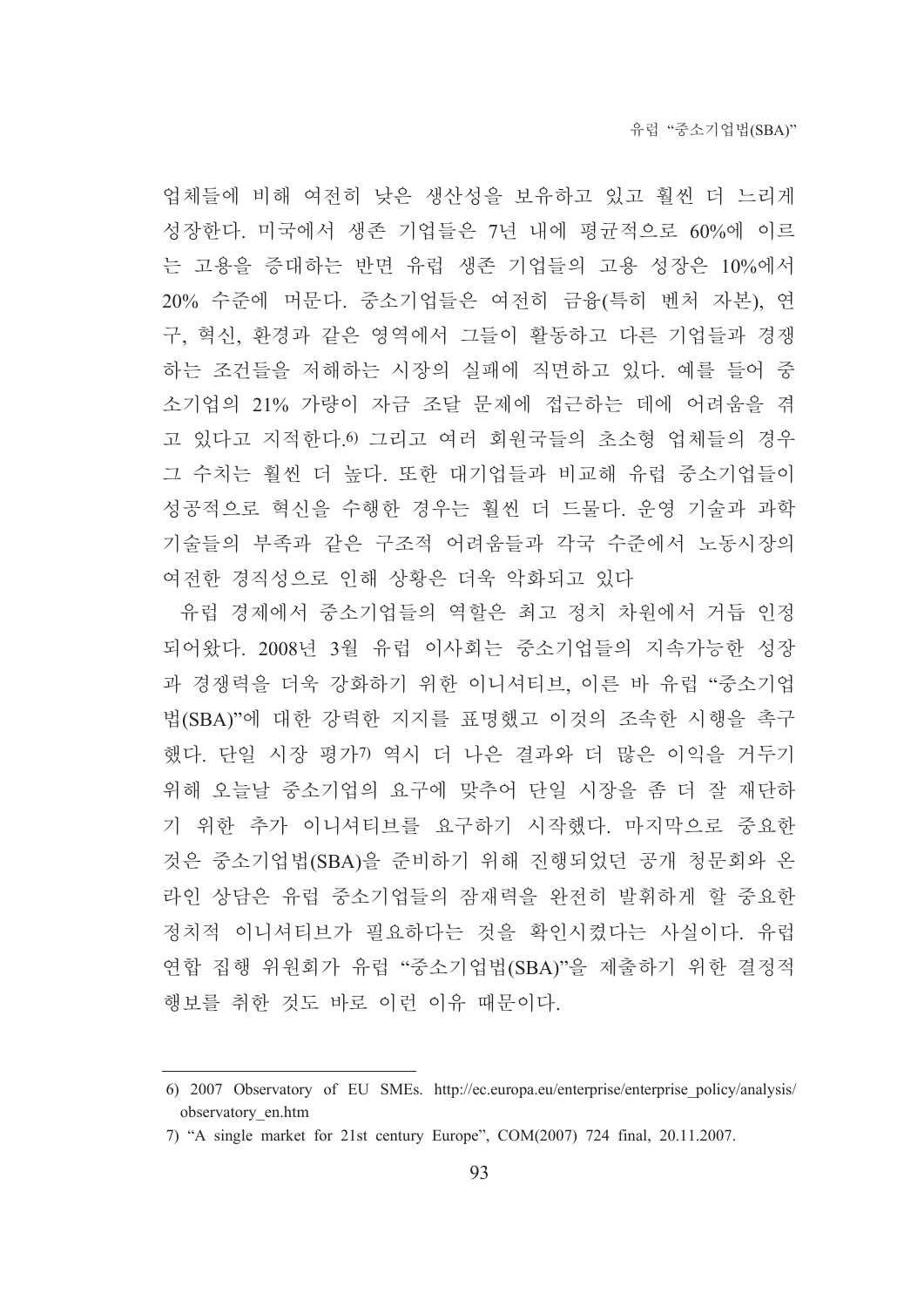# 3. 중소기업들을 위한 야심 찬 정책 현안의 추진 : 유럽 "중소기업법(SBA)"

유럽 중소기업법(SBA)의 핵심에 놓인 것은 중소기업을 위한 최선의 기본 조건들을 달성하는 것은 무엇보다도 기업가들에 대한 사회의 인 정에 달려있다는 확신이다. 사회의 전반적인 풍토가 개인들로 하여금 그들 자신의 사업을 창업하는 선택이 매력적이라고 여기게 해야 하며 중소기업들이 고용 성장과 경제 번영에 실질적으로 공헌한다는 점을 인정해야 한다. 그러므로 중소기업 친화적인 화경을 달성하는 데에 기여하는 중요한 열쇠 가운데 하나로서 유럽 연합 안에서 기업과 위 험의 감수가 담당하는 역할에 대한 인식이 변해야 한다. 기업가 정신 과 그에 따라 기꺼이 위험을 감수하고자 하는 태도는 정치 지도자들 과 미디어의 찬사를 받아야 하며 행정 기관들의 지원을 받아야 하는 것이다. 법규가 그것들을 사용하는 다수의 사람들을 존중해야 한다는 확신, 곧 "작은 것을 먼저 생각한다"는 원칙에 근거해서, 중소기업 친 화적이 되는 것이 주류 정책이 되어야 한다.

# 이는 "중소기업법(SBA)"이 기업정신에 대한 전반적인 정책 접근 을 개선하고 "작은 것을 먼저 생각한다"는 원칙을 법규에서부터 공공서비스에 이르기까지 정책결정에 확고하게 정착시키고 중소 기업들이 그들의 발전을 저해하는 남은 문제들과 맞서도록 도와 줌으로써 중소기업의 발전을 촉진하고자 하는 이유이다.

중소기업법(SBA)은 유럽 연합 집행 위원회와 회원국들의 정책 달성 위에 확립되고 기존의 기업 정책 도구들을 통합하는 새로운 정책 기 본 틀을 만들고 특히 유럽 중소기업 헌장과 현대적인 중소기업 정책 위에 확립된다. 이 야심 찬 정책 현안을 시행하기 위해 유럽 연합 집 행 위원회는 유럽 연합과 회원국들 사이에 보조와 균형을 존중하는 진정한 정치적 동반관계를 제안하고 있다.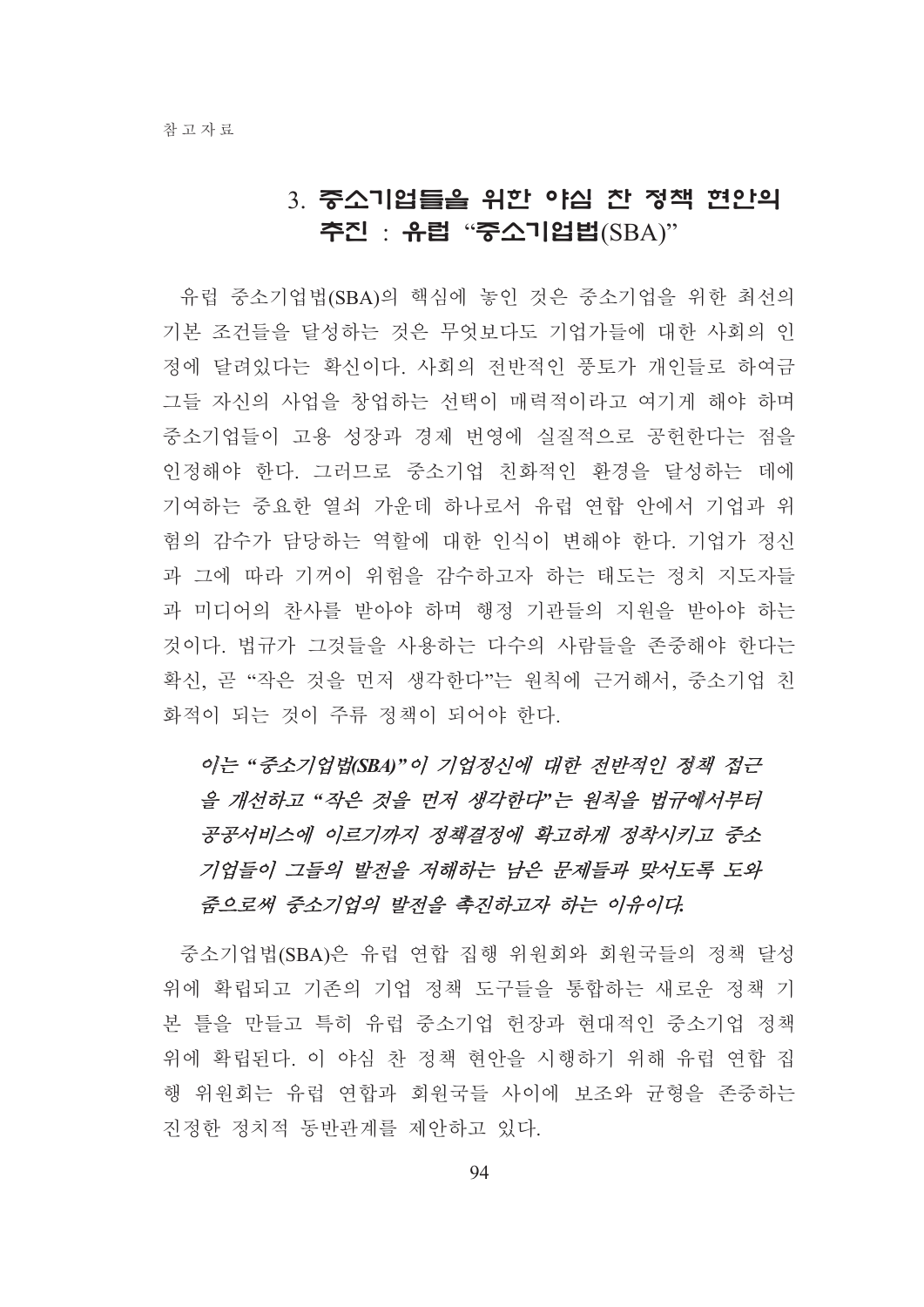이 이니셔티브에 주어진 "법(ACT)"이라는 상징적인 명칭은 유럽 연 함 경제에서 중소기업의 중심적인 역할을 인정하고 처음으로 유럽 연 합과 회워국을 위한 포괄적인 정책 기본 틀을 마련하려는 정치적 의 지를 강조한다:

유럽 연합과 회원국 수준에서 모두 정책의 착상과 시행을 안내할 10개 워칙.

4장에서 상세히 설명된 이 워칙들은 유럽여합의 수준에서 부가적인 가치를 가져오는 데에 필수적이며 중소기업을 위한 동일한 활동의 장을 만들고 유럽 여합 저역에서 법률적 행정적 화경을 개선하다.

- I. 기업가들과 가족 기업들이 번영하고 기업가 정신이 보상받을 수 있는 환경을 만든다.
- Ⅱ. 파산에 직면한 정직한 기업인들이 신속히 제2의 기회를 얻을 수 있게 보장한다.

Ⅲ. "작은 것 먼저 생각하라" 원칙에 따라 법규를 설계한다.

IV. 공공 행정기관들이 중소기업들의 요구를 수용하게 하다.

- V. 중소기업들의 요구에 맞게 공공 정책 도구들을 조정하다 : 공 공 조달에서 중소기업들의 참여를 용이하게 하고 중소기업들을 위한 국가 워조 가능성들을 더 잘 활용한다.
- Ⅵ. 중소기업들의 금융에 대한 접근을 용이하게 하고 상거래에서 적 기의 대금 지급을 지원하는 법적 환경과 사업환경을 발전시킨다.
- Ⅶ. 중소기업들이 단일시장이 제공하는 기회에서 더 많은 혜택을 누릴 수 있게 도움을 준다.

Ⅲ. 중소기업들의 기술의 업그레이드와 모든 형태의 혁신을 촉진한다.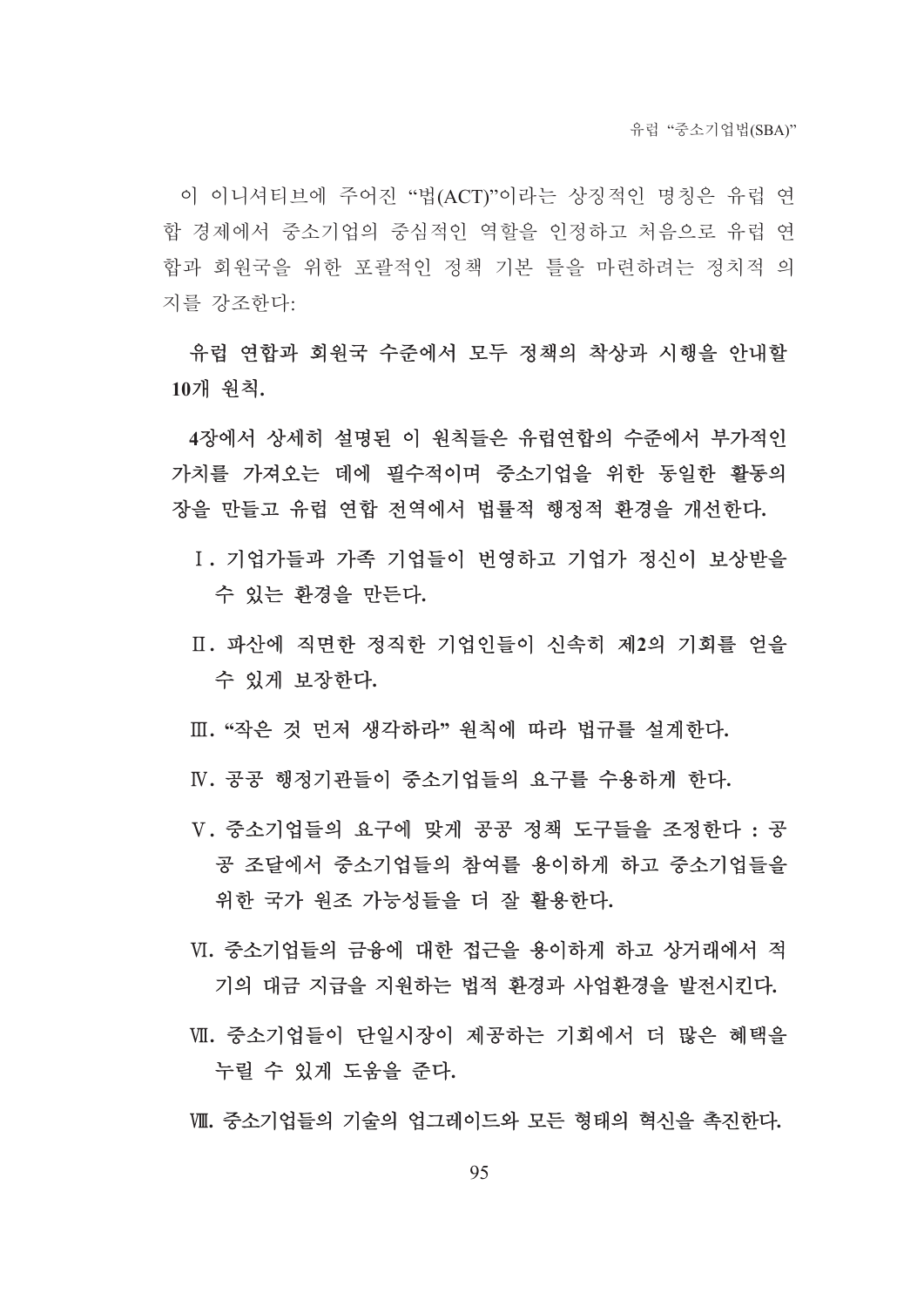### K. 중소기업들이 환경적인 도전을 기회로 바꿀 수 있게 한다.

## X. 중소기업들이 시장의 성장에서 혜택을 얻을 수 있게 장려하고 지워하다.

### "작은 것 먼저 생각하라" 워칙에 인도되는 새로운 법률안들:

General Block Exemption Regulation on State Aids (GBER)

조속한 시일에 채택될 이 법규는 중소기업 워조 부야에서 기존 법 규들이 이미 포괄하고 있는 국가 워조의 이전 통고 범주들로부터 후 련, 고용, 연구개발과 지역 원조와 새로운 원조 범주들을 제외시킬 것 이다. 새로운 법규는 중소기업들에 관한 기존 법규들을 간소화하고 이들과 조화를 이룰 것이다. 그리고 중소기업들을 위한 투자 워조를 증대할 것이다.

유럽 민간 기업(SPE)을 위한 법령에 제공된 법규

이 법규는 유럽 민간 기업을 위한 법령을 위해 준비한 것이며 모든 회원국에서 동일한 단일 원칙들에 따라 운영된다. 유럽 연합 집행 위 워회는 이 새로운 회사 형태가 기존의 법인 조세 지침의 혜택을 받을 수 있게 보장하는 데에 필요한 수정 법안들을 제출할 것이다.

부가세율 감면에 관한 지침

이 지침은 조만간 제출될 것이며 회원국들에게 주로 중소기업들이 제공하는 지역적으로 적용된 서비스에 대한 부가세율 감면 적용이라 는 선택 사항을 제공할 것이다.

더욱이. 중소기업법(SBA)의 일화으로 다음과 같은 법안들이 주비될 것이다:

기업들의 부담을 경감시키는 부가가치세 청구에 관한 기존 법규들 을 현대화하고 간소화하고 그 법규들과 조화를 이루는 법률아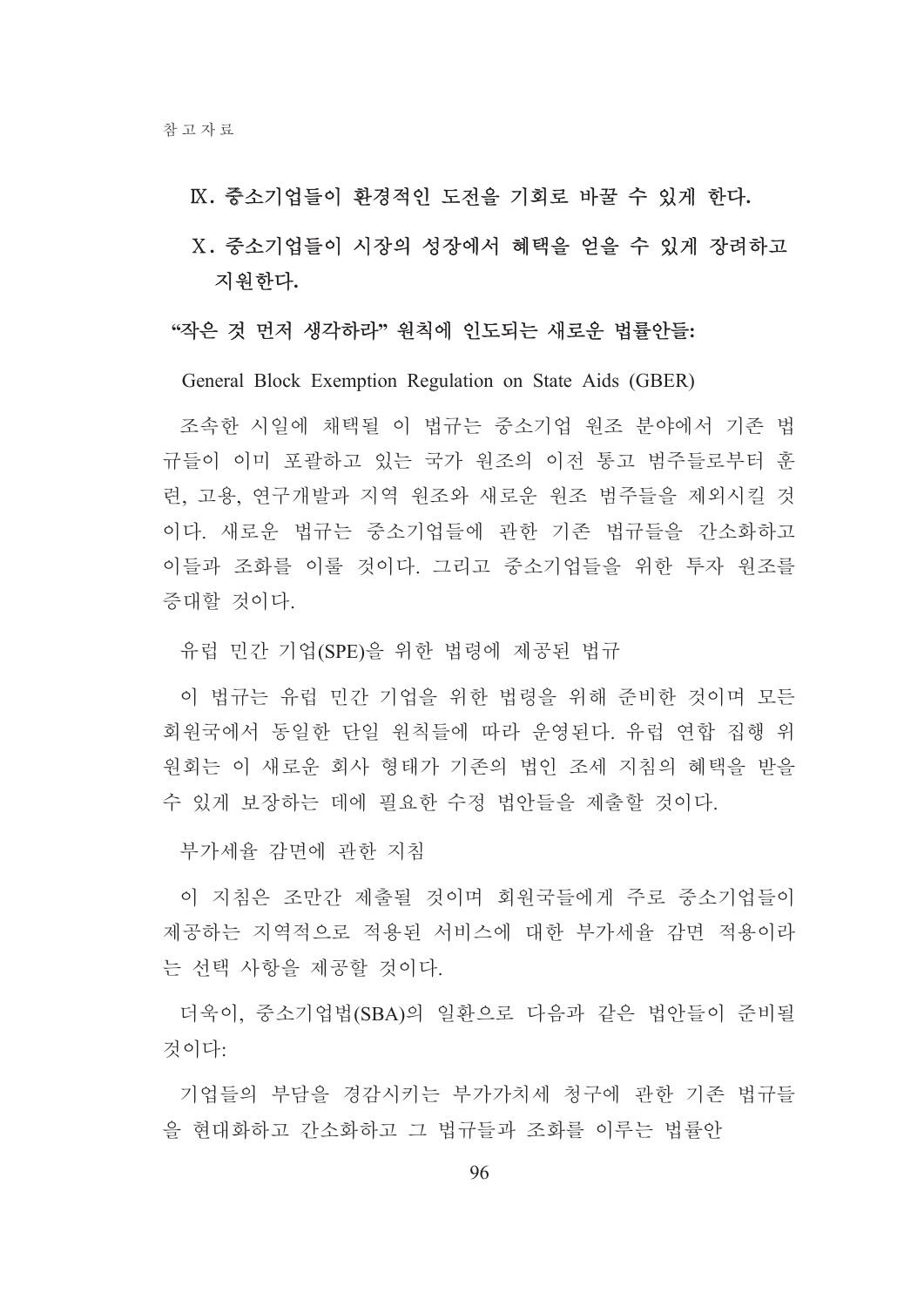중소기업들이 어떤 상업적 거래에서도 적기에 대금을 지급 받을 수 있게 보장하는 것을 전망하는 대금지급 지역에 관한 지침 2000/35/EC 의 수정

## 공동체와 회워국 수준 모두에서 중소기업들의 요구에 따른 10개 워 칙을 시행하는 새로운 일단의 정책 수단들

### 4. 원칙을 정책활동으로 전환

I. 유럽 연합과 회워국들은 기업가들과 가족 기업들이 번영할 수 있고 기업정신이 보상받을 수 있는 환경을 만들어야 한다.

# 그들은 특히 젊은이들과 여성 사이에서 기업가적인 관심과 재 능을 조장하고 기업이전을 위한 조건들을 간소화함으로써 미 래의 기업가들을 더 잘 돌볼 필요가 있다.

기업가 정신에 관한 2007 Flash Eurobarometer8)은 미국인의 61%가 자영업자를 희망하는 데 비해 유럽인의 45%가 자영업을 선호한다는 것을 보여준다. 이 같은 상황은 여러 해 동안 변하지 않았다. 유럽에 서 사람들은 자영업이 잠재적으로 매력적인 직업의 선택 사항이라는 것을 깨닫고 그들의 야심을 성공적인 벤처 기업으로 바꾸는 데에 필 요한 기술들을 제공받아야 한다.

교육 시스템과 특히 학교의 교육 과정은 기업가 정신에 충분히 초 점을 맞추지 않는다. 그리고 기업가들이 필요로 하는 기본적인 기술 들을 제공하지 않는다. 아이들은 교육의 첫 단계부터 적절한 기업가 정신을 배울 수 있다.

향후 10년 동안 6백만으로 추산되는 소규모 사업자들이 은퇴하게 됨에 따라 유럽은 단지 사업 양도의 어려움과 가족 사업의 전통적인

<sup>8)</sup> http://ec.europa.eu/enterprise/enterprise policy/survey/eurobarometer intro.htm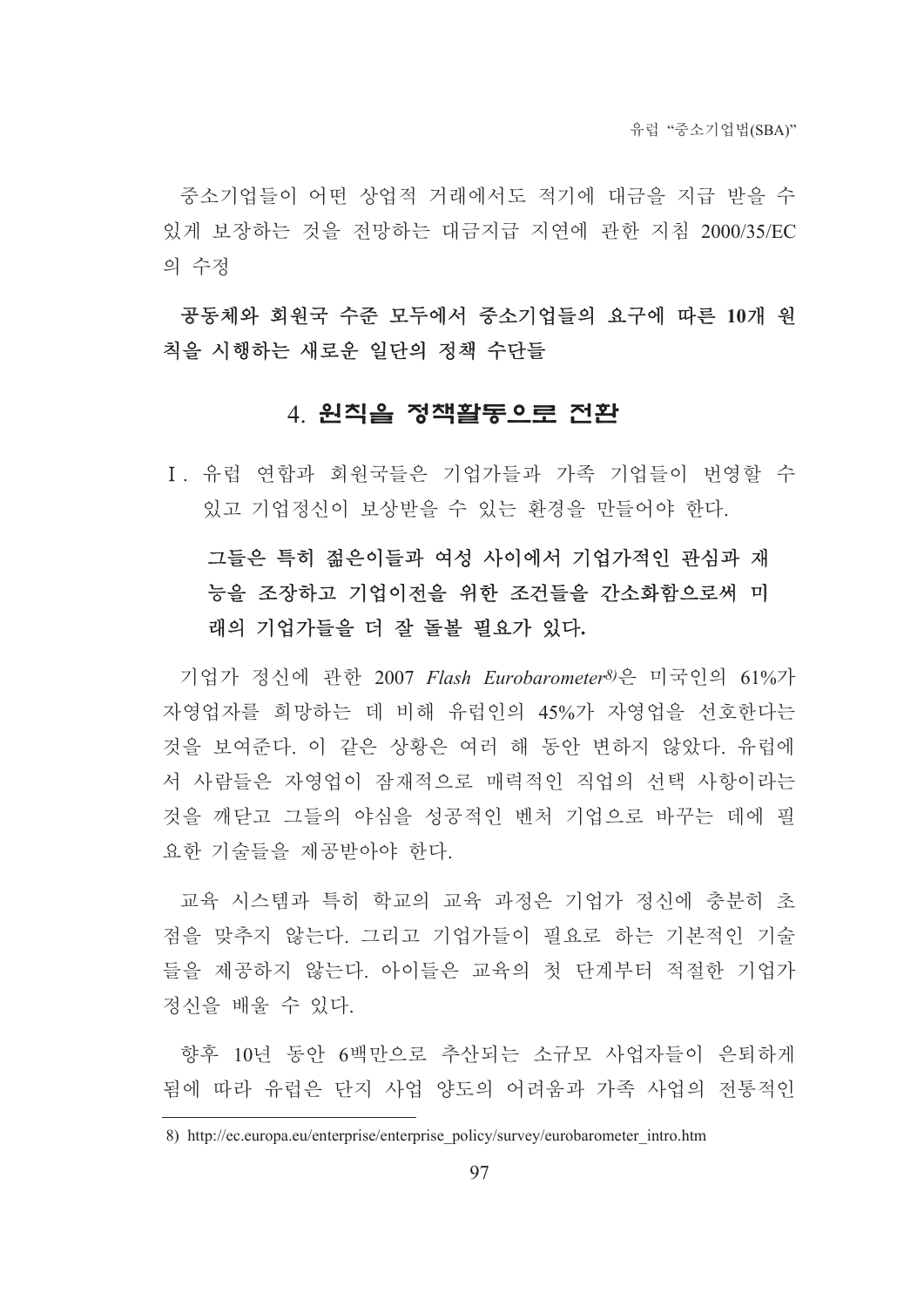역할에 대한 평가의 부재 때문에 이들 업체를 잃는 위험을 감당할 수 는 없다. 더 많은 수의 사업 양도가 유럽 경제에 즉각적인 긍정적 효 과를 나타낼 것이다. 성공적인 사업 양도는 신규 업체들이 만들어내 는 일자리보다 평균적으로 더 많은 일자리를 보존한다. 그러므로 사 업의 양도에 대해 새로운 사업을 창업할 때와 동일한 지원이 주어져 야 한다. 중소기업과 특히 가족 기반 사업의 중요한 역할. 그들의 전 형적인 지역적 기반, 사회적으로 책임 있는 태도, 전통과 혁신을 결합 시킬 수 있는 능력을 인정하는 것은 사업의 양도를 간소화하는 것과 그에 결부된 기술들의 중요성을 강조한다.

기업가 정신의 잠재력이 더 잘 활용되어야 한다. 기업가 정신의 차 워에서 성별의 차이가 지속되고 있고 이로 인해 극소수의 여성들만이 기업인이 된다 이에 더해 이주민들 사이에서도 기업가 정신의 잠재 력이 발휘되지 않는다. 9)

마지막으로, 중소기업법(SBA)은 기업가들 스스로 공조와 네트워크 를 구성하고 기업가 정신을 위한 중요한 훈련의 토대로서 중소기업. 특히 가족 기업의 잠재력을 더 충분히 활용하고 사회적으로 책임 있 는 방식으로 활동함으로써 더 나은 기업 환경을 만드는 데에 공헌할 수 있는 기회로 여겨져야 한다.

## 이런 워칙들을 실취하기 위해

#### 유럽 연합 집행 위원회가 할 일:

기업가적인 문화를 장려하고 기업가 교육에서 최선의 실천을 교환하는 것을 용이하게 할 계획이다.

2009년에는 "유럽 연합중소 기업 주간" - 유럽 전역에서 일어날 수 있는 많은 캠페인 유형의 행사들을 포괄한다 - 을 시작할 것이다.

<sup>9) &</sup>quot;A Common Immigration Policy for Europe: Principles and tools", COM(2008)359 final, 17.6.2008.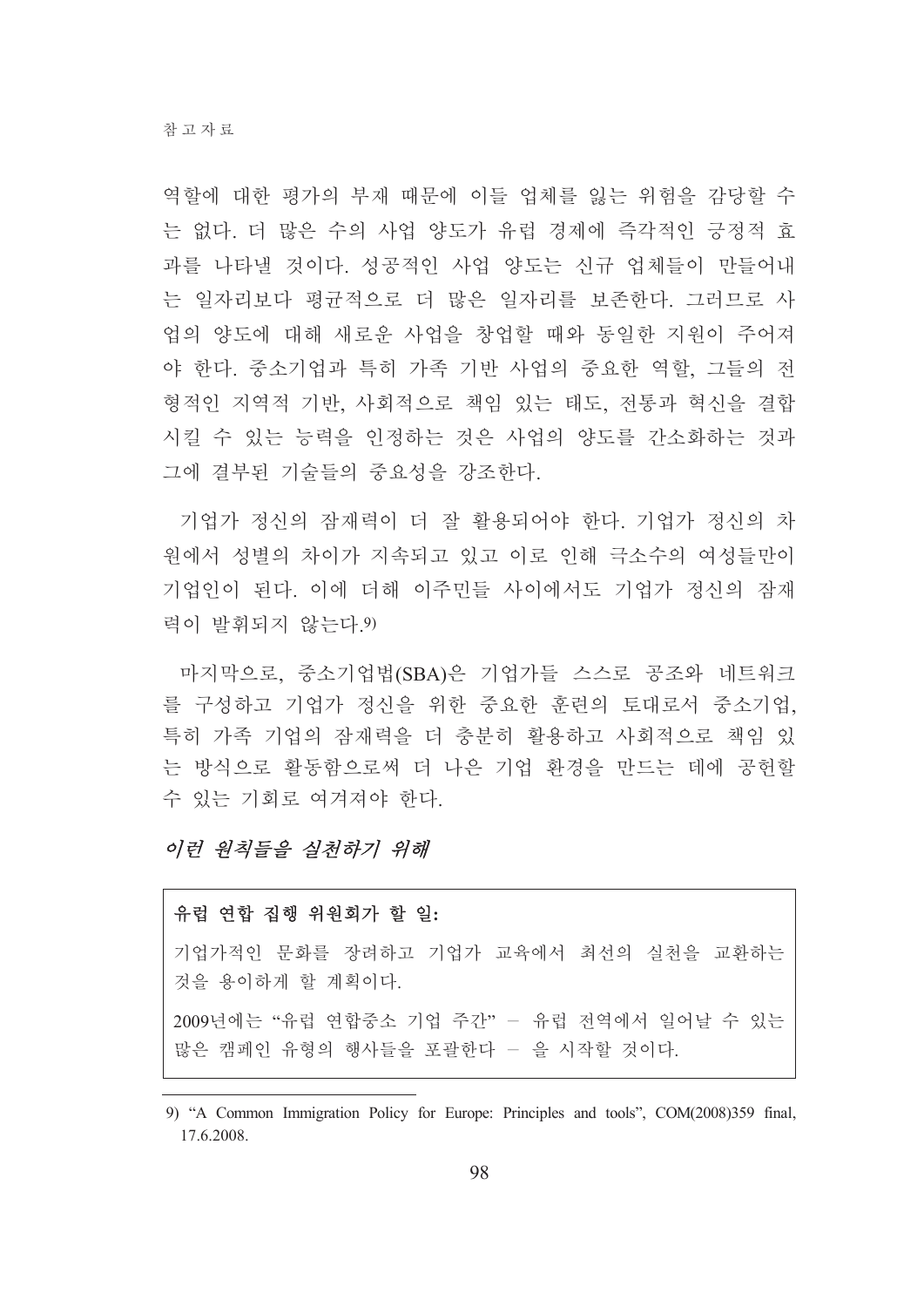2008년 "젊은 기업가들을 위한 에라스무스" 이니셔티브를 출범한다. 이 이니셔티브의 목적은 신규 기업가들에게 경험 많은 호스트 기업인들로부터 배우고 그들의 언어 기술을 개선할 가능성을 줌으로써 경험과 훈련의 교환을 장려하기 위한 것이다.

여성 기업인 홍보대사들의 유럽 연합 네트워크를 수립하고 여성들의 창업을 자극하는 멘토링 시스템을 장려하고 여성 졸업자들 사이에서 기업정신을 고취할 것이다.

#### 회원국들에 대한 권고 사항:

학교 교육 과정, 특히 일반적으로는 중 · 고등 교육에서 기업가 정신을 중요한 능력으로 소개함으로써 젊은이들 사이에서 혁신적인 기업가 정신을 자극하고 그것이 교재에 제대로 반영되도록 보장하다.

모든 수주에서 기업가 정신의 교육을 위한 체계적인 교육 전략들을 발전시키기 위한 사업 공동체들과의 협조를 고양한다.

(특히 증여세와 배당금에 대한 조세와 재산세)와 같은 조세가 사업의 양도를 방해하지 않게 보장한다.

양도 가능한 사업과 잠재적인 새 소유주를 연결하기 위한 시스템을 마련한다. 사업 양도를 지워하고 모니터하다.

여성 기업인들을 위한 멘토링과 지원을 제공한다.

기업가가 되기를 워하는 이주민들을 지워하고 모니터하다.

# Ⅱ 회워국들은 파산에 직면한 정직한 기업가들이 조속히 제2의 기회를 얻을 수 있게 보장해야 한다.

전체 폐업 가운데 15%의 워인이 파산이다. 매년 평균 70만개 가량 의 중소기업이 영향을 받고 유럽에서 연평규 2백 8십만 개의 일자리 가 관련된다.10) 유럽 연합에서 실패의 낙인은 여전히 존재하며 사회

<sup>10) &</sup>quot;Overcoming the stigma of business failure - for a second chance policy - Implementing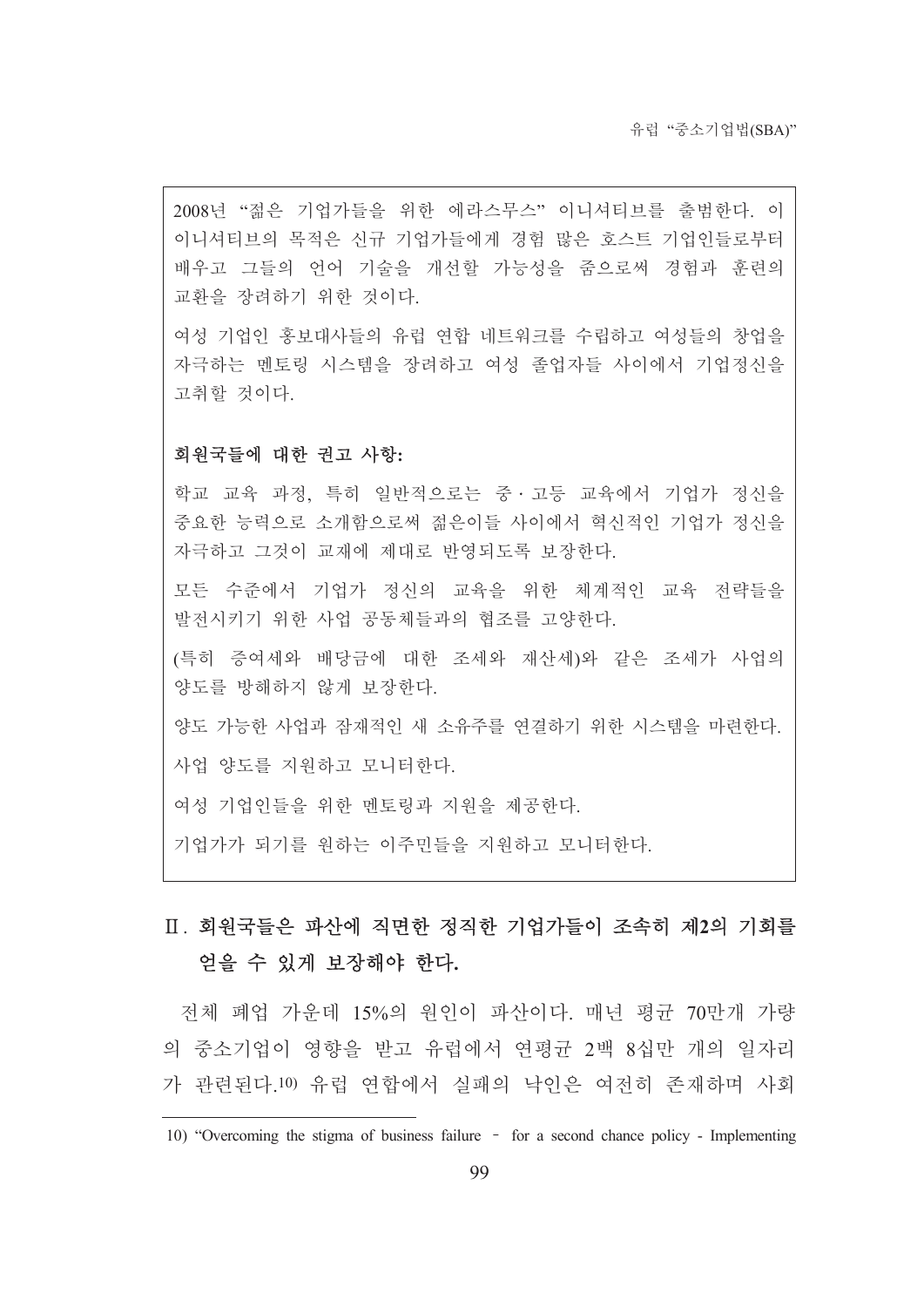는 재창업자의 사업 잠재력을 저평가한다. 오늘날 유럽인의 47%가 과 거 실패했던 업체에서 주문하기를 꺼린다. 동시에, 새로 출발하는 일 은 긴 파산 절차로 인해 복잡해진다. 유럽 여합에서 파산을 완료하는 데 걸리는 평규 시간은 4개월에서 9년까지 다양하다.

### 이런 위칙을 실취에 옮기기 위해.

#### 유럽 연합 집행 위원회가 할 일:

회원국들 사이에 최선의 관행을 교환하는 일을 용이하게 함으로써 제2의 기회 정책을 지속적으로 촉진할 것이다.

### 회원국들에 대한 권고 사항:

예를 들어, 공익광고 캠페인을 통해 사회에서 기업가들에서 새로운 출발 기회를 주는 것에 대해 긍정적인 태도를 권장한다.

고의성이 없는 파산의 경우, 사업을 정리하는 법적 절차들을 1년 이내에 완료하게 한다.

지워 시스템을 포함해서 재창업자를 신규 창업자 동일한 조건에서 다루도록 보장한다.

# Ⅲ. 유럽 연합과 회원국들은 법안을 설계할 때 중소기업들의 특성을 고려함으로써 "작은 것을 먼저 생각한다" 원칙에 따라 법규들을 설계해야 하고 기존의 법률 환경을 간소화해야 한다.

중소기업들이 보고한 것 가운데 가장 부담스러운 제약은 행정적인 법 규들을 따르는 것이다. 사실, 중소기업들은 대기업들과 비교해서 부당한 법규와 행정의 부담을 지고 있다. 대기업들이 법규 의무로 인해 피고용 인 1인당 1유로를 소비하는 데 반해 소규모 기업은 평균 10유로까지 소

the Lisbon Partnership for Growth and Jobs", COM(2007) 584 final, 5.10.2007.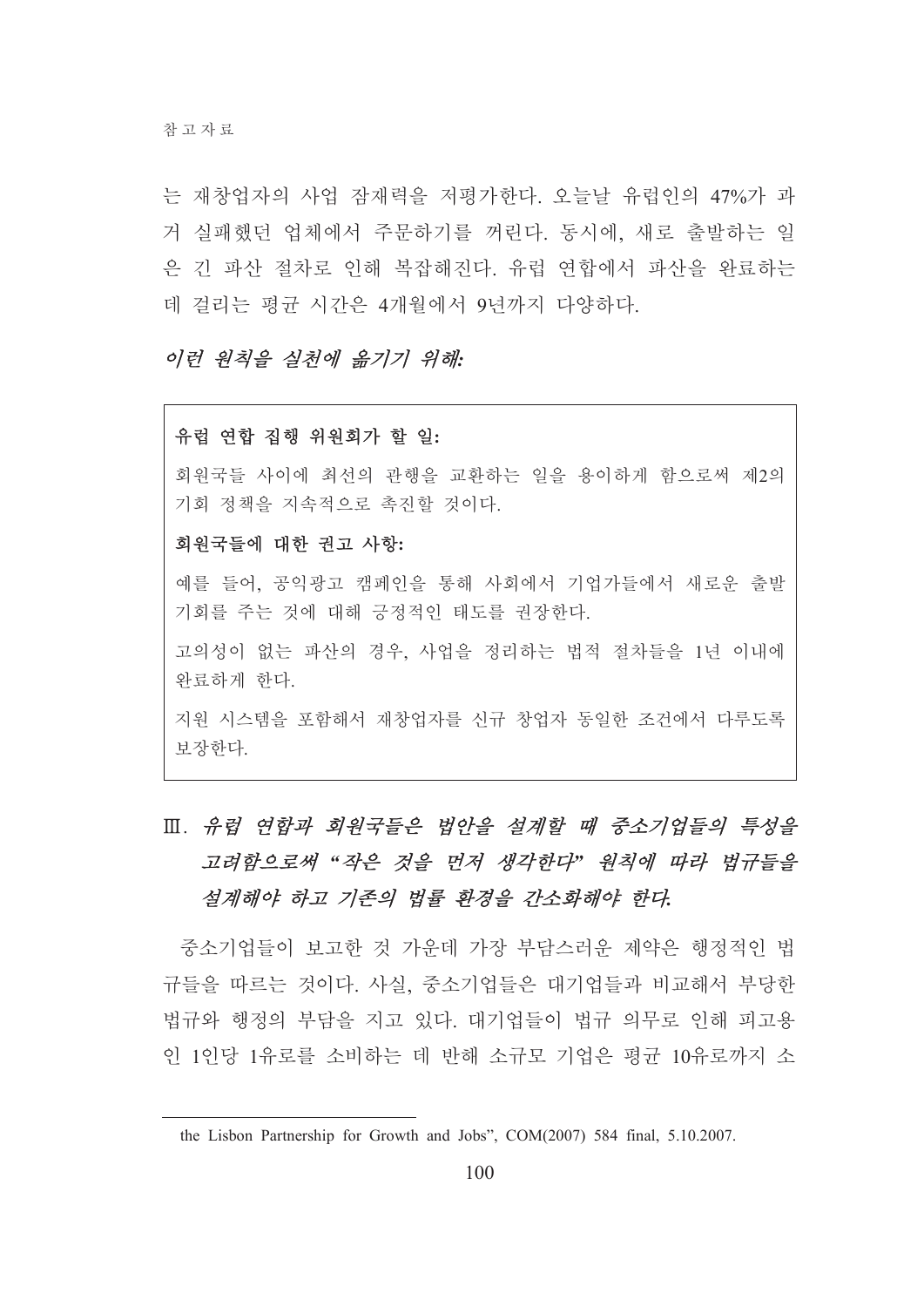비하는 것으로 추산되었다.11) 유럽 중소기업의 36%가 지나 2년 동안 불 필요한 행정 절차들이 그들의 사업 활동을 저해했다고 보고한다.

### 이런 워칙을 실취에 옮기기 위해.

"작은 것을 먼저 생각한다" 워칙에 맞는 미래의 법규를 만들기 위해, 유럽 연합 집행 위원회가 할 일:

향후 법률적이고 행정적인 이니셔티브들에 보조와 규형의 워칙들을 적용 하는 것에 대한 프로토콜의 관계 평가를 강화하고 있다.

실용적일 때면 언제나 법규와 결정의 개시 일자를 동일하게 할 것이고 발효될 법률안에 관한 연례 성명을 발표할 것이다.

### 유럽 연합 집행 위원회와 회원국들에 대한 권고 사항:

정책의 결과들을 달성하기 위해 상호 인정과 자기 규제와 공동 규제 같 은 도구들을 현명하게 혼합하는 것을 포함해서 기업에 가해지는 비용과 부담을 최소화하는 한편, 정책의 결과들이 달성되도록 보장한다.

중소기업에 대한 향후 법률적 행정적 이니셔티브들의 영향을 엄격히 평가하 고 ("중소기업 테스트") 법안을 계획할 때에는 해당 결과들을 고려한다.

기업에 영향을 주는 법률적 행정적 법안들을 만들기에 앞서 적어도 8주 동안 중소기업 단체들을 포함한 이해당사자들의 자문을 구한다.

하락, 이행기, 구체적으로 정보나 보고 요건의 면제와 같은 소규모 업체 들을 위한 구체적인 수단들과 해당하는 경우에는 언제나 맞춤형 방식의 접근법을 활용한다.

### 회원국들에 대한 권고 사항:

발효될 법률안의 공동 개시와 연례 성명의 도입에 따른 유용성을 고려한다. 유럽 연합 법률안을 시행할 때 중소기업을 겨냥한 융통성 있는 임시조치들을 활용하고 "도색 (골드-플래팅)"을 피한다.

<sup>11)</sup> Report from the Expert Group on "Models to Reduce the Disproportionate Regulatory burden on SMEs", May 2007.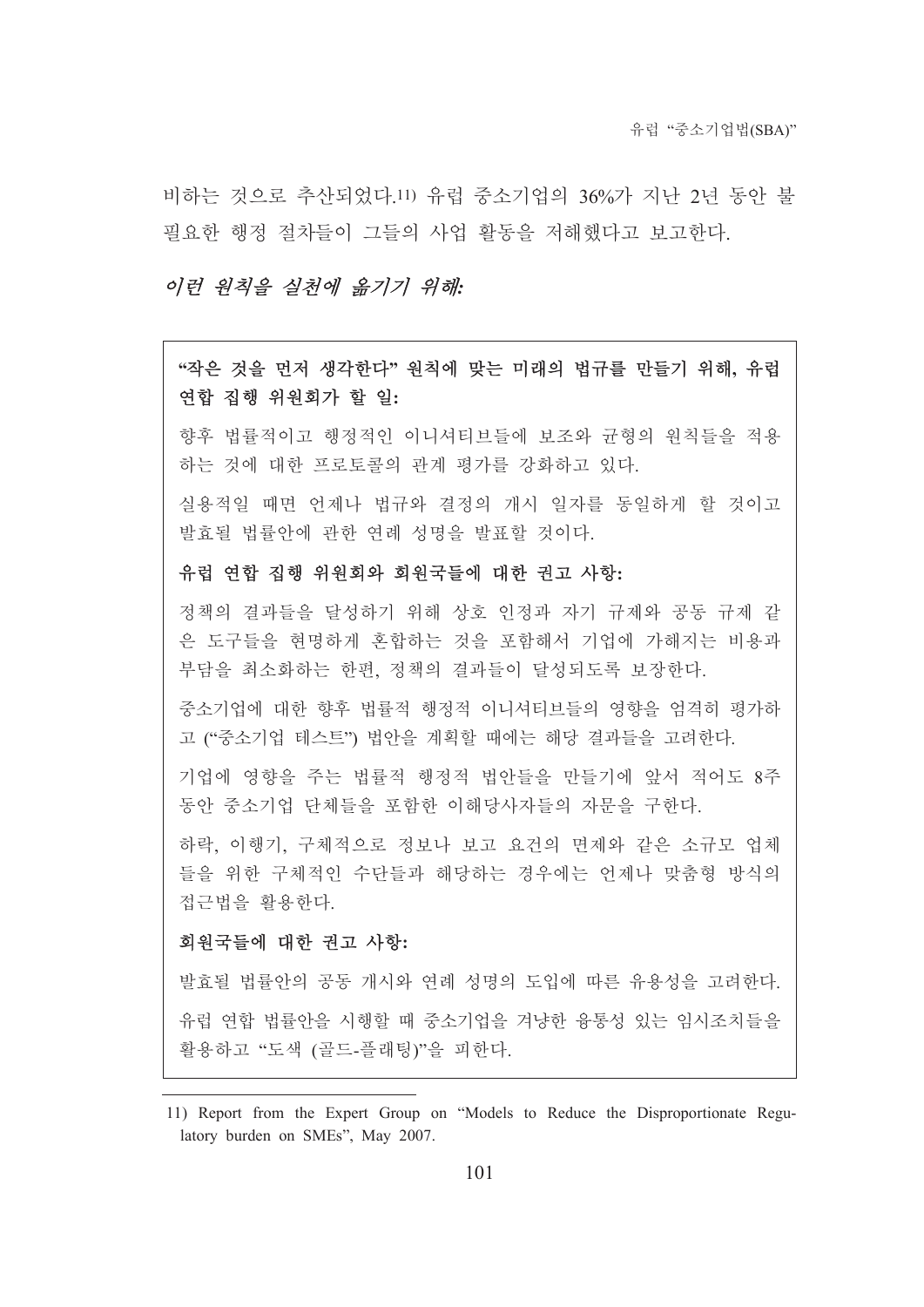## "작은 것을 먼저 생각하다" 워칙에 비추어 규제 화경을 개선하기 위해. 유럽 연합집행위원회가 할 일:

2012년까지 기업의 행정적 부담 가운데 25%를 감소한다는 유럽 연합의 목표치를 달성하기 위해 필요한 법률안들을 모두 제출할 것이다.

2008년 말까지 자산(acquis)에 대한 전면 심사를 완료하고 2009년 초에 발표될 개선된 간소화 진행 프로그램에 결과를 포함시킬 것이다. 구체적으로 회사법을 포함해서 입법활동은 중소기업에게 혜택을 주기 위해 간소화될 수 있는 법안들을 확인하는 데에 특별한 주의를 기울일 것이다.

#### 회원국들에 대한 권고 사항:

유럽 연합 수준에서 2012년까지 행정적인 부담의 25%를 줄이겠다는 공 약이 아직 이행되지 않은 경우에 그 공약에 부합할 만한 목표들을 채택 하고 시행하다

공동체의 입법에서 행정적인 부담을 경감하는 것과 관련된 법안들의 채 택을 보장하다.

회원국들이 부가세 한계치를 10만 유로까지 늘리는 것을 허용하는 유럽 여합 집행 위워회의 법안을 채택한다.

# N. 유럽 연합과 회원국들은 전자정부와 원스톱 솔루션을 장려함으로써 공공 기관들이 중소기업들의 요구를 수용하게 해 중소기업들의 생활을 가능한 한 간소하게 만들어야 한다.

현대적이고 수용적인 공공 행정 기관들은 중소기업의 비용과 시간 을 절감시키고 혁신과 일자리 창출을 위한 자원들을 무상으로 제공함 으로써 중소기업들의 성공과 성장에 기여할 수 있다. 전자정부와 원 스톱 사무소들은 특히 서비스를 개선하고 비용을 절감하는 데에 도움 을 줄 수 있다.

서비스 지침의 지속적인 시행 과정은 중소기업의 삶을 좀 더 편하 게 하고 회워국들에게 다일한 접촉 지점들의 설립을 요구하고 허가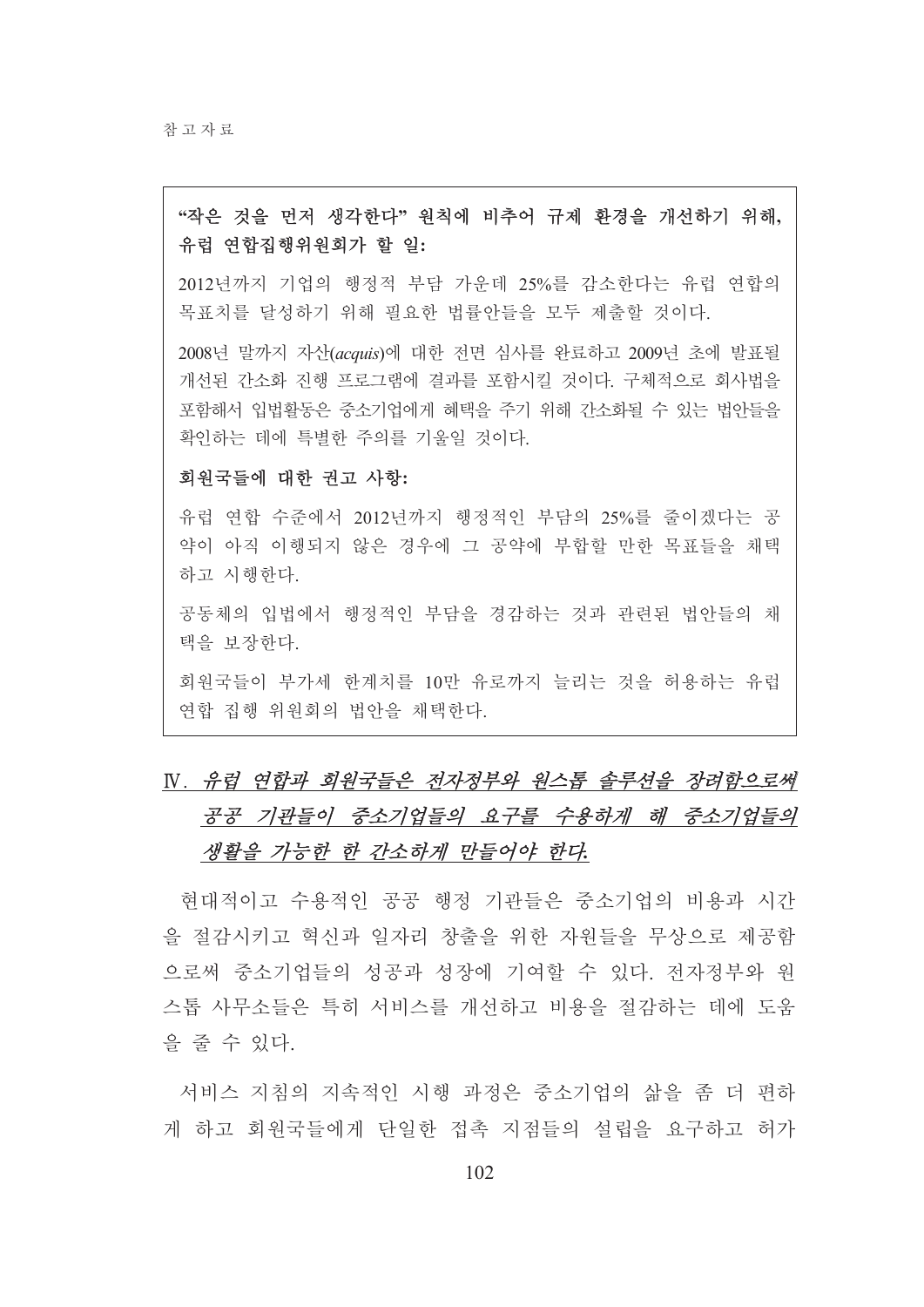체계의 수를 줄이고 간소화하도록 요구하고 서비스 활동에 장애가 되 는 법적 장애들을 제거할 것을 요구한다. 그것은 또한 사업 활동의 시작을 가속화하는 데에서 그 요건들을 넘어서는 기회를 제공하다.

### 이런 원칙을 실천에 옮기기 위해:

#### 회원국들에 대한 권고 사항:

유럽 연합의 최고 수행자들로부터 자극을 얻어 사업체를 등록하는 데에 회원국의 행정 기관들이 요구하는 비용의 수주을 낮추다.

아직 시행되지 않는 곳에서 사업을 창업하는 데에 소요되는 시간을 일주일 이내로 줄이는 작업을 계속한다.

사업 면허와 허가를 축소하고 간소화함으로써 중소기업의 상업 활동 시작을 가속하다. 더 구체적으로 사람들이나 화경에 심각한 위협을 정당화하는 경우를 제외하고 회원국들은 이들 면허와 허가를 주는 데에 최대 1개월의 시한을 정할 수 있다.

업데이트가 필요한 경우가 아니라면 행정 기관에서 이미 입수할 수 있는 정보를 중소기업에게 요청하지 않도록 자제한다.

통계 정보와 다른 유형의 정보들을 위해 필요한 경우가 아닐 때, 소형 업체들이 국가, 지역, 지방 통계청이 책임진 통계조사에 3년 마다 1회 이상의 참여를 요구 받지 않게 한다.

이해당사자들이 부적절하게 중소기업을 불필요하게 방해한다고 여겨지는 법규나 절차들에 관한 의사전달을 할 수 있는 단일한 접촉 지점을 마련한다.

서비스 지침을 적기에 와전하게 시행하는 것을 보장하다.

기업이 전자적인 수단을 통해 모든 해당 정보를 획득하고 필요한 절차와 서류들을 완성할 수 있는 단일한 접촉 지점을 마련하는 것을 포함해서 서비스 지침의 전면적인 적기 시행을 보장한다.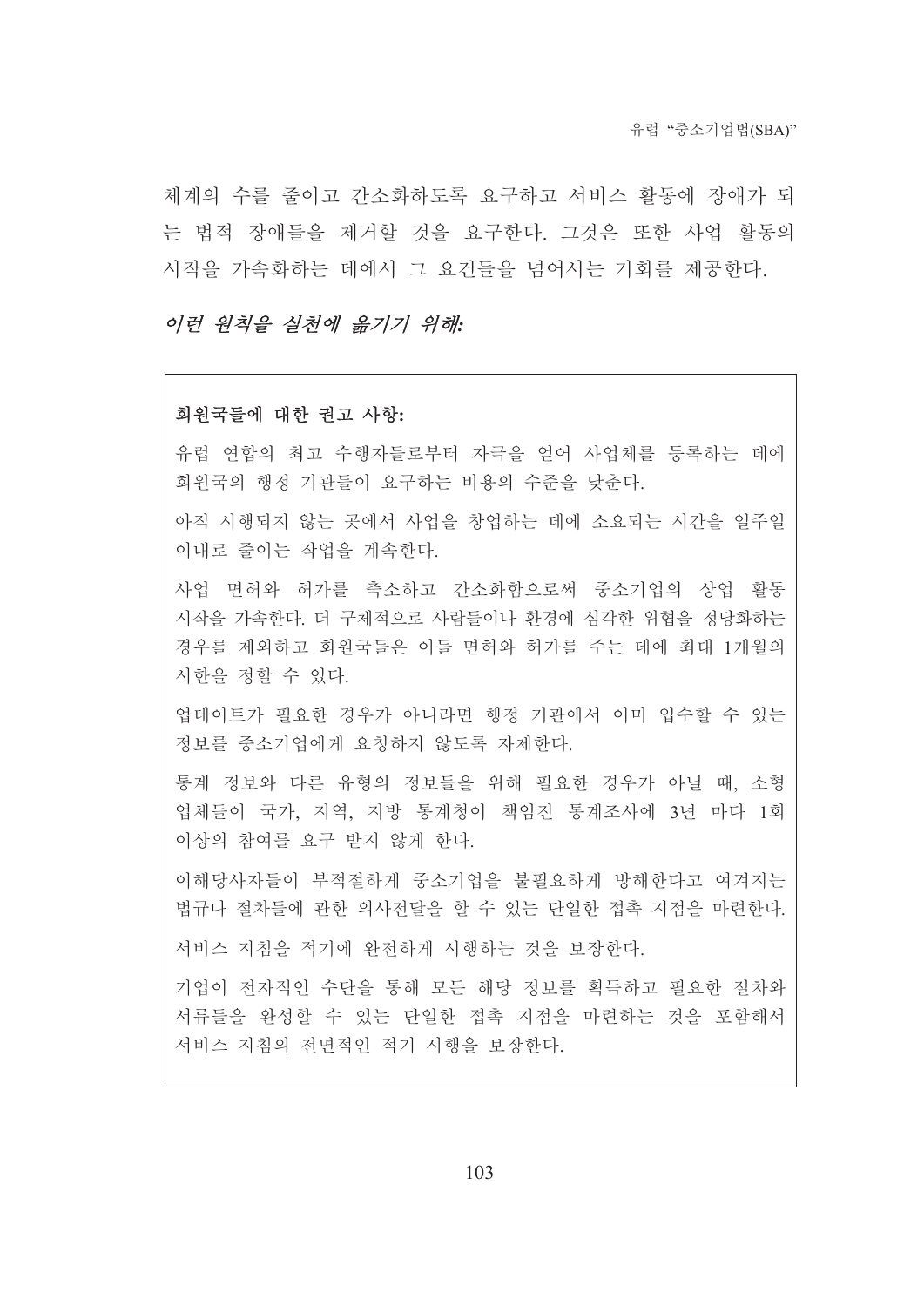V. 유럽 연합과 회원국들은 중소기업의 요구에 맞게 공공 정책 도 구들을 조정한다. 그들은 중소기업들이 공공 조달 절차에 참여 하는 것을 용이하게 하는 방식으로 유럽 공동체의 공공 조달 기 본 틀을 적용하는 방법에 공공기관들이 집중하게 하는 안내를 제공하는 최선의 관행 법령을 활용해야 한다.

중소기업들이 그 생애주기 내내 직면하게 되는 시장의 실패를 다루 기 위해서는 창업을 지원하고 중소기업들에게 인센티브를 제공하기 위 해 공동체 국가 원조 법규들이 제공하는 가능성들을 잘 활용해야 한다.

중소기업들은 유럽 연합GDP의 16%를 차지하는 공공 조달 시장에 참여할 때 장벽에 부딪친다. 단지 초소형 업체들이 기회를 알지 못하 거나 절차로 인해 포기하기 때문이고 공공 기관들이 신생 혁신 기업 들보다는 이력이 있는 대기업들과 수주 계약을 하는 것이 더 편리하 다고 느끼기 때문이다. 이런 사실에도 불구하고 2005년 유럽 연합의 한계치를 넘는 공공 조달 가치의 42%가 중소기업에게 돌아갔다.12) 그 러나 특히 수주 절차에서 공공 기관들과 계약하는 데에 따르는 요건 들을 완화함으로써 중소기업들이 공공 조달 시장에 접근하는 데에 남 아있는 장애물들을 줄일 필요가 있다.

국가 워조는 중소기업들을 그들의 전 생애주기 동안 도울 수 있다. 현재, 중소기업들은 제공되는 지워 선택 사항들을 충분히 차지하지 못하면서 활용할 수 있는 국가 워조에서 주변적인 혜택만을 얻을 뿐 이다. 여기에는 많은 원인이 있다. 첫째, 공공 행정기관들은 공동체의 법규 아래 중소기업들에게 혜택을 주기 위해 허락된 지워 메커니즘들 을 항상 활용하지는 않는다. 둘째, 중소기업들에게 과정이 너무 길고 복잡한 경우가 많다. 셋째, 중소기업들에게는 그들이 활용할 수 있는 시스템에 관한 정보들이 부족한 경우가 많다.

<sup>12)</sup> http://ec.europa.eu/enterprise/entrepreneurship/docs/SME public procurement Summary.pdf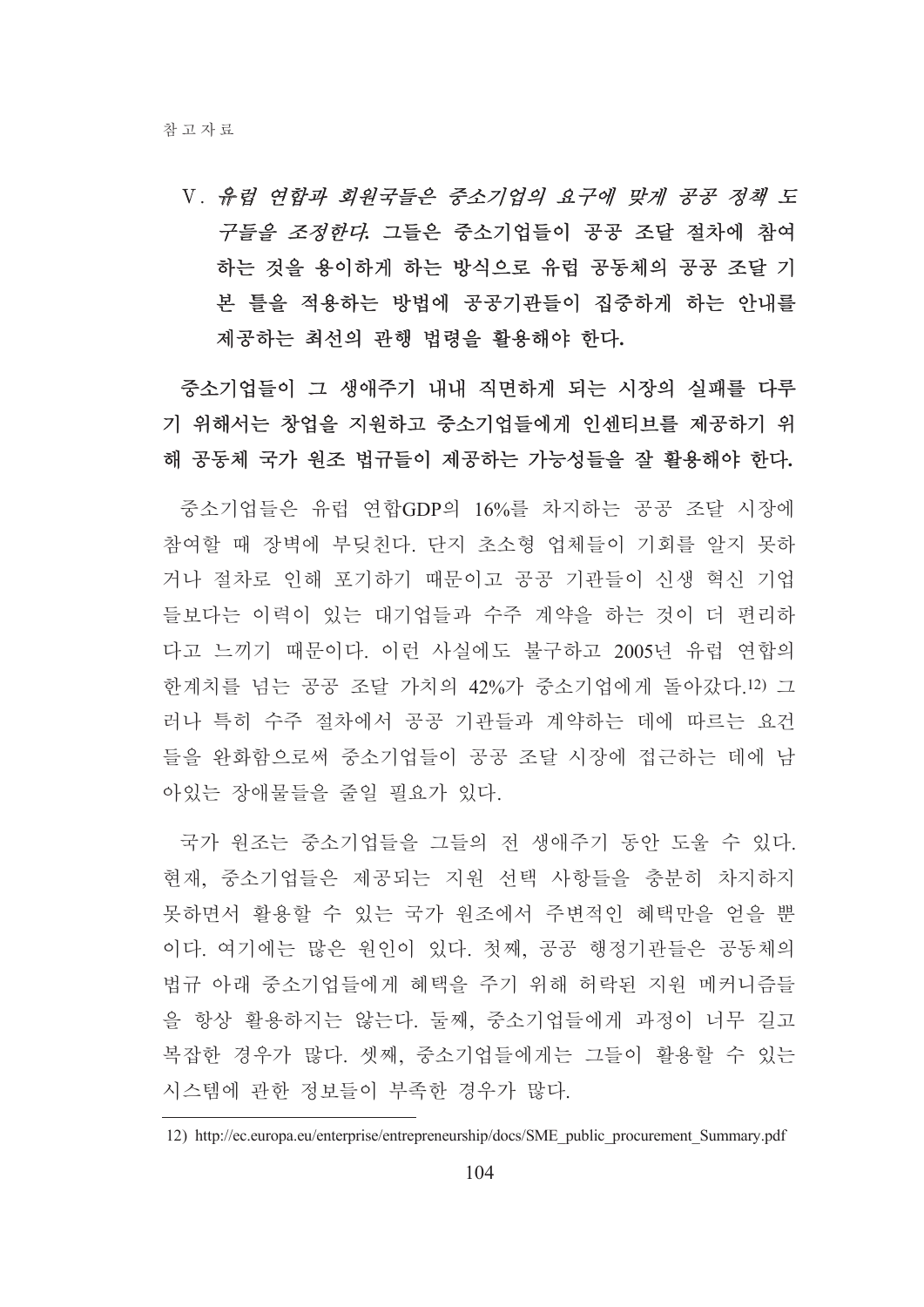### 이 워칙을 실처에 옮기기 위해.

#### 유럽 연합 집행 위원회가 할 일:

구매 무화에서 더 큰 변화를 촉발하기 위해 계약 주체인 행정 당국을 위한 최선의 관행에 관한 규정집을 발표할 것이다. 관료주의를 줄이는 법, 투명성과 정보를 개선하는 법, 중소기업을 위한 공평한 활동의 장을 보장하는 법에 대한 안내를 제공할 것이다.

한계치 이하의 공공 조달에 대한 계약 공고의 선택적 발표, 사업 파트너를 찾기 위한 온라인 도구, 공공조달요건의 투명성과 같은 일련의 이니셔티브들로 공공조달을 위한 기존 유럽여합 웹사이트를 보완함으로써 공공 조달 기회에 관한 정보에 접근을 좀 더 용이하게 하고 있다.

기존 지워의 선택 사항들을 더 잘 알리기 위해 중소기업을 위한 국가 원조에 관한 안내서를 출간할 것이다.

### 회원국에 대한 권고 사항:

유럽 연합 한계치 아래의 공공 조달 기회에 관한 정보에 접근을 확대하기 위한 전자 포탈을 설치한다.

계약 기관들로 하여금 계약을 더 세분하고 하청 계약의 기회를 좀 더 가시화 하도록 촉구하다

그들의 계약 기관들에게 부적절한 자격과 금융 요건을 피해야 하는 의무를 일깨우다

정보, 훈련, 모니터링, 좋은 실천의 교류와 같은 활동을 통해 중소기업과 대기업 구매자들 사이의 거설적인 대화와 상호 이해를 조장하다

좀 더 목표가 뚜렷한 수단들의 설계를 포함해서 중소기업의 요구를 더 잘 다루는 방향으로 국가 워조 정책의 초점을 재조정한다.

# VI. 유럽 연합과 회원국은 중소기업들이 금융, 특히 초기 투자 자금, 소액 금융, 메자닌 금융에 접근하는 것을 용이하게 하고 상업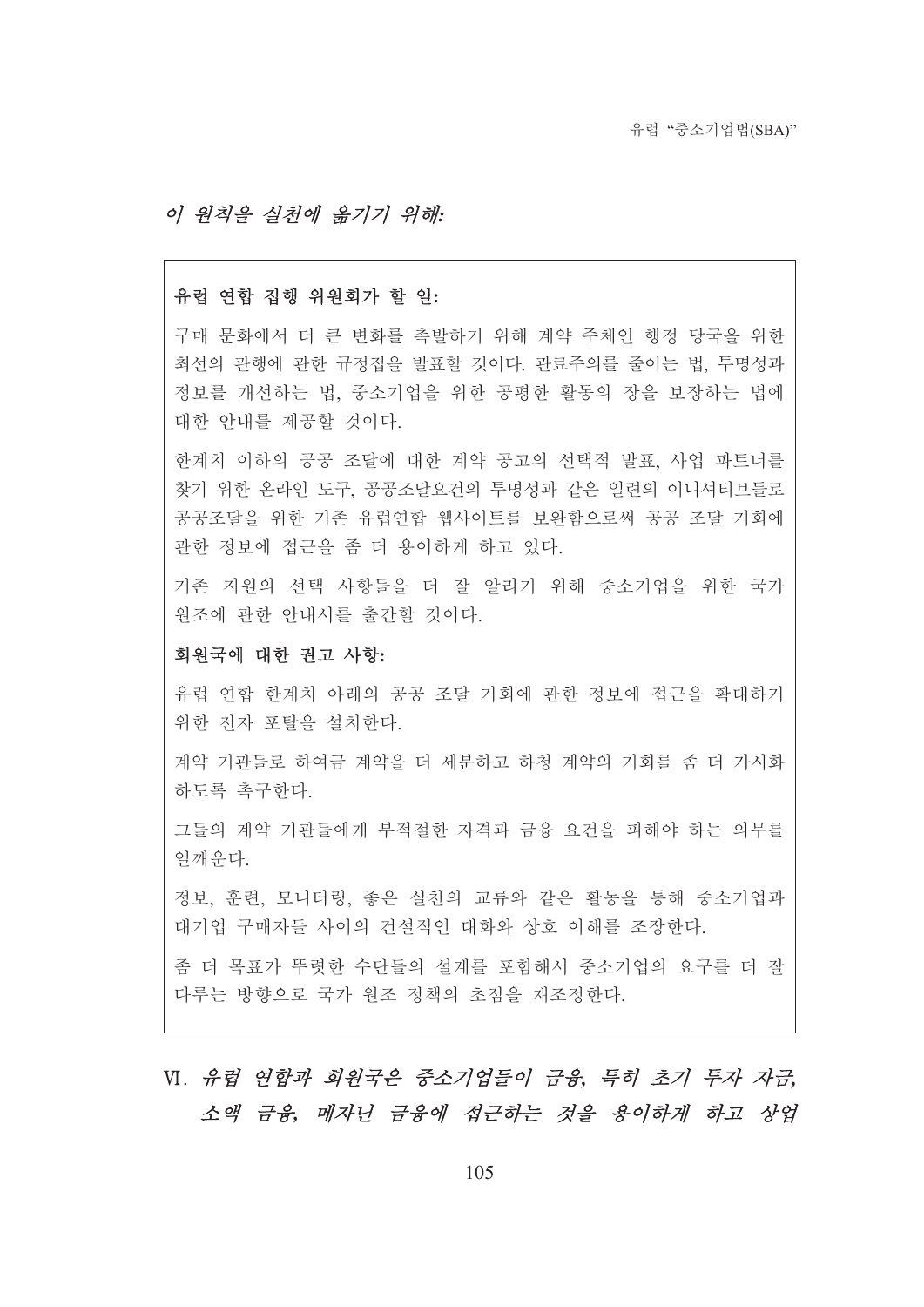## 거래에서 적기에 대금을 지급하도록 지워하는 법률 환경과 사업 환경을 개발해야 한다.

적절한 종류의 자금을 마련하는 일이 기업가들과 중소기업들에게는 주된 어려움이 될 수 있다. 그리고 그들의 근심 목록에서 행정적인 부담에 이어 두 번째 어려움이 될 수 있다. 중소기업의 금융 접근을 지원하기 위해 유럽 투자 은행(EIB) 그룹을 통해 실질적인 액수가 10 억이 넘는 지원금을 제공한 경쟁력과 혁신 기본 프로그램과 같은 유 럽 연합 공공 지원에도 불구하고 상황이 그렇다. 2013년까지 결집 정 책은 중소기업들의 지워에 할당된 2백 7십억 유로를 제공할 것이다. 100억 유로 가량이 JEREMIE을 포함한 금융 공학 수단들을 통해 기부 될 것이며 벤처 자본을 통해 3십 1억 유로 가량을 기부할 것이다. 농 촌 개발을 위한 유럽 농업 기금 또한 무엇보다 기업가 정신을 조장하 고 농촌 지역의 경제적 다원화를 장려하면서 중소기업에게 혜택을 주 게 될 것이다.

위험을 꺼리는 태도는 흔히 투자자와 은행들로 하여금 신생 업체나 초기 팽창 국면에 있는 업체들에게 자금을 지원하는 일에서 물러서게 만든다. 유럽 초기 투자 자금 시장을 추가 개발하기 위해 중소기업의 자금 조달에서 있을 수 있는 시장의 실패가 확인되고 교정되어야 한 다. 더욱이, 많은 기업가들에게는 서로 다른 형태의 금융의 장점과 단 점에 대한 안내와 교육이 필요하고 잠재적 금융가들에게 그들의 투자 계획을 제시하는 최선의 방법에 대한 안내와 교육이 필요하다.

더욱이, 중소기업들은 자주 형평성이 없는 지위에 있고 그런 지위는 유럽의 대금 지불 지연 문화로 인해 더욱 위협을 받고 있다. 사실, 국 가에 따라 중소기업들은 그들의 청구서를 지불 받는 데에 평규적으로 짧게는20일에서 길게는 100일 이상을 기다려야 한다. 채무불이행 4건 가우데 한 건은 대금 지불 지여에 따른 것이다. 이로 인한 결과는 매년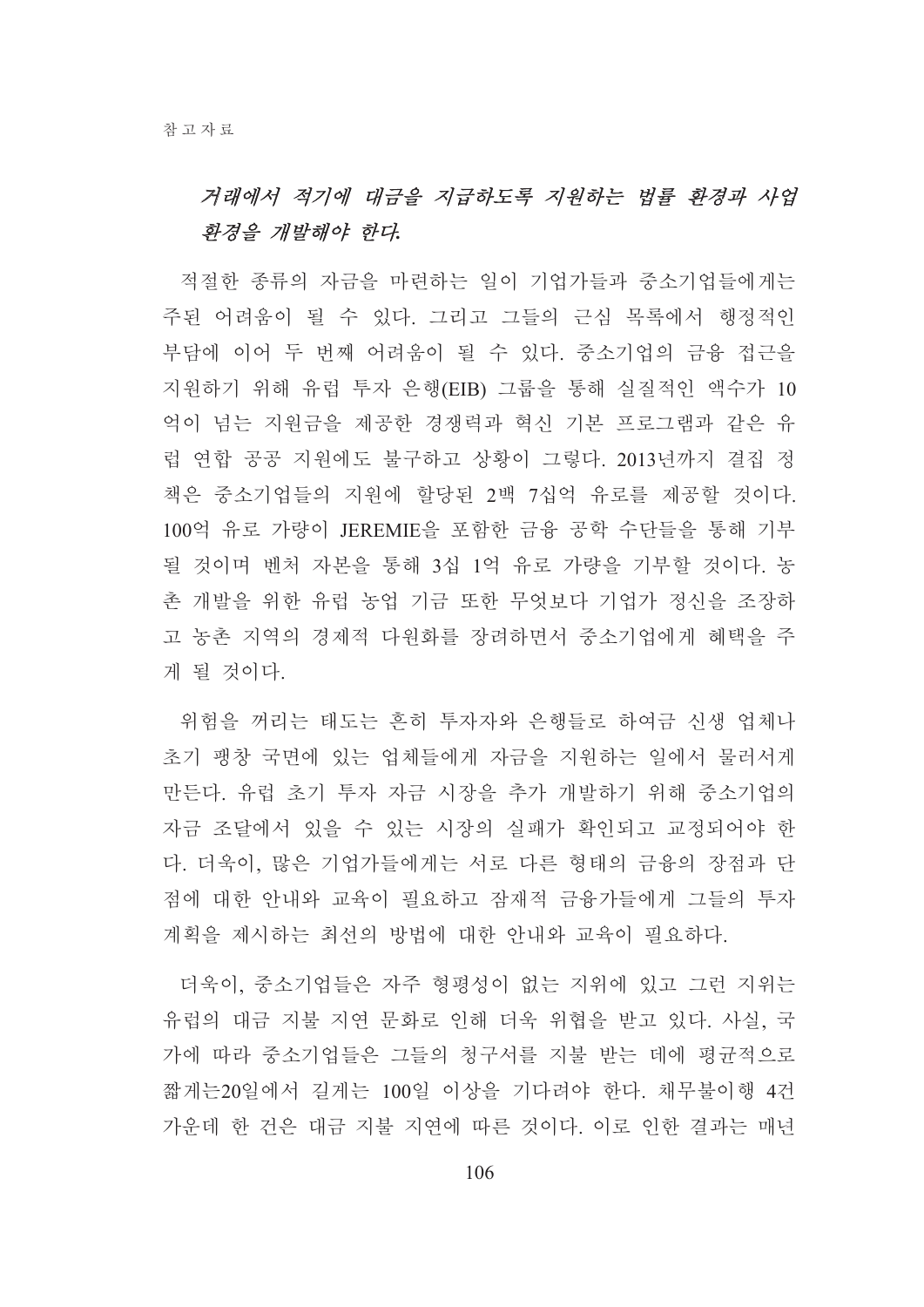4십5만개의 일자리 상실과 2백 5십억 유로의 상실로 나타난다.

유럽 여합 집행 위워회는 중소기업들이 금융에 접근하는 데에 추가 적인 개선이 필요하며 그리하여 기존 상품들을 혀대화하고 그 활용을 간소화하며 2008년을 기점으로 그 활용 범위를 확대하려는 유럽 투자 은행 그룹의 노력을 환영한다는 유럽투자은행그룹(EIB와 EIF)의 평가 를 공유한다. 유럽 연합 집행 위원회는 유럽 투자 은행 그룹이 유럽 연합 집행 위원회의 새로운 소액금융 이니셔티브의 기본 틀 안에서 비 은행권 소액금융 기관들을 지원하기 위해 4천만 유로의 초기 자본 으로 새로운 "마이크로 펀드"를 설립하는 것에 화영의 뜻을 나타내다. 유럽 연합 집행 위원회는 또한 확인된 시장 실패들을 겨냥해서 중소 기업 부문의 더 작은 말단을 포용하는 헌신적인 메자닌 금융과 급속 하게 성장하는 중소기업들과 중형주 회사들의 요구에 따라 조정되고 시중 은행들과 위험을 분담하는 금융 도구들을 마련하려는 유럽 투자 은행의 계획에 차사를 보내다.

### 이런 워칙을 실행하기 위해:

### 유럽 연합 집행 위원회가 할 일:

유럽 벤처 자본 시장을 강화하기 위해 국경을 넘은 투자를 용이하게 하기 위한 민간 알선 체제의 도입을 위한 선택사항들을 평가할 것이다

회위국들이 높은 품질의 투자주비 프로그램들을 개발하도록 도움을 주고 있다.

#### 회원국들에 대한 권고:

국가 워조 법규들을 존중하면서 특히 부채와 담보를 결합시키는 도구들을 가지고 10만 유로와 백만 유로 사이의 간격을 다룰 수 있는 금융 프로그램 들을 단일 시장에서 벤처 자본 펀드들이 국내 펀드들과 동일한 조건으로 투자하는 것을 가로막는 법규와 세금 장벽들을 처리한다.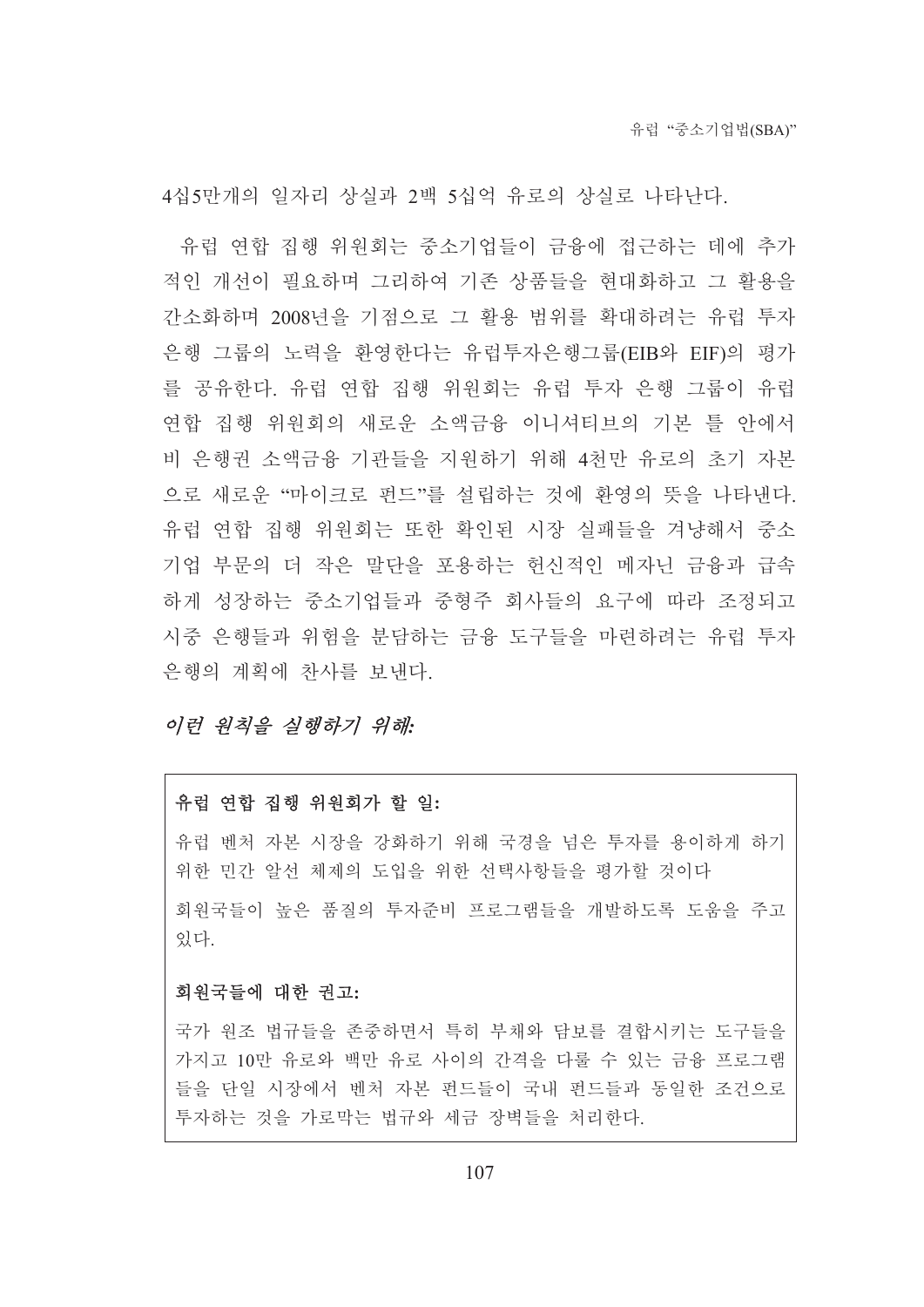법인 이윤에 대한 조세가 투자를 조장하도록 보장한다.

결집 정책 프로그램들과 농촌 개발을 위한 유럽 농업 기금에서 활용할 수 있는 자금들을 충분히 활용해 중소기업들을.

# Ⅶ. 구체적으로 단일 시장 정책의 관리와 그에 관한 정보를 통해 표준의 개발에서 중소기업들의 이해관계가 더 잘 대변될 수 있게 하고 중소 기업들이 특허와 상표에 접근하는 것을 용이하게 하면서, 유럽 연합과 회원국들은 중소기업들이 단일 시장이 제공하는 기회에서 더 많은 혜택을 누리도록 장려해야 한다.

단일 시장은 공통되 법규에 따라 움직이는 5억이 넘는 고객들을 갖 춘 하나의 폭넓은 공동 시장에 기업들이 접근하는 것을 보장해야 한 다. 27개의 서로 다른 국가 법규들을 단일한 유럽 연합의 내부 시장 법규들로 대체하는 것은 간소화가 중소기업들에게는 특별한 혜택이 된다는 것을 함축하고 있다. 잘 작동하는 단일 시장은 중소기업들이 세계화에서 더 큰 우위를 누릴 준비를 갖추게 하는 경쟁력 있는 환경 을 만들 것이고 지식과 혁신을 위한 새로운 기회를 열 것이다. 그러 나 현재 중소기업들은 단일 시장이 제공하는 기회를 충분히 누리지 못하고 있다. 대체로 부족한 언어 능력뿐 아니라 서로 다른 회원국들 에서 사업 기회와 활용할 수 있는 법규에 관한 정보가 부족하기 때문 이다. 서로 다른 국가의 여러 법률 시스템들을 다루는 데에 드는 비 용과 위험 부담은 그들의 활동을 해외로 확대하는 데에 방해가 된다.

중소기업들은 또한 불공정한 상업 관행에 맞서 자신들을 보호할 수 있는 원조를 포함해서 자문과 네트워크 구성 서비스 형태의 공공 지 원의 큰 혜택을 누릴 수 있다. 특히 최근에 유럽 연합 집행 위원회가 출범시킨 Enterprise Europe Network<sup>13)</sup>는 무엇보다도 단일 시장이 제공

<sup>13)</sup> http://www.enterprise-europe-network.ec.europa.eu/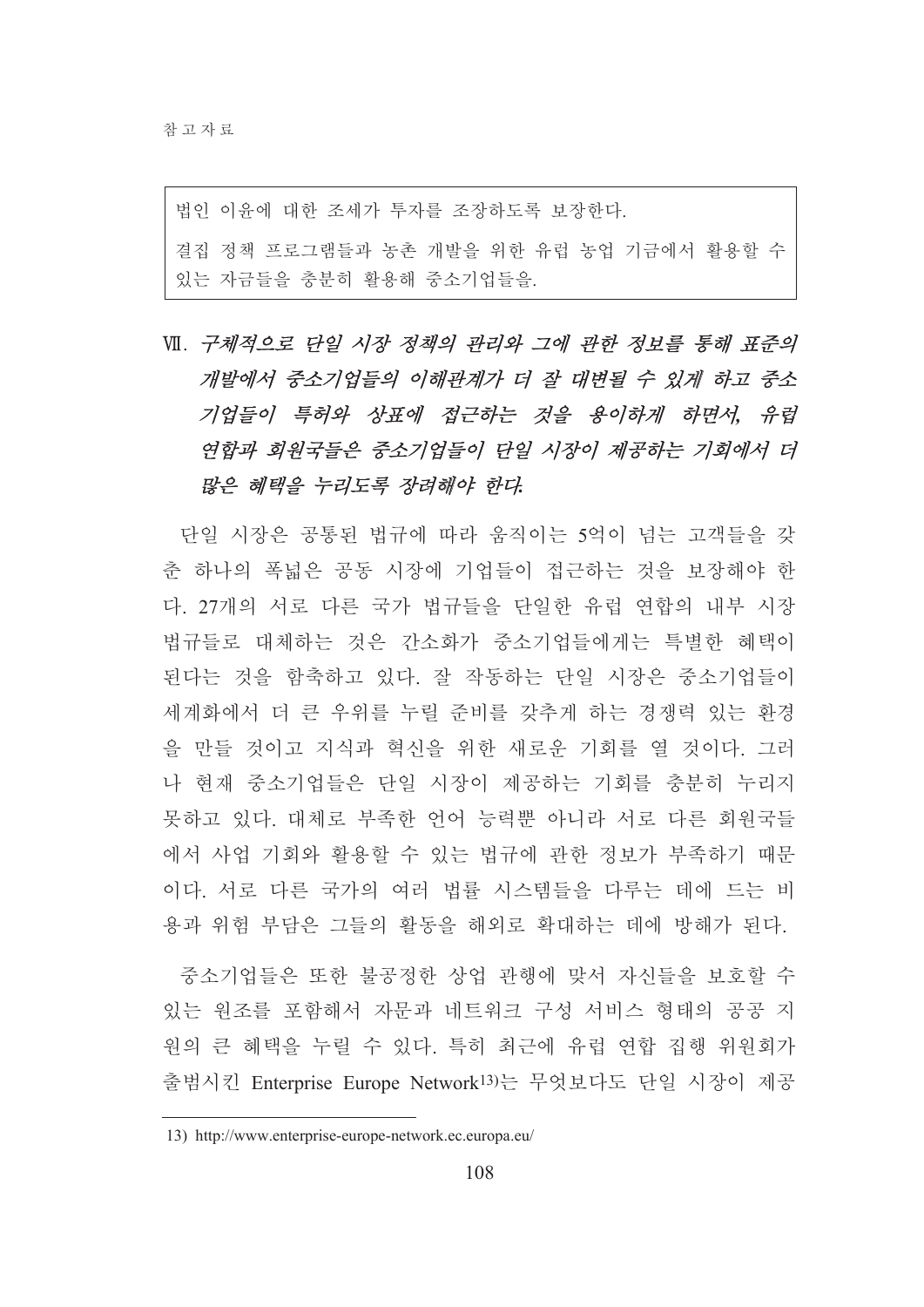하는 기회와 관련해서 정보와 조언을 제공함으로써 중소기업들을 돕 고 있다.

더욱이 중소기업들은 퓨주들의 개발에 충분히 참여할 수 있어야 하 고 인증 과정을 포함해서 표준에 적절히 접근할 수 있어야 하다.

마지막으로, 중소기업을 위한 지적재산권(IPR)의 중요성을 부각시키 기 위해서 유럽 연합 집행 위원회는 공동체 전매 관할권과 범 유럽 전매 관할권을 포함해서 유럽 수주에서 효율적이고 비용 효율적인 고 급 품질과 법률적으로 안전한 특허 시스템을 마련하기 위해 계속 작 업하고 있다.

### 이런 워칙을 실취에 옮기기 위해.

### 유럽 연합 집행 위원회가 할 일:

시장의 실패를 확인하고 경제적 위기가 가장 큰 곳에서 시장의 실패를 다룰 수 있게 하기 위해서 시장과 부문의 모니터링을 더 크게 활용해 단일시장의 작용에 관한 정보를 수집함으로써 중소기업이 기존 시장 개방 정책들로부터 혜택을 받을 수 있도록 보장할 것이다.

상호 운용할 수 있는 전자 서명과 전자 인증을 촉진하기 위해 2008년 시행 계획을 발표할 예정이며 2009년 2분기에 중소기업이 글로벌 공급 체인에 참여하는 것을 돕기 위해 모든 해당 이해당사자들이 참여하는 활동들을 개시할 것이다.

표준화에서 중소기업들의 참여와 그들의 이해관계 방어를 촉진하기 위해 그리고 유럽 표준에 관한 중소기업의 정보와 활용을 개선하기 위해 유럽 연합의 금융 지원을 확대(2008년 백만 유로와 2009년 2백 1십만 유로로)할 계획이다.

내부시장조화청(OHIM)의 금융 전망에 대한 해결책의 일환으로서 공동체 상표 비용을 크게 줄임으로써 공동체의 상표 시스템을 좀 더 접근 가능한 것으로 만들 것이다.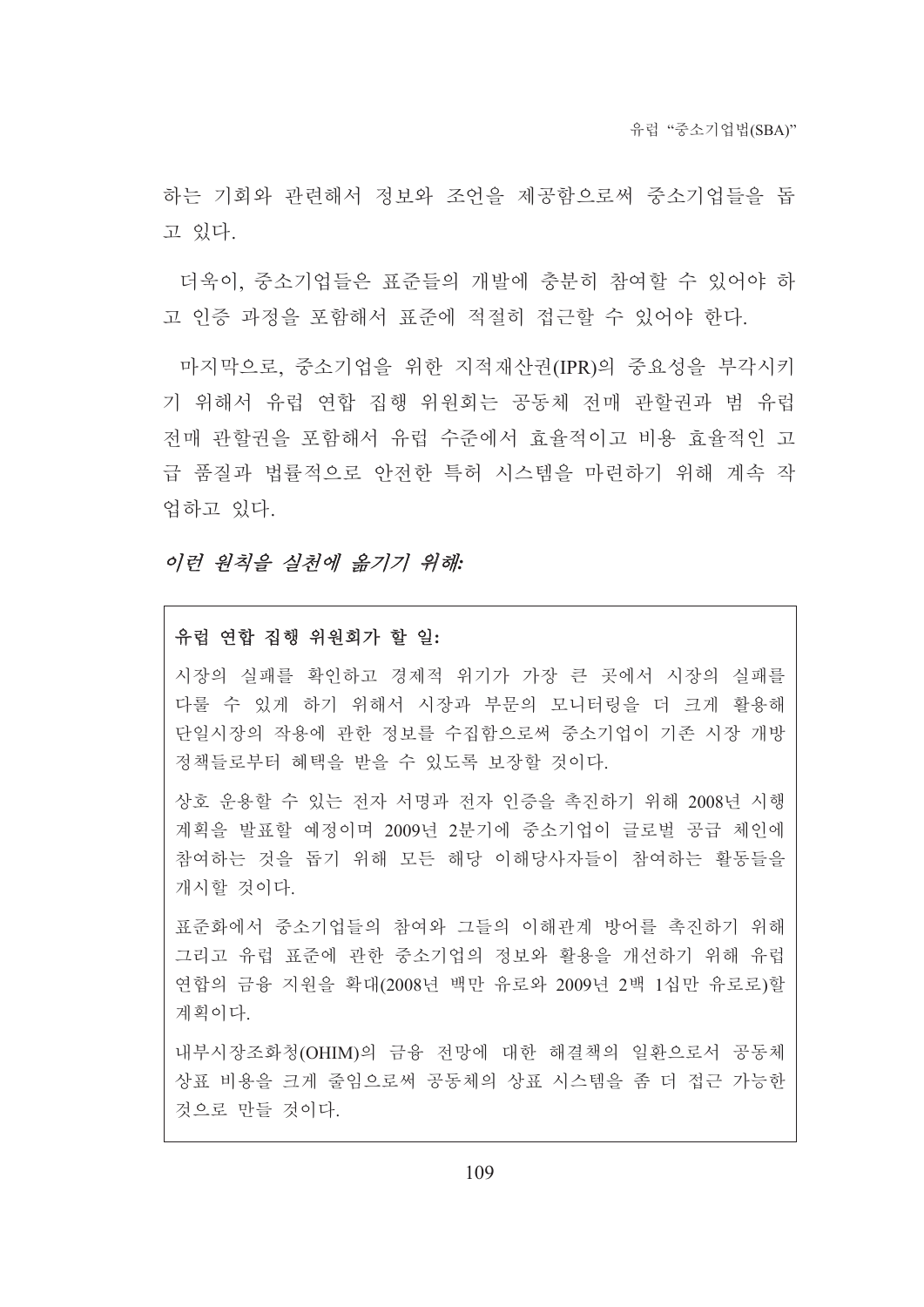행정적 부담을 최소화하는 것을 포함해서 중소기업이 국경을 넘은 교역을 좀 더 쉽게 할 수 있도록 소비자 보호 법규의 파편화를 없애는 작업을 할 것이다.

#### 유럽 표준 기구들에 대한 권고 사항:

유럽 연합 입법과 정책들을 지원하기 위해 개발된 표준화와 함께 시작해 서 표준들에 접근하는 비용을 줄이기 위해 회원국들과 유럽 연합 집행 위 원회의 긴밀한 공조 아래 그들의 사업 모델을 재고한다.

중소기업 협회의 대표들과 조율된 한 두 곳의 "중소기업 지원 센터"를 설 치하다

무제한 접근과 서로 다른 언어들로 규범적인 참고 목록들을 포함해서 유 럽 표준에 관한 요약을 체계적으로 발표한다.

### 회원국들에 대한 권고 사항:

상호 인정 원칙의 올바른 적용을 보장한다.

단일 시장 권리 행사에 따른 문제들이 비공식적으로, 신속하고 실용적으 로 해결될 수 있다는 점을 보장하기 위해 SOLVIT<sup>14)</sup>각국 표주 기구들이 표준에 대한 접근 비용을 줄이기 위해 그들의 사업 모델을 재고하도록 장 려하다

표준화 집행 위원회의 구성이 공정하도록 보장한다.

각국 표준 기구들이 유럽 표준 단체들과 함께 중소기업들이 표준들을 더 잘 활용하고 그들의 내용에 대한 피드백을 제공하도록 장려하는 촉진활동과 정보 캠페인을 수행하도록 권고한다.

중소기업들이 불공정한 상업 관행들에 맞서 자신들을 방어하도록 지워하 는 것을 포함해 자문 서비스를 중소기업들에게 제공하다.

# Ⅲ. 유럽 연합과 회원국들은 중소기업 기술의 업그레이드와 모든 형 식의 혁신들을 촉진해야 한다.

<sup>14)</sup> http://ec.europa.eu/solvit/site/index en.htm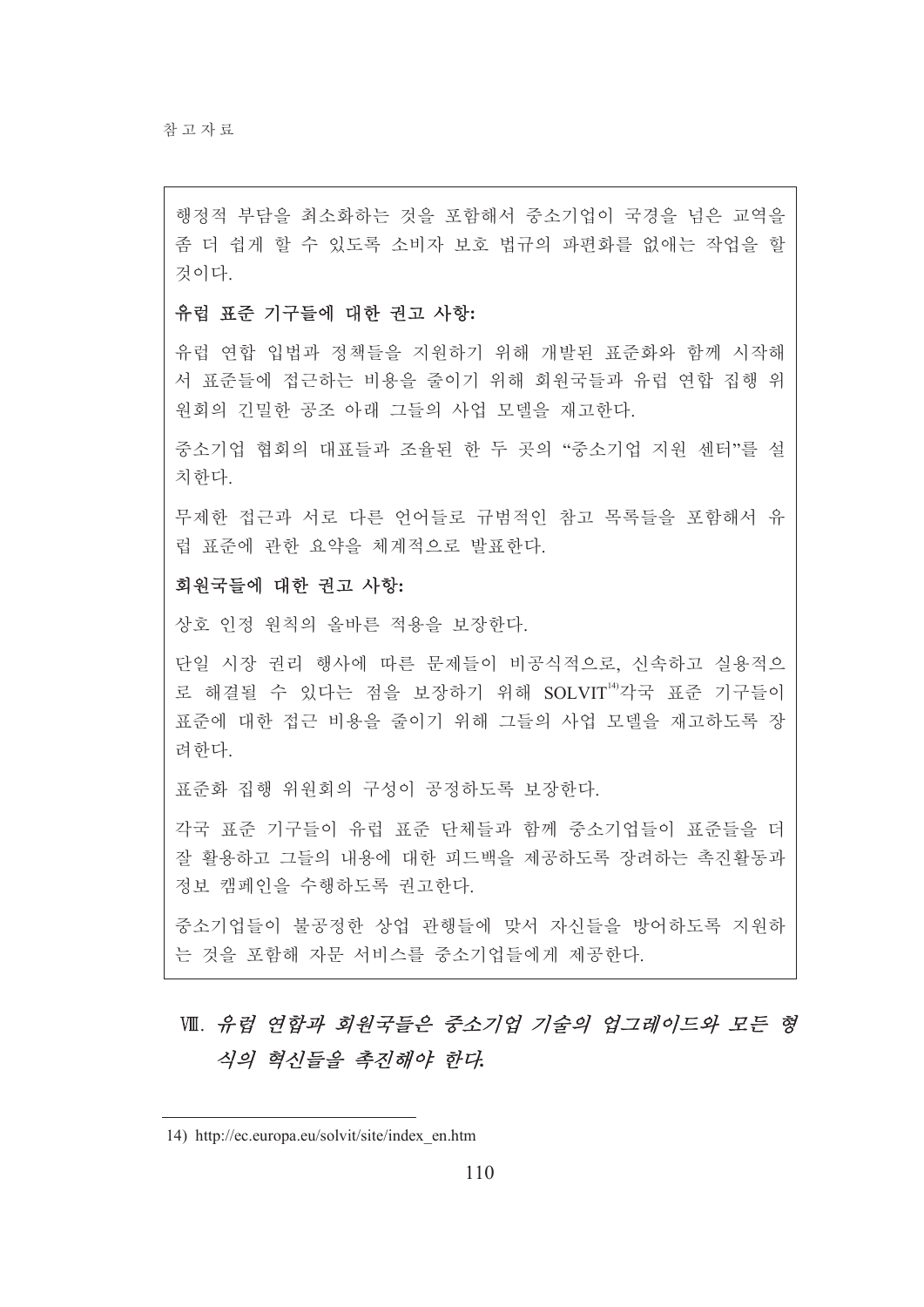# 그들은 중소기업들의 연구에 대한 투자와 연구 개발 지원 프로 그램, 국가를 초월한 연구, 중소기업에 의한 클러스터의 구성과 능동적인 지적재산 운영에 그들의 참여를 장려해야 한다.

상담에 응한 회사의 60% 이상은 학교가 기업가들과 회사 직원들이 요구하는 능력을 제공하지 못한다고 여긴다. 이 결과는 읽기, 쓰기, 자연과학, 경영, 기술, ICT, 언어 기술들과 같은 필수적인 기술을 젊은 이들에게 늘 제공하고 그들이 창의적이 될 수 있게 하는 사회적 요구 를 부각시킨다. 중소기업들은 특히 신기술 부야에서 숙련된 노동력의 부족으로 인해 타격을 입는다. 이런 맥락에서 모든 젊은이들에게 필 요한 기본 기술들을 제공할 목적을 갖는 것으로서 평생 교육의 중요 한 능력에 관한 유럽 참고 기본 틀15)이 시행될 필요가 있다.

유럽 결집 정책은 2007-2013 기간에 걸쳐 1백 3십 5백억 유로로 노 동자, 기업가, 기업의 적응력을 촉진하기 위한 활동들을 지원한다. 이 액수의 상당 부분이 직접 중소기업에게 돌아간다. 더욱이, 자영업과 사업 창업 지원금은 총 2십 8억 유로에 달하는 것으로 추정된다. 마 지막으로 중요한 것은, 유럽 연합 집행 위원회는 유럽 연합에서 미래 기술 필요에 대한 개관을 준비하고 있다.

기술 부족은 연구와 혁신의 이용되지 않은 잠재력과 연결된다. 2007 년 유럽 연합 중소기업 10곳 가운데 3곳 가량이 신상품을 가지고 있 고 신상품에서 수입을 얻고 있는 것으로 나타났다. 그러므로 중요한 것은 중소기업들을 연구 공동체에 더 잘 통합하고 대학과 중소기업 사이의 연결을 조장하는 것이다.

예컨대, 전자 송장과 전자 정부 거래를 가능하게 함으로써 중소기업 들에 의한 적극적인 지적재산 우영을 조장하는 것이 필요하다.

<sup>15)</sup> Commission Recommendation on Key Competences for Lifelong Learning, 18.12.2006.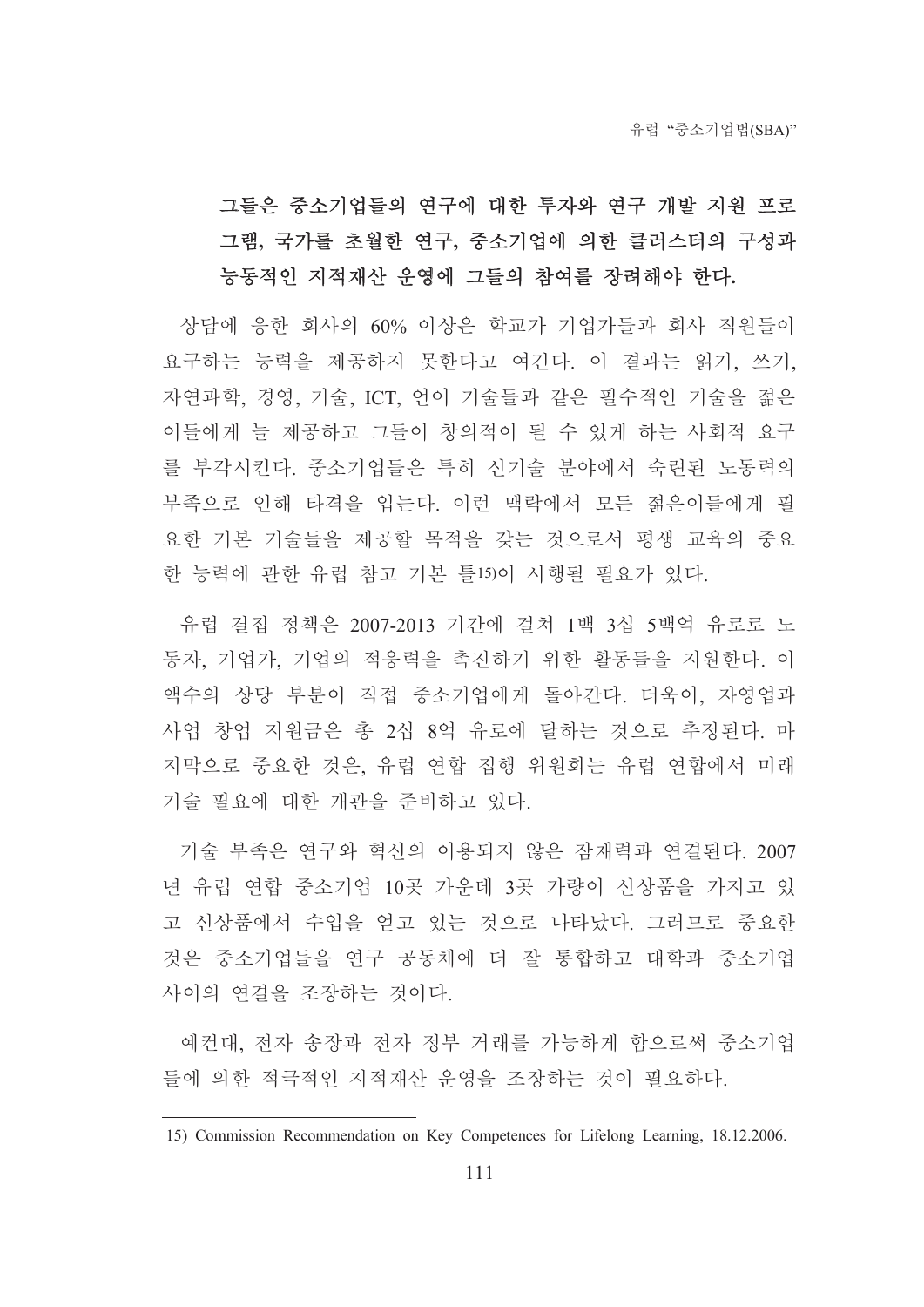### 이러 워칙을 실행하기 위해:

#### 유럽 연합 집행 위원회가 할 일:

2010년 레오나르도 다빈치 프로그램의 일화으로 미숙련공들의 이동을 촉 진하기 위해 시스템을 추가로 확장할 것이다.

2008년 회사들이 그들의 전자 기술들을 스스로 평가할 수 있고 직원들의 경력과 자격을 개발하는 방법을 알아낼 수 있게 하는 전자기술 경력 포탈 의 이해당사자들에 의한 발전을 지원할 계획이다. 그리고 2008년에 중소 기업들이 그들의 전자 사업의 필요성을 스스로 진단하는 것을 도울 온라 인 전자 사업 안내서를 출간할 것이다.

7차 RTD 기본 프로그램에서 중소기업 참여를 유리하게 하기 위한 간소화 를 통한 더 나은 정보와 더 높은 금융 등급을 위한 노력을 계속할 것이다

7차 기본 프로그램의 한 프로젝트에 중소기업들의 참여가 그 프로젝트가 지속되는 전 기간 동안 중소기업 처리의 수혜를 유지할 수 있게 보장함 으로써 중소기업 성장을 조장할 것이다.

회원국들이 특히 General Block Exemption Regulation을 통해 연구, 개발, 혁신을 돕기 위해 국가 원조 법규들을 간소화할 것이다.

주로 각국의 프로그램과 이니셔티브들의 조정을 통해 중소기업들의 연구 와 혁신능력을 지원함으로써 고도성장 기업의 출현을 부양하고 있다.

회원국들과의 협의를 통해 클러스터들의 새로운 시장 접근을 용이하게 하 고 혁신적인 클러스터들에 중소기업들을 더 큰 참여를 장려하는 조치들을 취하면서 국가를 초월한 클러스터 공조에 대한 이니셔티브를 포함한 클러 스터 전략을 개발할 것이다.

특히 지적 재산의 상업화를 위한 자금을 지원할 파일럿 프로젝트를 출범 해서 지식 이전에 중소기업들을 참여를 도울 길을 모색할 것이다.

중소기업들이 유럽 혁신 기술 연구소(EIT)가 조장하는 지식 이전의 수혜 를 받을 수 있게 유럽 혁신 기술 연구소(EIT)가 수행하는 활동들의 기본 틀 안에 중소기업들의 능동적인 참여를 장려할 것이다.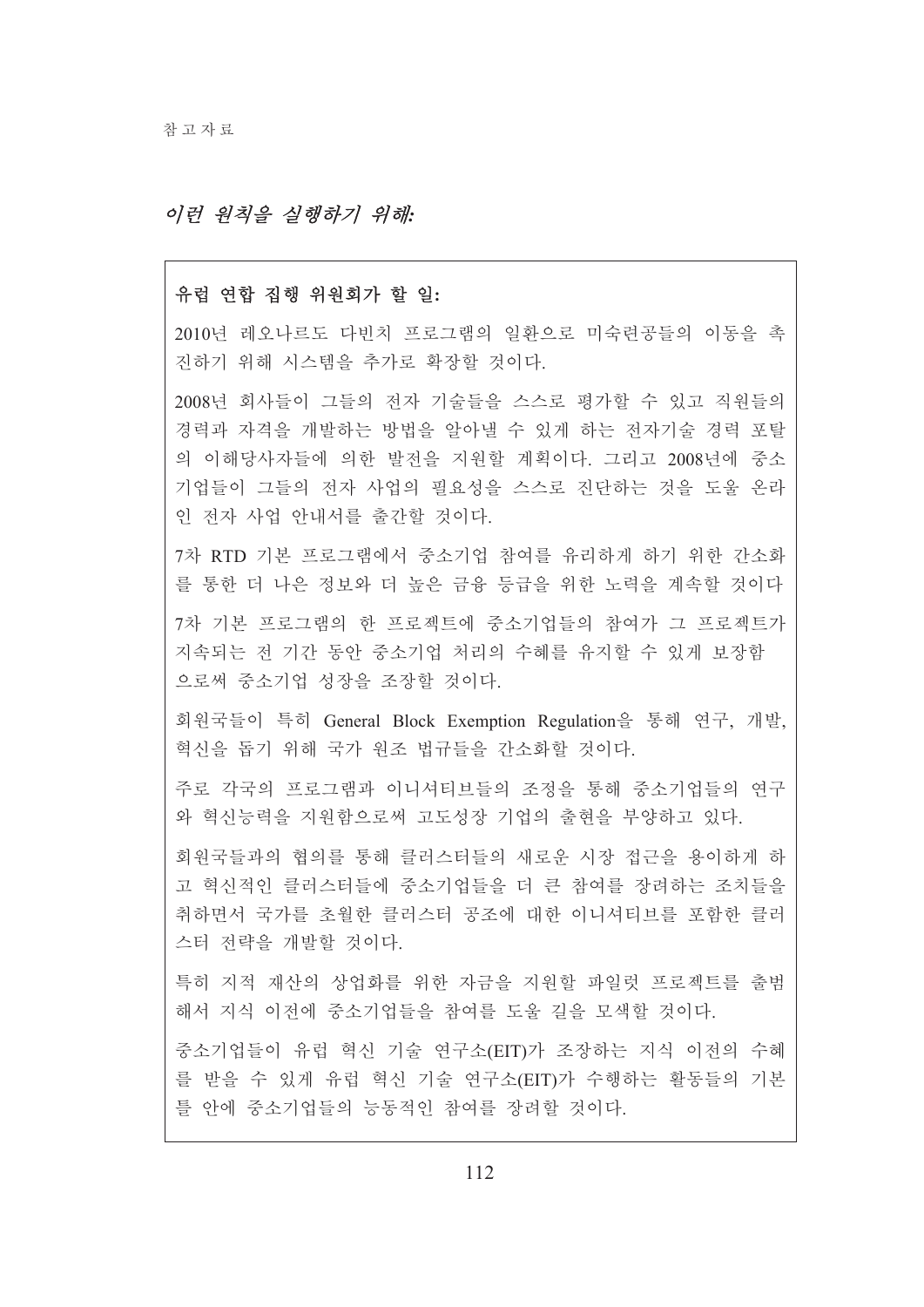### 회원국들에 대한 권고 사항:

혁신적인 클러스터들의 참여를 통한 것을 포함해서 중소기업들이 국제화 하고 고성장 기업이 되기 위한 노력들을 장려할 것이다.

예를 들어, 연구, 개발, 혁신을 위한 국가 원조의 새로운 공동체 기본 틀에 서 허용된 것처럼, 공공 연구 인프라에 대한 간소화된 접근, 연구 개발 서 비스의 활용, 숙련된 피고용인들의 채용과 훈련과 같은 수단들을 통해 연 구와 혁신 분야에서 중소기업들의 경쟁력을 발전시키도록 촉진할 것이다.

이것이 호혜적인 혜택이 되는 각국의 연구 프로그램들을 다른 회워국들에 서 온 중소기업들에게도 개방하고, 예를 들어, 합동 프로그래밍과 같이 국 가를 초월한 연구 활동에 중소기업들이 접근할 수 있도록 기여할 것이다.

결집 정책 프로그램의 시행에서 중소기업들이 기업 정신, 혁신과 지식에 관련된 지원금에 쉽게 접근할 수 있도록 보장한다.

기업들이 전자 송장과 전자 정부 거래를 할 수 있도록 기업들을 위한 전 자 신분증의 개발을 지원한다.

기업, 특히 중소기업과 공공 조달 기관을 포함한 다른 이해당사자들이 선도 시장 이니셔티브의 조속한 시행에 기여하는 활동들에 참여하도록 장려한다.

# K. 유럽 연합과 회원국들은 중소기업들이 환경적인 도전을 기회로 바꿀 수 있게 해야 한다.

그들은 더 많은 정보와 전문 기술과 금융의 인센티브들을 제공해서 부분적으로 중소기업들이 환경 경영 시스템의 시행을 통해 새로운 "녹색"시장과 높아진 에너지 효율성의 기회를 완전히 이용하도록 해야 한다.

기후 변화, 에너지 공급의 부족과 지속 가능한 개발은 중소기업들에 게는 중요한 도전이다. 중소기업들은 더 지속 가능한 생산과 사업 모 델을 채택해야만 한다. 화경 친화적인 제품과 서비스의 수요는 또한 새로운 사업 기회의 길을 여다.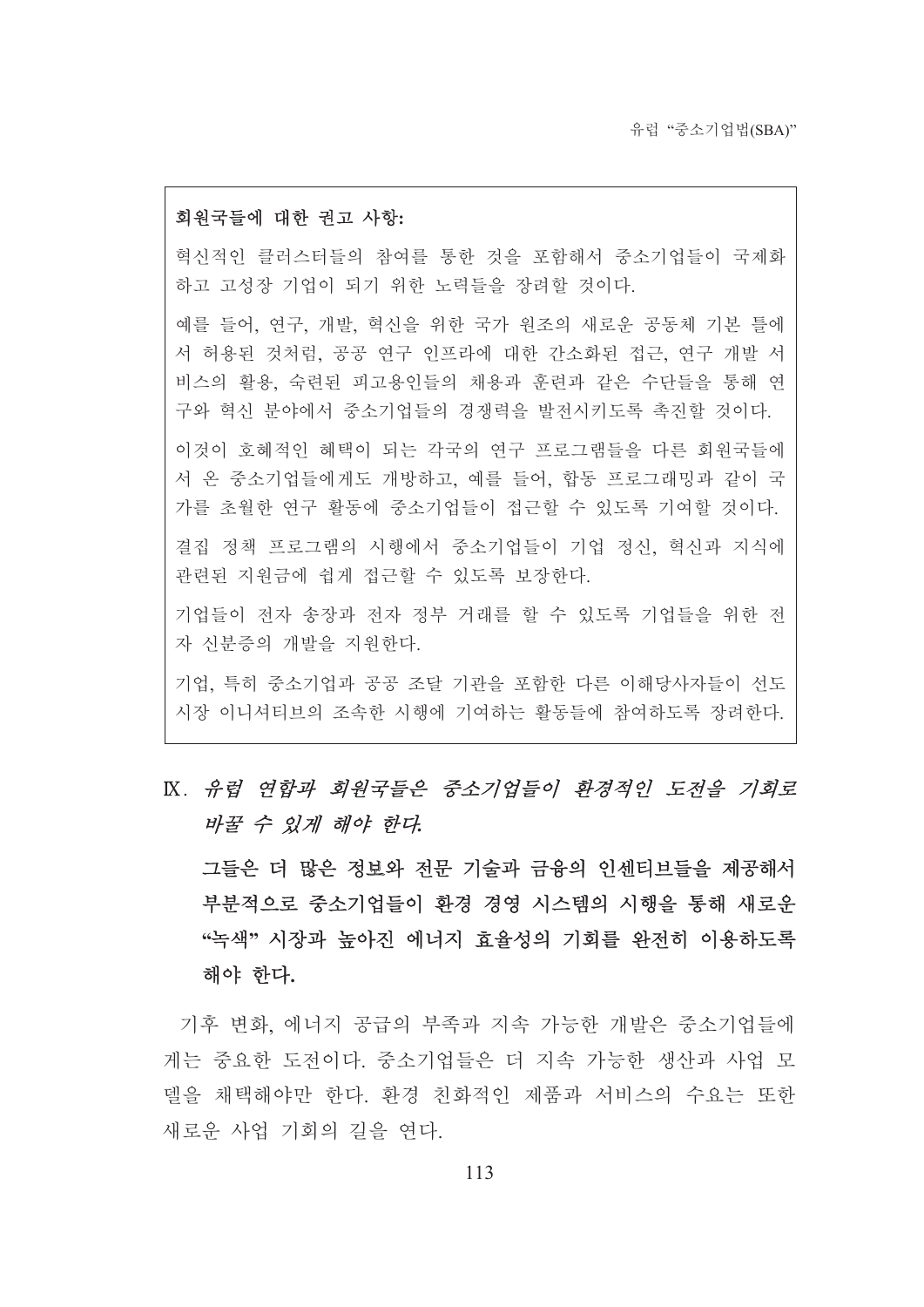중소기업의 29%만이 에너지나 원료 절감을 위한 수단들을 도입했다 (대기업의 46%가 그와 같은 일을 한 것과 비교해서). 대기업이 19%인데 비해 유럽 연합중소 기업의 4%만이 에너지 효율 시스템을 도입했다. 중 소기업들은 특히 에너지와 워료의 가격 상승이라는 최근 추세와 기후 변화 예보에 취약하다. 그래서 이런 변화들을 기회로 삼기 위해 이런 도전들에 적응할 수 있는 그들의 효율성과 역량을 키울 필요가 있다.

# 이런 워칙을 실천에 옮기기 위해.

### 유럽 연합 집행 위원회가 할 일:

더 가벼워진 환경 절차. 낮아진 비용. 클러스터 등록의 선택 사항을 통해 환경 회계 경영 시스템 (EMAS)에 쉽게 접근할 수 있게 할 계획이다.

구체적으로 중소기업을 위해 환경 효율적인 가동, 시장 잠재력과 더 효율 적인 가동을 위한 지원금 기회에 관한 조언을 제공하는 Enterprise Europe Network의 환경 에너지 전문가들의 네트워크에 자금을 조달할 것이다.

기존의 국가 원조 조항들에 맞추어 시장 접근, 기술 이전, 표준의 활용과 금융 접근을 용이하게 하는 것과 관련해서 환경혁신 분야에서 혁신적인 창업과 중소 기업들을 위한 새로운 형태의 지원을 개발할 계획이다.

# 회원국들에 대한 권고 사항:

환경 보호를 위한 국가 원조에 관한 공동체의 가이드라인에 맞추어 경제 효율적인 사업과 제품을 위한 인센티브들(예를 들어, 조세 인센티브 시스 템과 지속 가능한 사업의 자금을 위한 보조금 우선 지급)을 제공하고 GBER에서 중소기업들을 위한 환경 원조에 간소화된 접근법을 활용한다.

중소기업들에서 환경 친화적 제품과 공정을 지원하기 위해 결집 정책 프 로그램에 할당된 2십 5억 유로를 충분히 활용한다.

X. 유럽 여함과 회위국들은 특히 시장의 특성에 맞는 지위과 기업 훈련 활동을 통해 중소기업들이 유럽 연합 외부의 시장 성장에서 혜택을 얻을 수 있게 지원하고 장려해야 한다.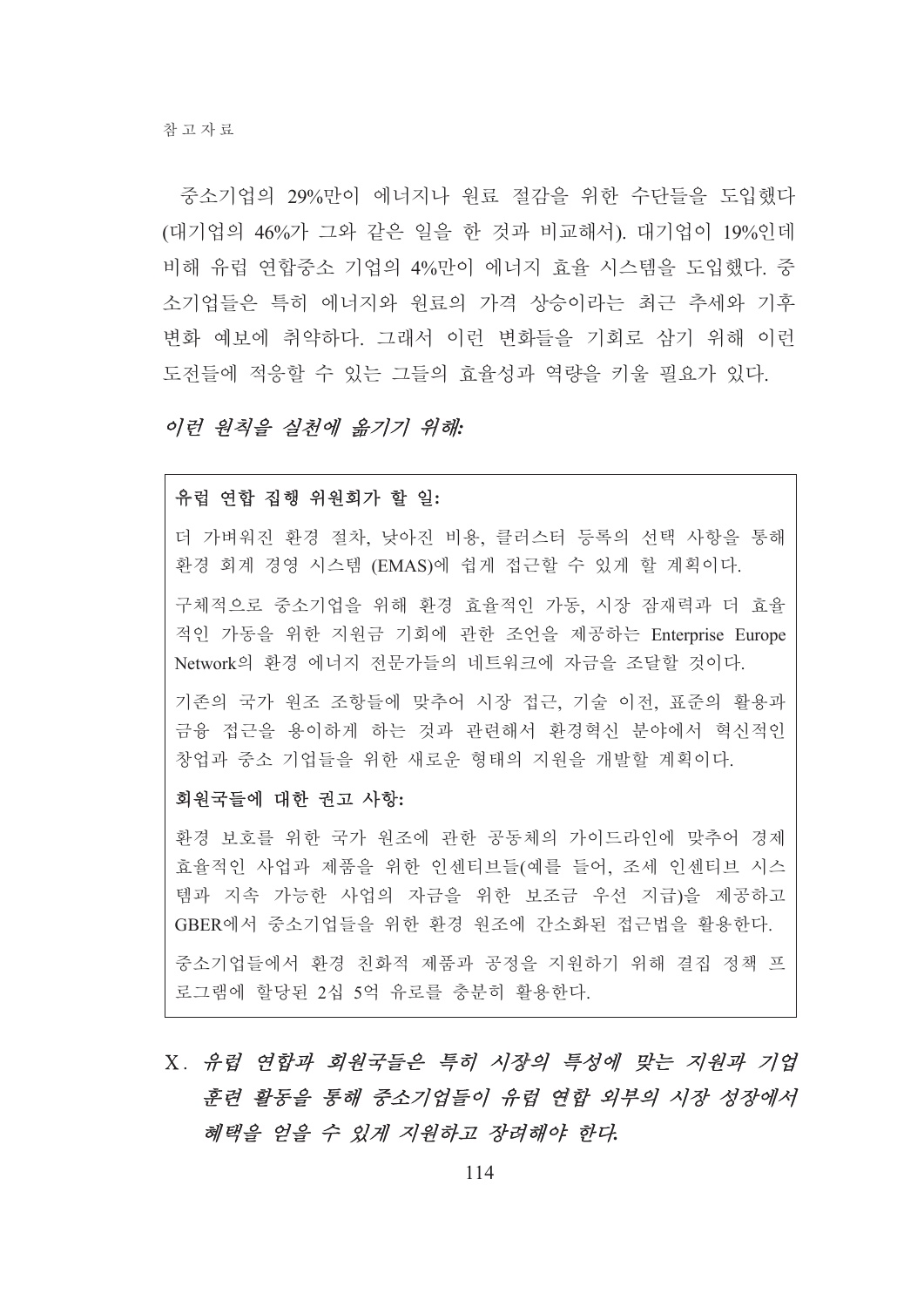유럽 중소기업의 8%만이 수출로의 전환을 보고한다(소형 기업의 7%가 수출을 보고했다). 이는 대기업(28%)과 비교해 상당히 낮은 수치이다. 더 욱이 평균적인 중소기업의 수수의 12%만이 해외에서 구매된 것이다.

급속히 성장하는 시장들은 유럽의 많은 중소기업들에게는 미답의 잠 재력을 보인다. 특히 최근 유럽 여합의 확대는 "구" 회워국들과 "신" 회원국들 모두에서 온 회사들에게 중요한 새로운 사업 기회를 창출했다. 이는 유럽 여합 후보 국가들과 인접 국가들에서 시장 기회의 잠재력 을 충분히 활용하는 것의 중요성을 입증한다.

무역 장벽은 대기업들보다는 중소기업들에게 더 큰 영향을 준다. 특히 고도로 경쟁적인 시장에서 활동할 때 그들의 제한된 자원과 위험을 흡수 하는 낮은 능력 때문이다. 그러므로 이들 시장에 접근할 수 있으려면 중 소기업들은 그들의 시장에서 잠재적인 동반자들과 틈새에 관한 정보를 얻는 일에 도움이 필요하다. 그들은 또한 사업에 대한 문화적인 장벽과 법규와 법률 환경의 차이를 극복하기 위해서도 도움이 필요하다.

중소기업들이 세계화로 제공된 기회의 혜택을 충분히 누릴 수 있도 록 돕기 위해서는 시장 접근을 용이하게 해야 하는 것은 말할 것도 없고 공공조달 시장에 대한 접근의 개선, 지적 재산권 시행, 공정한 경쟁의 보장에 더 각별한 주의가 기울여져야 한다.

# 이런 워칙을 실천에 옮기려면:

# 유럽 연합 집행 위원회가 할 일:

회원국들의 무역 자문단들과 유럽 연합 기업 단체들을 하나로 묶어 주요 수출 시장들에서 시장 접근 팀을 구성했다. 이들은 유럽 연합외부 시장의 무역 장벽에 관한 중소기업들의 정보를 개선하는 데에 도움을 줄 것이다.

제3국들의 시장, 특히 WTO 협상과 양자 조약들을 통해 선진국 경제와 개 발도상국 경제의 시장 개방을 적극적으로 모색할 것이다.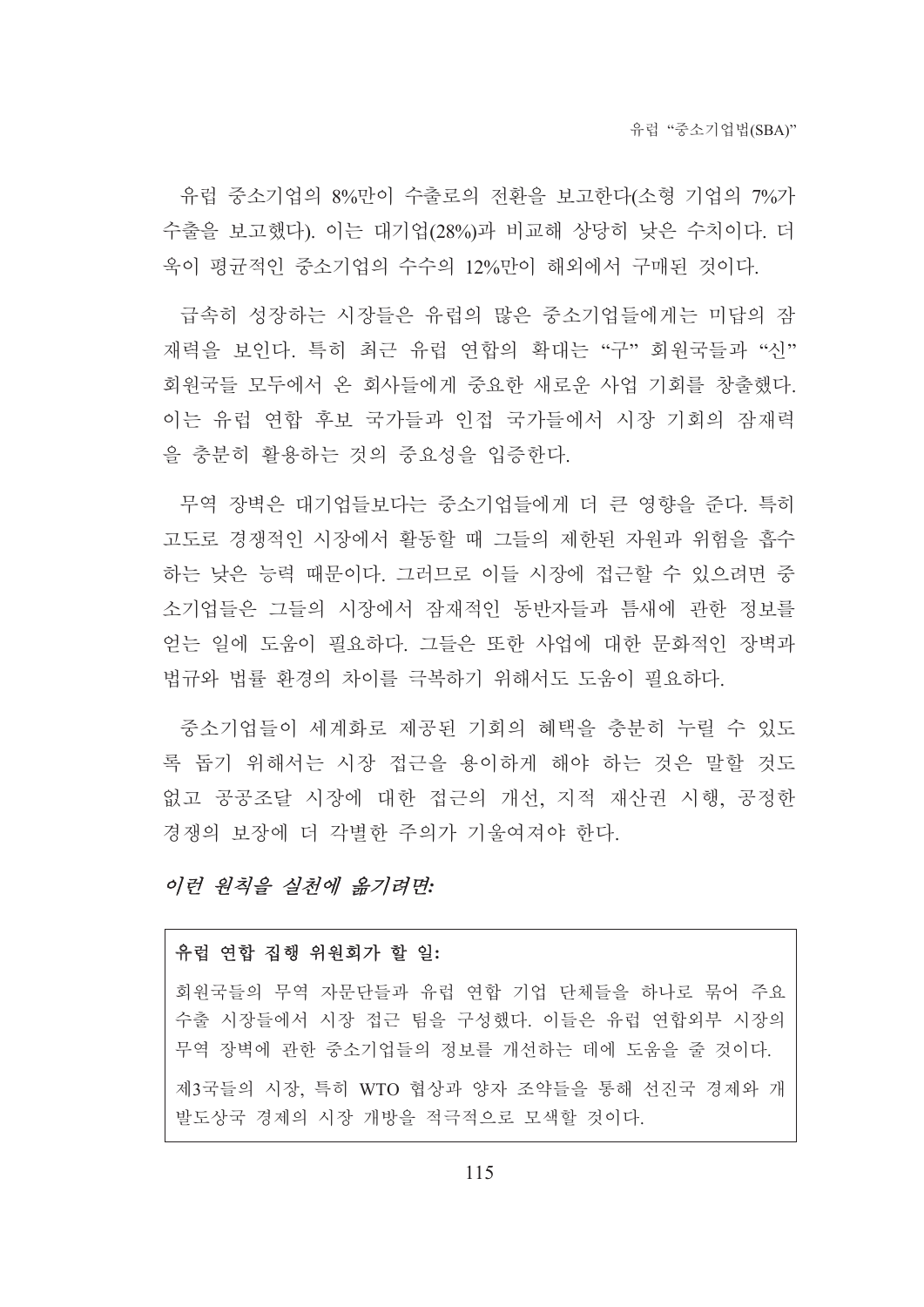특히 비 유럽 연합 국가들의 공공 조달 시장 개방을 모색할 것이다. 양자 협상과 다자간 협상(WTO 정부 조달 협약)을 통해, 특히 급속하게 성장하 고 있는 국가들에서 상호, 호혜적인 이익을 이끌어낼 것이다.

WTO와 양자 협상 모두에서 무역의 촉진을 도모할 것이다.

특히 Enterprise Europe Network 를 통하고 유럽 중소기업 헌장과 중소기업 법(SBA)에 근거한 좋은 실천들을 교환을 통해 이들 국가들에서 "작은 것 먼저 생각하라" 원칙을 조장함으로써 후보 국가들과 다른 인접 국가들의 시장에 유럽 연합 중소기업들의 접근을 용이하게 할 것이다.

인도와 중국의 급속히 성정하는 경제들을 출발로2009년에 선별된 시장들 에 유럽 기업 연구소들을 설립할 것이다.

2010년까지 중국에서 유럽 중소기업들이 중국 시장에서 더 나은 경쟁력을 갖출 수 있도록 하기 위해 중국에서 경영 훈련 프로그램의 확립에 초점을 맞춘 '중국 관문' 시스템을 출범할 것이다.

회원국들에 대한 권고 사항:

중소기업들이 국제 시장에 나설 수 있도록 대기업에 의한 중소 기업들의 지도를 장려한다.

# 5. 중소기업법(SBA)의 시행과 관리

2007년 유럽 연합 집행 위워회에 의해 시작된 이래 유럽 "중소기업 법(SBA)"이라는 아이디어는 많은 기대를 모았다. 그 아이디어는 정부 차원에서 유럽 의회와 중소기업 공동체로부터 폭넓은 지지를 받고 있 지만 그것을 철저히 시행하는 것이 중요하다. 그러기 위해서는 유럽 연합 집행 위원회와 회원국들 모두의 완전한 정치적 공약이 필요하 다. 그러므로 중소기업들의 새로워진 헌신을 바탕으로 유럽 연합 집 행 위원회는 유럽 이사회가 유럽 "중소기업법(SBA)"을 환영하고 지원 하며 10개 워칙들을 채택하고 제안된 시책들의 시행에 헌신하기를 권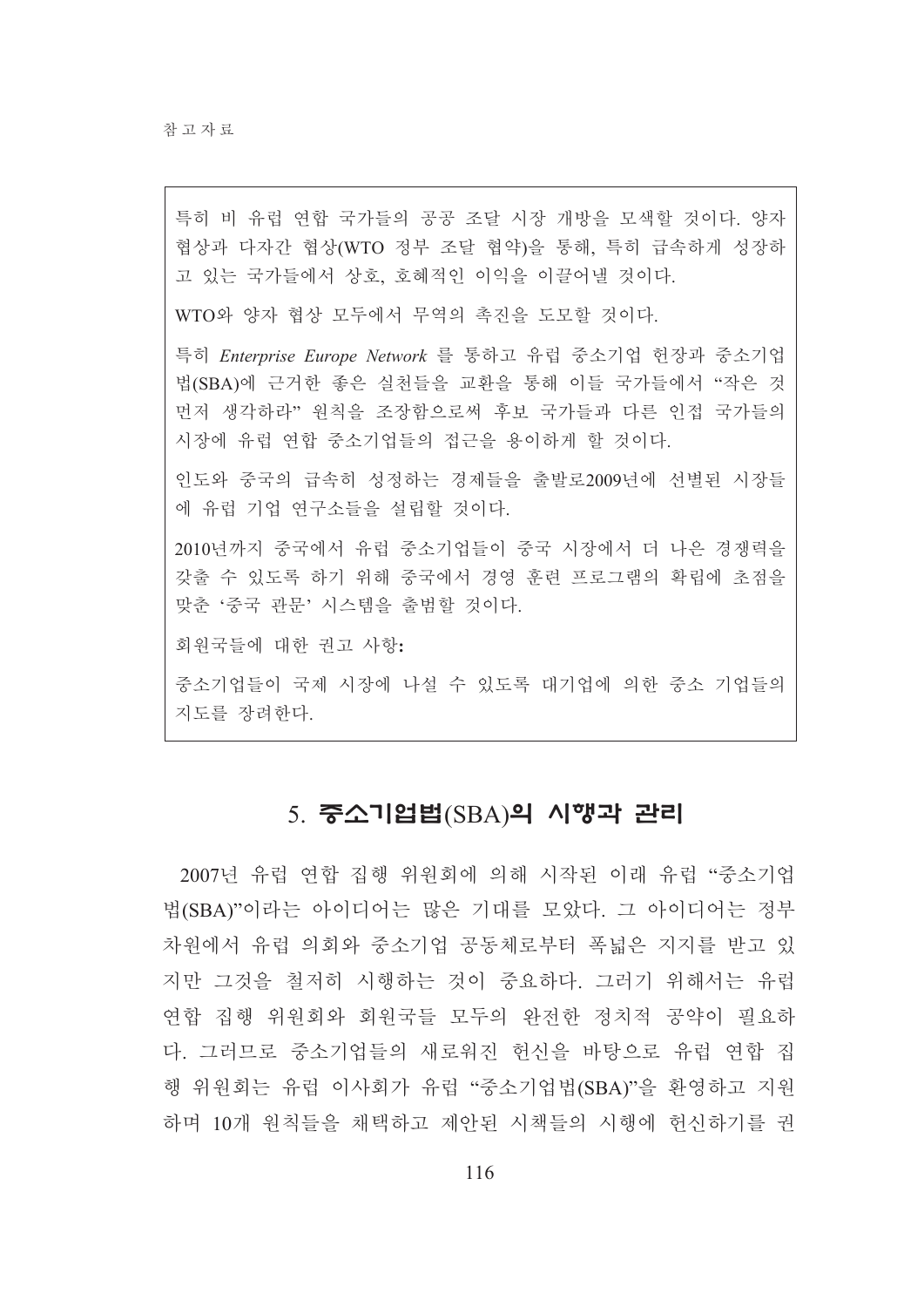고한다. 더욱이, 유럽 연합 집행 위원회는 유럽 이사회와 유럽 의회가 신속히 관련 법안들을 채택할 것을 권고한다.

중소기업법(SBA)는 그것의 효과적인 시행을 보장하고 교부된 것들 의 정기적인 업데이트가 가능할 수 있도록 성장과 일자리 전략에 완 전히 각인되어야 한다. 그러므로 회원국들은 2008년 말에 계획된 리 스본 주기의 업데이트를 이용해 그들의 국가 개혁 프로그램들과 그들 의 연례 시행보고서에서 중소기업법(SBA)를 고려할 것을 권고한다. 회원국들은 동봉된 유럽 연합에서의 좋은 실천에 관한 개관에서 영감 을 얻을 수 있다. 그리고 유럽 연합 집행 위원회는 최선의 실천들을 교환할 수 있는 플랫폼을 계속해서 제공할 것이다.

유럽 연합 집행 위원회는 2008년을 시작으로 중소기업법(SBA) 시행 에서 이룬 지보를 평가할 것이고 성장과 일자리 전략의 기본 틀에서 정기적으로 이를 보고할 것이다. 이는 유럽 이사회가 공동체와 회원 국 수준 모두에서 중소기업 정책 분야에서 이룬 진보를 평가하고 필 요한 결론을 도출할 수 있게 할 것이다.

부록: 중소기업 정책의 좋은 실처 사례들의 교화

중소기업 정책에서 좋은 실천 사례들을 교환하는 일은 성장과 일자 리를 위한 리스본 전략의 시행에 성공적인 도구임이 입증되었다. 2000년 이래, 유럽 연합 집행 위원회는 다양한 영역에서 좋은 실천 사례들을 수집해왔다. 유럽의 중소기업 헌장 아래 수집된 그런 예들은 헌장의 온라인 목록에서 입수할 수 있다.

#### http://ec.europa.eu/enterprise/enterprise policy/charter/gp.

유럽기업상은 지역 기업들을 촉진에 뛰어난 수상자를 인정하고 탁 월한 이니셔티브들에 대해 보상한다. 사업을 촉진하는 좋은 실천사례 들의 모음은 다음에서 활용할 수 있다.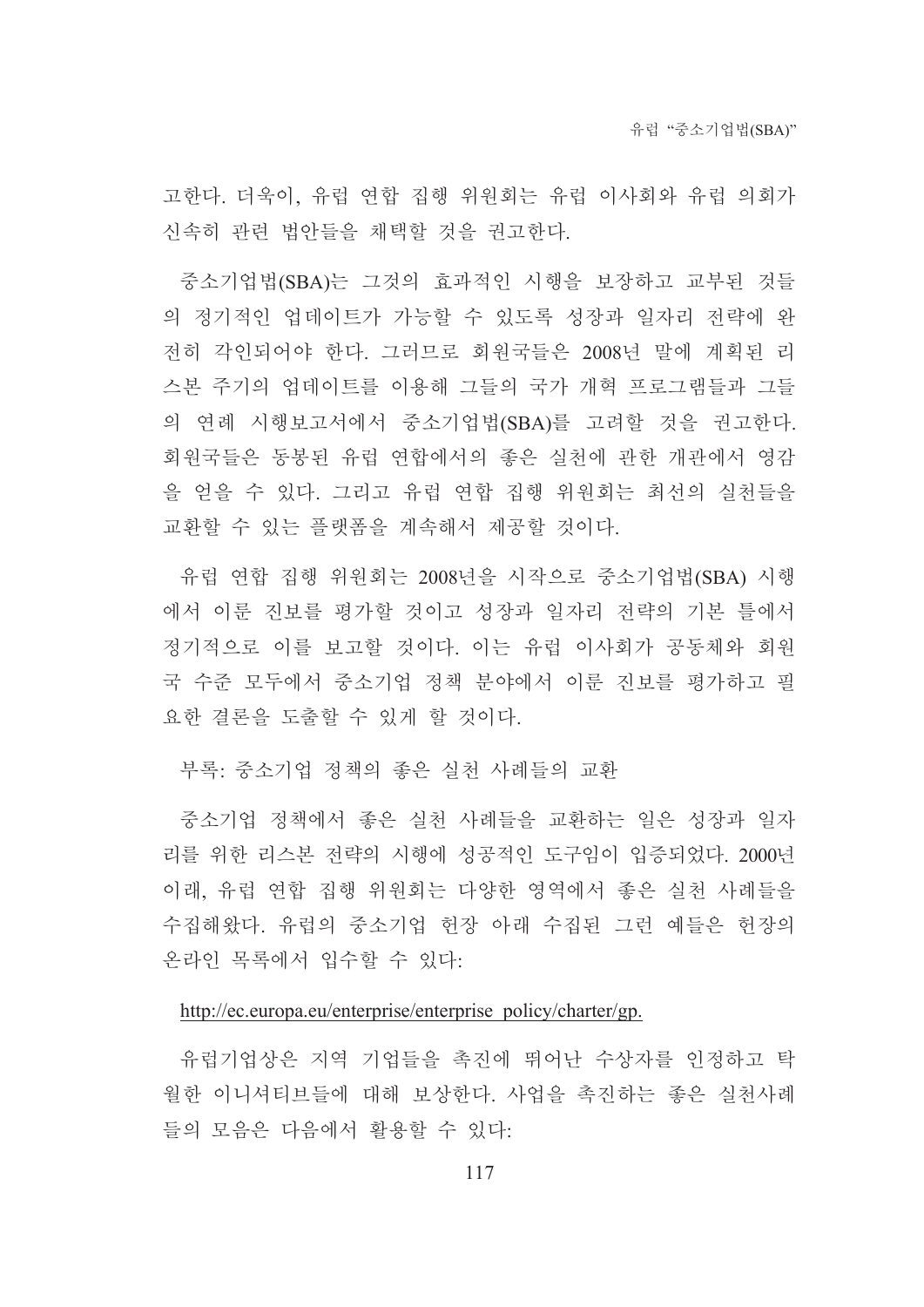http://ec.europa.eu/enterprise/entrepreneurship/smes/awards/download/compe ndium 2007 en lowres.pdf

이 부록은 회원국들의 좋은 실천 사례들을 제공해서 중소기업법(SBA) 의 시행을 위한 자극제가 된다.

| 워칙 1: | 기업가들과 가족 기업들이 번영하고 기업가 정신이 보상받을<br>수 있는 환경을 만든다                                                                   |
|-------|-------------------------------------------------------------------------------------------------------------------|
|       | The Hellenic Technology Clusters Initiative, Greece                                                               |
|       | Saxony-Anhalt Impulse Network, Germany                                                                            |
|       | Website: www.htci.gr                                                                                              |
|       | Website: www.impuls-netzwerk.de                                                                                   |
| 원칙 9: | 중소 기업들이 환경적인 도전을 기회로 바꿀 수 있게 한다.                                                                                  |
|       | Youth Enterprise and Entrepreneurship Strategy in Wales, United<br>Kingdom                                        |
|       | A new process of micro finishing surfaces in the ceramics<br>industry, decreasing the environmental impact, Italy |
|       | Website: http://www.projectdynamo.co.uk; www.becauseyoucan.com.                                                   |
|       | Website: http://www.fondovalle.it                                                                                 |
|       | Cap'Ten, be captain of your project, Belgium                                                                      |
|       | Ecological tax reform, Estonia                                                                                    |
|       | Website: www.ichec-pme.be                                                                                         |
|       | Website: www.fin.ee                                                                                               |
|       | Emax - the Nordic training camp for young entrepreneurs, Sweden                                                   |
|       | EDM - Electronic Data Management in Environment and Waste<br>Management, Austria                                  |
|       | Website: www.emaxevent.com, www.startcentrum.se                                                                   |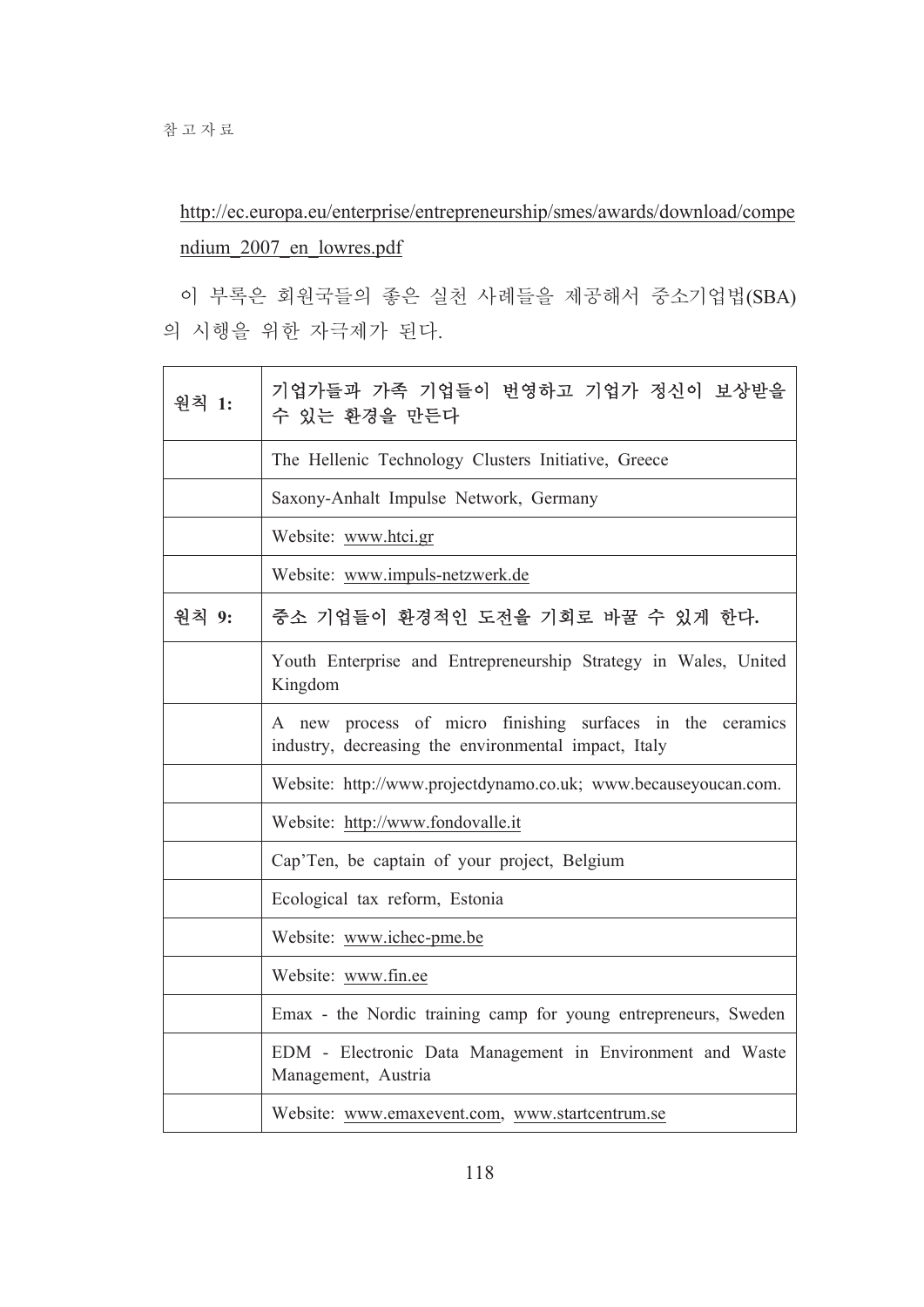|        | Kinder Business Week, Austria                                                             |
|--------|-------------------------------------------------------------------------------------------|
|        | Website: www.lebensministerium.at                                                         |
|        | Website: www.kinderbusinessweek.at                                                        |
| 원칙 10: | 중소기업들이 시장의 성장에서 혜택을 얻을 수 있게 장려하고<br>지원한다.                                                 |
|        | Entrepreneurship Days: Emprendemos Juntos - We are all<br>entrepreneurs, Spain            |
|        | Internet Fair, Poland                                                                     |
|        | Website: www.emprendemosjuntos.es                                                         |
|        | Website: www.euroinfo.org.pl                                                              |
|        | Developing entrepreneurial culture among women, Romania                                   |
|        | Pipe - introduction plan to foreign promotion, Spain                                      |
|        | Website: www.animmc.ro                                                                    |
|        | Website: www.portalpipe.com                                                               |
| 원칙 2:  | 파산에 직면한 정직한 기업인들이 신속히 제2의 기회를 얻을<br>수 있게 보장한다.                                            |
|        | Sprint - Joining together to compete on world markets, Italy                              |
|        | Development programme preparing for SMEs' controlled succession<br>of generation, Finland |
|        | Website: www.sprint-er.it                                                                 |
|        | Website: www.te-keskus.fi, www.yrityssuomi.fi                                             |
|        | Faster start-up after bankruptcy, Denmark                                                 |
|        | Website: www.naec.dk                                                                      |
|        | Help for the self-employed and business owners in difficulty, Belgium                     |
|        | Website: www.beci.be                                                                      |